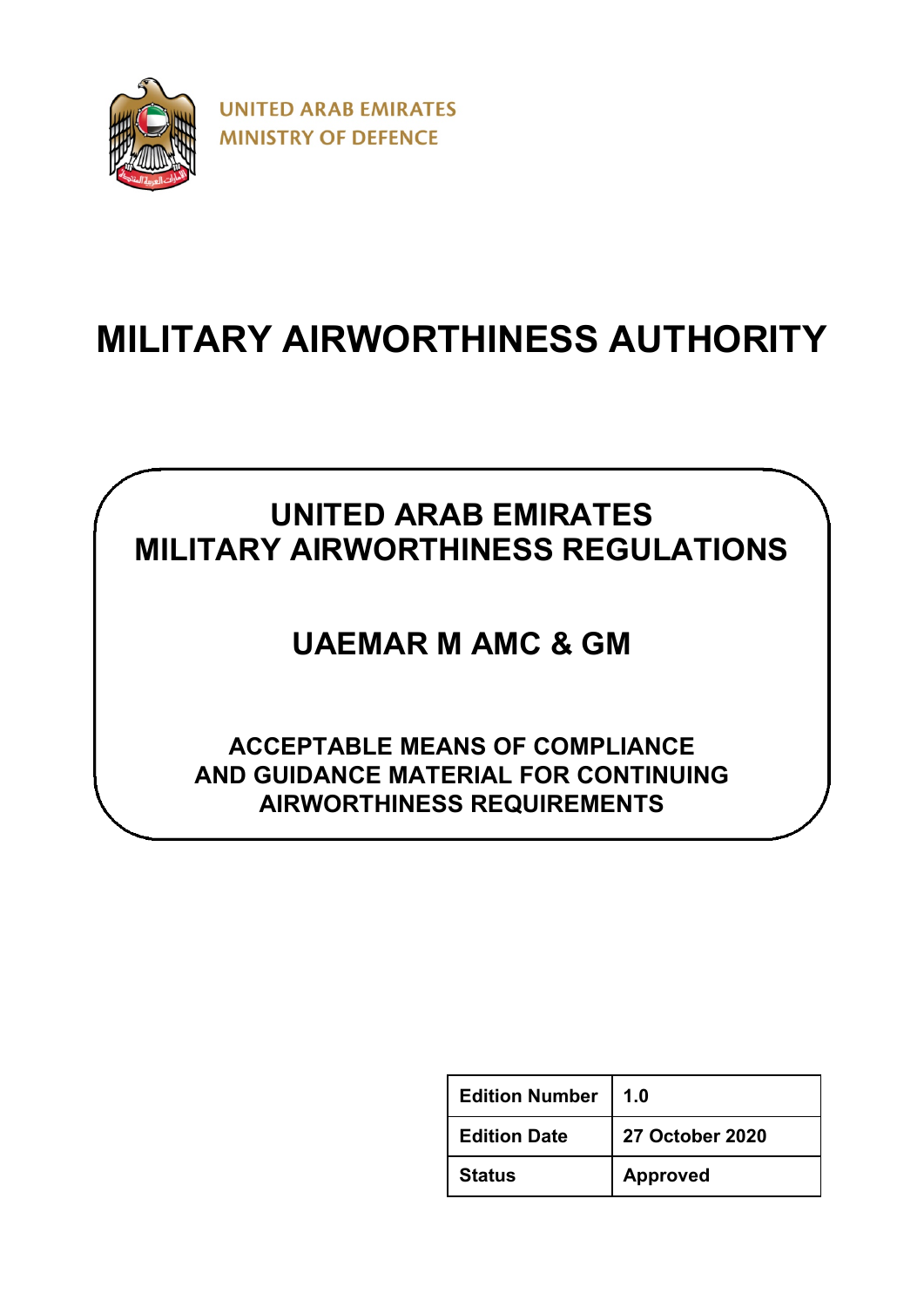#### INTENTIONALLY LEFT BLANK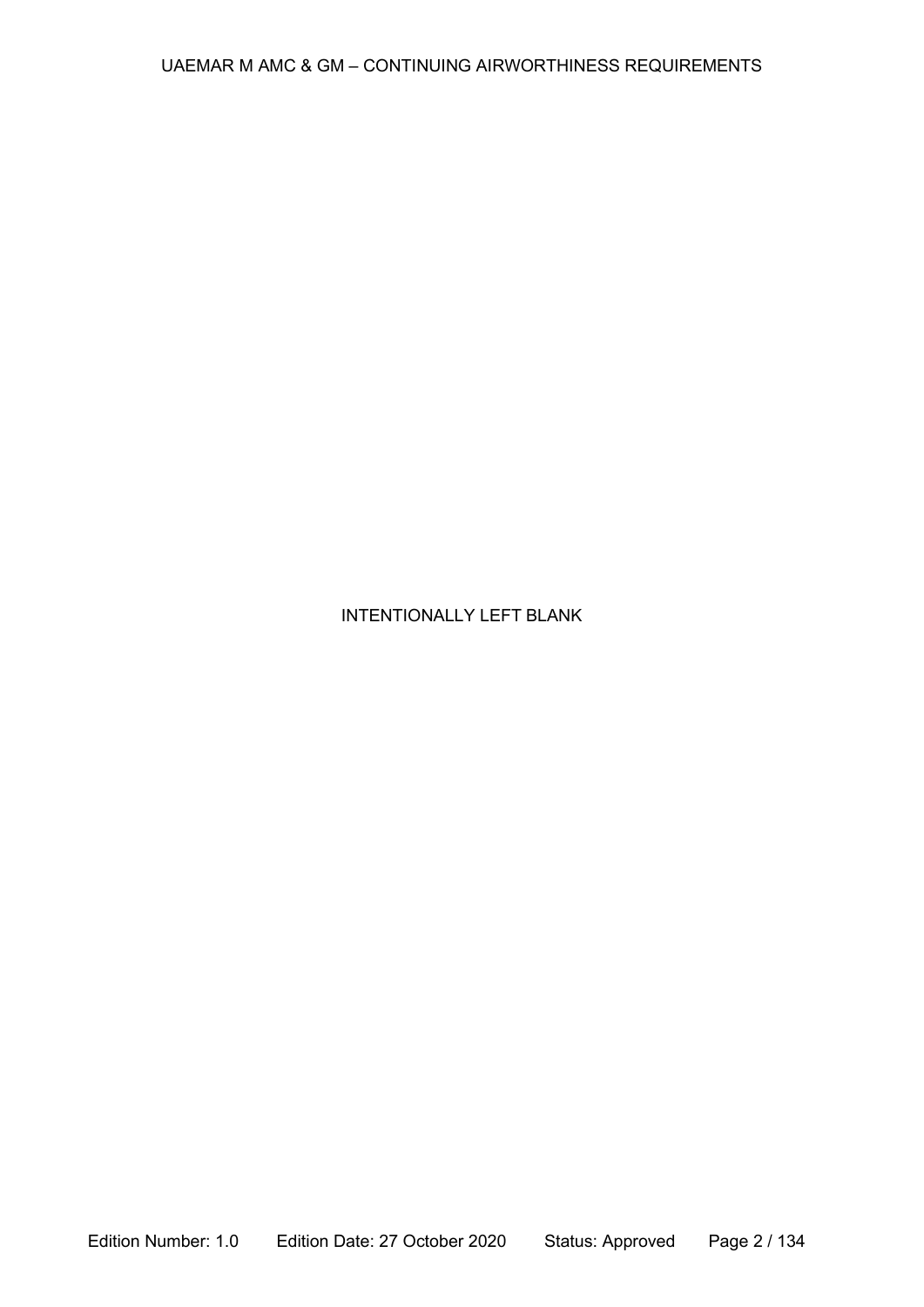### **DOCUMENT CONTROL**

### DOCUMENT APPROVAL

The following table identifies the persons who have prepared and approved this document.

| <b>Edition</b><br><b>Number</b> |             | <b>Authorised by</b>                                                                             | Date            |
|---------------------------------|-------------|--------------------------------------------------------------------------------------------------|-----------------|
|                                 | Prepared by | <b>United Arab Emirates</b><br><b>Military Airworthiness Authority</b>                           | 27 October 2020 |
| 1.0                             | Approved by | United Arab Emirates Assistant Undersecretary for<br>Defence Industry and Capability Development | 27 October 2020 |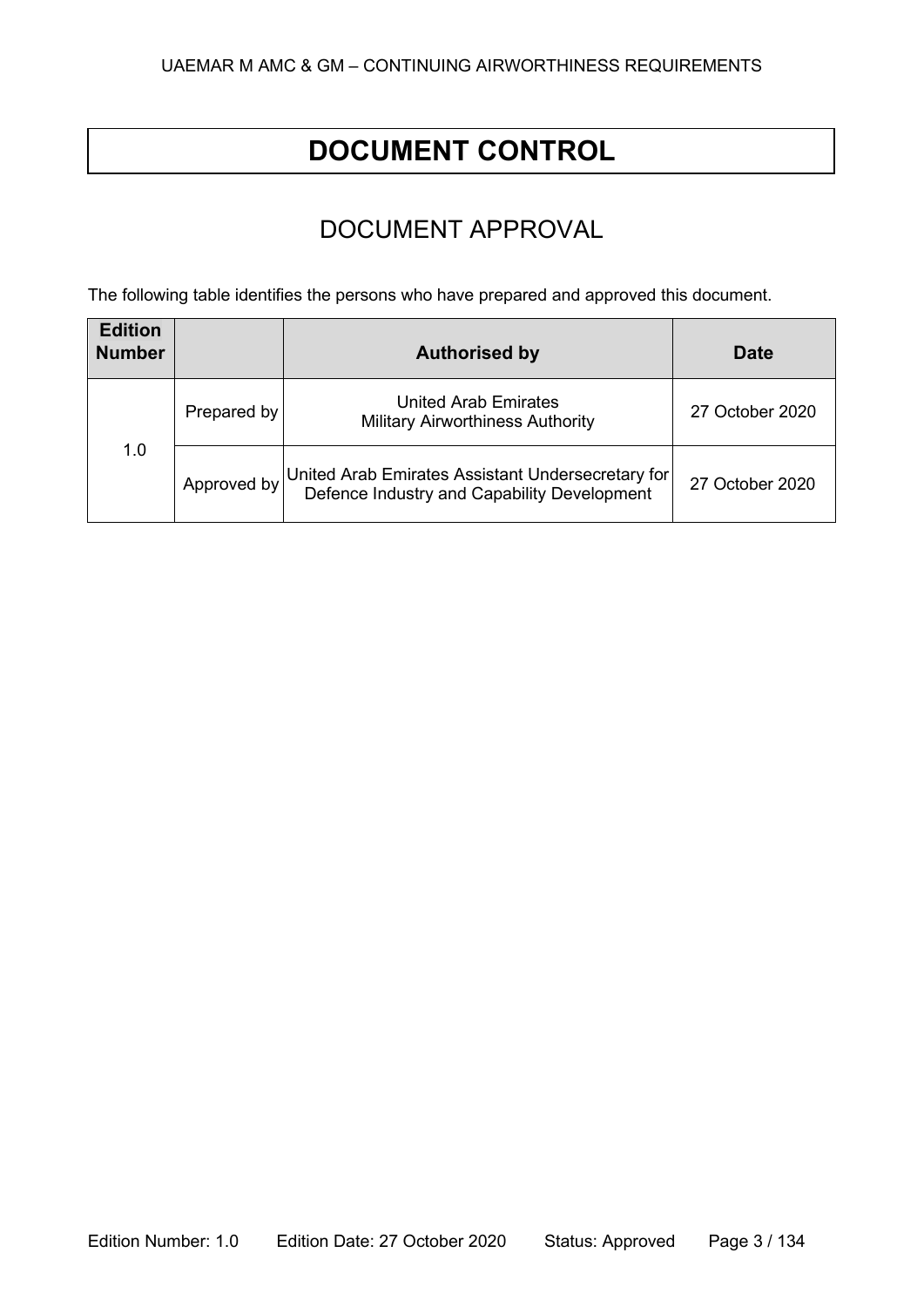### DOCUMENT CHANGE RECORD

| <b>Edition</b><br><b>Number</b> | <b>Edition</b><br><b>Date</b> | <b>Status</b> | <b>Reason for change</b>                                                     | <b>Sections or</b><br>pages affected |
|---------------------------------|-------------------------------|---------------|------------------------------------------------------------------------------|--------------------------------------|
| 1.0                             | 27 October 2020               | Approved      | Initial issue<br>(Based on EMAR M<br>AMC & GM Ed. 1.0<br>dated 07 June 2017) | All                                  |
|                                 |                               |               |                                                                              |                                      |
|                                 |                               |               |                                                                              |                                      |
|                                 |                               |               |                                                                              |                                      |
|                                 |                               |               |                                                                              |                                      |

#### **STATUS**

The Status of the document can take two values:

**Draft:** Draft version by the United Arab Emirates Military Airworthiness Authority.

**Approved:** Approval by the United Arab Emirates Assistant Undersecretary for Defence Industry and Capability Development.

#### **EDITION**

Edition numbering will have the following format: **Edition X.Y**

The value of **X** will change after a **major** modification of the document

The value of **Y** will change after a **minor** modification of the document

#### **NOTE**

- 1. All changes are indicated by the use of a 'sidebar' in the margin. This can be readily crossreferenced using the table at the end of the document which details each change.
- 2. This UAEMAR relies on definitions laid down in UAE Military Airworthiness Document Acronyms and Definitions (UAEMAD-A&D)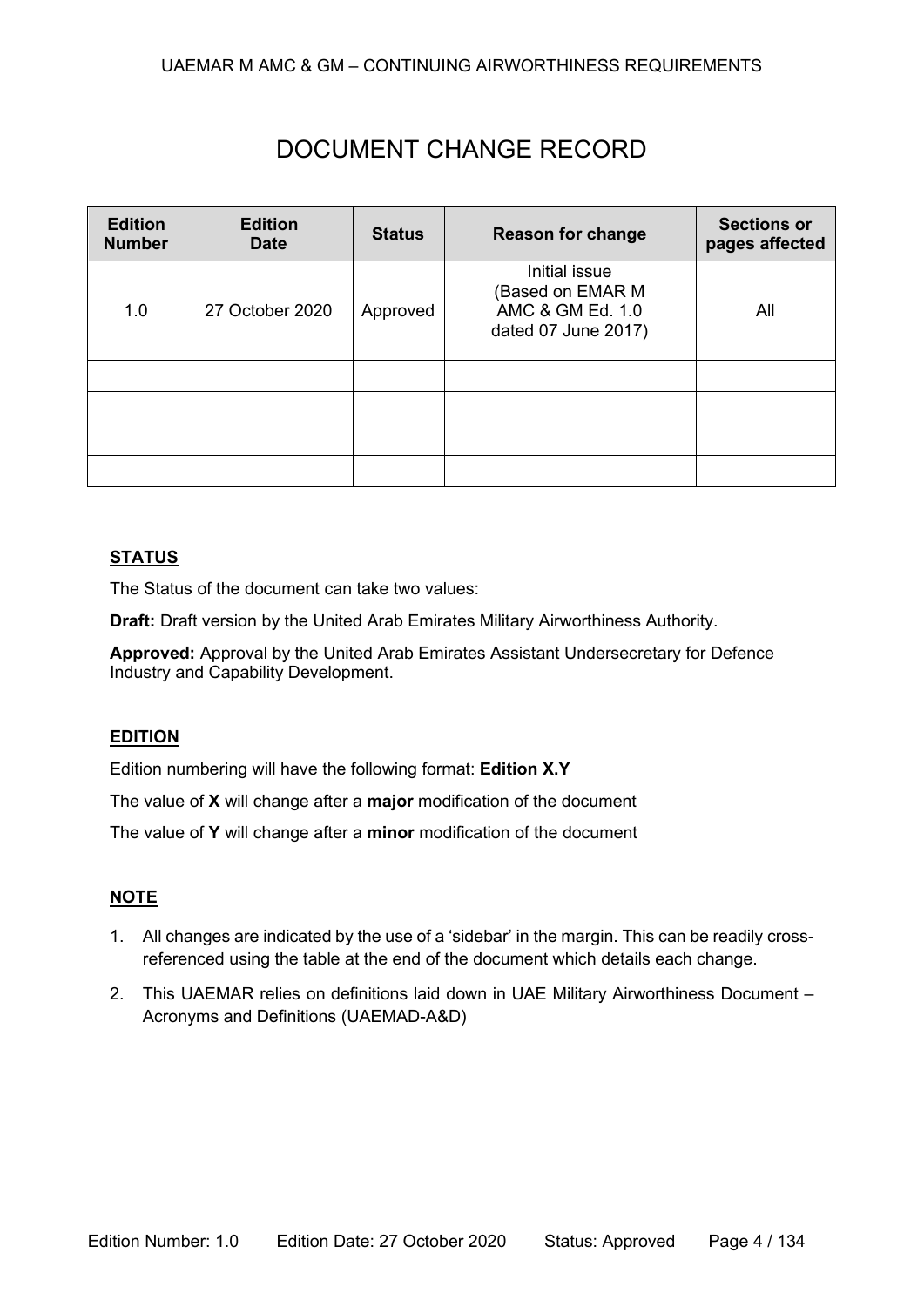### **TABLE OF CONTENTS**

| AMC M.A.305(d)(4) and AMC M.A.305(h) Aircraft continuing airworthiness record system 23 |  |
|-----------------------------------------------------------------------------------------|--|
|                                                                                         |  |
|                                                                                         |  |
|                                                                                         |  |
|                                                                                         |  |
|                                                                                         |  |
|                                                                                         |  |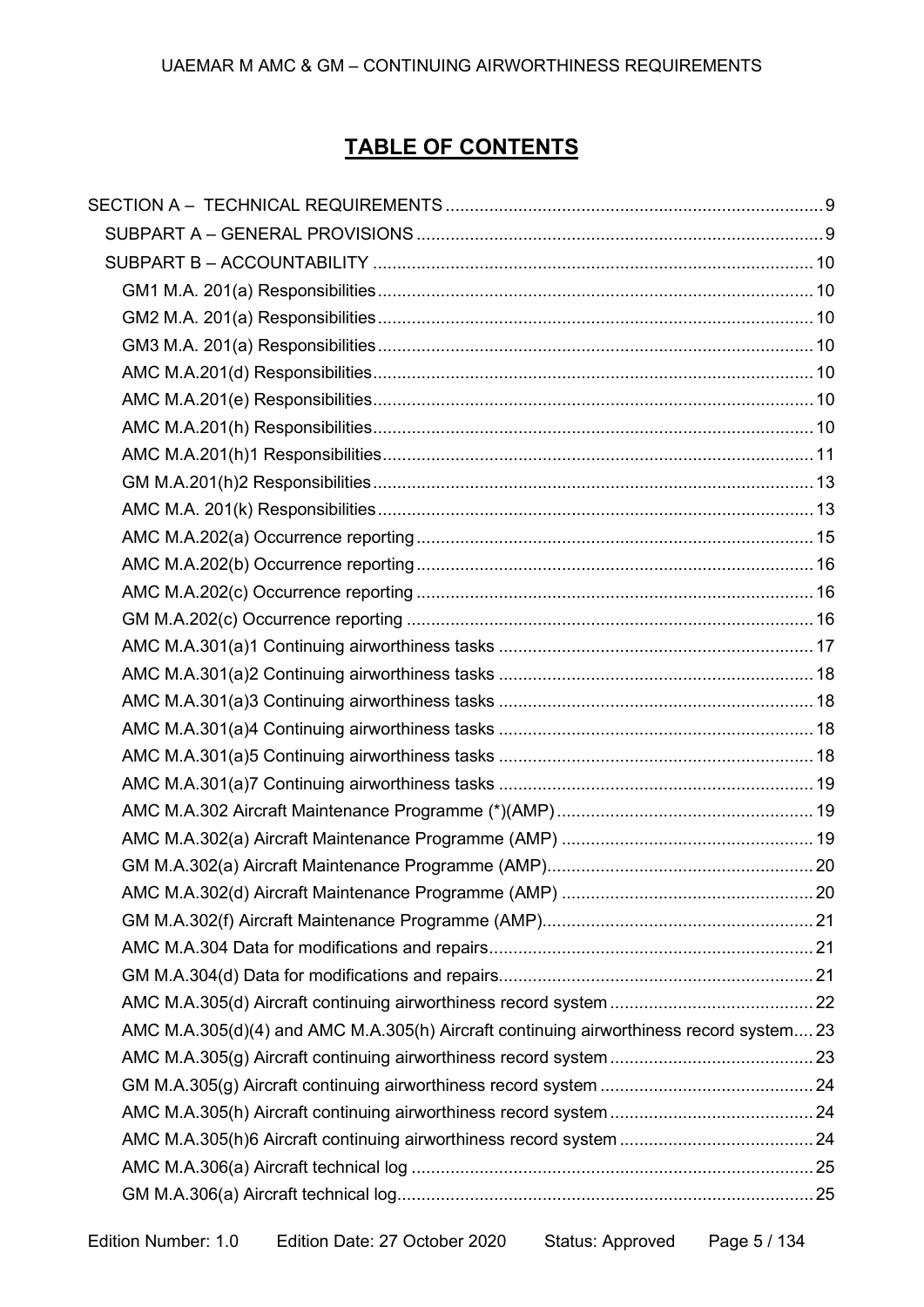| AMC M.A.307(a) Transfer of aircraft continuing airworthiness records 25 |  |
|-------------------------------------------------------------------------|--|
|                                                                         |  |
|                                                                         |  |
|                                                                         |  |
| AMC M.A.704 Continuing Airworthiness Management Exposition (CAME) 30    |  |
|                                                                         |  |
|                                                                         |  |
|                                                                         |  |
|                                                                         |  |
|                                                                         |  |
|                                                                         |  |
|                                                                         |  |
|                                                                         |  |
|                                                                         |  |
|                                                                         |  |
|                                                                         |  |
|                                                                         |  |
|                                                                         |  |
|                                                                         |  |
|                                                                         |  |
|                                                                         |  |
|                                                                         |  |
|                                                                         |  |
|                                                                         |  |
|                                                                         |  |
|                                                                         |  |
|                                                                         |  |
|                                                                         |  |
|                                                                         |  |
|                                                                         |  |
|                                                                         |  |
|                                                                         |  |
|                                                                         |  |
|                                                                         |  |
|                                                                         |  |
|                                                                         |  |
|                                                                         |  |
|                                                                         |  |
|                                                                         |  |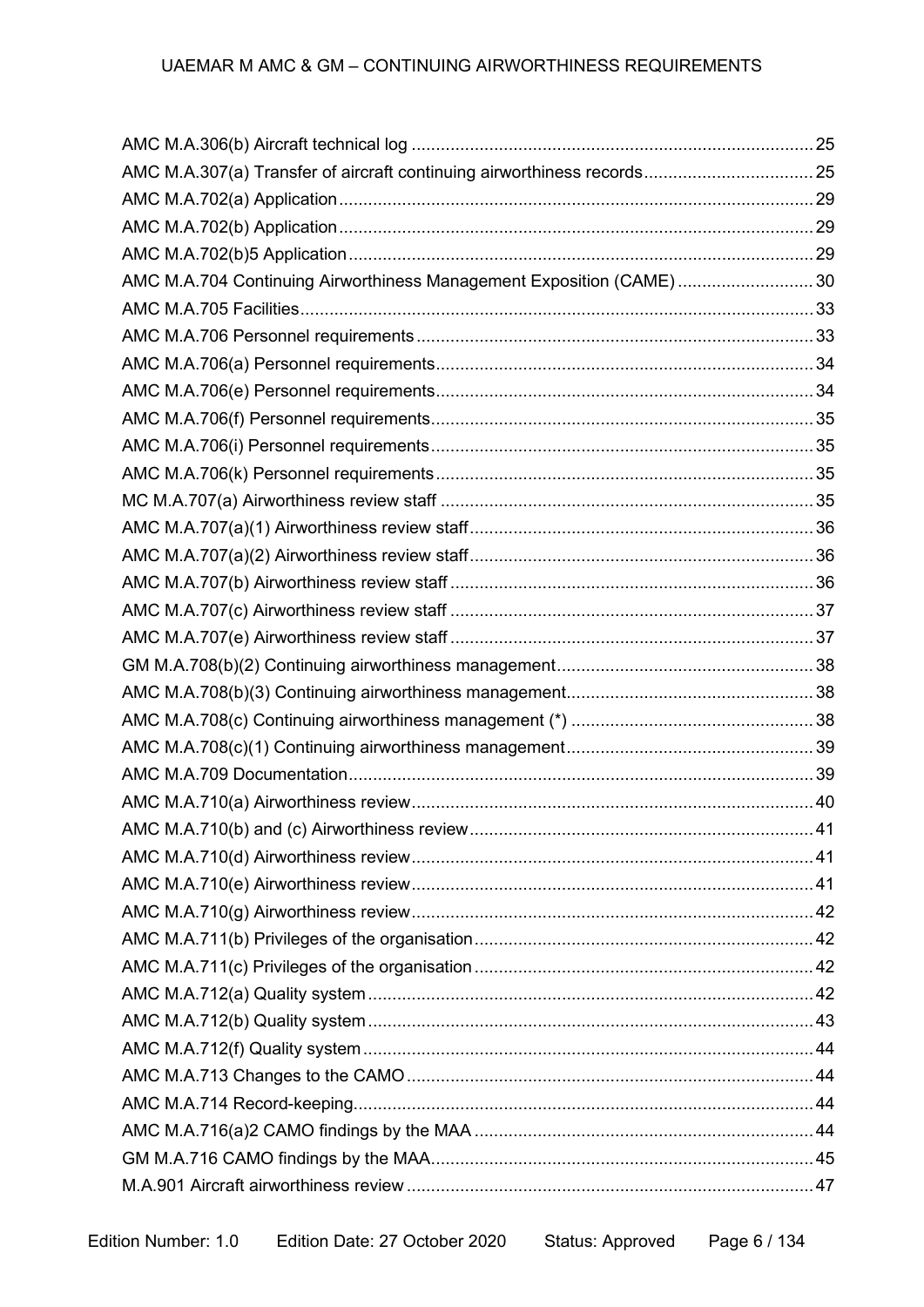| AMC M.A.904 Airworthiness review of aircraft imported into the EU  49    |  |
|--------------------------------------------------------------------------|--|
|                                                                          |  |
|                                                                          |  |
|                                                                          |  |
|                                                                          |  |
| SECTION B - PROCEDURES FOR NATIONAL MILITARY AIRWORTHINESS AUTHORITIES50 |  |
|                                                                          |  |
|                                                                          |  |
|                                                                          |  |
|                                                                          |  |
|                                                                          |  |
|                                                                          |  |
|                                                                          |  |
|                                                                          |  |
|                                                                          |  |
|                                                                          |  |
|                                                                          |  |
|                                                                          |  |
|                                                                          |  |
|                                                                          |  |
|                                                                          |  |
|                                                                          |  |
| AMC1 M.B.303(b) Aircraft Continuing Airworthiness Monitoring (ACAM)57    |  |
| AMC2 M.B.303(b) Aircraft Continuing Airworthiness Monitoring (ACAM)57    |  |
| AMC3 M.B.303(b) Aircraft Continuing Airworthiness Monitoring (ACAM)58    |  |
| GM M.B.303(b) Aircraft Continuing Airworthiness Monitoring (ACAM)(*) 58  |  |
| AMC M.B.303(c) Aircraft Continuing Airworthiness Monitoring (ACAM) 58    |  |
|                                                                          |  |
|                                                                          |  |
|                                                                          |  |
| SUBPART G - CONTINUING AIRWORTHINESS MANAGEMENT ORGANISATION  62         |  |
|                                                                          |  |
|                                                                          |  |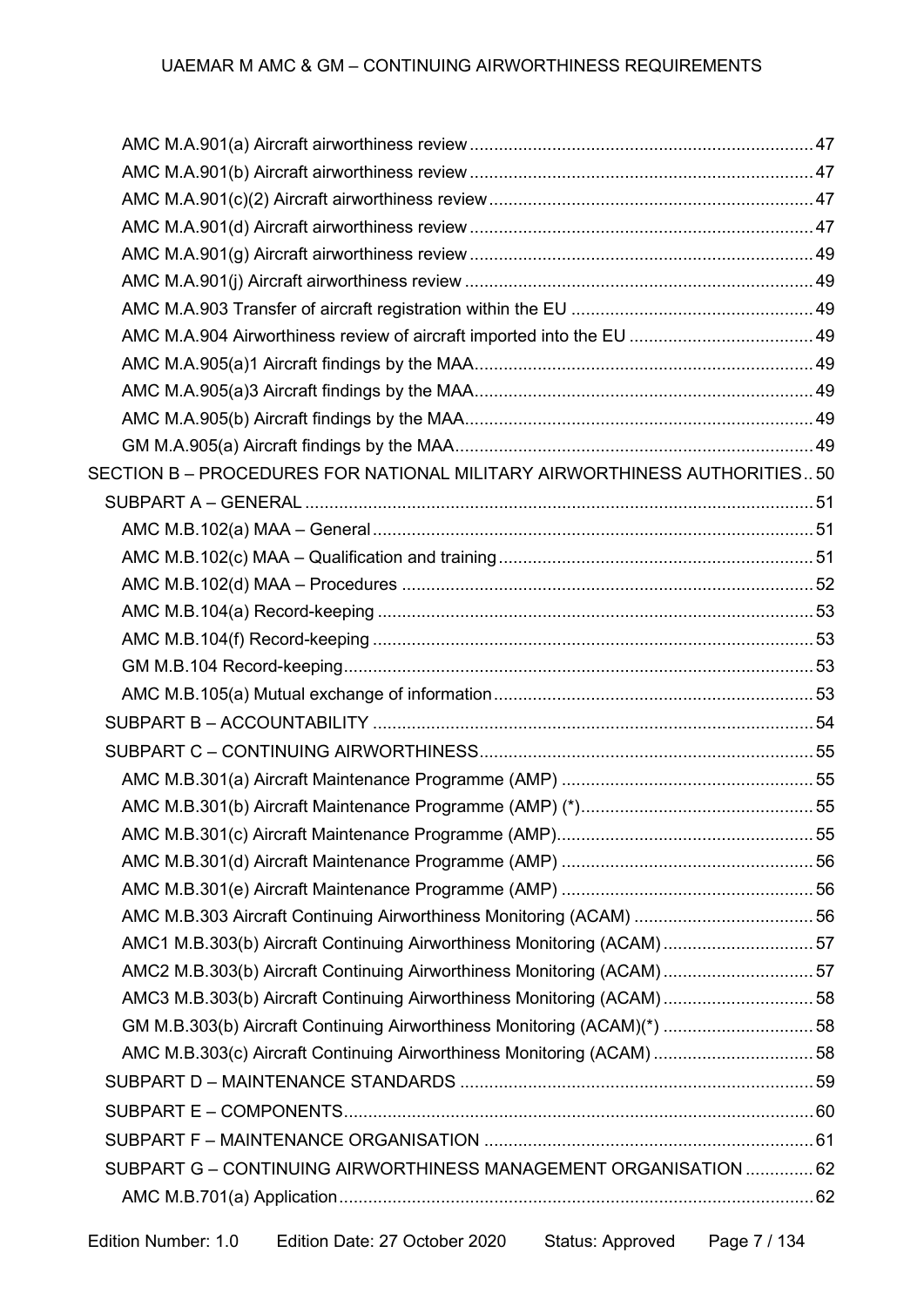| Appendix I to AMC M.A.302 and AMC M.B.301(b): Content of the Aircraft Maintenance    |  |
|--------------------------------------------------------------------------------------|--|
| Appendix II to AMC M.A.201(h)(1): Contracting/tasking of continuing airworthiness    |  |
|                                                                                      |  |
|                                                                                      |  |
|                                                                                      |  |
| Appendix V to AMC M.A.704: Continuing Airworthiness Management Exposition (CAME) 103 |  |
|                                                                                      |  |
|                                                                                      |  |
|                                                                                      |  |
|                                                                                      |  |
|                                                                                      |  |
| Appendix XI to AMC to UAEMAR M.A.708(c): Contracted/Tasked Maintenance  127          |  |
| Appendix XII to AMC to M.A.706(f) and M.B.102(c): Fuel Tank Safety Training  132     |  |
|                                                                                      |  |
|                                                                                      |  |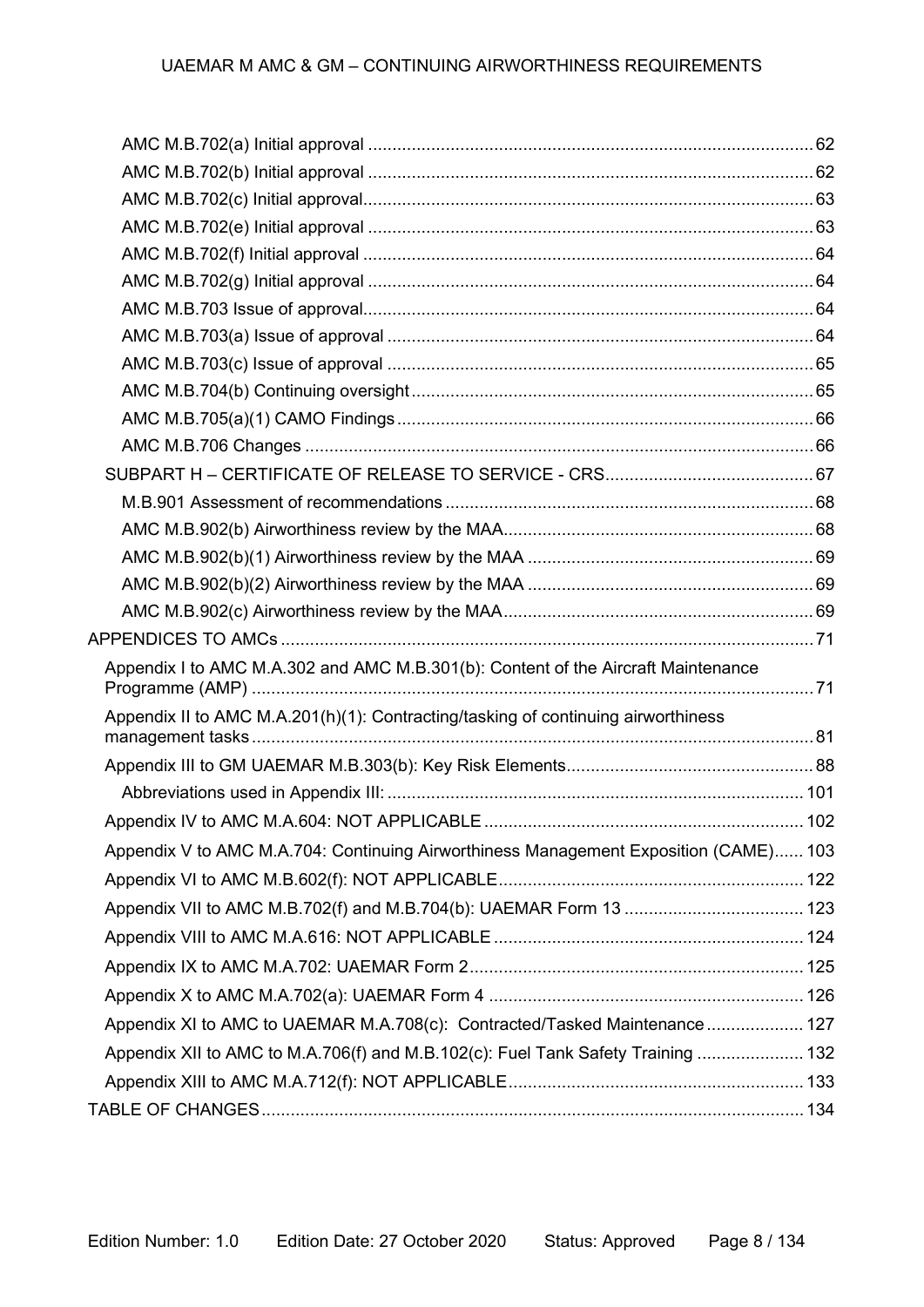## **ACCEPTABLE MEANS OF COMPLIANCE AND GUIDANCE MATERIAL**

## **SECTION A – TECHNICAL REQUIREMENTS**

<span id="page-8-1"></span><span id="page-8-0"></span>**SUBPART A – GENERAL PROVISIONS**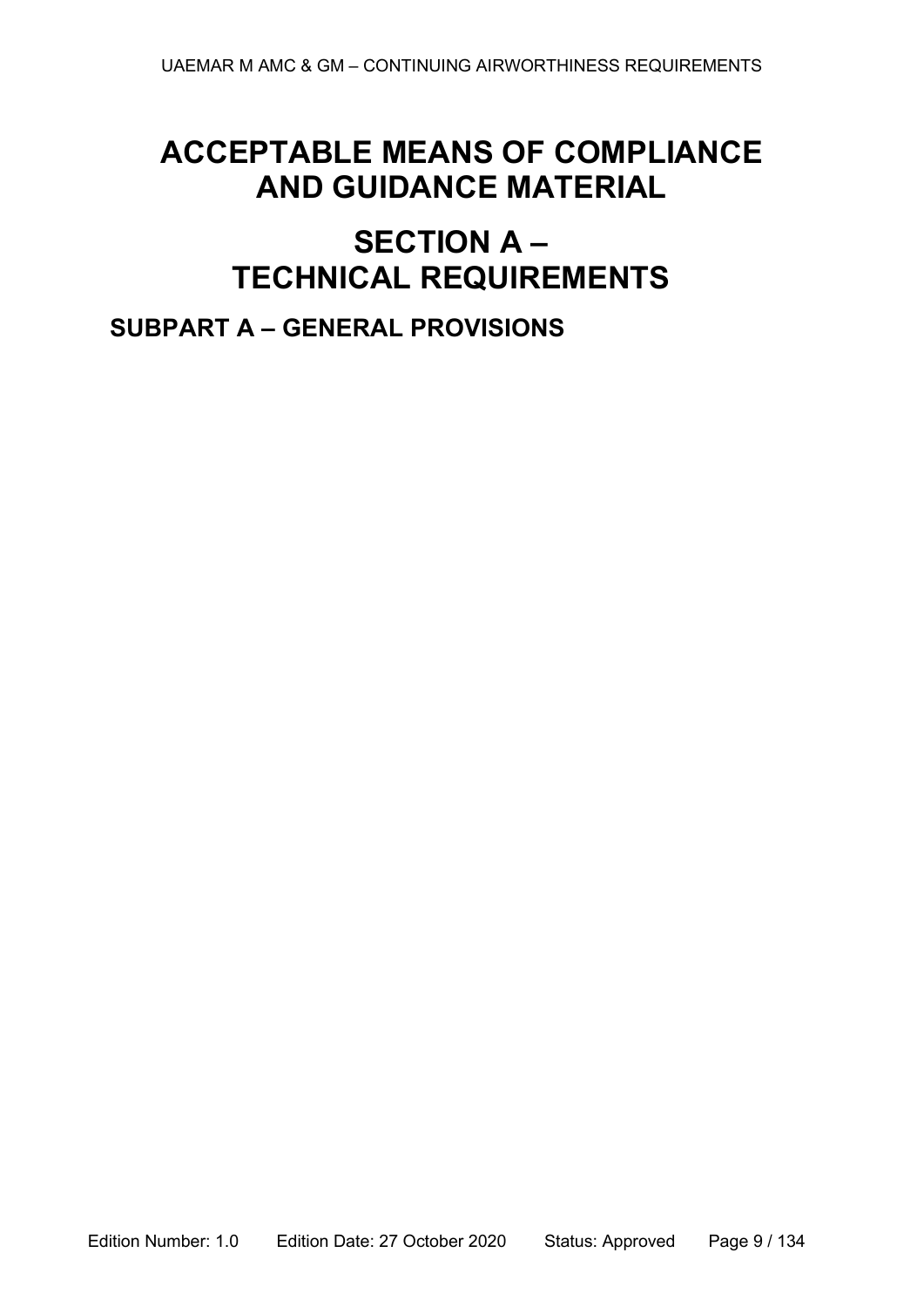### <span id="page-9-0"></span>**SUBPART B – ACCOUNTABILITY**

#### <span id="page-9-1"></span>**GM1 M.A. 201(a) Responsibilities**

- 1. Within the context of UAEMAR M, a military Operating Organisation is to be understood as a force structure that operates military aircraft and is responsible for their Continuing Airworthiness.
- 2. The force structure may be a Flight, Squadron, Wing, Command or other organisation as determined by the UAE.

#### <span id="page-9-2"></span>**GM2 M.A. 201(a) Responsibilities**

'Accountability' as used in UAEMAR M.A.201 stresses that this responsibility cannot be delegated.

#### <span id="page-9-3"></span>**GM3 M.A. 201(a) Responsibilities**

Where an Operating Organisation has responsibility for the Continuing Airworthiness of military aircraft that have been issued with a Military Permit to Fly, the national decrees/laws/regulations applicable to these aircraft are to be followed, supplemented by the conditions identified in UAEMAR 21 Subpart P.

#### <span id="page-9-4"></span>**AMC M.A.201(d) Responsibilities**

'Qualified person' in this context means an individual who has received appropriate training for the relevant pre-flight inspection tasks to a standard as described in UAEMAR AMC M.A.301(a)1 subparagraph 3.

#### <span id="page-9-5"></span>**AMC M.A.201(e) Responsibilities**

NOT APPLICABLE.

#### <span id="page-9-6"></span>**AMC M.A.201(h) Responsibilities**

- 1. Reference to aircraft includes the components fitted to or intended to be fitted to the aircraft.
- 2. The performance of ground de-icing and anti-icing activities does not require a maintenance organisation approval. Nevertheless, inspections required to detect, and when necessary eliminate de-icing and/or anti-icing fluid residues are considered maintenance. Such inspections should only be carried out by suitably authorised personnel.
- 3. The requirement means that the CAMO is responsible for determining what maintenance is required, when it has to be performed and by whom and to what standard, in order to ensure the continuing airworthiness of the aircraft being operated.
- 4. The CAMO should therefore have adequate knowledge of the design status (type design data, Airworthiness Directives (AD), airworthiness limitations from the certification programme, fuel tank system airworthiness limitations including Critical Design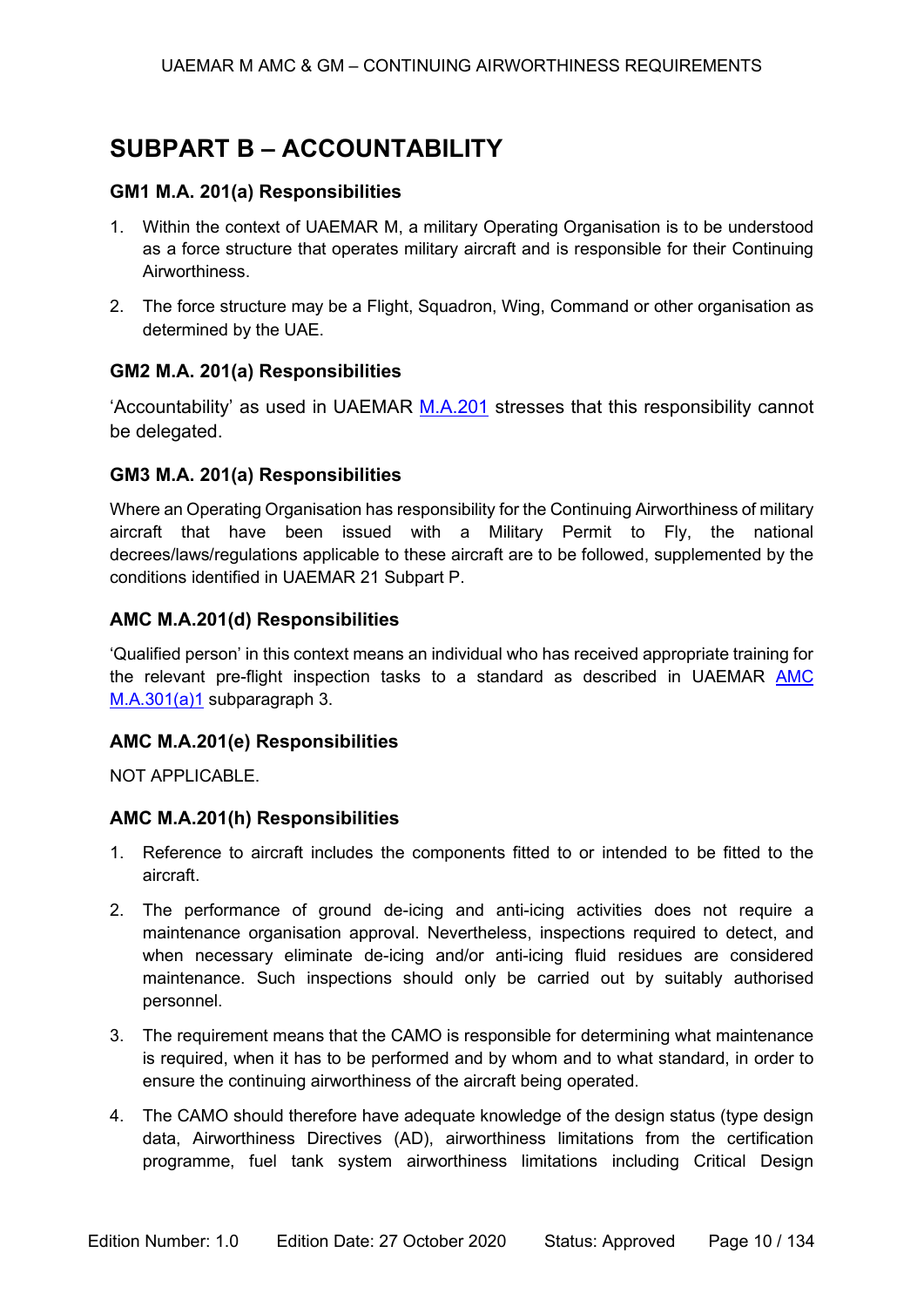Configuration Control Limitations (CDCCL), modifications, repairs, operational equipment and, required and performed maintenance).

- 5. The CAMO should ensure adequate co-ordination between flight operations and maintenance to ensure that both will receive all information on the condition of the aircraft necessary to enable both to perform their tasks.
- 6. The requirement does not mean that an Operating Organisation itself performs the maintenance (this is to be done by an UAEMAR 145 Approved Maintenance Organisation (AMO)) but that the Operating Organisation carries the responsibility for the airworthy condition of aircraft it operates and thus should be satisfied before the intended flight that all required maintenance has been properly carried out.
- 7. When an Operating Organisation is not appropriately approved in accordance with UAEMAR 145, the CAMO should provide a clear work order to the UAEMAR 145 AMO. The fact that an Operating Organisation has contracted/tasked an UAEMAR 145 AMO should not prevent it (or the organisation it contracts/tasks to manage the continuing airworthiness of the aircraft it operates) from checking at the maintenance facilities on any aspect of the tasked work if it wishes to do so to satisfy its responsibility for the airworthiness of the aircraft.

#### <span id="page-10-0"></span>**AMC M.A.201(h)1 Responsibilities**

- 1. NOT APPLICABLE.
- 2. When the Operating Organisation itself is approved in accordance with UAEMAR M.A. Subpart G, the approval does not prevent the Operating Organisation contracting/tasking certain continuing airworthiness management tasks to competent organisations. This activity is considered as an integral element of the Operating Organisation's UAEMAR M.A. Subpart G approval. The regulatory monitoring is exercised through the Operating Organisation's UAEMAR M.A. Subpart G approval. The continuing airworthiness elements of the contracts/tasking documents should be acceptable to the MAA.
- 3. The accomplishment of continuing airworthiness activities forms an important part of the Operating Organisation's responsibility with the Operating Organisation remaining accountable for satisfactory completion irrespective of any contract/tasking that may be established.
- 4. NOT APPLICABLE
- 5. The Operating Organisation is ultimately responsible and therefore accountable for the airworthiness of its aircraft. To exercise this responsibility, the Operating Organisation should be satisfied that the actions taken by contracted/tasked organisations meet the standards required by UAEMAR M.A. Subpart G. The Operating Organisation's management of such activities should therefore be accomplished by:
	- (a) active control through direct involvement; and/or
	- (b) endorsing the recommendations made by the contracted/tasked organisation.
- 6. In order for the Operating Organisation to retain ultimate responsibility, the CAMO should limit contracted/tasked activities to those specified below: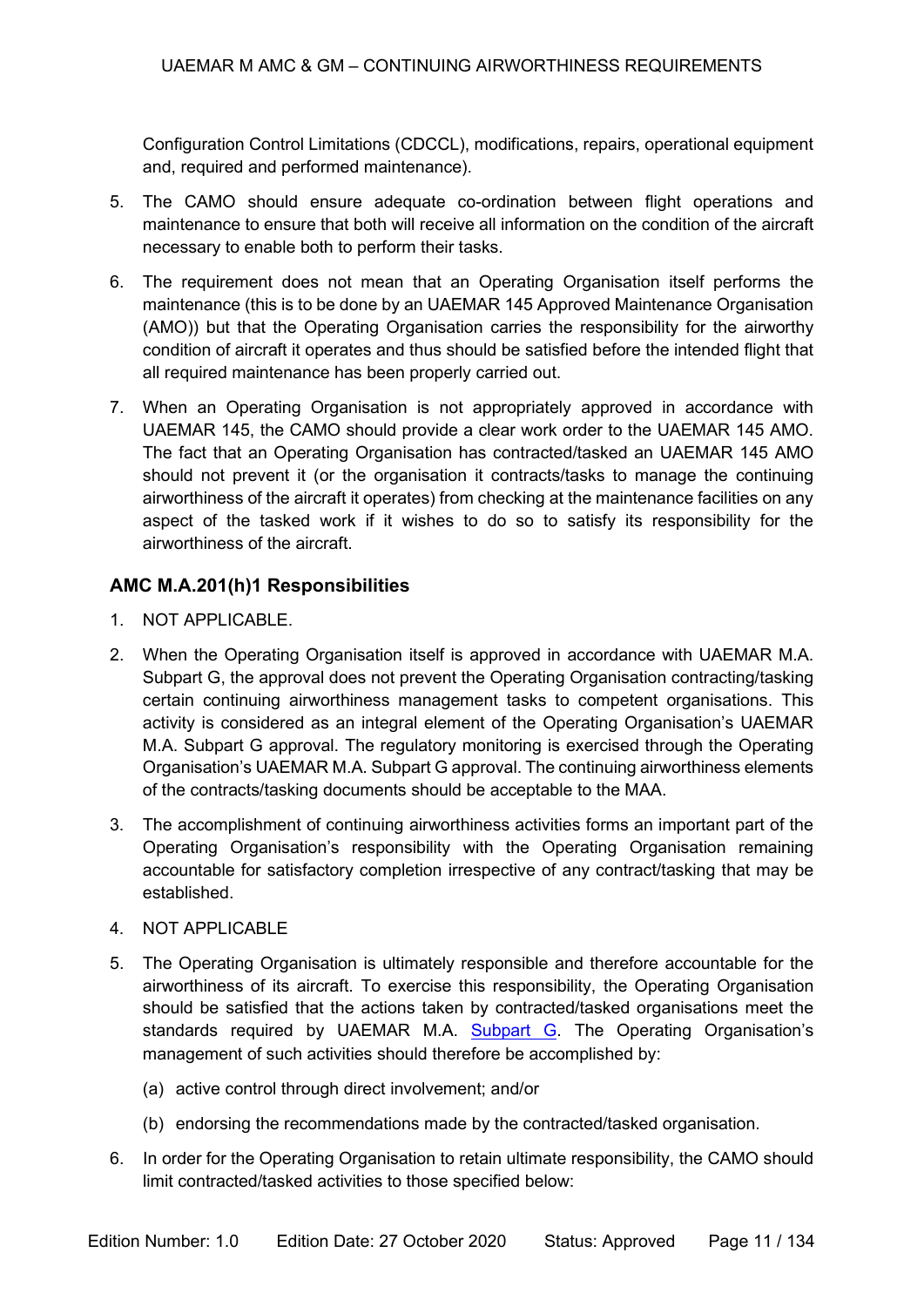- (a) Airworthiness Directive analysis and planning;
- (b) Service Bulletin analysis;
- (c) planning of maintenance;
- (d) reliability monitoring, engine health monitoring and other forms of health monitoring as agreed by the MAA;
- (e) AMP development and amendments;
- (f) any other activities which do not limit the Operating Organisation's responsibilities as agreed by the MAA.
- 7. The Operating Organisation's management controls associated with contracted/tasked continuing airworthiness management activities should be reflected in the associated written contract/tasking and be in accordance with the Operating Organisation's policy and procedures defined in their Continuing Airworthiness Management Exposition (CAME). When such tasks are contracted/tasked the Operating Organisation's continuing airworthiness management system is considered to be extended to the contracted/tasked organisation.
- 8. With the exception of engines and auxiliary power units, contracts/tasking should normally be limited to one organisation per aircraft type for any combination of the activities described in UAEMAR [Appendix II to AMC M.A.201\(h\)1. W](#page-79-0)here arrangements are made with more than one organisation the Operating Organisation should demonstrate that adequate co-ordination controls are in place and that the individual responsibilities are clearly defined in related contracts/tasking.
- 9. Contracts/taskings should not authorise the contracted/tasked organisation to further contract/task to other organisations elements of the continuing airworthiness management tasks.
- 10. The CAMO should ensure that any findings arising from the MAA monitoring of the contracted/tasked continuing airworthiness management activities will be closed to the satisfaction of the MAA. This provision should be included in the contract/tasking.
- 11. The contracted/tasked organisation should agree to notify the CAMO of any changes affecting the contract/tasking as soon as practicable. The CAMO should then inform the MAA. Failure to do so may invalidate the MAA acceptance of the continuing airworthiness management elements of the contract.
- 12. UAEMA[R Appendix II to AMC M.A.201\(h\)1](#page-79-0) provides information on the contracting/tasking of continuing airworthiness management activities.
- 13. The CAMO should only contract to organisations which are specified by the MAA on the UAEMAR Form 14.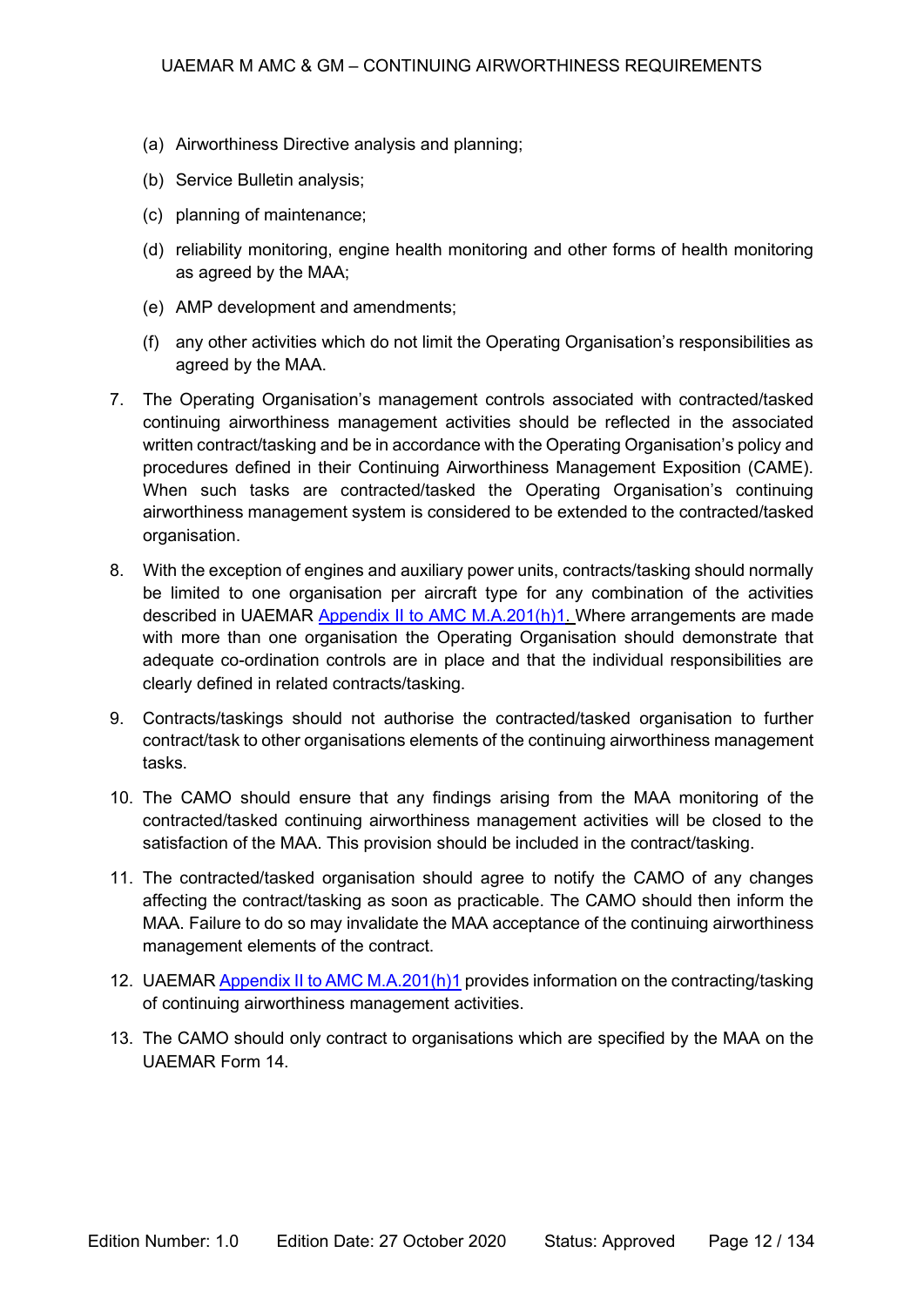#### <span id="page-12-0"></span>**GM M.A.201(h)2 Responsibilities**

- 1. The requirement is intended to provide for the possibility of the following three alternative options:
	- (a) an Operating Organisation to be approved in accordance with UAEMAR 145 to carry out all maintenance of its aircraft and components;
	- (b) an Operating Organisation to be approved in accordance with UAEMAR 145 to carry out some of the maintenance of its aircraft and components. This, at minimum, could be limited to line maintenance but may be considerably more but still short of option (a);
	- (c) An Operating Organisation not approved in accordance with UAEMAR 145 to carry out any maintenance.
- 2. An Operating Organisation may apply for any one of these options but it will be for the MAA to determine which option may be accepted in each particular case.
- 2.1 NOT APPLICABLE.
- 2.2 NOT APPLICABLE.
- 2.3 NOT APPLICABLE.
- 2.4 NOT APPLICABLE.

#### <span id="page-12-1"></span>**AMC M.A. 201(k) Responsibilities**

- 1. When an Operating Organisation contracts/tasks a UAEMAR M.A. Subpart G CAMO in accordance with UAEMAR  $M.A.201(k)$  to carry out continuing airworthiness management tasks, a copy of the arrangement should be sent by the Operating Organisation to the MAA once it has been signed by both parties. The contracted/tasked organisation is considered to perform the continuing airworthiness management tasks as an integral part of the Operating Organisation's continuing airworthiness system.
- 2. The arrangement should be developed taking into account the requirements of UAEMAR M and should define the obligations of the signatories in relation to the management of the continuing airworthiness of the aircraft.
- 3. The arrangement should contain as a minimum the:
	- aircraft registration(s); and
	- aircraft type/model/series; and
	- aircraft serial number(s); and
	- aircraft Operating Organisation including the address; and,
	- UAEMAR M.A. Subpart G CAMO details including the address.
- 4. The arrangement should state the following:

"*The Operating Organisation entrusts to the CAMO the management of the continuing airworthiness of the aircraft, the development of an Aircraft Maintenance Programme that*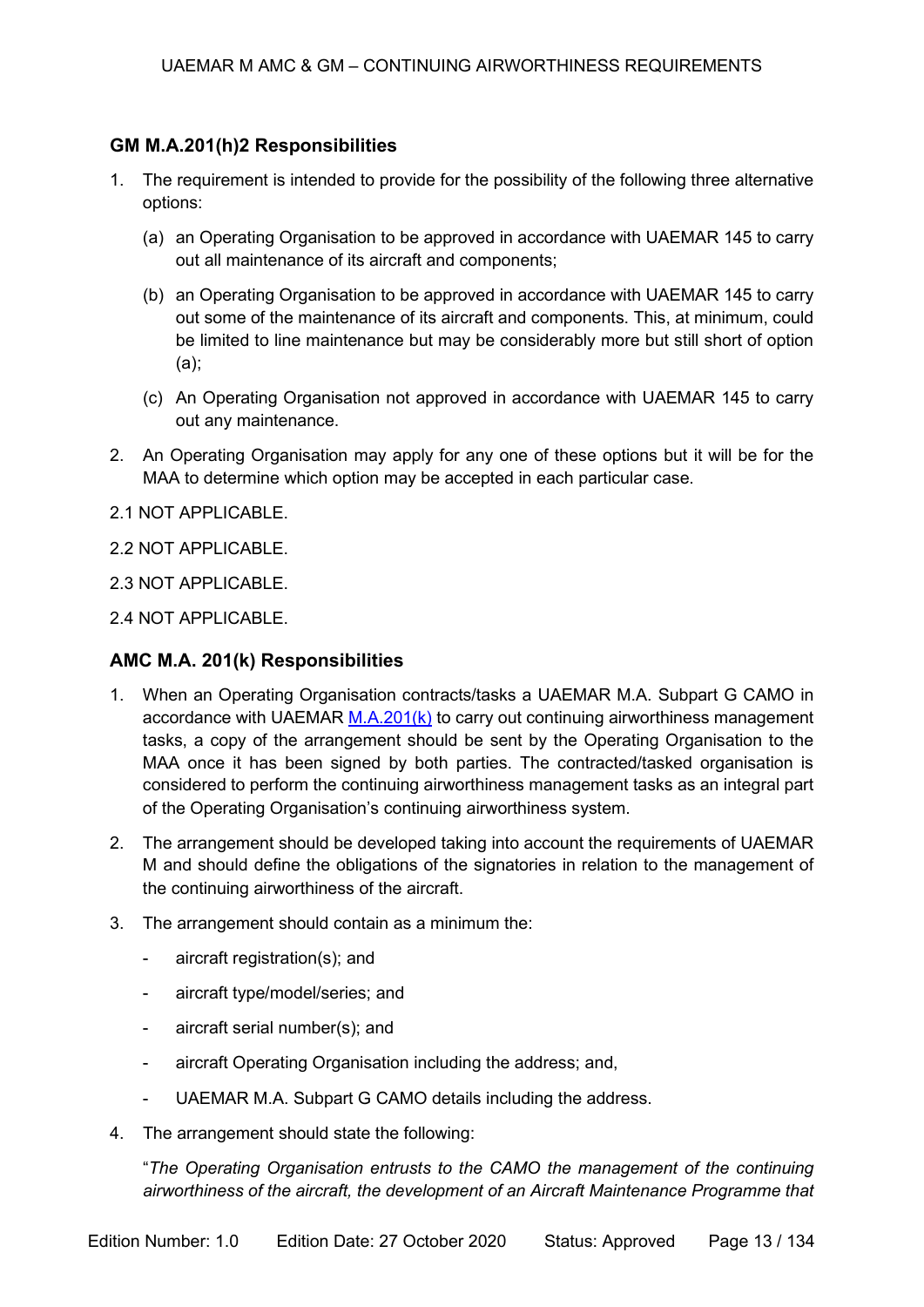*shall be approved by the MAA (if applicable), and the organisation of the maintenance of the aircraft according to the Aircraft Maintenance Programme in a UAEMAR 145 Approved Maintenance Organisation.*

*According to the present arrangement, both signatories undertake to follow the respective obligations of this arrangement.*

*The Operating Organisation certifies, to the best of their belief that all the information given to the CAMO concerning the continuing airworthiness of the aircraft is and will be accurate and that the aircraft will not be altered without prior approval of the CAMO.*

*In case of any non-conformity with this arrangement, by either of the signatories, it will become invalid. In such a case, the Operating Organisation will retain full responsibility for every task linked to the continuing airworthiness of the aircraft and the Operating Organisation shall inform the MAA as soon as possible.*"

- 5. When an Operating Organisation contracts a CAMO in accordance with UAEMAR  $M.A.201(k)$  the minimum obligations of each party should be shared as follows:
- 5.1. Obligations of the CAMO:
	- 1. have the aircraft type(s) in the scope of its approval;
	- 2. respect the conditions to maintain the continuing airworthiness of the aircraft in accordance with UAEMAR M.A.708;
	- 3. NOT APPLICABLE;
	- 4. NOT APPLICABLE;
	- 5. inform the MAA whenever the aircraft is not presented to the UAEMAR 145 AMO(s) by the Operating Organisation as requested by the CAMO;
	- 6. inform the MAA whenever the present arrangement has not been respected;
	- 7. if applicable, carry out the airworthiness review of the aircraft when necessary and issue the Military Airworthiness Review Certificate (MARC) or the recommendation to the MAA;
	- 8. send within 10 days a copy of any MARC issued or extended, to the MAA;
	- 9. carry out all applicable mandated occurrence reporting;
	- 10. inform the MAA whenever the present arrangement is terminated by either party.
- 5.2. Obligations of the Operating Organisation:
	- 1. NOT APPLICABLE;
	- 2. NOT APPLICABLE;
	- 3. present the aircraft to the UAEMAR 145 AMO agreed with the CAMO at the due time designated by the CAMO's request;
	- 4. not modify the aircraft without first consulting the CAMO;
	- 5. NOT APPLICABLE;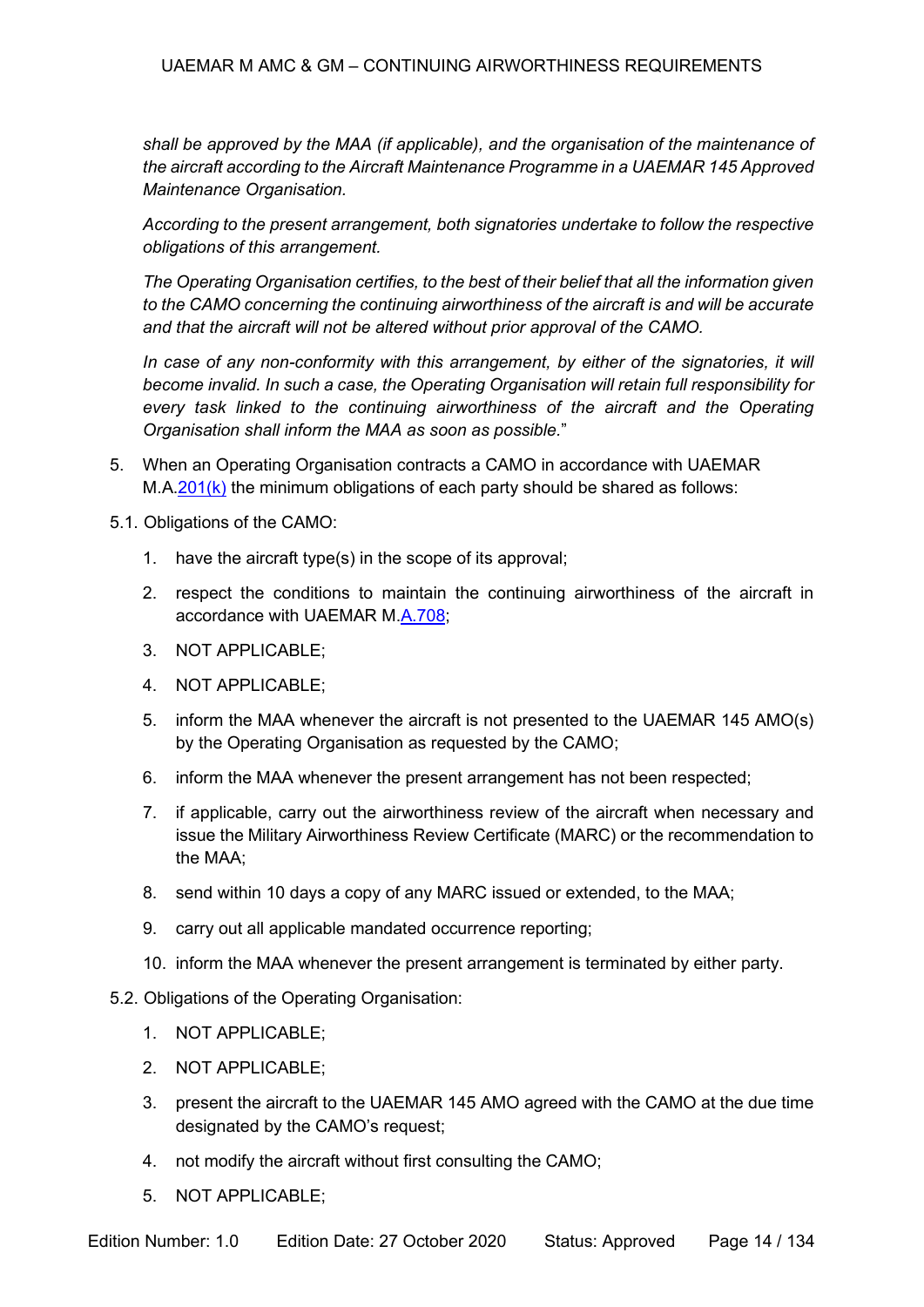- 6. report to the CAMO through the aircraft technical log all defects found during operations;
- 7. inform the MAA whenever the present arrangement is denounced by either party;
- 8. inform the MAA and the CAMO whenever the aircraft is no longer operated by the Operating Organisation;
- 9. carry out all applicable mandated occurrence reporting;
- 10. inform on a regular basis the CAMO about the aircraft flying hours and any other utilisation data, as agreed with the CAMO;
- 11. NOT APPLICABLE;
- 12. NOT APPLICABLE.
- 6. The contracted/tasked CAMO should be approved in accordance with UAEMAR M.A. Subpart G. However, this approval does not prevent the CAMO contracting/tasking certain continuing airworthiness management tasks to other competent organisations.

This activity is considered as an integral element of the CAMO's UAEMAR M.A. Subpart G approval. The regulatory monitoring is exercised through the CAMO's UAEMAR M.A.

Subpart G approval. The contracts/tasks should be acceptable to the MAA. Contracts/taskings should not authorise the contracted/tasked organisation to further contract/task to other organisations elements of the continuing airworthiness management tasks. UAEMAR AMC M.A.201(h)1 Appendix II provides information on the contracting/tasking of continuing airworthiness management.

#### <span id="page-14-0"></span>**AMC M.A.202(a) Occurrence reporting**

Operating Organisations should ensure that the (Military) Type Certificate ((M)TC) holder receives adequate reports of occurrences for that aircraft type, to enable the M(TC) holder to fulfil its UAEMAR 21 obligations.

Liaison with the (M)TC holder should be established to determine whether published or proposed service information will resolve the problem or to obtain a solution to a particular problem.

An approved CAMO should assign responsibility for co-ordinating action on airworthiness occurrences and for initiating any necessary further investigation and follow-up activity to a qualified person with clearly defined authority and status.

'Qualified person' in this context means an individual who has received appropriate training and has relevant experience in the management of airworthiness occurrences detailed in UAEMAR M.A.202. In the case of a contracted/tasked CAMO, close coordination between the CAMO and the Operating Organisation is needed to define the appropriate training and relevant experience and to ensure that such person is officially on record at the CAMO.

'Endanger flight safety' means any instance where safe operation could not be assured or which could lead to an unsafe condition. It typically includes, but is not limited to, significant cracking, deformation, corrosion or failure of primary structure, any evidence of burning, electrical arcing, significant hydraulic fluid or fuel leakage and any emergency system or total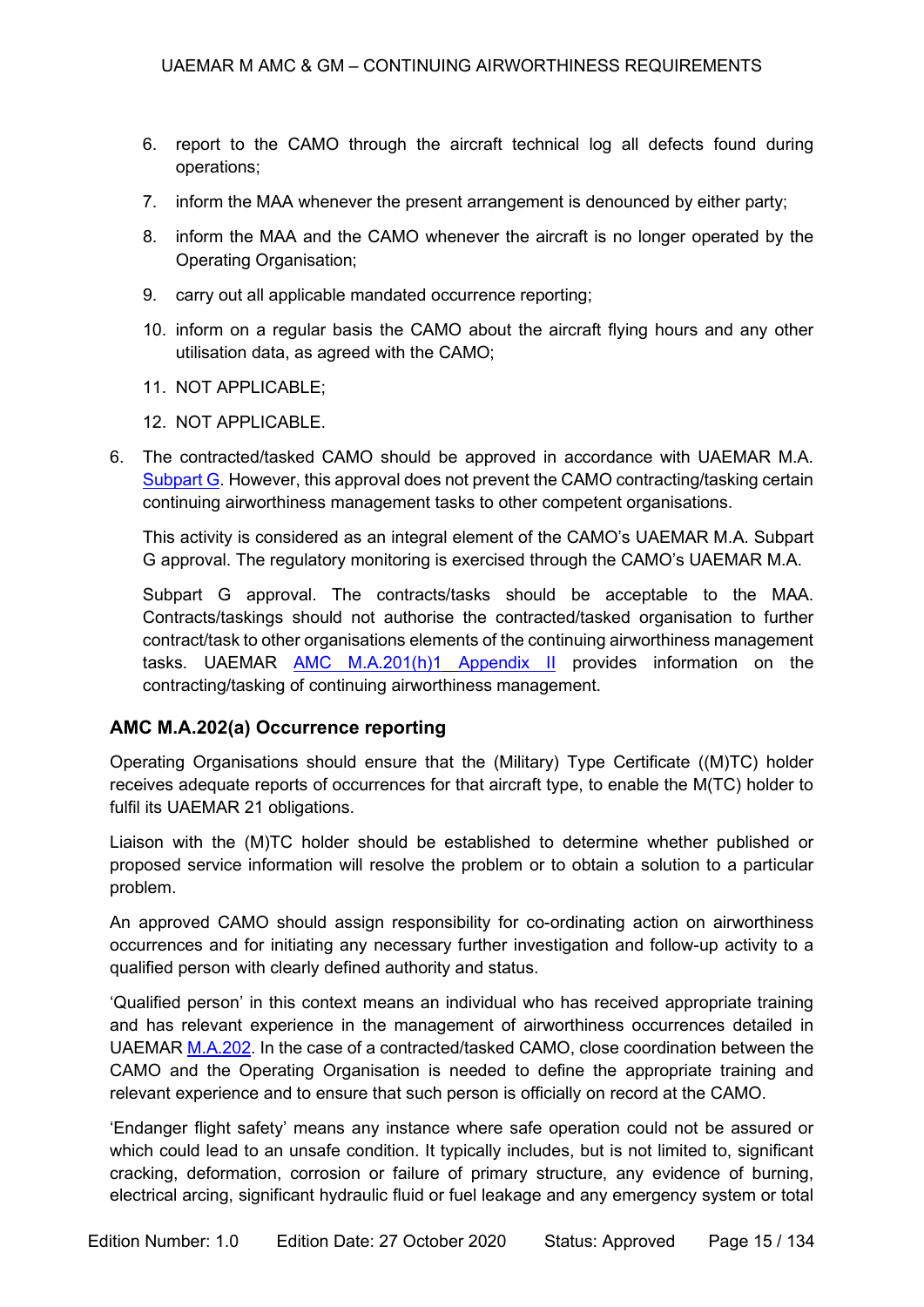system failure. An Airworthiness Directive overdue for compliance is also considered a hazard to flight safety.

#### <span id="page-15-0"></span>**AMC M.A.202(b) Occurrence reporting**

- 1. The aim of occurrence reporting is to identify the factors contributing to incidents and to make the system resistant to similar errors.
- 2. An occurrence reporting system should enable and encourage free and frank reporting of any (potentially) safety related occurrence. This should be facilitated by the establishment of a "just culture". A CAMO should ensure that personnel are not inappropriately punished for reporting or co-operating with occurrence investigations.
- 3. The internal reporting process should be closed-loop, ensuring that actions are taken internally to address safety hazards.
- 4. Feedback to reportees, both on an individual and more general basis, is important to ensure their continued support for the scheme.

#### <span id="page-15-1"></span>**AMC M.A.202(c) Occurrence reporting**

Occurrence reporting should be in a form and manner as defined by the MAA, taking into account any confidential/classified information.

#### <span id="page-15-2"></span>**GM M.A.202(c) Occurrence reporting**

Each report should contain at least the following information:

- (a) CAMO name and approval reference; and
- (b) Information necessary to identify the subject aircraft and / or component; and
- (c) Date and time relative to any life or overhaul limitation in terms of flying hours/cycles/landings etc. as appropriate; and
- (d) Details of the condition as required by UAEMAR M.A.202(c); and
- (e) Any other relevant information found during the evaluation or rectification of the condition.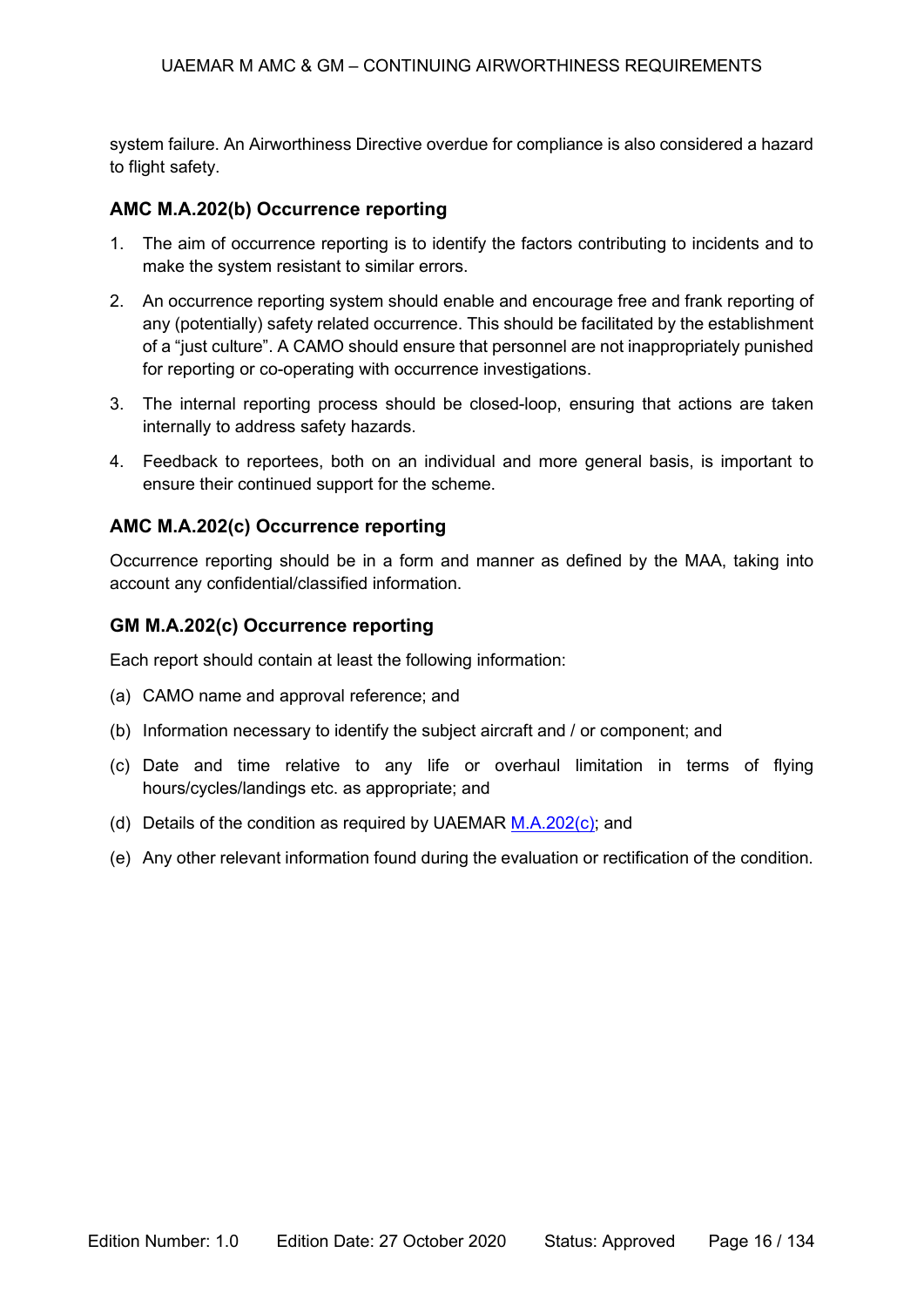### **SUBPART C – CONTINUING AIRWORTHINESS**

#### <span id="page-16-0"></span>**AMC M.A.301(a)1 Continuing airworthiness tasks**

- 1. With regard to the pre-flight inspection it is intended to mean all of the actions necessary to ensure that the aircraft is fit to make the intended flight. These should typically include but are not necessarily limited to:
	- (a) a walk-around type inspection of the aircraft, its emergency equipment and any stores/weapons carried for condition including, in particular, any obvious signs of wear, damage or leakage. In addition, the presence of all required equipment, including emergency equipment, should be established and the security of attachment of any stores/weapons carried should be checked;
	- (b) an inspection of the aircraft continuing airworthiness record system or the aircraft technical log as applicable to ensure that the intended flight is not adversely affected by any outstanding deferred defects and that no required maintenance action shown in the maintenance statement is overdue or will become due during the flight;
	- (c) a control that consumable fluids, gases etc. uplifted prior to flight are of the correct specification, free from contamination, and correctly recorded;
	- (d) a control that all doors are securely fastened;
	- (e) a control that control surface and landing gear locks, pitot/static covers, restraint devices and engine/aperture blanks have been removed;
	- (f) a control that all the aircraft's external surfaces and engines are free from ice, snow, sand, dust etc. and an assessment to confirm that, as the result of meteorological conditions and de-icing/anti-icing fluids having been previously applied on it, there are no fluid residues that could endanger flight safety. Alternatively, to this pre-flight assessment, when the type of aircraft and nature of operations allow for it, the buildup of residues may be controlled through scheduled maintenance inspections/cleanings identified in the AMP;
	- (g) removal of safety/arming pins if applicable.
- 2. Tasks such as oil and hydraulic fluid uplift and tyre inflation may be considered as part of the pre-flight inspection. The related pre-flight inspection instructions should address the procedures to be taken to determine whether the necessary fluid uplift or tyre inflation results from an abnormal consumption/excessive leakage, thereby possibly requiring additional maintenance action by the AMO or certifying staff as appropriate.
- <span id="page-16-1"></span>3. Operating Organisations should publish guidance to maintenance, flight and any other personnel performing pre-flight inspection tasks, as appropriate, defining their responsibilities for these actions. It should be demonstrated to the MAA that pre-flight inspection personnel have received appropriate training for the relevant pre-flight inspection tasks. The training standard for personnel performing the pre-flight inspection should be described in the CAME.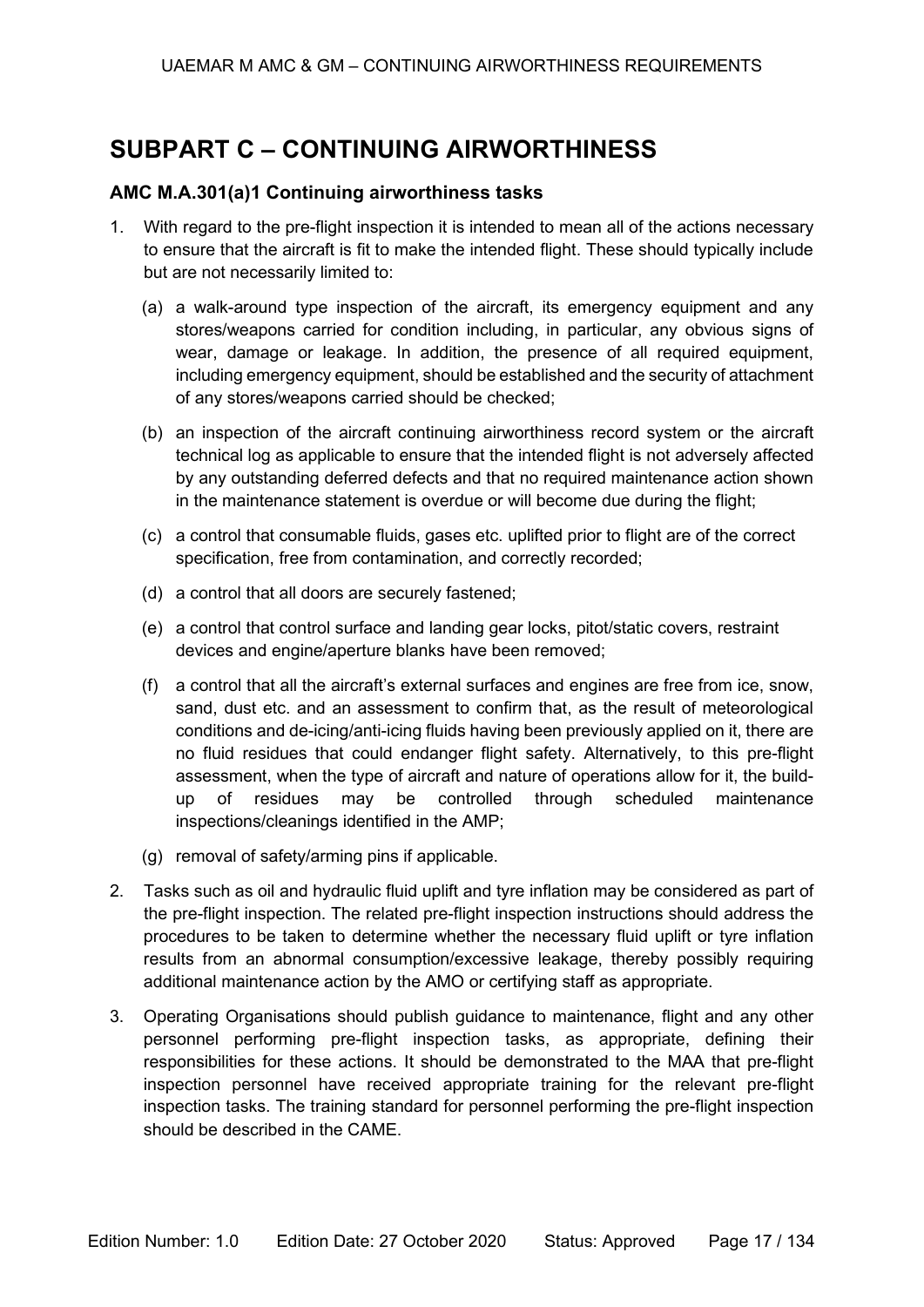#### **AMC M.A.301(a)2 Continuing airworthiness tasks**

The CAMO should have a system to ensure that all defects affecting the safe operation of the aircraft are rectified within the limits prescribed by the approved Minimum Equipment List (MEL) or Configuration Deviation List (CDL) or national equivalents. Such defect rectification cannot be postponed unless agreed by the CAMO and in accordance with a procedure approved by the MAA.

A system of assessment should be established to support the continuing airworthiness of the aircraft and to provide a continuous analysis of the effectiveness of the CAMO's defect control system in use.

The system should provide for:

- (a) significant incidents and defects: monitor incidents and defects that have occurred in flight and defects found during maintenance, highlighting any that appear significant in their own right.
- (b) repetitive incidents and defects: monitor on a continuous basis defects occurring in flight and defects found during maintenance, highlighting any that are repetitive.
- (c) deferred and carried forward defects: monitor on a continuous basis deferred and carried forward defects. Deferred defects are defined as those defects reported in operational service which are deferred for later rectification. Carried forward defects are defined as those defects arising during maintenance which are carried forward for rectification at a later maintenance input.
- (d) unscheduled removals and system performance: analyse unscheduled component removals and the performance of aircraft systems for use as part of the AMP efficiency.

When deferring or carrying forward a defect, the cumulative effect of a number of deferred or carried forward defects occurring on the same aircraft and any restrictions contained in the MEL/CDL or national equivalents should be considered. Deferred defects should be made known to the pilot/flight crew prior to their pre-flight inspection of the aircraft.

#### <span id="page-17-0"></span>**AMC M.A.301(a)3 Continuing airworthiness tasks**

The CAMO should have a system to ensure that all aircraft maintenance checks are performed within the limits prescribed by the AMP and that, whenever a maintenance check cannot be performed within the required time limit, its postponement is allowed in accordance with a procedure agreed by the MAA.

#### <span id="page-17-1"></span>**AMC M.A.301(a)4 Continuing airworthiness tasks**

The CAMO should have a system to analyse the effectiveness of the AMP, with regard to spares, established defects, malfunctions and damage, and to amend the AMP accordingly.

#### <span id="page-17-2"></span>**AMC M.A.301(a)5 Continuing airworthiness tasks**

Operational directives with a continuing airworthiness impact include operating rules such as Extended Twin-engine Operations (ETOPS) / Long Range Operations (LROPS), Reduced Vertical Separation Minima (RVSM), Minimum Navigation Performance Specification (MNPS), All Weather Operations (AWOPS), Area Navigation (RNAV), etc.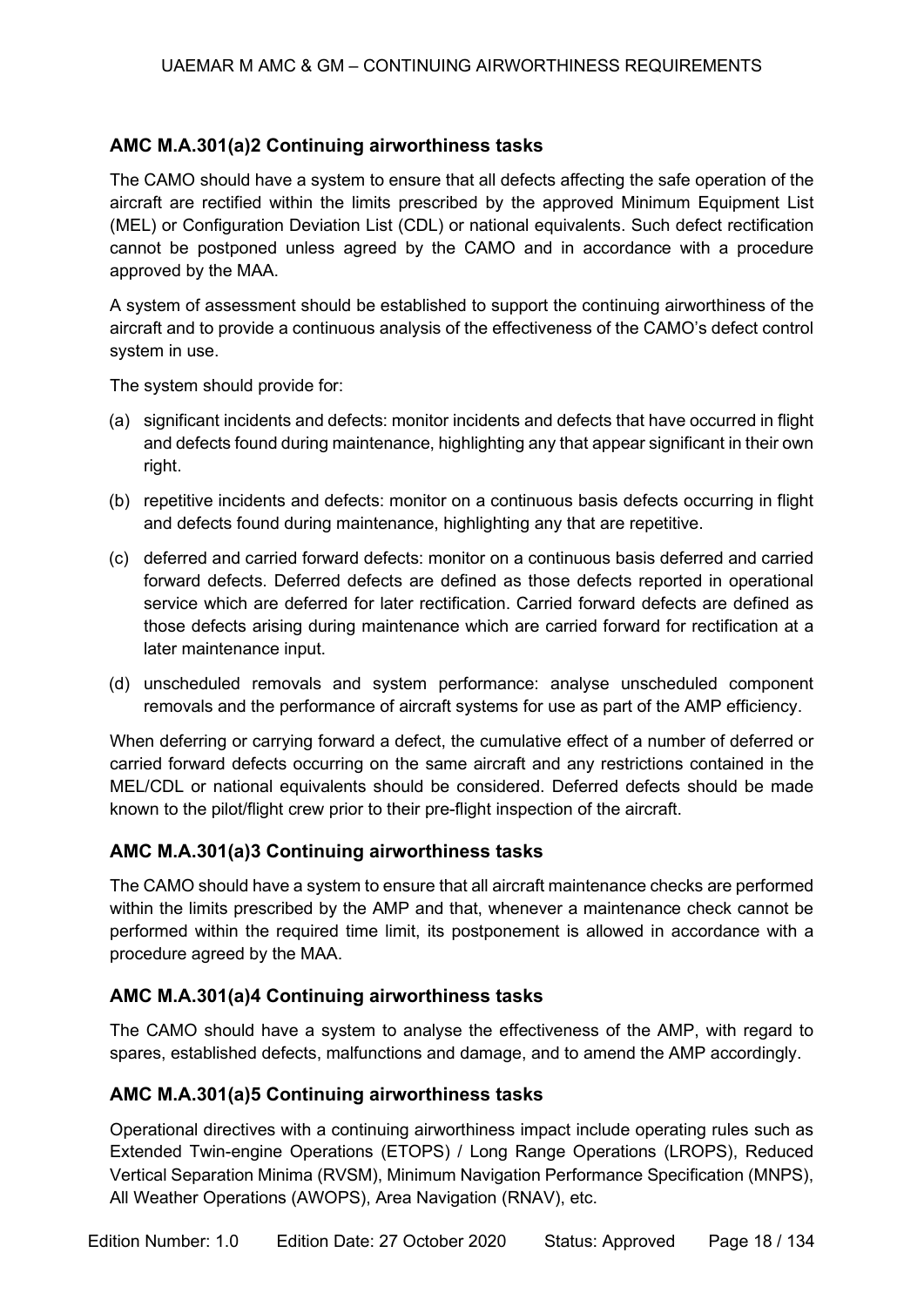Any other continued airworthiness requirement made mandatory by the MAA includes (M)TC related requirements such as: Certification Maintenance Requirements (CMR), certification life limited parts, airworthiness limitations from the aircraft type-certification basis, fuel tank system airworthiness limitations including Critical Design Configuration Control Limitations (CDCCL), etc.

#### <span id="page-18-0"></span>**AMC M.A.301(a)7 Continuing airworthiness tasks**

A CAMO managing the continuing airworthiness of the aircraft should establish and work according to a policy, which assesses non-mandatory information related to the airworthiness of the aircraft. Non-mandatory information includes Service Bulletins (or national equivalent), service letters and other information that is produced for the aircraft and its components by a design organisation accepted by the MAA, or the manufacturer or the MAA.

#### <span id="page-18-1"></span>**AMC M.A.302 Aircraft Maintenance Programme (\*)(AMP)**

- 1. The term 'Aircraft Maintenance Programme (AMP)' is intended to include scheduled maintenance tasks, their associated maintenance procedures and standard maintenance practices. The term "maintenance schedule" is intended to embrace the scheduled maintenance tasks alone.
- 2. The aircraft should only be maintained to one approved AMP at a given point in time. Where an Operating Organisation wishes to change from one AMP to another, a transfer check or inspection may need to be performed in order to implement the change.
- 3. The AMP details should be reviewed at least annually. As a minimum, revisions of documents affecting the AMP basis need to be considered for inclusion in the AMP during the annual review. Applicable mandatory requirements for compliance with UAEMAR 21 should be incorporated into the AMP as soon as possible.
- 4. The AMP should contain a preface which will define the AMP contents, the inspection standards to be applied, permitted variations to task frequencies and, where applicable, any procedure to manage the evolution of established check or inspection intervals.

UAEMAR Appendix I to AMC M.A.302 and UAEMAR AMC M.B.301(b) provides detailed information on the contents of an AMP.

5. Repetitive maintenance tasks derived from modifications and repairs should be incorporated into the AMP.

**\*** see UAEMAR Appendix I to AMC M.A.302 and UAEMAR AMC M.B.301(b).

#### <span id="page-18-2"></span>**AMC M.A.302(a) Aircraft Maintenance Programme (AMP)**

<span id="page-18-3"></span>Moved to GM M.A.302(a).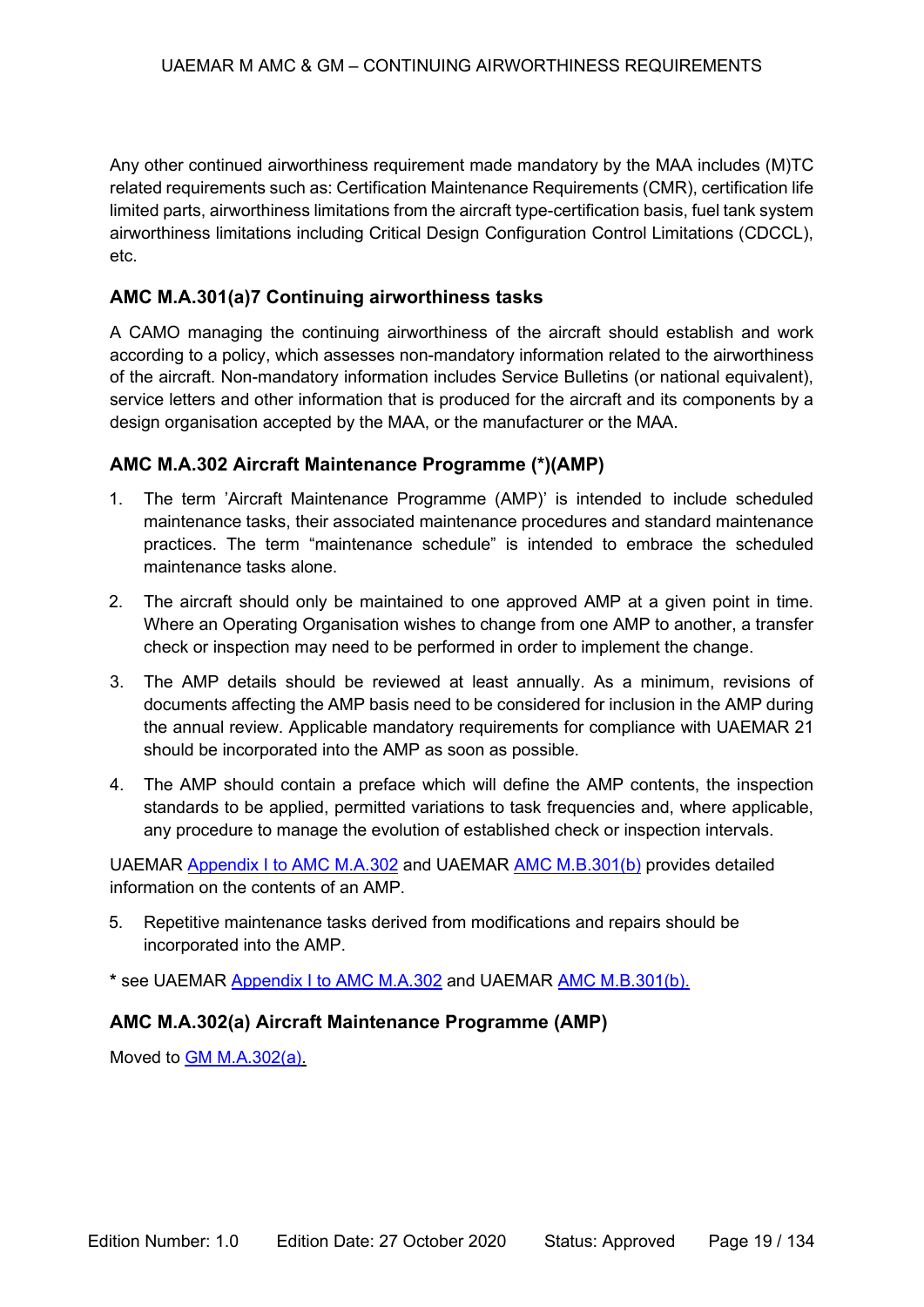#### **GM M.A.302(a) Aircraft Maintenance Programme (AMP)**

An AMP may indicate that it applies to several aircraft registration numbers as long as the AMP clearly identifies the effectivity of the tasks and procedures that are not applicable to all of the listed registration numbers.

#### <span id="page-19-0"></span>**AMC M.A.302(d) Aircraft Maintenance Programme (AMP)**

- 1. An Operating Organisation's AMP should normally be based upon the Maintenance Review Board (MRB) report or equivalent report where applicable, the Maintenance Planning Document (MPD), the relevant chapters of the maintenance manual or any other maintenance data containing information on scheduling. Furthermore, an Operating Organisation's AMP should also take into account any maintenance data containing information on scheduling for components.
- 2. Instructions issued by the MAA can encompass all types of instructions from a specific task for a particular aircraft to complete recommended maintenance schedules for certain aircraft types that can be used by the Operating Organisation directly. These instructions may be issued by the MAA in the following cases:
	- in the absence of specific recommendations of the (Military) Type Certificate Holder;
	- to provide alternative instructions to those described in the subparagraph 1 above, with the objective of providing flexibility to the Operating Organisation.
- 3. Where an aircraft type has been subjected to the MRB report process, the initial AMP should normally be based upon the MRB report.
- 4. Where an aircraft is maintained in accordance with an AMP based upon the MRB report process, any associated programme for the continuous surveillance of the reliability, or health monitoring of the aircraft should be considered as part of the AMP.
- 5. AMPs for aircraft types subjected to the MRB report process should contain identification cross reference to the MRB report tasks such that it is always possible to relate such tasks to the current AMP. This does not prevent the AMP from being developed in the light of service experience to beyond the MRB report recommendations but will show the relationship to such recommendations.
- 6. Some AMPs, not developed from the MRB process, utilise reliability programmes. Such reliability programmes should be considered as a part of the AMP.
- 7. Alternative and/or additional instructions to those defined in UAEMAR M.A.302(d)1 and (2), proposed by the Operating Organisation, may include but are not limited to the following:
	- Extension of the interval for certain tasks based on reliability data or other supporting information. Appendix I recommends that the AMP contains the corresponding extension procedures. The extension in periodicity of these tasks is directly approved by the MAA, including ALIs (Airworthiness Limitation Items).
	- Reduced intervals from those proposed by the (M)TCH as a result of the reliability data or because of a more stringent operational environment.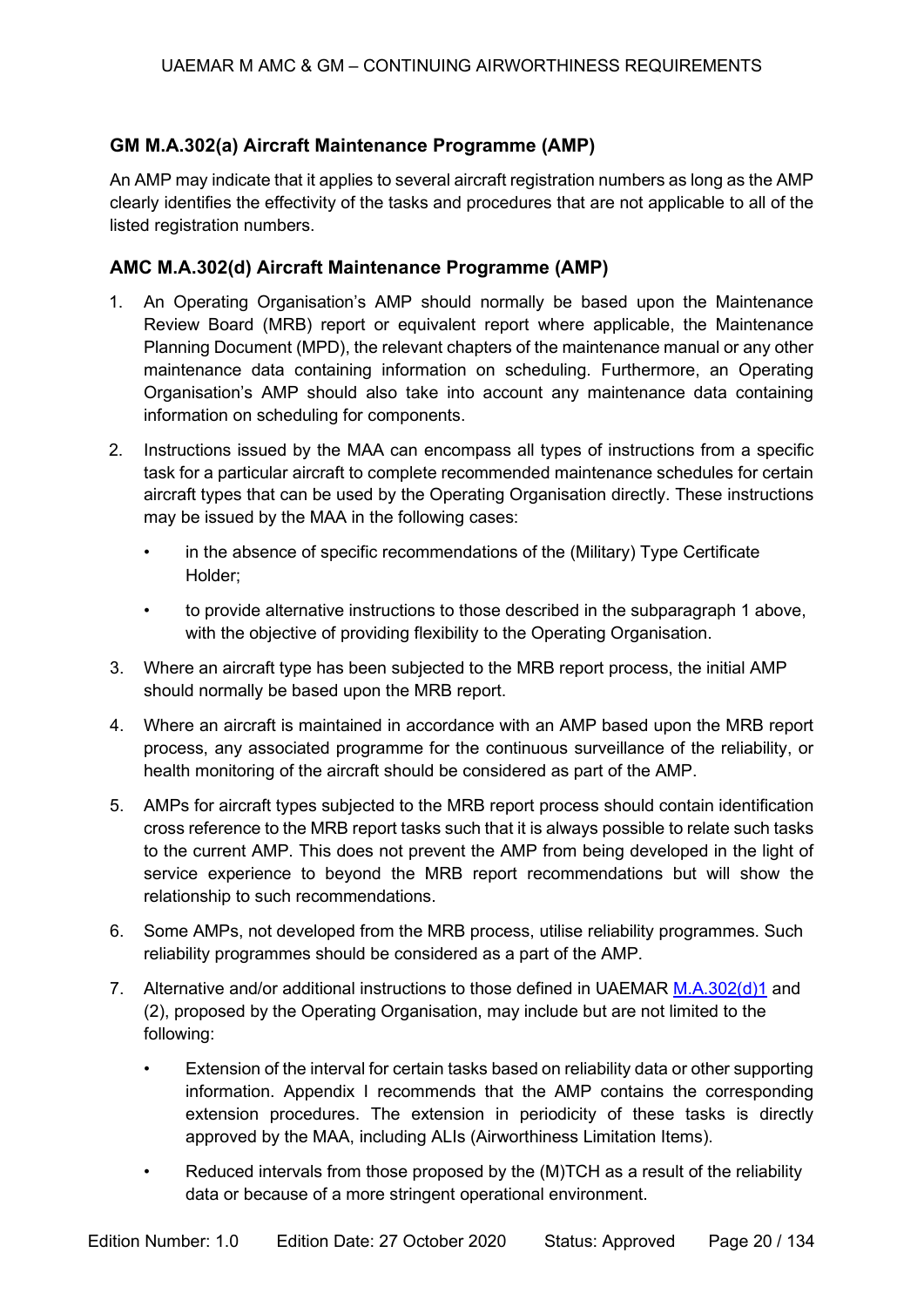- Additional tasks at the discretion of the Operating Organisation.
- 8. 'Field Evaluation' data from other military Operating Organisations using the same aircraft type in a similar manner may have been used to develop an initial Aircraft Maintenance Programme. However, where an aircraft has been procured from a foreign nation, security constraints or other nationally imposed limitations may result in a lack of complete data being available to support the AMP. In these cases, the Operating Organisation should justify to the MAA that the available data is sufficient to reduce any risks to As Low As Reasonably Practicable (ALARP).

#### <span id="page-20-0"></span>**GM M.A.302(f) Aircraft Maintenance Programme (AMP)**

- 1. NOT APPLICABLE.
- 2. NOT APPLICABLE.
- 3. The purpose of a reliability programme is to ensure that the AMP tasks are effective and their periodicity is adequate.
- 4. The reliability programme may result in the extension or reduction of a maintenance task interval, as well as the deletion or addition of a maintenance task.
- 5. A reliability programme provides an appropriate means of monitoring the effectiveness of the AMP.
- 6. UAEMAR AMC M.A.302 Appendix I and UAEMAR M.B.301(b) gives further guidance.

#### <span id="page-20-1"></span>**AMC M.A.304 Data for modifications and repairs**

A UAEMAR 145 AMO repairing an aircraft or component should assess the damage against published approved repair data and the action to be taken if the damage is beyond the limits or outside the scope of such data. This action could involve any one or more of the following options:

- the repair by replacement of the damaged parts;
- requesting technical support from the (M)TCH or a design organisation approved or accepted by the MAA;
- MAA approval of the particular repair data.

#### <span id="page-20-2"></span>**GM M.A.304(d) Data for modifications and repairs**

<span id="page-20-3"></span>An 'organisation accepted by the MAA' should be understood to mean an organisation which does not have an appropriate UAEMAR 21 approval, but nonetheless the MAA possesses sufficient knowledge of the organisation's processes, procedures, quality system and, where appropriate, the regulatory system under which the organisation operates, to enable it to be considered as a legitimate provider of this information.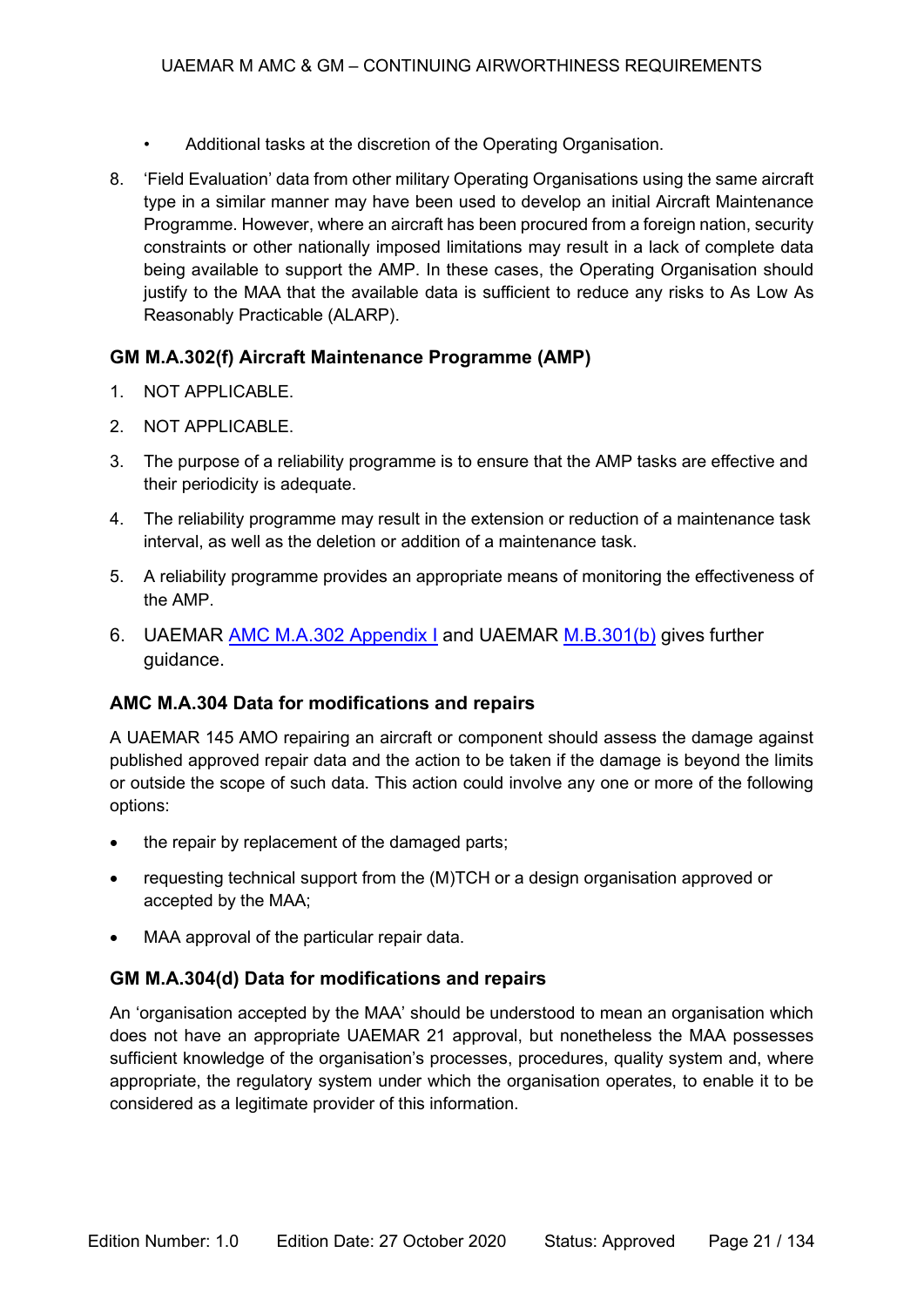#### **AMC M.A.305(d) Aircraft continuing airworthiness record system**

The current status of ADs should identify the applicable ADs including any revision or amendment numbers. Where an AD is generally applicable to an aircraft or component type but is not applicable to the particular aircraft or component type used by the Operating Organisation, then this should be identified. The AD status includes the date when the AD was accomplished, and where the AD is controlled by flight hours or flight cycles it should include the aircraft or engine or component total flight hours or cycles or any other approved service life consumption units as appropriate. For repetitive ADs, only the last application should be recorded in the AD status. The status should also specify which part of a multi-part directive has been accomplished and the method, where a choice is available in the AD.

The status of current modification and repairs means a list of embodied modifications and repairs together with the substantiating data supporting compliance with the airworthiness requirements. This can be in the form of a Supplemental (Military) Type Certificate (S(M)TC), Service Bulletin (or national equivalent), Structural Repair Manual (SRM) or similar approved document.

The substantiating data may include:

- (a) compliance programme; and
- (b) master drawing or drawing list, production drawings, and installation instructions; and
- (c) engineering reports (static strength, fatigue, damage tolerance, fault analysis, etc.); and
- (d) ground and flight test programme and results; and
- (e) weight and balance change data; and
- (f) maintenance and repair manual supplements; and
- (g) AMP changes and Instructions for Continuing Airworthiness; and
- (h) aircraft flight manual supplement; and
- (i) symmetry check report (if applicable).

Some gas turbine engines are assembled from modules and a true total time in service for a total engine is not kept. When Operating Organisations wish to take advantage of the modular design, then total time in service and maintenance records for each module are to be maintained. The continuing airworthiness records as specified are to be kept with the module and should show compliance with any mandatory requirements pertaining to that module.

<span id="page-21-0"></span>For some gas turbine engines, especially turbo-shaft engines, the true total time of continuous operation for particular power settings is to be maintained if applicable.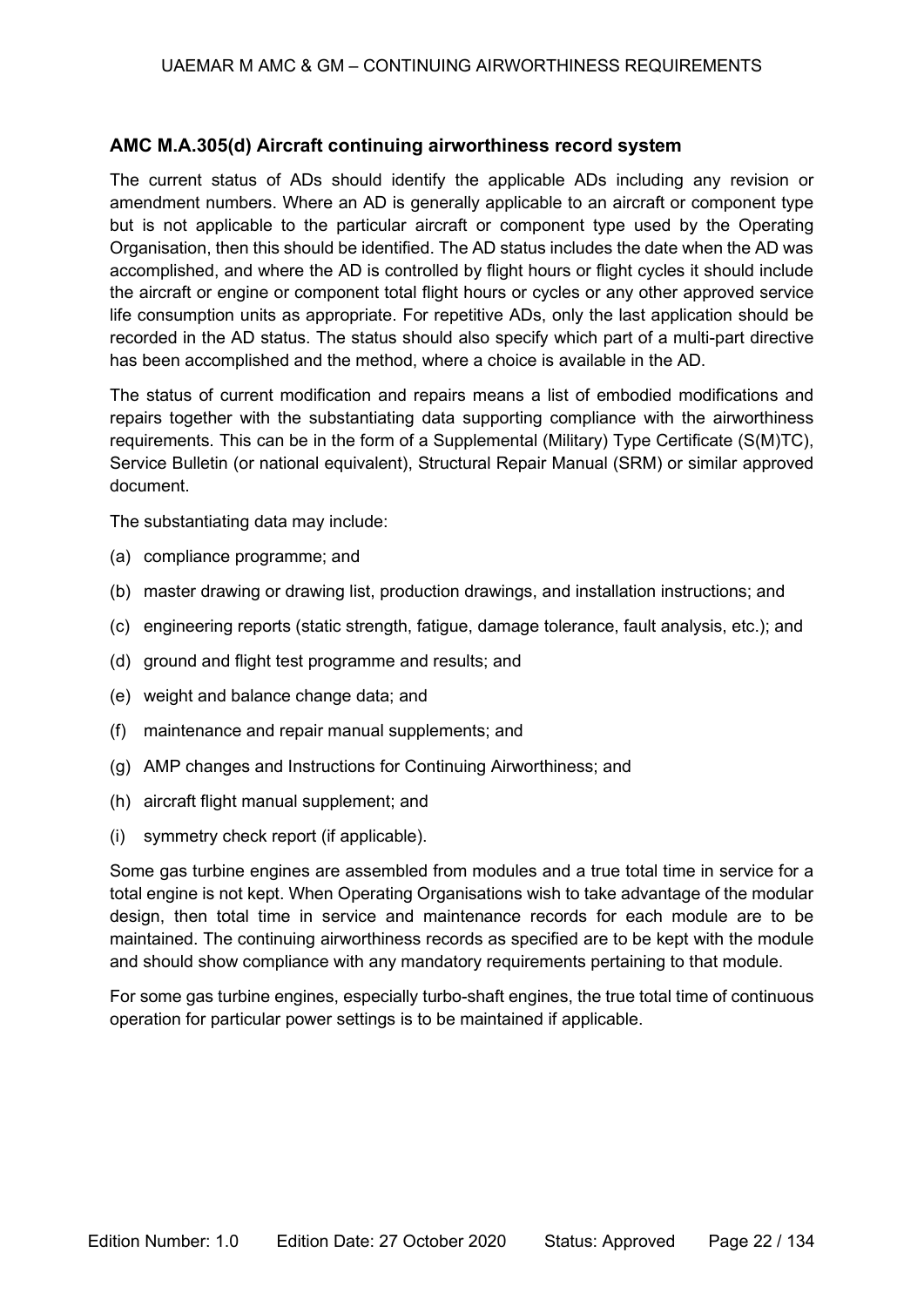#### **AMC M.A.305(d)(4) and AMC M.A.305(h) Aircraft continuing airworthiness record system**

The term 'service life limited components' embraces:

- (i) components subject to a certified life limit after which the components should be retired, and
- (ii) components subject to a service life limit after which the components should undergo maintenance to restore their serviceability.

The current status of service life limited aircraft components should indicate:

- (i) for components subject to a certified life limit: the component life limitation, total number of hours, accumulated cycles, calendar time or any other approved service life consumption units and the number of hours/cycles/time/units remaining before the required retirement time of the component is reached;
- (ii) for components subject to a service life limit: the component service life limit, the hours, cycles, calendar time or any other approved service life consumption units since the component has been restored back to their service life and the remaining service life (hours, cycles, calendar time or any other approved service life consumption units) before the components need to undergo maintenance.

Any action that alters the components' life limit (certified or service) or changes the parameter of the life limit (certified or service) should be recorded.

When the determination of the remaining life requires knowledge of the different types of aircraft/engine on which the component has previously been installed, the status of all service life limited aircraft components should additionally include a full installation history indicating the number of hours, cycles, calendar time or any other approved service life consumption units relevant to each installation on these different types of aircraft/engine. The indication of the type of aircraft/engine should be sufficiently detailed with regard to the required determination of remaining life.

Recommendations from the (M)TCH on the procedures to record the remaining life should be considered.

#### <span id="page-22-0"></span>**AMC M.A.305(g) Aircraft continuing airworthiness record system**

For paper documentation, entries made in error should not to be erased but should be ruled through and initialled by the person making the correction. Opaque correction fluid should not be used in correcting paper records.

<span id="page-22-1"></span>For electronic systems, incorrect entries should be flagged to indicate that they have been corrected, and a mechanism should be put in place to retain and easily access copies of the original, if incorrect, data.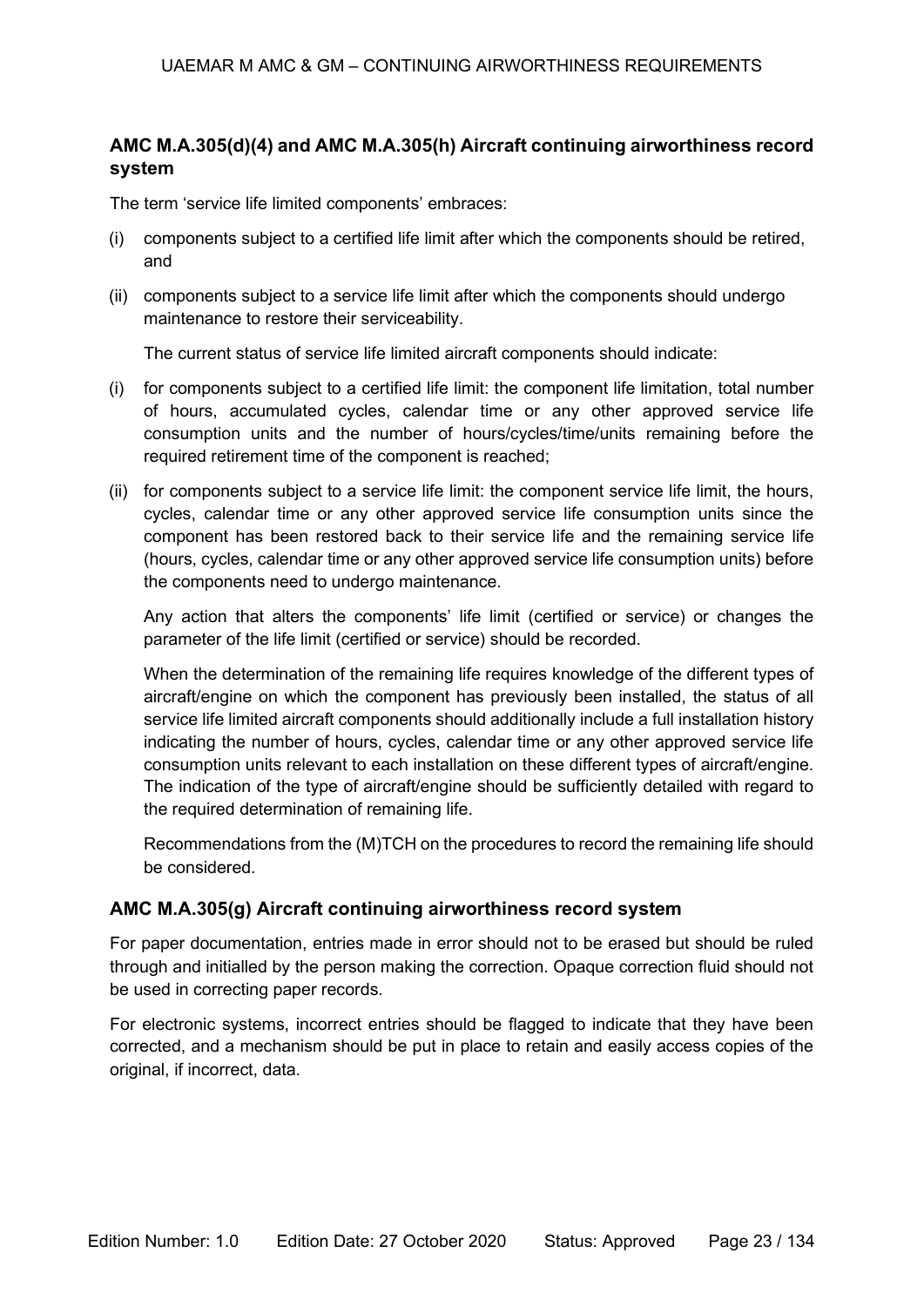#### **GM M.A.305(g) Aircraft continuing airworthiness record system**

ISO 15489-1 (International Standard on Records Management) and Electronic Document and Records Management System provide further information on this topic.

#### <span id="page-23-0"></span>**AMC M.A.305(h) Aircraft continuing airworthiness record system**

When an Operating Organisation arranges for the relevant UAEMAR 145 AMO to retain copies of the continuing airworthiness records on their behalf, the Operating Organisation will continue to be responsible for the retention of records. If they cease to be the Operating Organisation of the aircraft, they remain responsible for transferring the records to any other Operating Organisation of the aircraft.

Keeping continuing airworthiness records in a form acceptable to the MAA normally means in paper form or on a computer database or a combination of both methods. Records stored in microfilm or optical disc form are also acceptable. All records should remain readable and accessible for the duration of the storage period.

'Readable and accessible' means that the organisation should possess the ability to access the stored records in their original format for the duration of the specified storage period. Where the data contained in stored records is no longer compatible with changes and/or upgrades to equipment/computer/hardware/software, the organisation should put in place provisions to ensure that sufficient equipment is retained that is compatible with the storage medium, or that the records in their original format are transferred to an alternative medium.

Paper systems should use robust material, which can withstand normal handling and filing.

Computer systems should have at least one backup system, which should be updated at least within 24 hours of any maintenance. Each terminal is required to contain program safeguards against the ability of unauthorised personnel to alter the database.

Continuing airworthiness records should be stored in a safe way with regard to damage, alteration and theft. Computer backup discs, tapes etc., should be stored in a different location from that containing the current working discs, tapes, etc., and in a safe environment. Reconstruction of lost or destroyed records can be done by reference to other records which reflect the time in service, research of records maintained by repair facilities and reference to records maintained by individual mechanics, etc. When these things have been done and the record is still incomplete, the Operating Organisation may make a statement in the new record describing the loss and establishing the time in service based on the research and the best estimate of time in service. The reconstructed records should be submitted to the MAA for acceptance. The MAA may require the performance of additional maintenance if not satisfied with the reconstructed records.

#### <span id="page-23-1"></span>**AMC M.A.305(h)6 Aircraft continuing airworthiness record system**

<span id="page-23-2"></span>For the purpose of this paragraph, a "component vital to flight safety" means a component that includes certified life limited parts or is subject to airworthiness limitations or a major component such as an engine, propeller, undercarriage or flight controls.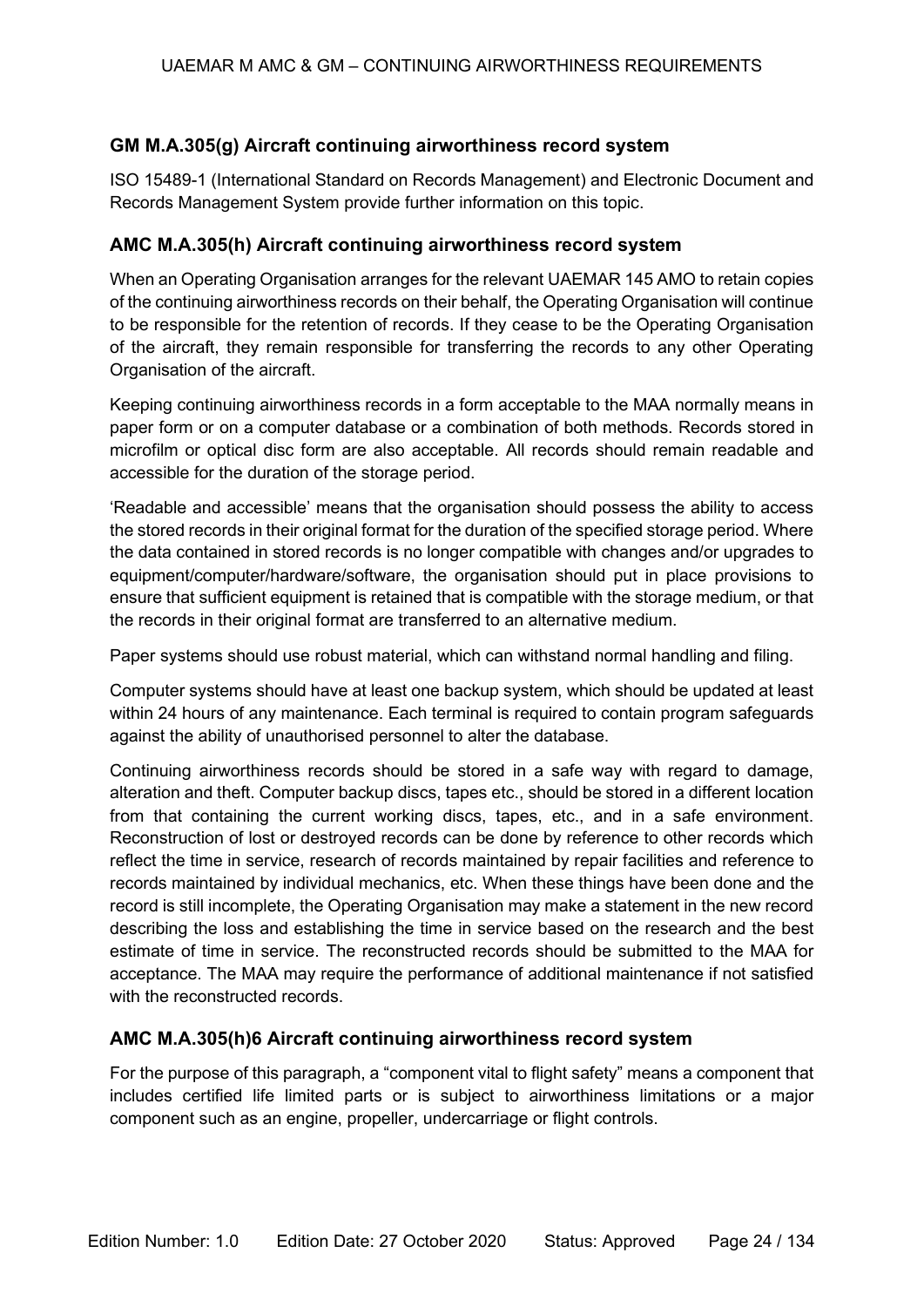#### **AMC M.A.306(a) Aircraft technical log**

The Operating Organisation's aircraft technical log is a system for recording defects and malfunctions during the aircraft operation and for recording details of all maintenance carried out on an aircraft between scheduled base maintenance visits. In addition, it is used for recording flight safety and maintenance information the flight crew need to know.

Where an MAA has promulgated instructions on the format and construct of an aircraft technical log, this format should be used by all organisations and personnel engaged in the maintenance and support of military registered aircraft and airborne equipment. These instructions should provide a description of the format and use of military aviation engineering documentation, together with any associated procedures.

#### <span id="page-24-0"></span>**GM M.A.306(a) Aircraft technical log**

Guidance on the typical information contained within an aircraft technical log can be found in AMC to EASA Part M.A.306(a).

#### <span id="page-24-1"></span>**AMC M.A.306(b) Aircraft technical log**

The aircraft technical log can be either a paper or computer system or any combination of both methods acceptable to the MAA.

In case of a computer system, it should contain program safeguards against the ability of unauthorised personnel to alter the database.

#### <span id="page-24-2"></span>**AMC M.A.307(a) Transfer of aircraft continuing airworthiness records**

NOT APPLICABLE.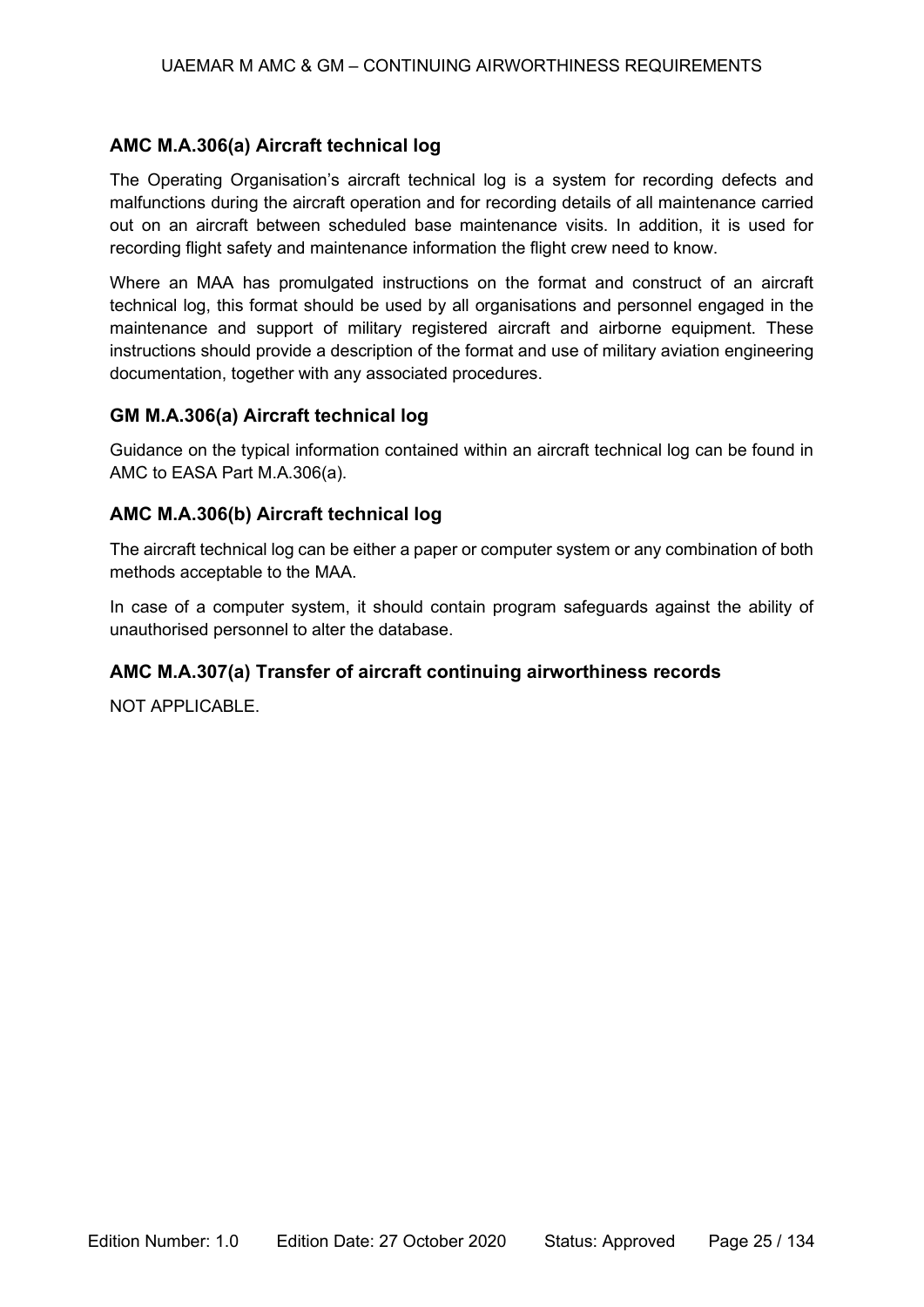### **SUBPART D – MAINTENANCE STANDARDS**

NOT APPLICABLE - See UAEMAR 145.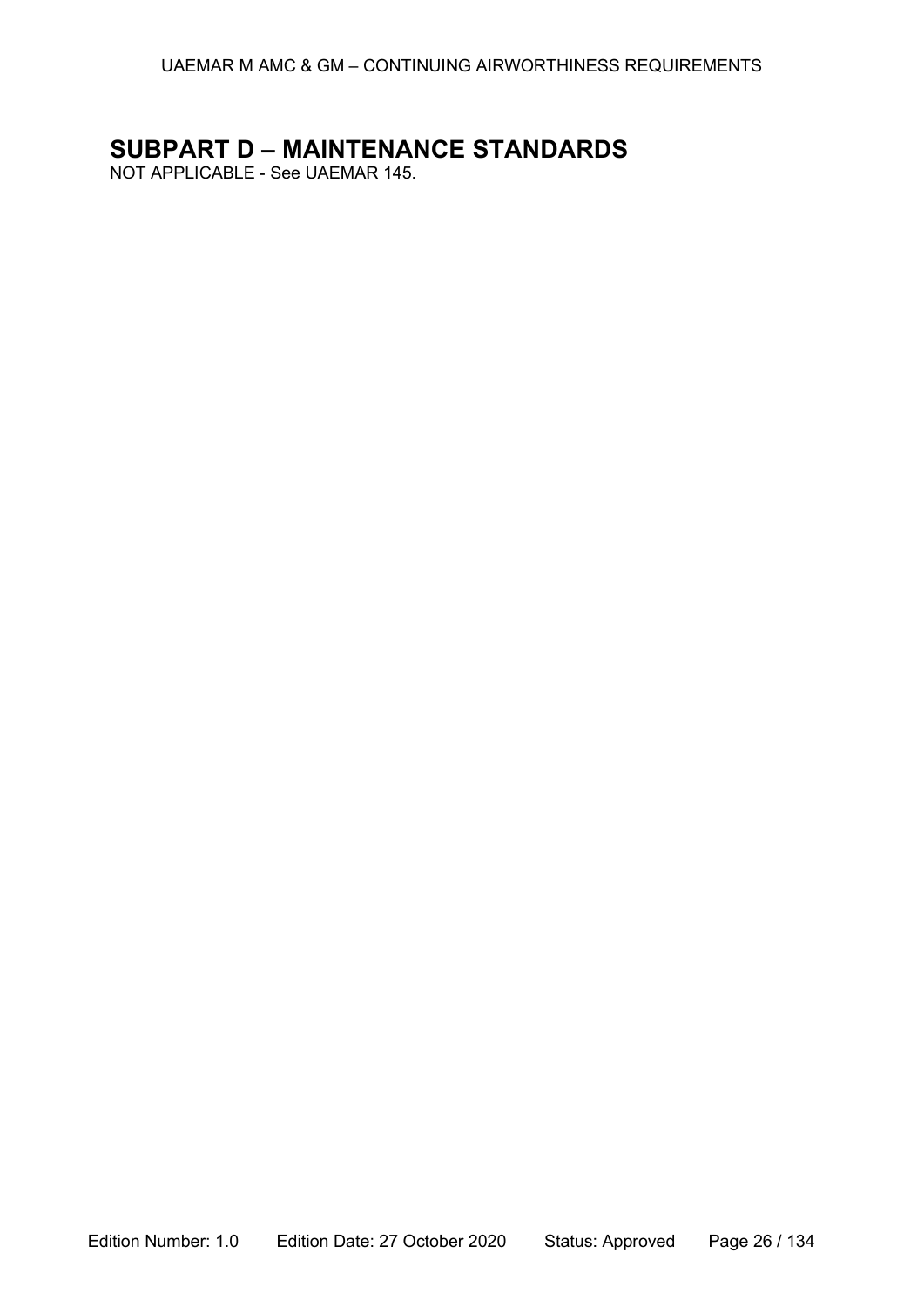### **SUBPART E – COMPONENTS**

NOT APPLICABLE – See UAEMAR 145.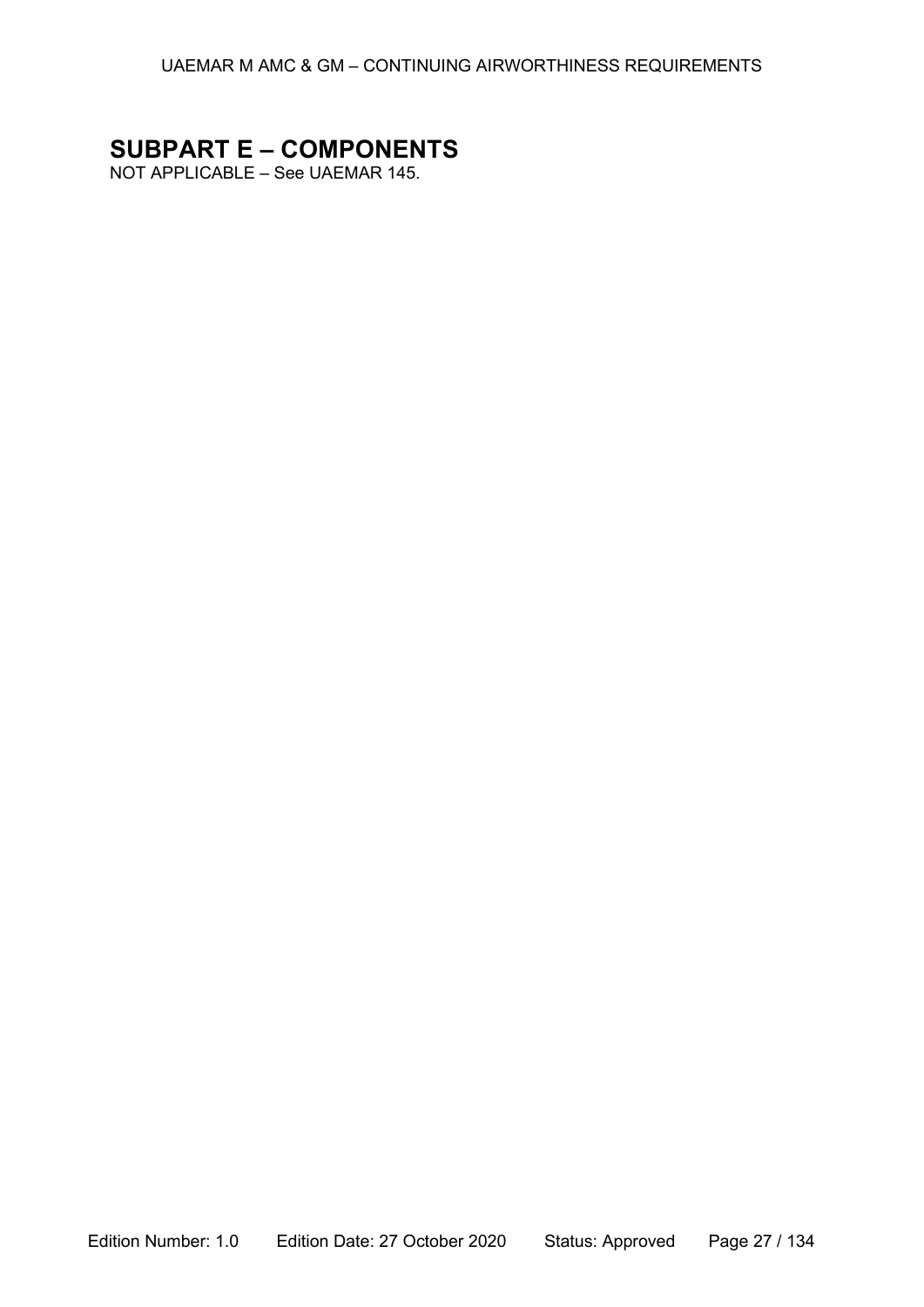### **SUBPART F – MAINTENANCE ORGANISATION**

NOT APPLICABLE.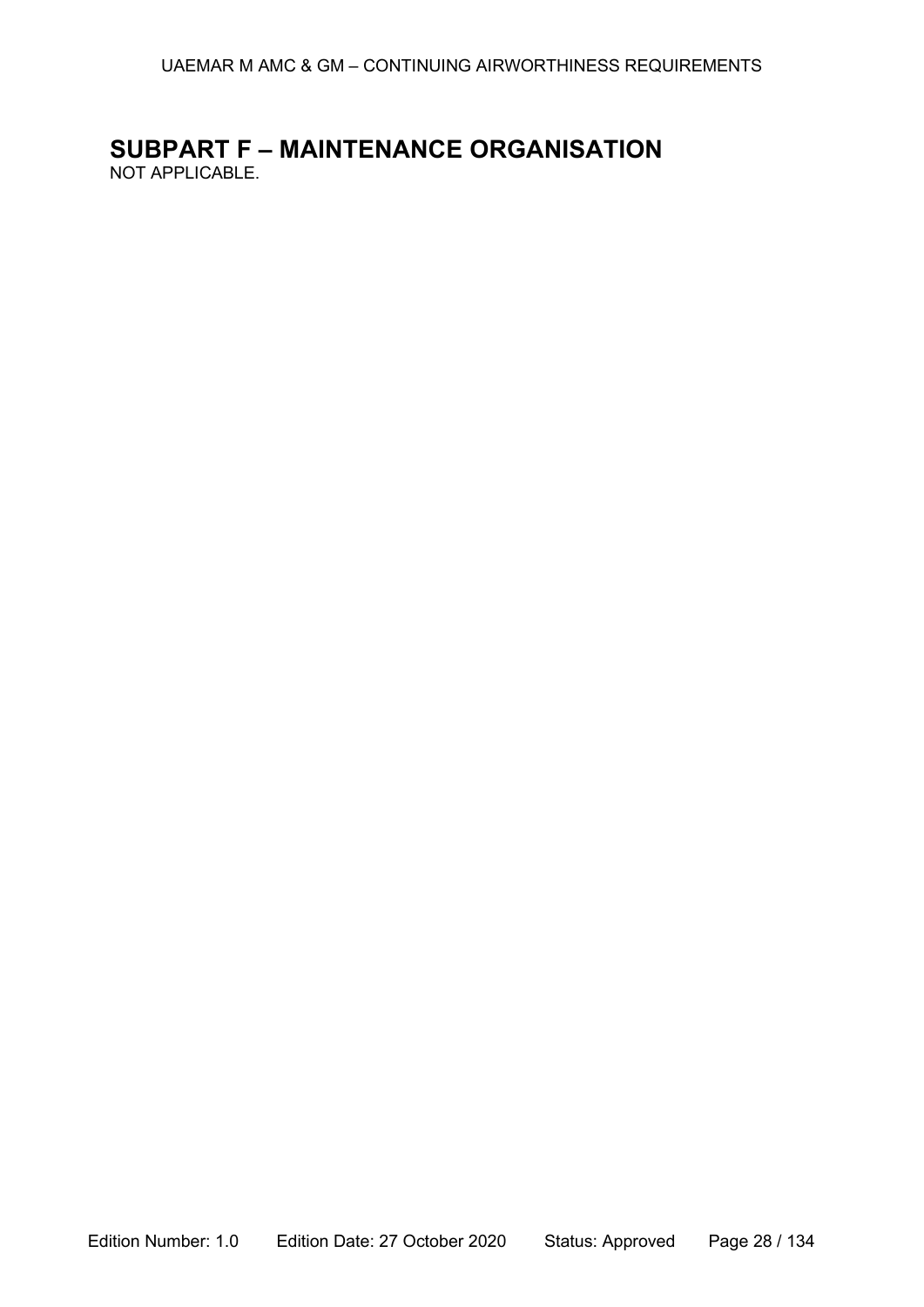### **SUBPART G – CONTINUING AIRWORTHINESS MANAGEMENT ORGANISATION**

#### <span id="page-28-0"></span>**AMC M.A.702(a) Application**

'On a form and in a manner established by the MAA' means that the application should be made by using an UAEMAR Form 2.

The UAEMAR Form 2 is valid for the application for UAEMAR 145 and UAEMAR M.A. Subpart G organisations. Organisations applying for both approvals may do so using a single UAEMAR Form 2.

#### <span id="page-28-1"></span>**AMC M.A.702(b) Application**

- 1. Draft documents should be submitted at the earliest opportunity so that MAA investigation of the application can begin. 'Issue' or 'Change' cannot be achieved until the MAA is in possession of completed documents.
- 2. This information is required to enable the MAA to conduct its investigation, to assess the volume of maintenance work necessary and the locations at which it will be accomplished.
- 3. The applicant should inform the MAA where base and scheduled line maintenance is to take place and give details of any contracted/tasked maintenance which is in addition to that provided in response to UAEMAR M.A.201(h)2 or UAEMAR M.A.708(c).
- 4. At the time of application, arrangements should be in place for all base and scheduled line maintenance for an appropriate period of time, as acceptable to the MAA. Further arrangements should be established in due course before the maintenance is due.

Base maintenance contracts for high-life time checks may be based on one-time contracts/taskings, when the MAA considers that this is compatible with the Operating Organisation's fleet size.

#### <span id="page-28-2"></span>**AMC M.A.702(b)5 Application**

- 1. Additional documentation may include, but not be limited to:
	- a. contract/tasking between the CAMO and other organisations in accordance with UAEMAR AMC M.A.201(h)1;
	- b. UAEMAR M.A.201(k) contract/tasking between the Operating Organisation and the CAMO.
- <span id="page-28-3"></span>2. As only the technical parts of any contracts have to be acceptable to the MAA, those elements that address costs, warranty etc. are not required.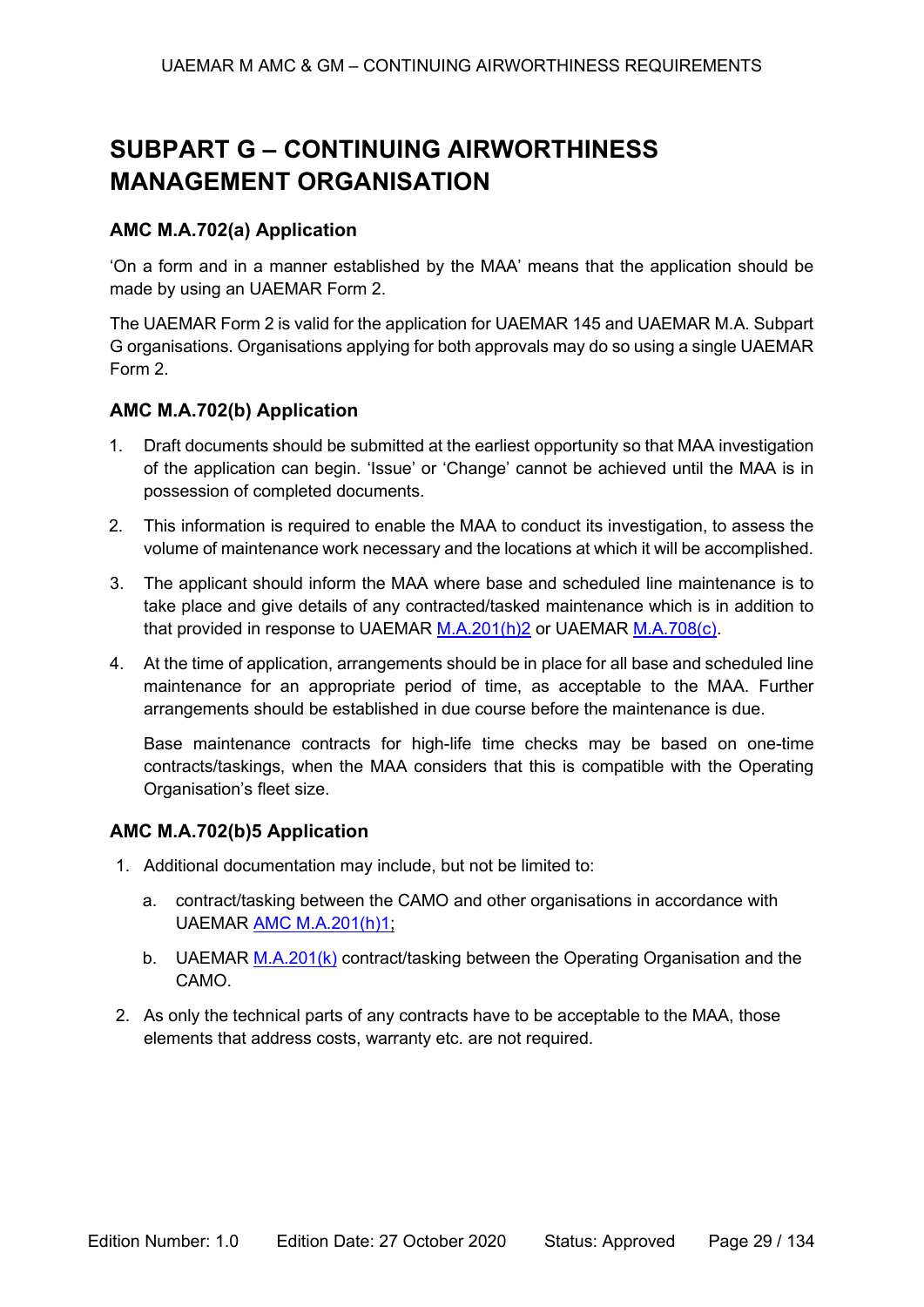#### **AMC M.A.704 Continuing Airworthiness Management Exposition (CAME)**

- 1. The purpose of the CAME is to set forth the procedures, means and methods of the CAMO. Compliance with its contents will assure compliance with UAEMAR M requirements.
- 2. A CAME should comprise:
	- Part 0 General organisation
	- Part 1 Continuing airworthiness management procedures
	- Part 2 Quality system
	- Part 3 Contracted/tasked maintenance
	- Part 4 Airworthiness review procedures (if applicable)
	- Part 5 Appendices
- 3. Where an Operating Organisation is also approved to UAEMAR 145, the Exposition required by UAEMAR 145 may form the basis of the CAME in a combined document:

*UAEMAR 145 Exposition (see equivalent paragraphs in UAEMAR AMC 145.A.70 (a))*

- Part 1 Management
- Part 2 Maintenance procedures
- Part L2 Additional line maintenance procedures
- Part 3 Quality system
- Part 4 Contracts/tasking with Operating Organisations
- Part 5 Appendices
- Part 7 (Not Applicable)
- Part 8 (Not Applicable)

Part 3 should also cover the functions specified by UAEMAR M.A.712 Quality system.

Part 4 should also cover contracted/tasked maintenance

Additional parts should be introduced into the combined Exposition covering the following (*see equivalent paragraphs in the example CAME contained in Appendix V to UAEMAR AMC M.A.704*):

- Part 0 General organisation
- Part 6 Continuing airworthiness management procedures
- Part 9 Airworthiness review procedures (if applicable)
- 4. Personnel should be familiar with those parts of the CAME that are relevant to their tasks.
- 5. The CAMO should specify in the CAME who is responsible for the amendment of the document.
- 6. Unless otherwise agreed by the MAA, the person responsible for the management of the quality system should be responsible for monitoring and amending the CAME, including any associated procedures manuals, and the submission of proposed amendments to the MAA. The MAA may agree a procedure, which will be stated in the amendment control section of the CAME, defining the class of amendments which can be incorporated without the prior consent of the MAA.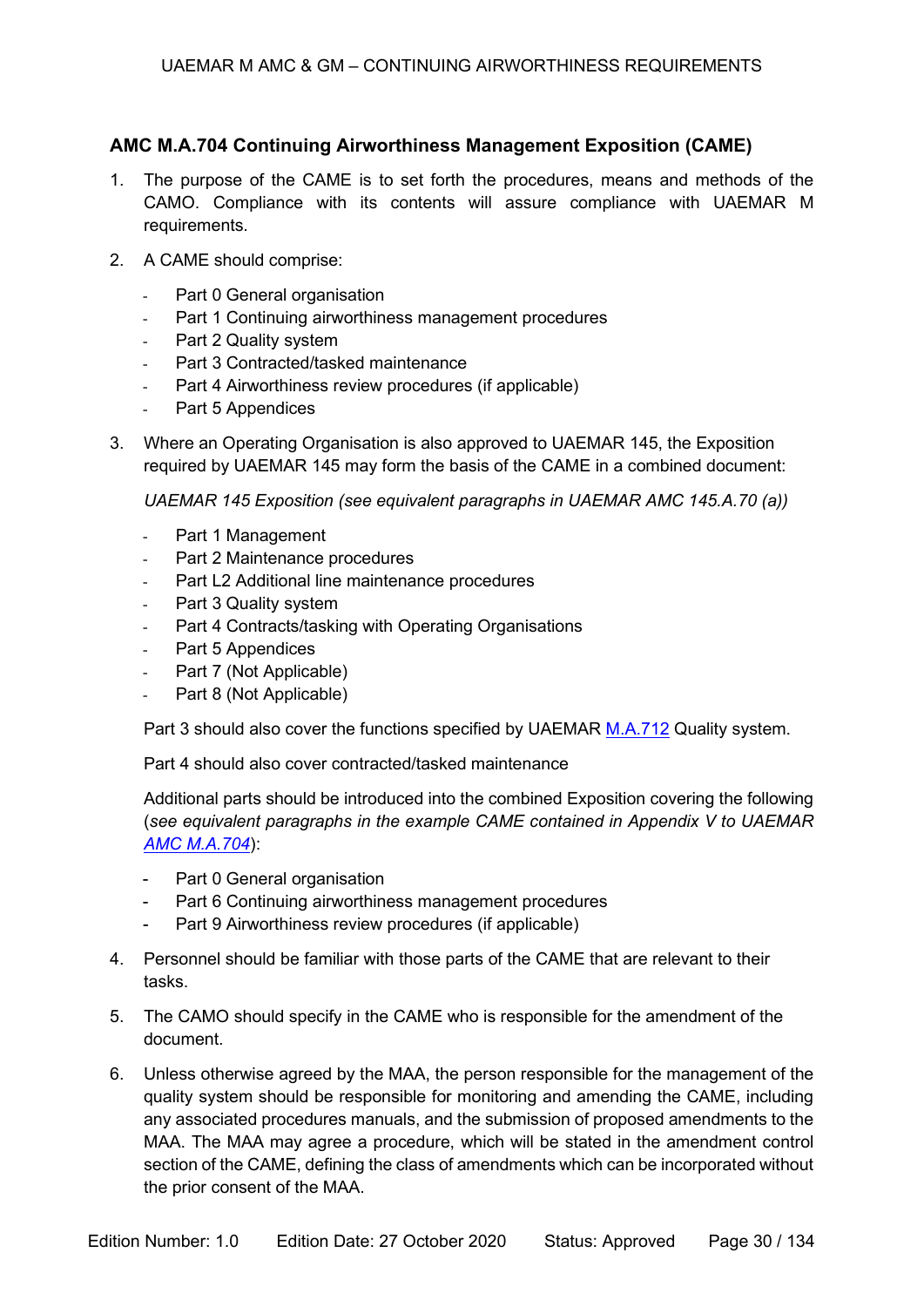- 7. The CAMO may use Electronic Data Processing (EDP) for publication of the CAME. The CAME should be made available to the MAA in a form acceptable to the MAA. Attention should be paid to the compatibility of EDP publication systems with the necessary dissemination of the CAME, both internally and externally.
- 8. Part 0 "General organisation" of the CAME should include a corporate commitment by the CAMO, signed by the Accountable Manager, confirming that the CAME and any associated manuals define the organisation's compliance with UAEMAR M and will be complied with at all times.
- 9. The Accountable Manager's Exposition statement should embrace the intent of the following paragraph, and this statement may be used without amendment. Any modification to the statement should not alter the intent:

"This Exposition defines the organisation and procedures upon which the MAA UAEMAR M.A. Subpart G continuing airworthiness management approval is based.

These procedures are approved by the undersigned and should be complied with, as applicable, in order to ensure that all continuing airworthiness tasks of... (quote Operating Organisation's name) fleet of aircraft and/or of all aircraft under contract/tasking in accordance with UAEMAR M.A.201( $k$ ) with ... (quote CAMO's name) ... are carried out on time to an approved standard.

It is accepted that these procedures do not override the necessity of complying with any new or amended regulation published from time to time where these new or amended regulations are in conflict with these procedures.

It is understood that the MAA will approve this organisation whilst the MAA is satisfied that the procedures are being followed and the work standard is maintained. It is understood that the MAA reserves the right to suspend, limit or revoke the UAEMAR M.A. Subpart G continuing airworthiness management approval of the organisation, if the MAA has evidence that the procedures are not followed and the standards not upheld."

| Accountable Manager |                             |
|---------------------|-----------------------------|
|                     | (quote organisation's name) |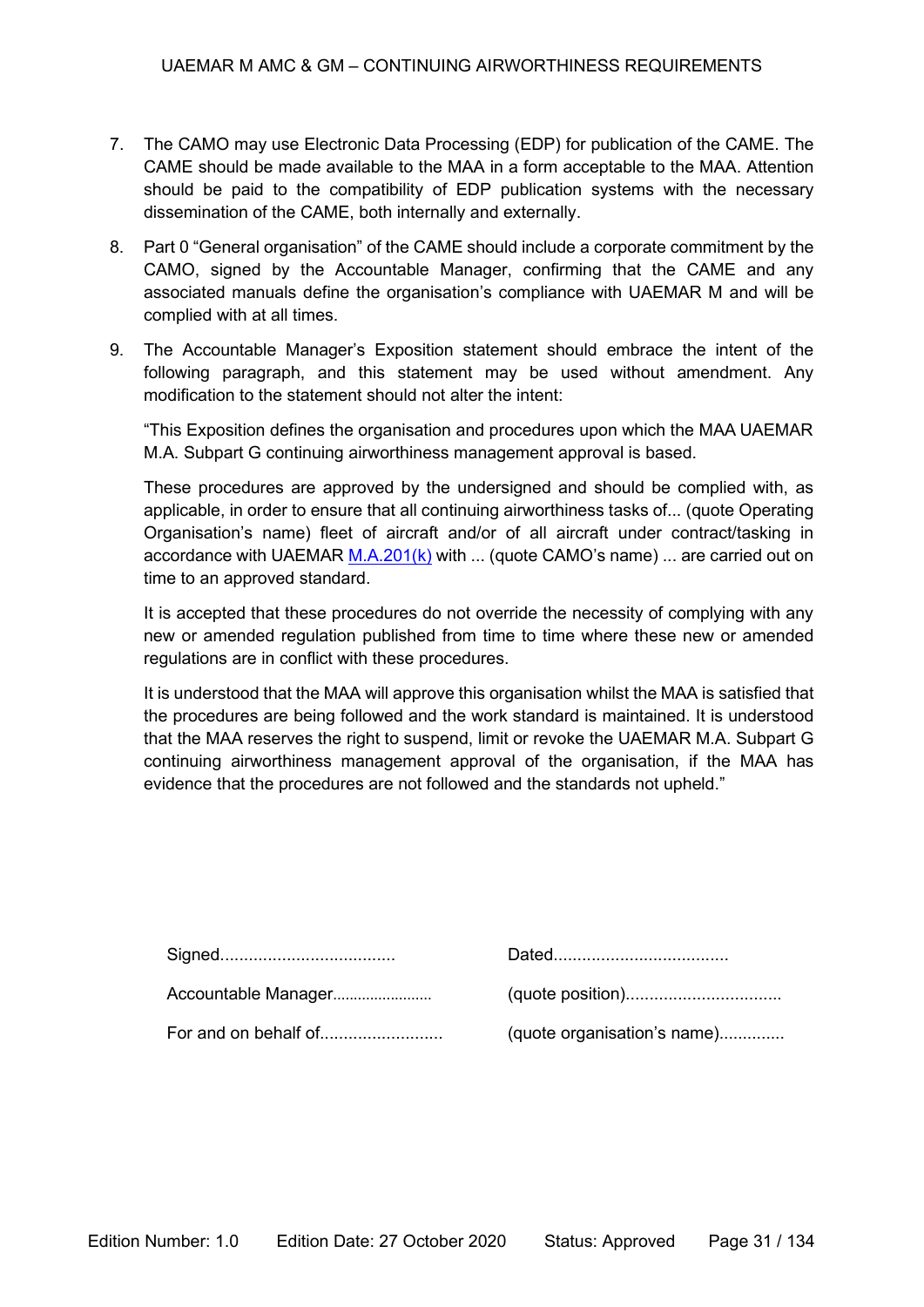10. Whenever the Accountable Manager changes, it is important to ensure that the new Accountable Manager signs the paragraph 9 statement at the earliest opportunity.

Failure to carry out this action could invalidate the UAEMAR M.A. Subpart G approval.

11. The CAME should contain information as applicable, on how the CAMO complies with CDCCL instructions.

UAEMAR [Appendix V to AMC M.A.704](#page-100-1) contains an example of a CAME lay-out.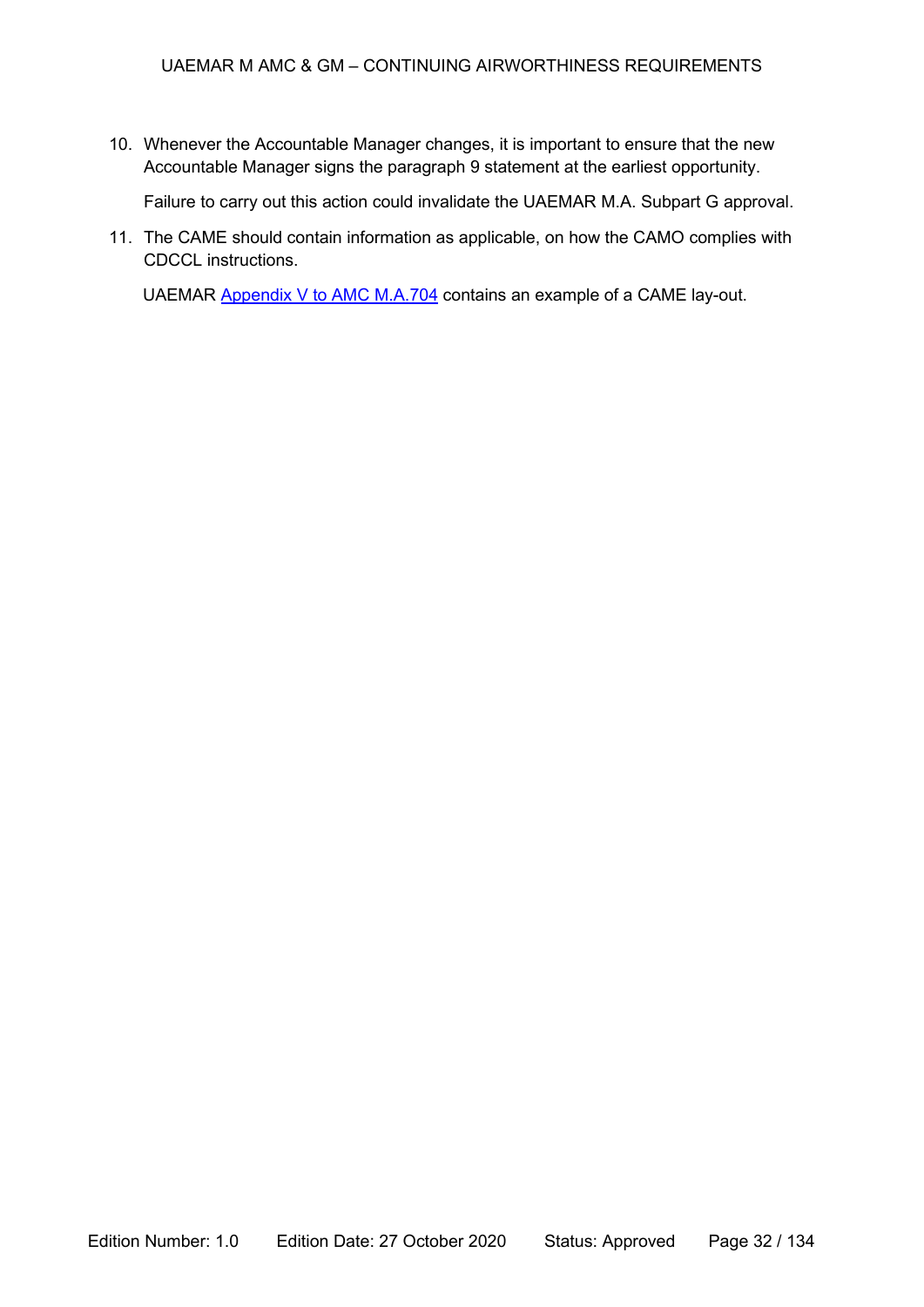#### <span id="page-32-0"></span>**AMC M.A.705 Facilities**

Office accommodation should be such that the occupants, whether they be continuing airworthiness management, planning, technical records or quality staff, can carry out their designated tasks in a manner that contributes to good standards. In a smaller CAMO, the approving MAA may agree to these tasks being conducted from one office subject to being satisfied that there is sufficient space and that each task can be carried out without undue disturbance. Office accommodation should also include an adequate technical library and room for document consultation.

#### <span id="page-32-1"></span>**AMC M.A.706 Personnel requirements**

- 1. The person or group of persons should represent the continuing airworthiness management structure of the CAMO and be responsible for all continuing airworthiness functions. Dependent on the fleet activity and the organisational structure, the continuing airworthiness functions may be divided under individual managers or combined in nearly any number of ways. However, the quality system should be independent from the other functions.
- 2. The actual number of persons to be employed and their necessary qualifications is dependent upon the tasks to be performed and thus dependent on the size and complexity of the CAMO (e.g. number of aircraft and the aircraft types, complexity of the aircraft and their age, operational usage etc.) and the amount and complexity of maintenance contracting or tasking. Consequently, the number of persons needed, and their qualifications, may differ greatly from one CAMO to another and a simple formula covering the whole range of possibilities is not feasible.
- 3. To enable the MAA to accept the number of persons and their qualifications, a CAMO should make an analysis of the tasks to be performed, the way in which it intends to divide and/or combine these tasks, indicate how it intends to assign responsibilities and establish the number of individuals/hours and the qualifications needed to perform the tasks. If there are any significant changes that will impact on the number of persons and their qualifications, this analysis should be updated.
- 4. The nominated person or group of persons should have:
- 4.1. practical experience and expertise in the application of aviation safety standards and safe operating practices; and
- 4.2. a comprehensive knowledge of:
	- (a) relevant military operational requirements and procedures; and
	- (b) NOT APPLICABLE;
	- (c) the content of the relevant parts of the Operating Organisation's Operations Manual (or national equivalent) when it impacts the continuing airworthiness of the aircraft operated;
- 4.3. knowledge of quality systems; and
- 4.4. five years of relevant experience of which at least two years should be within the aviation environment in a position considered appropriate by the MAA; and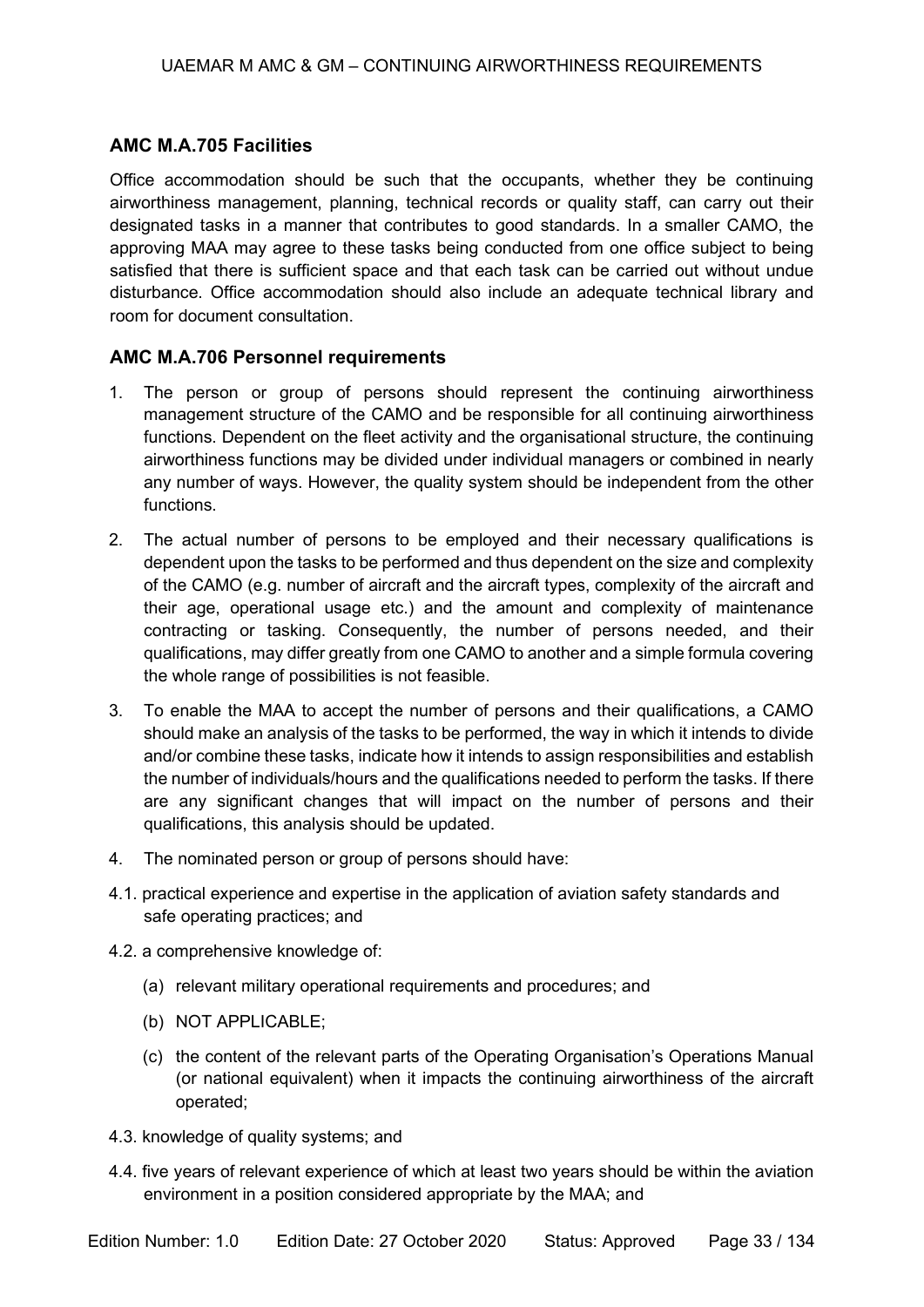4.5. a relevant engineering degree or an aircraft maintenance technician qualification with additional education acceptable to the MAA. 'Relevant engineering degree' means an engineering degree from aeronautical, mechanical, electrical, electronic, avionic or other studies relevant to the maintenance and continuing airworthiness of aircraft/aircraft components;

The above recommendation may be replaced by 5 years of experience additional to those already recommended by paragraph 4.4 above. These 5 years should cover an appropriate combination of experience in tasks related to aircraft maintenance and/or continuing airworthiness management (engineering) and/or surveillance of such tasks.

- 4.6. thorough knowledge of the CAME; and
- 4.7. knowledge of a relevant sample of the type(s) of aircraft gained through a formalised training course(s). These course(s) should be at least at a level equivalent to UAEMAR 66 Appendix III Level 1 familiarisation and could be imparted by an UAEMAR 147 Maintenance Training Organisation (MTO), by the manufacturer, or by any other organisation accepted by the MAA;

"Relevant sample" means that these courses should cover typical systems embodied in those aircraft being within the scope of CAMO's approval.

- 4.8. knowledge of maintenance methods; and
- 4.9. knowledge of applicable regulations.

#### <span id="page-33-0"></span>**AMC M.A.706(a) Personnel requirements**

Accountable Manager is normally intended to mean the Chief Executive Officer or a senior military commander of the CAMO approved under UAEMAR M.A. Subpart G, who by virtue of position has overall (including in particular resource allocation) responsibility for running the organisation. The Accountable Manager may be the Accountable Manager for more than one organisation and is not required to be knowledgeable on technical matters as the CAME defines the continuing airworthiness standards. When the Accountable Manager is not the Chief Executive Officer or senior military commander, the MAA will need to be assured that such an Accountable Manager has direct access to the Chief Executive Officer or senior military commander and has a sufficiency of 'continuing airworthiness resources' allocation.

#### <span id="page-33-1"></span>**AMC M.A.706(e) Personnel requirements**

- 1. The MAA may accept that the Continuing Airworthiness Manager referred to in paragraph (d) is also part of an UAEMAR 145 AMO being contracted/tasked by the Operating Organisation in the case where the individual has military command and control responsibilities over both organisations (e.g. a military Commanding Officer with responsibility for both organisations on an airbase).
- 2. This paragraph only applies to contracted/tasked maintenance and therefore does not affect situations where the organisation approved under UAEMAR 145 and the Operating Organisation are the same organisation.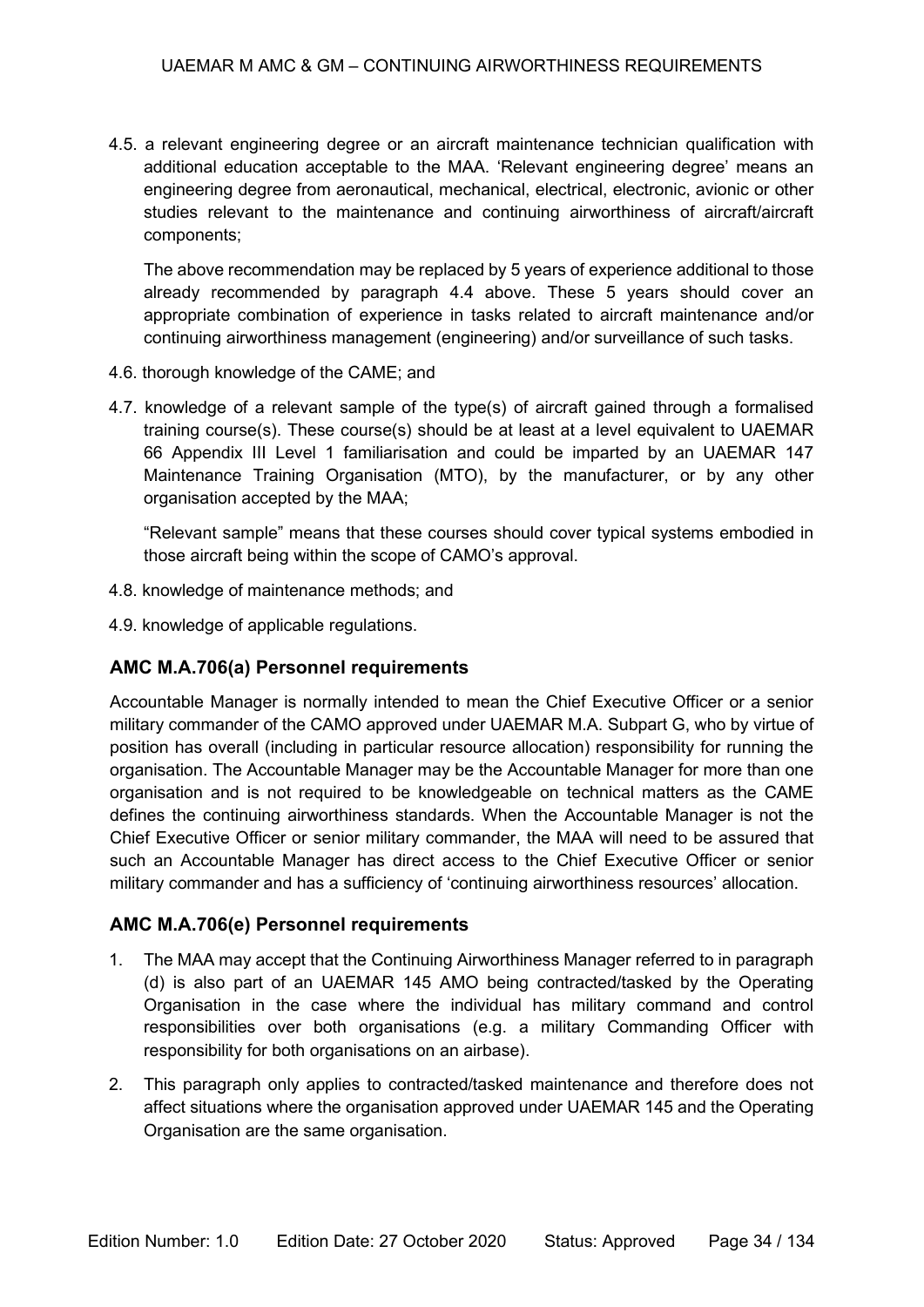#### <span id="page-34-0"></span>**AMC M.A.706(f) Personnel requirements**

Additional training in fuel tank safety as well as associated inspection standards and maintenance procedures should be required of continuing airworthiness management organisations' technical personnel, especially the staff involved with the management of CDCCL (if applicable), Service Bulletin assessment, work planning and maintenance programme management. Further guidance is provided for training of CAMO's continuing airworthiness personnel in Appendix IV to UAEMAR AMC 145.A.30(e) and UAEMAR AMC 145.B.10(c).

#### <span id="page-34-1"></span>**AMC M.A.706(i) Personnel requirements**

The approval by the MAA of the CAME, containing the list of UAEMAR M.A.706(i) personnel, constitutes formal acceptance by the MAA and their formal authorisation by the CAMO.

Nominated airworthiness review staff who are accepted by the MAA are automatically recognised as persons with authority to extend a Military Airworthiness Review Certificate in accordance with UAEMAR M.A.711(a)4 and UAEMAR M.A.901(c)2.

#### <span id="page-34-2"></span>**AMC M.A.706(k) Personnel requirements**

Adequate initial and recurrent training should be provided and recorded to ensure continued competence.

#### <span id="page-34-3"></span>**MC M.A.707(a) Airworthiness review staff**

- 1. Airworthiness review staff are only required if the CAMO wants to be granted UAEMAR M.A.711 (b) airworthiness review privileges.
- 2. "experience in continuing airworthiness" means any appropriate combination of experience in tasks related to aircraft maintenance and/or continuing airworthiness management (engineering) and/or surveillance of such tasks.
- 3. A person qualified to the UAEMAR AMC M.A.706 subparagraph 4.5 should be considered as holding the equivalent to an aeronautical degree.
- 4. An appropriate MAML in compliance with UAEMAR 66 is any one of the following:
	- a category B1 licence in the subcategory of the aircraft reviewed, or
	- a category B2 or C licence.

It is not necessary to satisfy the experience requirements of UAEMAR  $66.A.20(b)(2)$  at the time of the review.

5. To hold a position with appropriate responsibilities means the airworthiness review staff should have a position in the CAMO independent from the airworthiness management process or with overall authority on the airworthiness management process of complete aircraft.

Independence from the airworthiness management process may be achieved, among other ways, by:

• Being authorised to perform airworthiness reviews only on aircraft for which the person has not participated in their management. For example, performing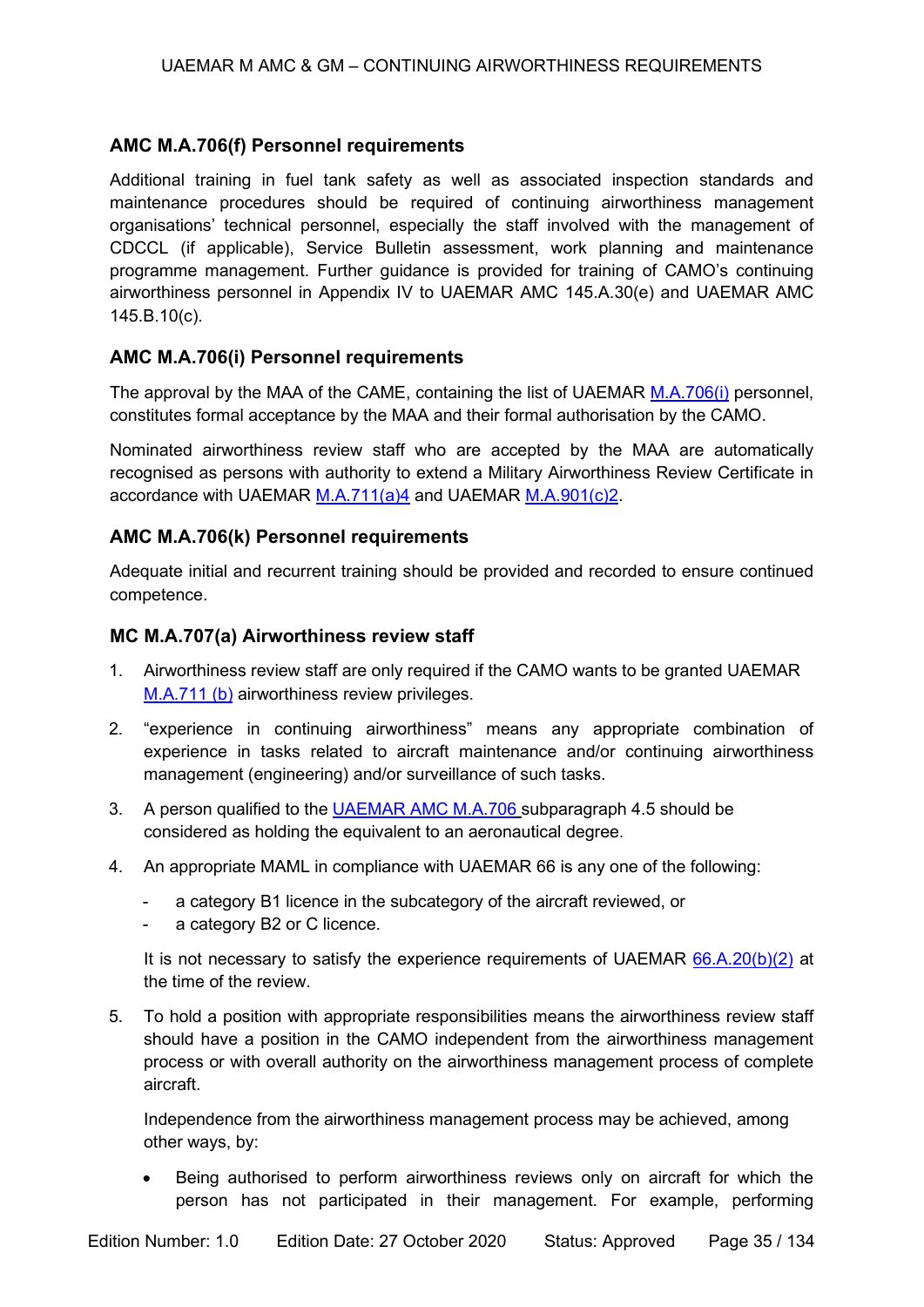airworthiness reviews on a specific type or series, while being involved in the airworthiness management of a different type or series.

- CAMOs that are part of an Operating Organisation that also has an UAEMAR 145 approval, may nominate maintenance personnel from their UAEMAR 145 organisation as airworthiness review staff, as long as they are not involved in the airworthiness management of the aircraft. These personnel should not have been involved in the release to service of that particular aircraft (other than maintenance tasks performed during the physical survey of the aircraft or performed as a result of findings discovered during such physical survey) to avoid possible conflict of interests.
- Nominating as airworthiness review staff personnel from the Quality Department of the CAMO.
- Contracting/tasking staff from another organisation.

Overall authority on the airworthiness management process of complete aircraft may be achieved, among other ways, by:

- Nominating as airworthiness review staff the Accountable Manager or the Continuing Airworthiness Manager.
- Being authorised to perform airworthiness reviews only on those particular aircraft for which the person is responsible for the complete continuing airworthiness management process.

#### <span id="page-35-0"></span>**AMC M.A.707(a)(1) Airworthiness review staff**

Formal aeronautical maintenance training means training (internal or external) supported by evidence on the following subjects:

- relevant parts of initial and continuing airworthiness regulations; and
- relevant parts of operational requirements and procedures, if applicable; and
- the CAME; and
- knowledge of a relevant sample of the type(s) of aircraft gained through a formalised training course. These courses should be at least at a level equivalent to UAEMAR 66 Appendix III Level 1 General Familiarisation and could be imparted by an UAEMAR 147 MTO, by the manufacturer, or by any other organisation accepted by the MAA;

"relevant sample" means that these courses should cover typical systems embodied in those aircraft being within the scope of approval;

• maintenance methods.

#### <span id="page-35-1"></span>**AMC M.A.707(a)(2) Airworthiness review staff**

NOT APPLICABLE.

#### <span id="page-35-2"></span>**AMC M.A.707(b) Airworthiness review staff**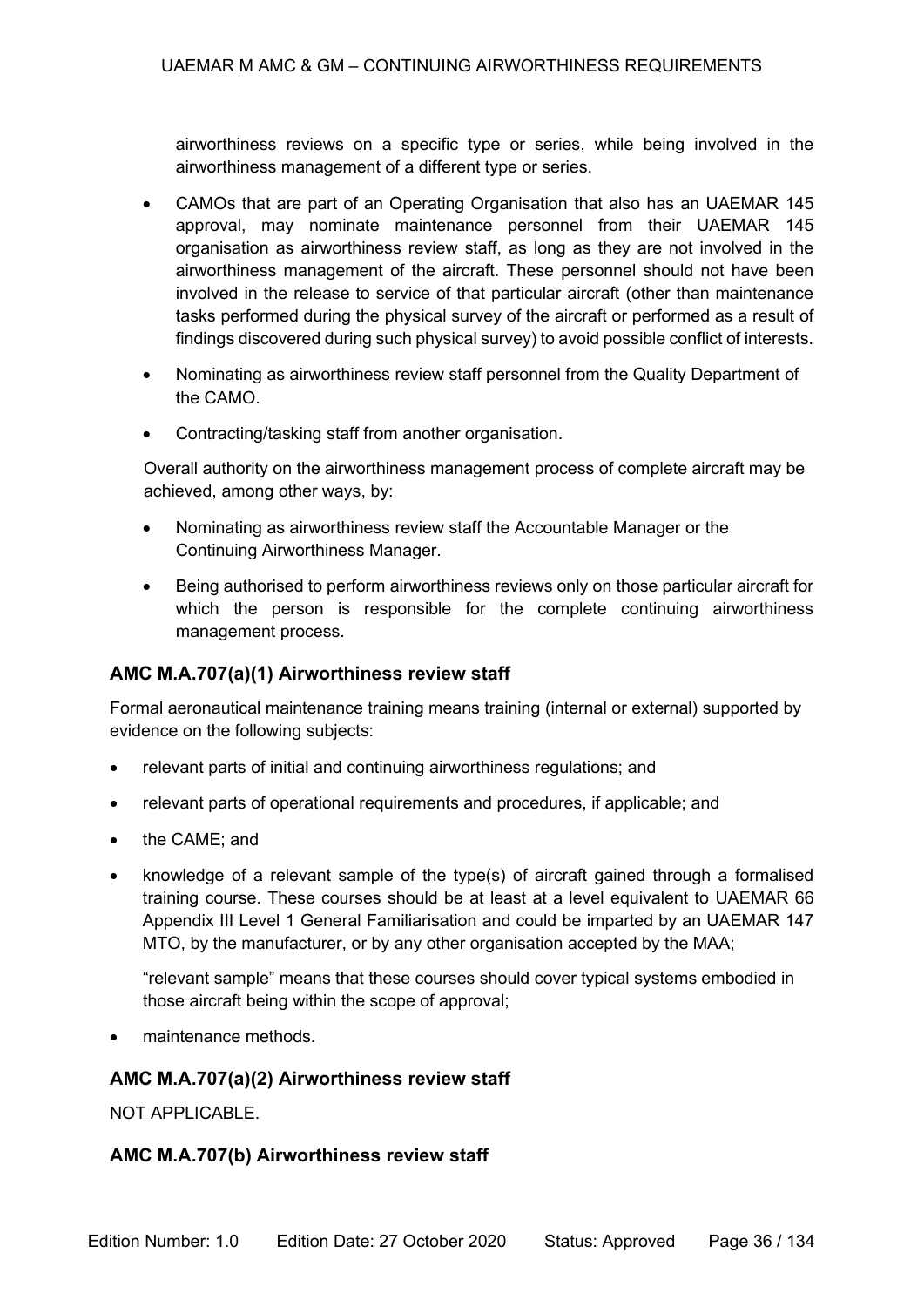The formal acceptance by the MAA of the airworthiness review staff is granted through the corresponding UAEMAR Form 4.

An airworthiness review "under supervision" means under the supervision of the MAA. If the CAMO has already properly authorised airworthiness review staff, the MAA may accept that the supervision be performed by these existing airworthiness review staff in accordance with an approved procedure. In such cases, evidence of the airworthiness review performed under supervision should be provided to the MAA together with the UAEMAR Form 4. If satisfied, the MAA will issue the formal acceptance through the UAEMAR Form 4.

Once the airworthiness review staff have been accepted by the MAA, the inclusion of their name in the CAME (refer to UAEMAR  $M.A.704(a)5$ ) constitutes the formal authorisation by the CAMO.

#### **AMC M.A.707(c) Airworthiness review staff**

In order to keep their authorisations valid, the airworthiness review staff should have either:

- been involved in continuing airworthiness management activities for at least six months in every two-year period; or
- conducted at least one airworthiness review in the last twelve-month period.

In order to restore the validity of the authorisation, the airworthiness review staff should conduct at a satisfactory level an airworthiness review under the supervision of the MAA or, if accepted by the MAA, under the supervision of another currently valid authorised airworthiness review staff of the CAMO in accordance with an approved procedure.

#### **AMC M.A.707(e) Airworthiness review staff**

The minimum content of the airworthiness review staff record should be:

- Name.
- Rank/Grade and Service Number (if applicable)
- Date of Birth.
- Basic Education,
- Experience,
- Aeronautical Degree and/or UAEMAR 66 qualification and/or nationally recognised maintenance personnel qualification,
- Initial Training received,
- Type Training received,
- Continuation Training received,
- Experience in continuing airworthiness and within the organisation,
- Responsibilities of current role in the organisation,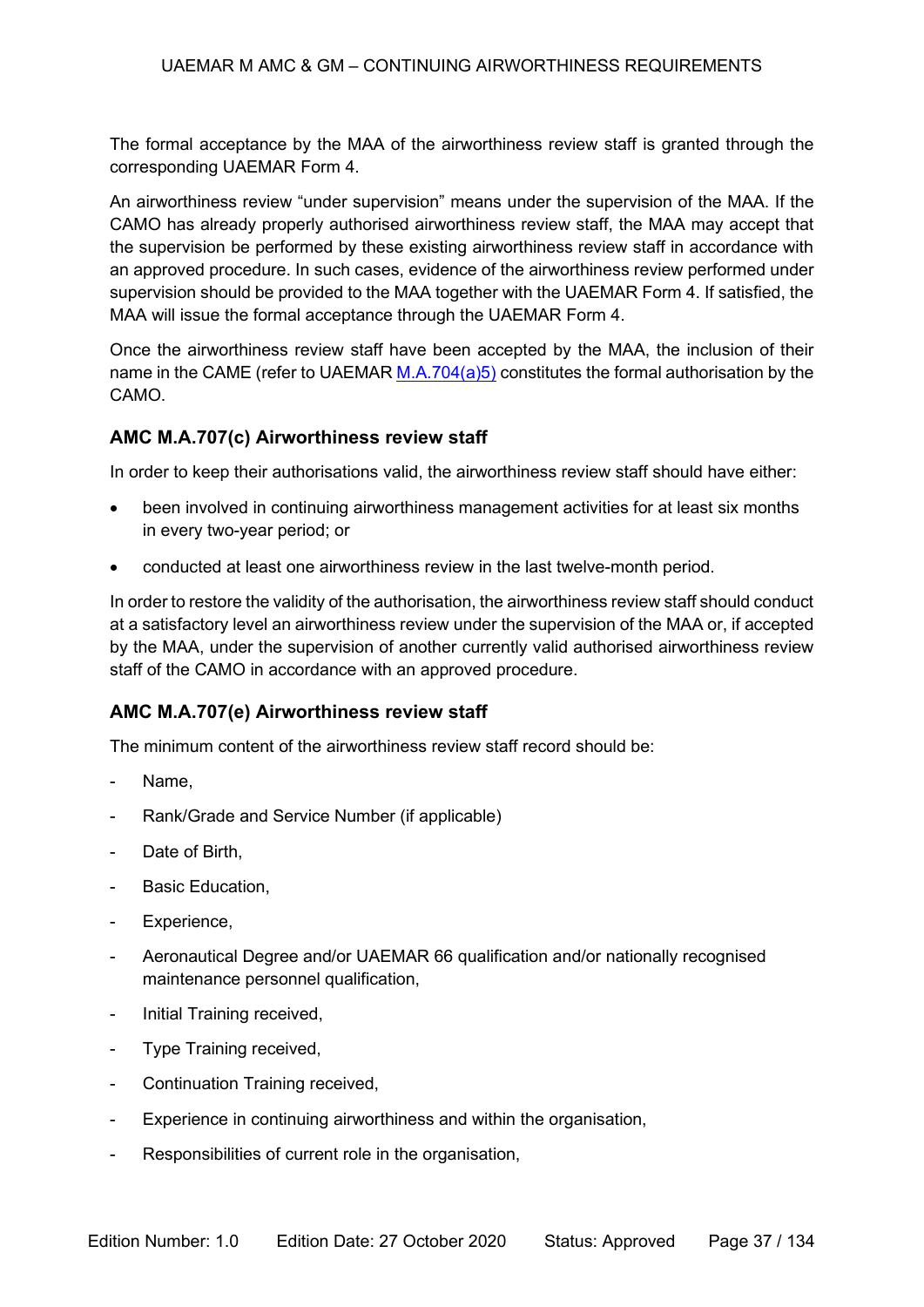- Copy of the authorisation (to include scope, date of first issue, expiry date, and identification number if applicable),
- Security clearance (where applicable).

#### **GM M.A.708(b)(2) Continuing airworthiness management**

It is possible that the AMP will be provided to the CAMO for some aircraft types whilst for other aircraft types the AMP is to be 'developed and controlled' by the CAMO. This will be identified by the MAA on a platform-by-platform basis. In these cases it is possible that the CAMO's responsibilities towards the 'development and control' of the AMP of the aircraft types for which it is responsible will differ. These differences are to be clearly identified in the CAME.

#### **AMC M.A.708(b)(3) Continuing airworthiness management**

NOT APPLICABLE.

#### **AMC M.A.708(c) Continuing airworthiness management (\*)**

- 1. Where an Operating Organisation is not approved under UAEMAR 145 or where an Operating Organisation's maintenance organisation is an independent organisation, formal tasking or a contract should be agreed between the Operating Organisation/CAMO and an UAEMAR 145 AMO which specifies, in detail the work to be performed by the UAEMAR 145 AMO. UAEMAR [Appendix XI to AMC to M.A.708\(c\)](#page-124-0) gives further details on the subject.
- 2. Both the specification of work and the assignment of responsibilities should be clear, unambiguous and sufficiently detailed to ensure that no misunderstanding should arise between the parties concerned (Operating Organisation, CAMO and UAEMAR 145 AMO) that could result in a situation where work that has a bearing on the airworthiness or serviceability of an aircraft is not or will not be properly performed.
- 3. Special attention should be paid to procedures and responsibilities to ensure that all maintenance work is performed, Service Bulletins (or national equivalent) are analysed and decisions taken on their accomplishment, Airworthiness Directives are completed on time and that all work, including non-mandatory modifications, is carried out to approved data and to the latest standards.
- 4. NOT APPLICABLE.
- 5. NOT APPLICABLE.
- 6. NOT APPLICABLE.
- 7. The purpose of UAEMAR M.A.708(c) is to ensure that all maintenance is carried out by UAEMAR 145 AMOs. This does not preclude a primary maintenance arrangement with an organisation that is not such an UAEMAR 145 AMO, when it proves that such an arrangement is in the interest of the Operating Organisation by simplifying the management of its maintenance, and the Operating Organisation/CAMO keeps an appropriate control of it. Such an arrangement should not preclude the Operating Organisation/CAMO from ensuring that all maintenance is performed by an UAEMAR 145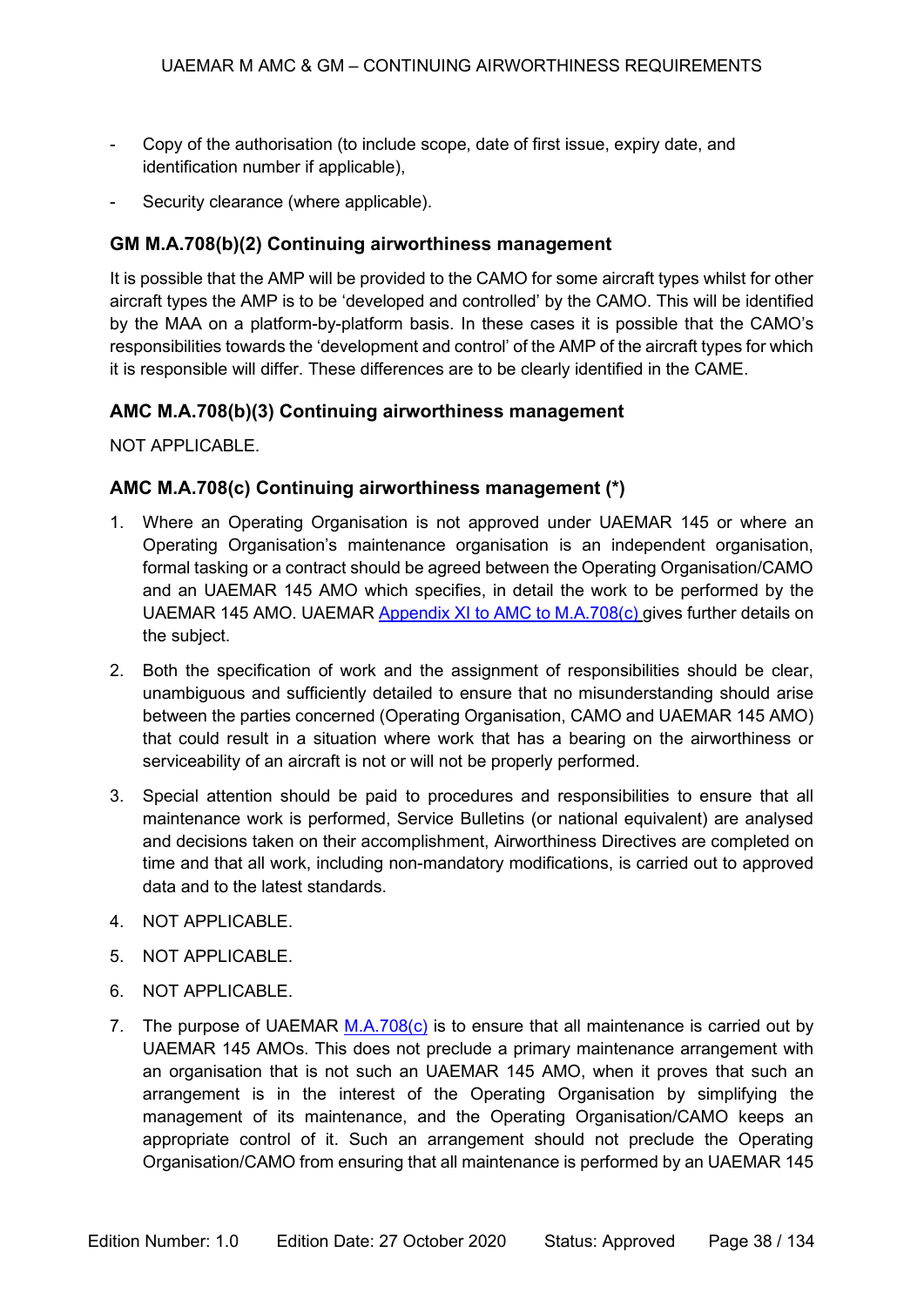AMO and complying with the UAEMAR M.A.201 continuing airworthiness responsibility requirements. A typical example of such an arrangement is:

The Operating Organisation may find it more appropriate to have a primary contractor that would dispatch the aircraft and/or components to appropriately approved maintenance organisations, rather than the Operating Organisation itself sending the aircraft and/or different types of components to various UAEMAR 145 AMOs. The benefit for the Operating Organisation is that the management of maintenance is simplified by having a single point of contact for aircraft and/or component maintenance. The Operating Organisation remains responsible for ensuring that all maintenance is performed by UAEMAR 145 AMOs and in accordance with the approved standard.

In essence, this does not alter the intent of UAEMAR M.A.201(h) in that it also requires that the Operating Organisation has to establish formal tasking or a written maintenance contract and, whatever type of acceptable arrangement is made, the Operating Organisation is required to exercise the same level of control on contracted or tasked maintenance, particularly through the UAEMAR M.A.706 $(c)$  continuing airworthiness management group of persons and quality system as referred to in UAEMAR M.A.712.

\* see UAEMAR AMC M.A.708(c) Appendix XI

#### **AMC M.A.708(c)(1) Continuing airworthiness management**

NOT APPLICABLE

#### **AMC M.A.709 Documentation**

When a CAMO is contracted/tasked under UAEMAR M.A.201(k) for the management of the continuing airworthiness of aircraft operated by the Operating Organisation and it uses maintenance data provided by the Operating Organisation, the CAMO is responsible for ensuring that this data is current. As a consequence, it should establish appropriate procedures or provisions in the contract/tasking with the Operating Organisation.

The sentence "…, except when required by UAEMAR M.A.714", means, in particular, the need to keep a copy of the Operating Organisation's data which was used to perform continuing airworthiness activities during the contract/tasking period.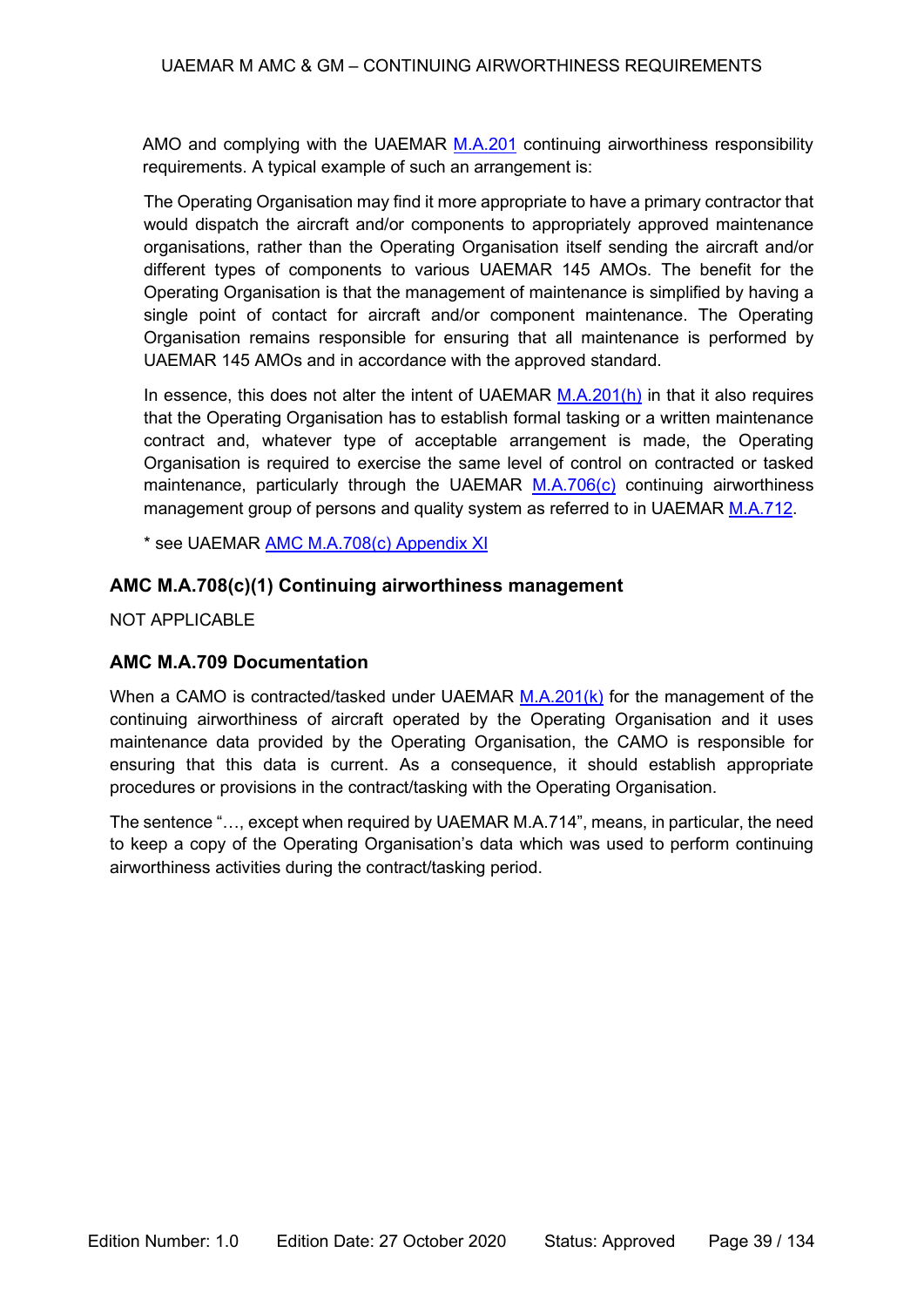#### **AMC M.A.710(a) Airworthiness review**

- 1. A review is a check of at least the following categories of documents:
	- registration papers (where applicable);
	- UAEMAR M.A.305 aircraft continuing airworthiness record system;
	- UAEMAR M.A.306 aircraft technical log;
	- list of deferred defects, MEL and CDL (if applicable);
	- aircraft flight manual and/or any other manuals required by the MAA including aircraft configuration;
	- AMP;
	- maintenance data;
	- relevant work packages;
	- AD status;
	- modification and SB status (or national equivalent);
	- modification and repair approval sheets;
	- list of service life-limited components (to include list of engine and/or propeller modules where appropriate);
	- relevant UAEMAR Form 1s or equivalent;
	- weight and balance report and installed equipment list;
	- aircraft, engine and propeller (M)TC Data Sheets;
	- if applicable, latest symmetry report.

As a minimum, sample checks within each document category should be carried out.

2. In the context of UAEMAR  $M.A.710(a)$ , 'fully documented' means that the CAMO should develop procedures for airworthiness review staff to produce a compliance report that confirms the above have been reviewed and, based on objective evidence, found to be in compliance with UAEMAR M.

In this context, 'objective evidence' is physical evidence that an individual auditing the airworthiness review can inspect and evaluate for themselves. It provides compelling evidence that the review or audit was actually performed as indicated, and that the criteria in UAEMAR  $M.A.710(a)$  were found to be in order.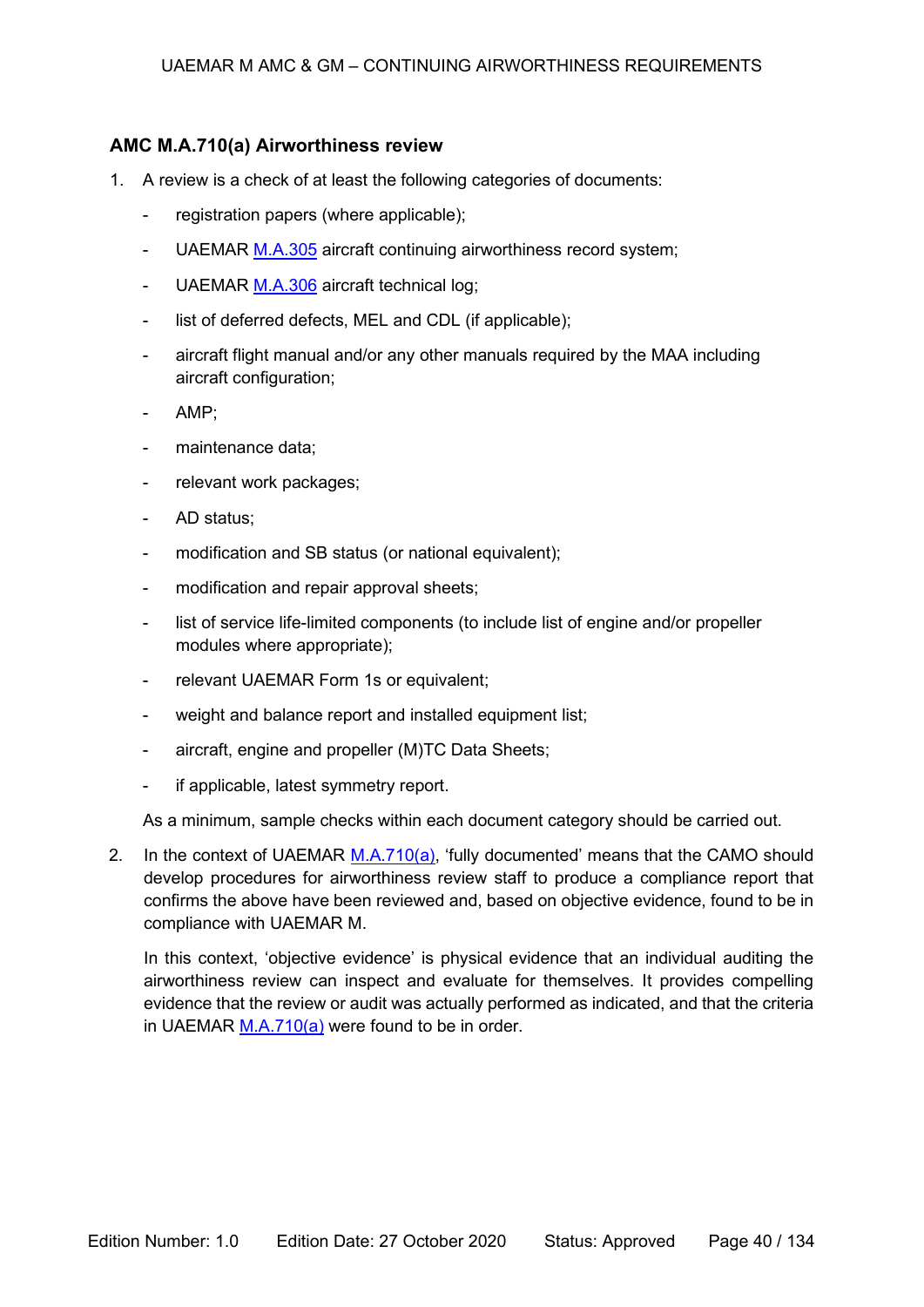### **AMC M.A.710(b) and (c) Airworthiness review**

1. The physical survey could require actions categorised as maintenance (e.g. operational tests, tests of emergency equipment, visual inspections requiring panel opening etc.). In this case, after the airworthiness review, a CRS for aircraft should be issued in accordance with UAEMAR 145.

When the airworthiness review staff are not appropriately authorised to release such maintenance, UAEMAR M.A.710(b) requires them to be assisted by UAEMAR 145.A.35 certifying staff. However, the function of such certifying staff is limited to performing and releasing the maintenance actions requested by the airworthiness review staff; it is not their function to perform the physical survey of the aircraft. As stated in UAEMAR  $M.A.710(b)$ , the airworthiness review staff shall carry out the physical survey of the aircraft, and this survey includes the verification that no inconsistencies can be found between the aircraft and the documented review of records.

- 2. The physical survey of the aircraft may include verifications to be carried out during flight.
- 3. The CAMO should develop procedures for the airworthiness review staff to produce a compliance report that confirms the physical survey has been carried out and found satisfactory.
- 4. To ensure compliance, the physical survey of the aircraft may include relevant sample checks of items.

#### **AMC M.A.710(d) Airworthiness review**

When an airworthiness review is anticipated by up to 90 days, the expression "without loss of continuity of the airworthiness review pattern" means that the new expiration date is set up one year after the previous expiration date. As a consequence, when the airworthiness review is anticipated, the validity or the airworthiness review certificate is longer than one year (up to 90 days longer).

If for service reasons, an airworthiness review is anticipated by more than 90 days, the next airworthiness review is due 12 months from this earlier anticipated date.

#### **AMC M.A.710(e) Airworthiness review**

A copy of both the physical survey compliance report and the document review compliance report should be sent to the MAA together with any recommendation issued.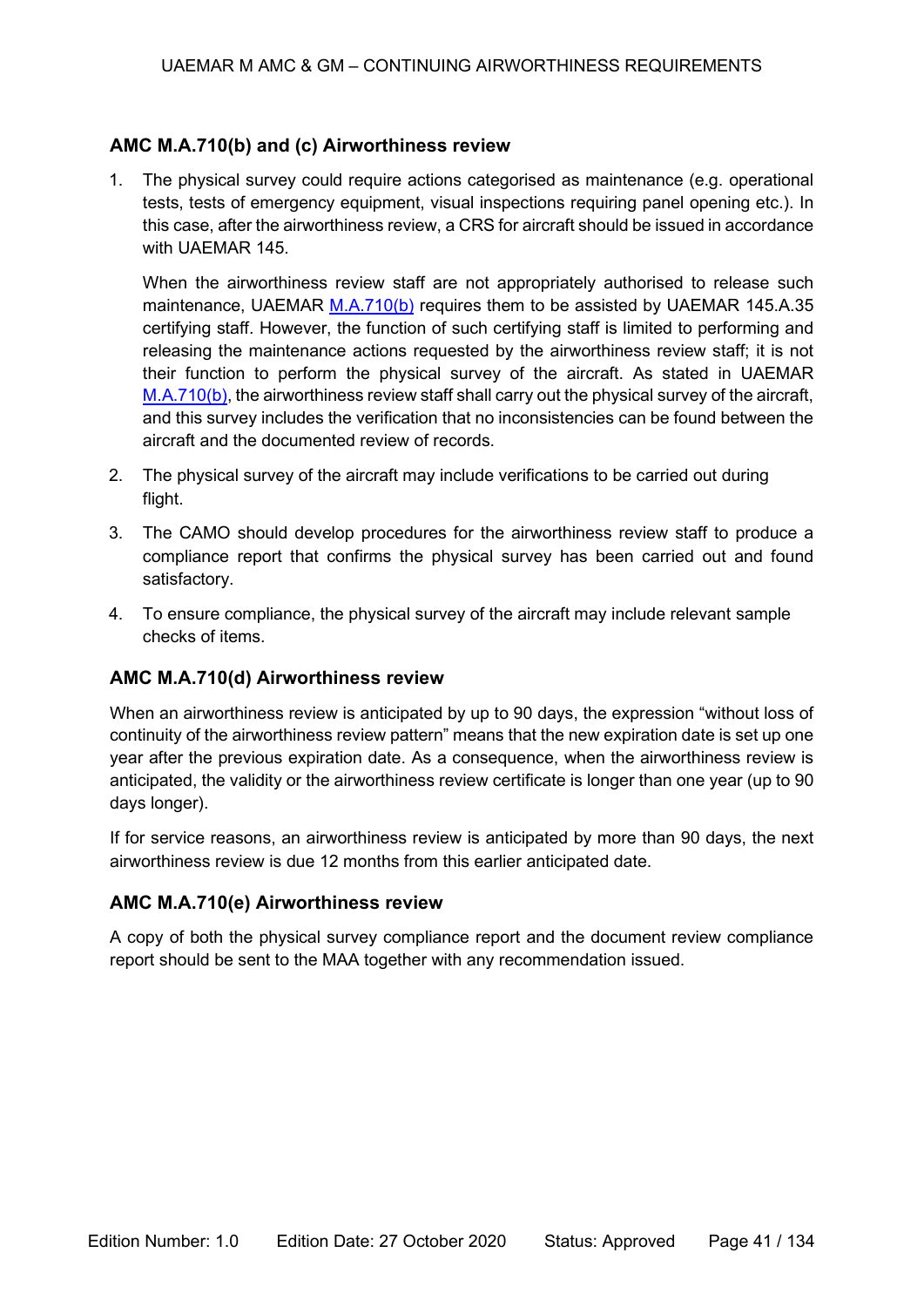### **AMC M.A.710(g) Airworthiness review**

This means that the airworthiness review staff who is going to sign the MARC (UAEMAR Form 15b) or the recommendation for the MAA to issue the MARC (UAEMAR Form 15a) should be the one who carried out the physical survey of the aircraft and also completed/supervised/managed the documented review. It is not the intent of the requirement to delegate the physical survey of the aircraft to certifying staff who are not airworthiness review staff. Furthermore, the provision of UAEMAR M.A.710(d) allowing a 90 days anticipation for the physical survey provides enough flexibility to ensure that the airworthiness review staff are present.

### **AMC M.A.711(b) Privileges of the organisation**

NOT APPLICABLE

### **AMC M.A.711(c) Privileges of the organisation**

NOT APPLICABLE

#### **AMC M.A.712(a) Quality system**

- 1. Procedures should be held current such that they reflect best practice within the CAMO. It is the responsibility of all CAMO staff to report any difficulties with the procedures via their CAMO's internal occurrence reporting mechanisms.
- 2. All procedures, and changes to the procedures, should be verified and validated before use where practicable.
- 3. The feedback part of the system should address who is required to rectify any noncompliance in each particular case and the procedure to be followed if rectification is not completed within appropriate timescales. The procedure should include the Accountable Manager specified in UAEMAR M.A.706.
- 4. The independent quality audit reports referenced in UAEMAR AMC M.A.712(b) should be sent to the relevant department for rectification action giving target rectification dates. Rectification dates should be discussed with such department before the quality department or nominated quality auditor confirms such dates in the report. The relevant department is required to rectify findings and inform the Quality Manager or the quality auditor of such rectification.
- 5. The Accountable Manager should hold regular meetings with staff to check progress on rectification. In large CAMOs such meetings may be delegated on a day to day basis to the Quality Manager, subject to the Accountable Manager meeting at least twice per year with the senior staff involved to review the overall performance and receiving at least a half yearly summary report on findings of non-compliance.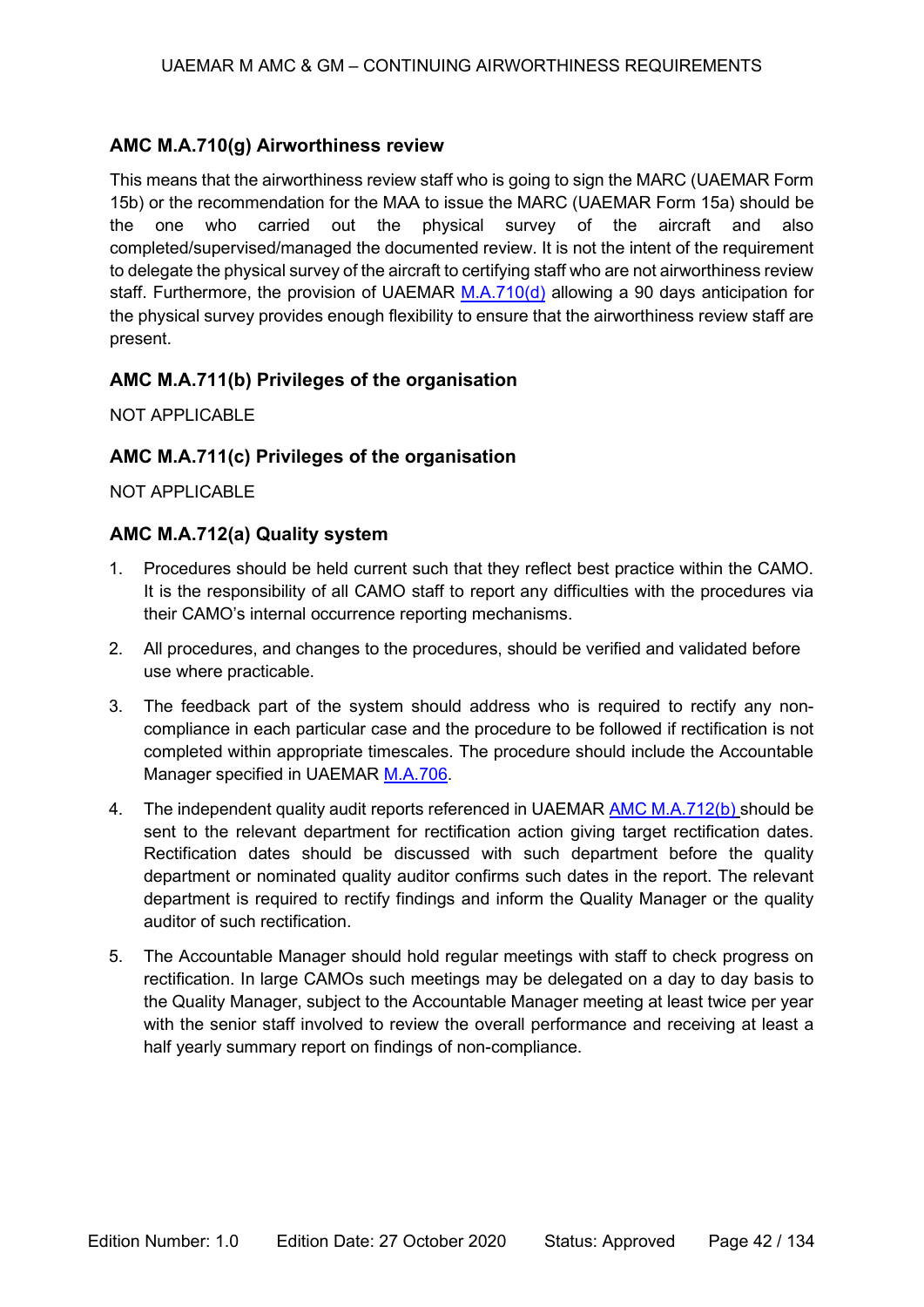### **AMC M.A.712(b) Quality system**

- 1. The primary objectives of the quality system are to enable the CAMO to ensure airworthy aircraft and to remain in compliance with the UAEMAR M requirements.
- 2. An essential element of the quality system is the independent audit.
- 3. The independent audit is an objective process of routine sample checks of all aspects of the CAMO's ability to carry out continuing airworthiness management to the required standards. It includes some on-aircraft sampling as this is the end result of the process.
- 4. The independent audit represents an objective overview of the complete continuing airworthiness management related activities. It is intended to complement the UAEMAR M.A.902 requirement for an airworthiness review to be satisfied that all aircraft managed by the organisation remain airworthy.
- 5. The independent audit should ensure that all aspects of UAEMAR M.A. Subpart G compliance are checked annually, including all the contracted/tasked activities, and may be carried out as a complete single exercise or subdivided over the annual period in accordance with a scheduled plan. If the continuing airworthiness of more than one aircraft type is managed, the independent audit does not require each procedure to be checked against each aircraft type when it can be shown that the particular procedure is common to more than one aircraft type and the procedure has been checked every year without resultant findings. Where findings have been identified, the particular procedure should be rechecked against other aircraft types until the findings have been rectified after which the independent audit procedure may revert back to the annual interval for the particular procedure.

Provided that there are no safety related findings, the audit time periods specified in this AMC may be increased by up to 100% subject to agreement by the MAA.

- 6. Where the CAMO has more than one approved location, the quality system should describe how these are integrated into the system and include a plan to audit each location every year.
- 7. A report should be raised each time an audit is carried out describing what was checked and the resulting findings against applicable procedures, contracts/taskings and UAEMAR requirements.
- 8. The independence of the audit should be established by ensuring that audits are not carried out by personnel responsible for the function, procedure or products being checked.
- 9. A CAMO should establish a quality plan acceptable to the MAA that shows when and how often the activities required by UAEMAR M.A. Subpart G will be audited.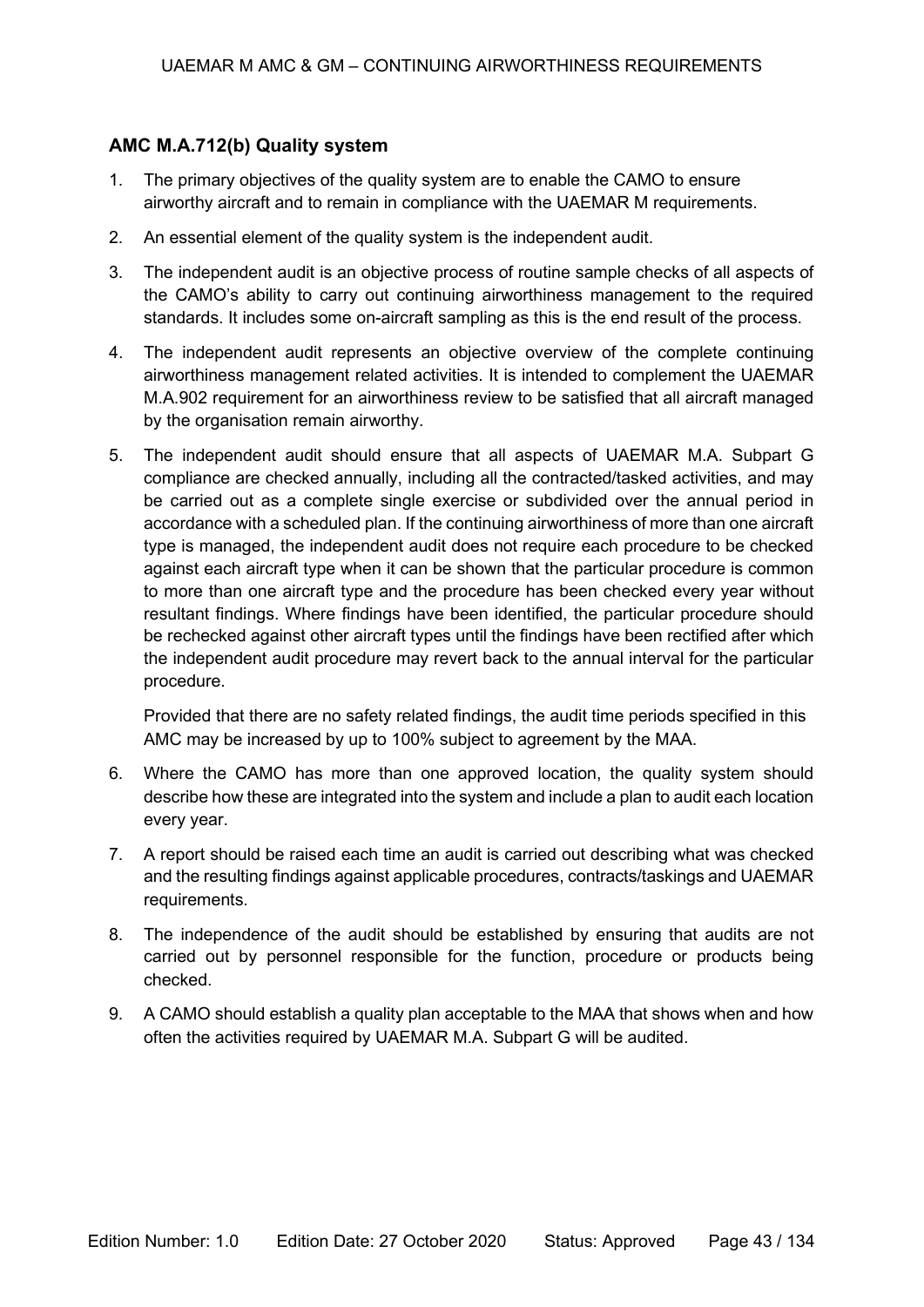### **AMC M.A.712(f) Quality system**

NOT APPLICABLE

#### **AMC M.A.713 Changes to the CAMO**

- 1. NOT APPLICABLE.
- 2. Moved to UAEMAR [AMC M.B.706.](#page-65-0)

### **AMC M.A.714 Record-keeping**

- 1. The system to retain the continuing airworthiness records should be described in the CAME.
- 2. When a CAMO arranges for an UAEMAR 145 AMO to retain copies of the UAEMAR M.A.714 continuing airworthiness records on its behalf, the CAMO will nevertheless continue to be responsible for their preservation. If another CAMO assumes responsibility for managing the continuing airworthiness of an aircraft, then the original CAMO is responsible for transferring the records.
- 3. Keeping continuing airworthiness records in a form acceptable to the MAA means in paper form or on a computer database or a combination of both methods. Records stored in microfilm or optical disc form are also acceptable. The record should remain readable and accessible throughout the required retention period.

'Readable and accessible' is defined in UAEMAR AMC M.A.305(h).

- 4. Paper systems should use robust material which can withstand normal handling and filing.
- 5. Computer systems should have at least one backup system which should be updated within 24 hours of any new entry. Each terminal is required to contain program safeguards against the ability of unauthorised personnel to alter the database.
- 6. Microfilming or optical storage of continuing airworthiness records may be carried out at any time. The records should be as legible as the original record and remain so for the required retention period.

## <span id="page-43-0"></span>**AMC M.A.716(a)2 CAMO findings by the MAA**

The corrective action plan defined by the CAMO should address the effects of the noncompliance, as well as its root cause.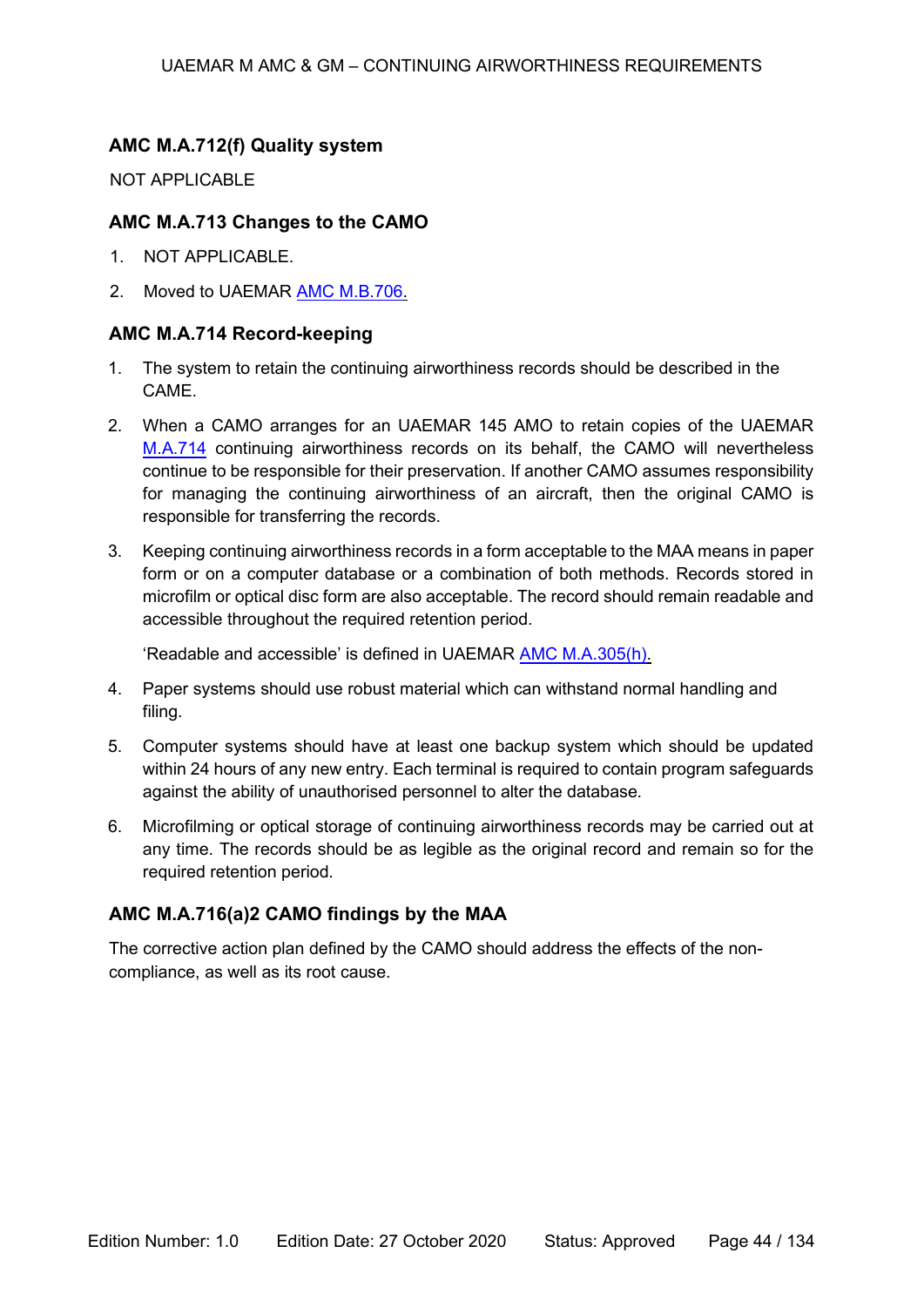### **GM M.A.716 CAMO findings by the MAA**

- 1. General
	- (a) Preventive action is the action to eliminate the cause of a potential non-compliance, or other undesirable potential situation.
	- (b) Corrective action is the action to eliminate or mitigate the root cause(s) and prevent recurrence of an existing detected non-compliance, or other undesirable condition or situation. Proper determination of the root cause is crucial for defining effective corrective actions to prevent reoccurrence.
	- (c) Correction is the action to eliminate a detected non-compliance.
- 2. Root cause analysis
	- (a) It is important that the analysis does not primarily focus on establishing who or what caused the non-compliance but why it was caused. Establishing the root cause or causes of a noncompliance often requires an overarching view of the events and circumstances that lead to it, to identify all possible systemic and contributing factors (regulatory, human factors, organisational, managerial, cultural, technical, etc.) in addition to the direct factors. A narrow focus on single events or failures, or the use of a simple method such as fault tree, to identify the chain of events that lead to the non-compliance may not properly reflect the complexity of the issue, and, therefore bears the risk that important factors required to be addressed in order to prevent reoccurrence will be ignored.
	- (b) Such inappropriate or partial root-cause analysis often leads to defining 'quick fixes' addressing the symptoms of the nonconformity only. A peer review of the results of the root-cause analysis may increase its reliability and objectivity.
	- (c) A system description of the organisation considering organisational structures, processes and their interfaces, procedures, staff, equipment, facilities and the environment in which the organisation operates will support both effective root-cause (reactive) and hazard (proactive) analysis.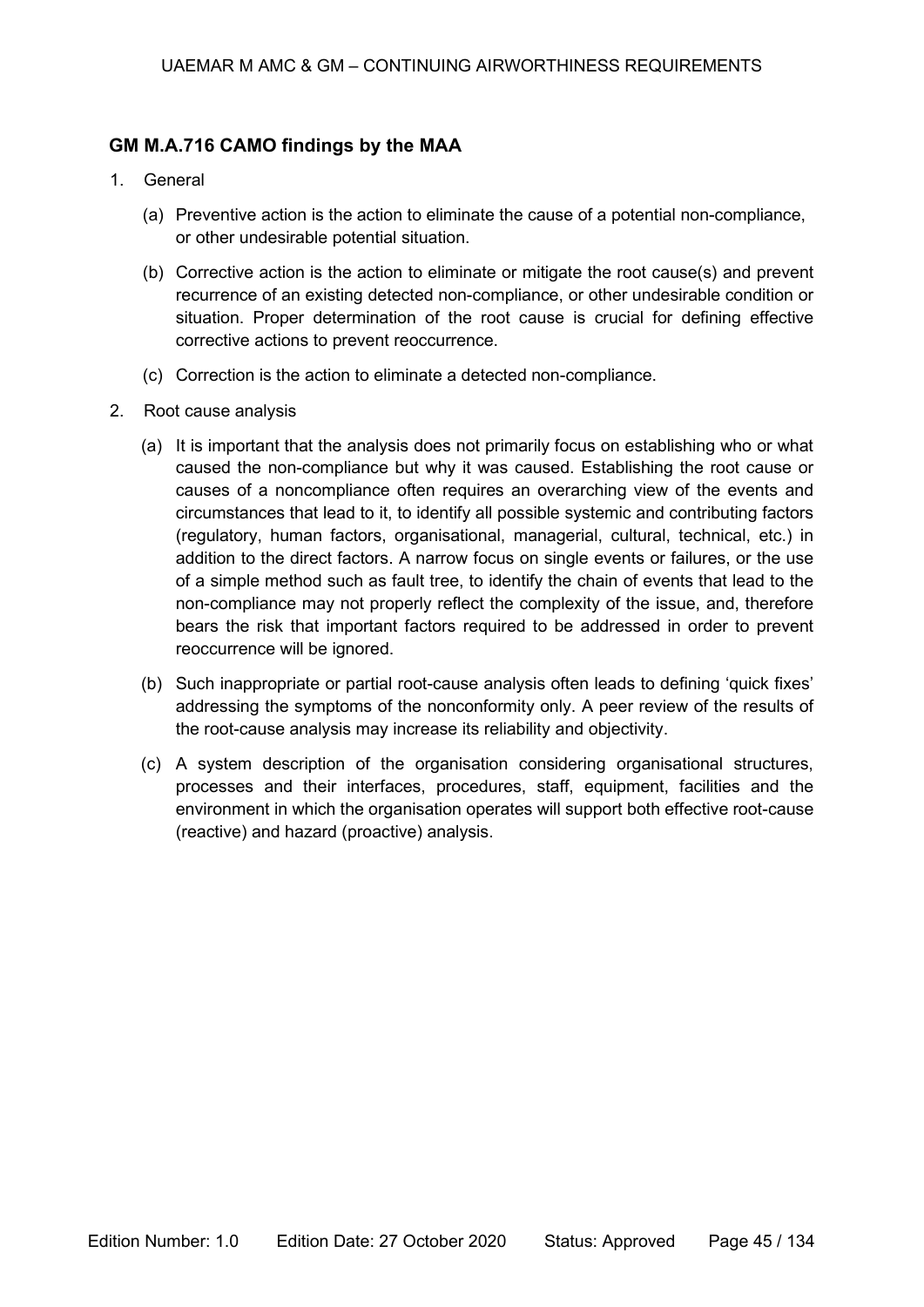## **SUBPART H – CERTIFICATE OF RELEASE TO SERVICE — CRS**

NOT APPLICABLE.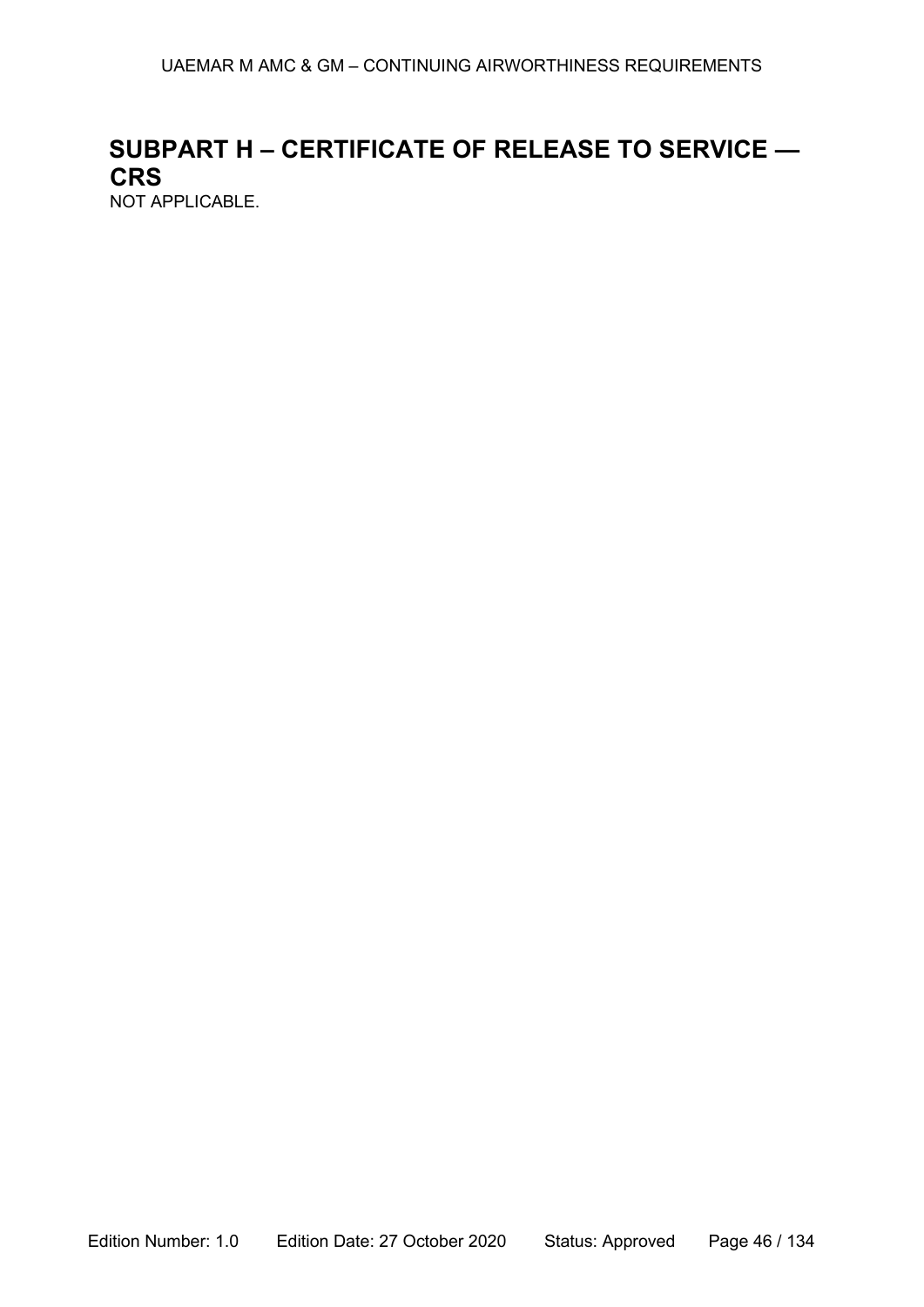## **SUBPART I – MILITARY AIRWORTHINESS REVIEW CERTIFICATE (MARC) AMC**

#### **M.A.901 Aircraft airworthiness review**

NOT APPLICABLE.

### **AMC M.A.901(a) Aircraft airworthiness review**

UAEMAR Form 15a is issued by the MAA while UAEMAR Form 15b is issued by a CAMO.

#### **AMC M.A.901(b) Aircraft airworthiness review**

NOT APPLICABLE.

#### **AMC M.A.901(c)(2) Aircraft airworthiness review**

It is acceptable to anticipate the extension of the MARC by a maximum of 30 days without a loss of continuity of the airworthiness review pattern, which means that the new expiration date is set up one year after the previous expiration date.

It is also acceptable to perform the extension of a MARC after its expiration date, as long as all the conditions for the extension are met. However, this means that:

- until the MARC is extended the aircraft cannot fly because the MARC has expired; and
- the new expiration date (after extension) is set one year after the previous expiration date (not one year after the extension is performed).

#### **AMC M.A.901(d) Aircraft airworthiness review**

The recommendation sent to the MAA should contain at least the items described below:

- (a) General information
	- CAMO information;
	- Operating Organisation information;
	- date and place the document review and the aircraft survey were carried out;
	- period and place the aircraft can be seen if required by the MAA.
- (b) Aircraft information
	- registration;
	- type;
	- manufacturer:
	- serial number;
	- Aircraft Flight Manual reference;
	- weight and centre of gravity data;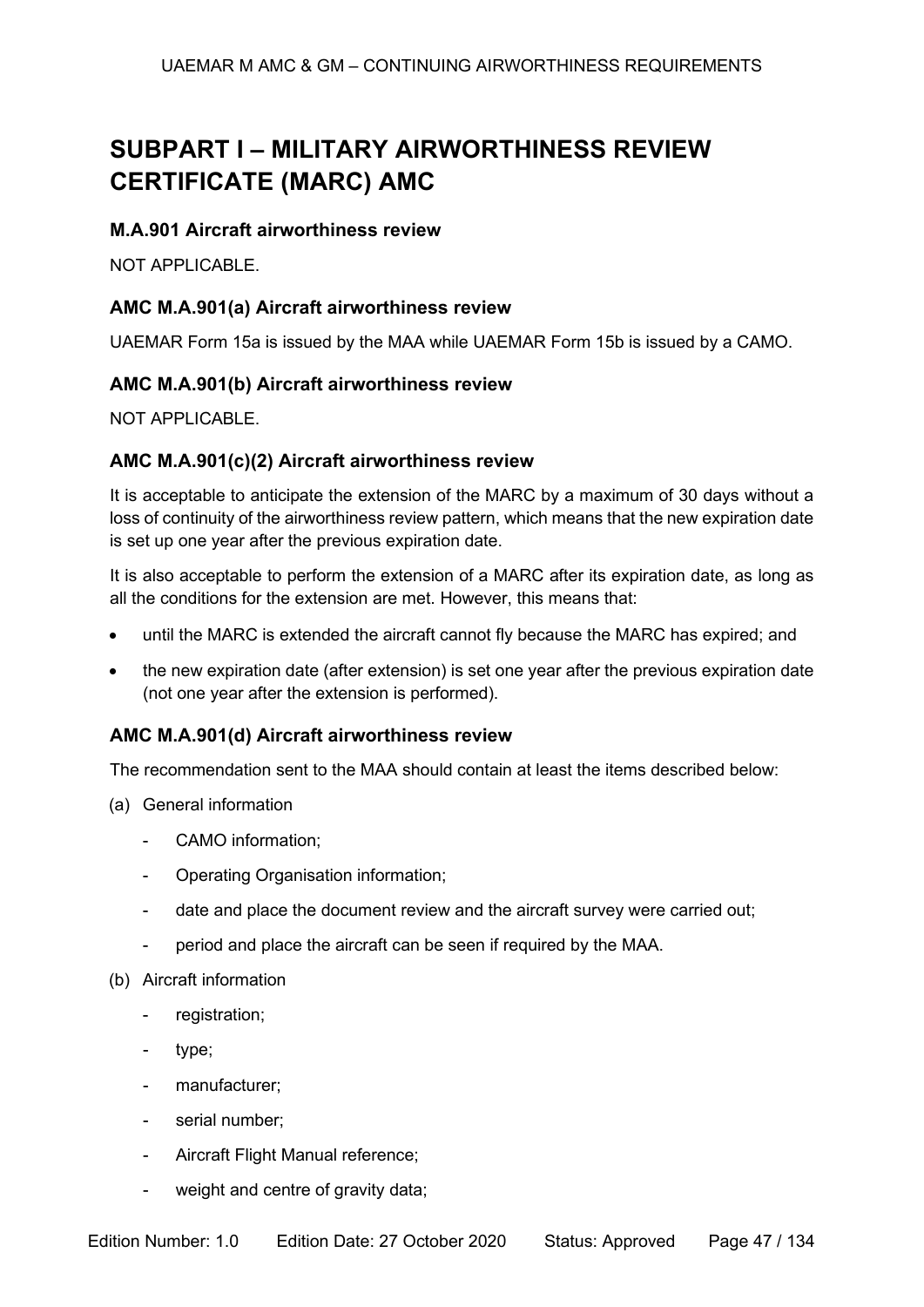- AMP reference:
- symmetry check data (if applicable).
- (c) Documents accompanying the recommendation
	- copy of the Operating Organisation's request for a new MARC.
- (d) Aircraft status
	- aircraft total flight hours and cycles or other service life consumption units if applicable;
	- list of organisations having carried out continuing airworthiness activities including maintenance tasks on the aircraft and its components since the last MARC was issued.
- (e) Aircraft survey
	- a precise list of the areas of the aircraft that were surveyed and their status.
- (f) Findings
	- a list of all the findings made during the airworthiness review with the corrective action carried out.
- (g) Statement

A statement signed by the airworthiness review staff recommending the issue of a MARC.

The statement should confirm that the aircraft in its current configuration complies with the following:

- Airworthiness Directives up to the latest published issue; and
- (Military) Type Certificate datasheet; and
- AMP; and
- component service life limitations; and
- the valid weight and centre of gravity schedule reflecting the current configuration of the aircraft; and
- UAEMAR 21 for all modifications and repairs; and
- the current Aircraft Flight Manual including supplements; and
- valid symmetry check schedule (if applicable); and
- operational requirements.

The above items should clearly state the exact reference of the data used in establishing compliance; for instance, the number and issue of the (M)TC data sheet used should be stated.

The statement should also confirm that all of the above is properly entered and certified in the aircraft continuing airworthiness record system and/or in the aircraft technical log.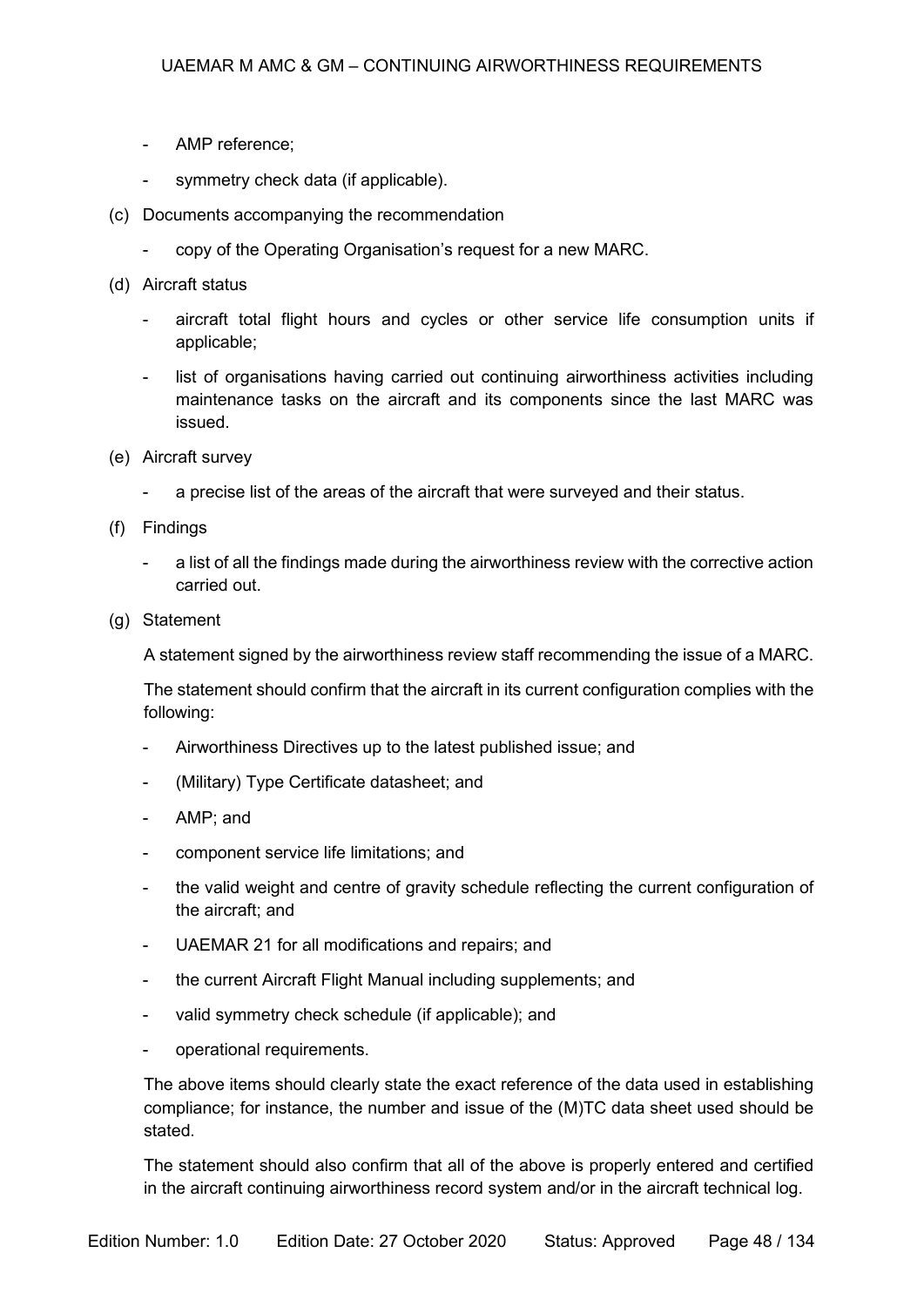### **AMC M.A.901(g) Aircraft airworthiness review**

NOT APPLICABLE.

#### **AMC M.A.901(j) Aircraft airworthiness review**

Suitable accommodation should include:

- a) an office with normal office equipment such as desks, telephones, photocopying machines etc. whereby the continuing airworthiness records can be reviewed.
- b) a hangar when needed for the physical survey.

The support of personnel appropriately authorised in accordance with UAEMAR 145.A.35 is necessary to assist with depanelling/panelling/functional checks etc.

#### **AMC M.A.903 Transfer of aircraft registration within the EU**

TO BE ADDED LATER IF REQUIRED.

#### **AMC M.A.904 Airworthiness review of aircraft imported into the EU**

TO BE ADDED LATER IF REQUIRED.

#### **AMC M.A.905(a)1 Aircraft findings by the MAA**

The Operating Organisation should establish an effective system of communication with operating locations to ensure the timely suspension of flight operations of the affected aircraft.

#### **AMC M.A.905(a)3 Aircraft findings by the MAA**

The corrective action plan defined by the Operating Organisation should address the effects of the non-compliance, as well as its root cause.

#### **AMC M.A.905(b) Aircraft findings by the MAA**

The Operating Organisation should consider at least the following:

- (a) Probable root cause and contributory factors;
- (b) Applicability of those to other aircraft under its responsibility;
- (c) Other factors that could potentially lead to unsafe condition(s) in those other aircraft.

#### **GM M.A.905(a) Aircraft findings by the MAA**

<span id="page-48-0"></span>See UAEMAR [GM M.A.716](#page-43-0) for further guidance.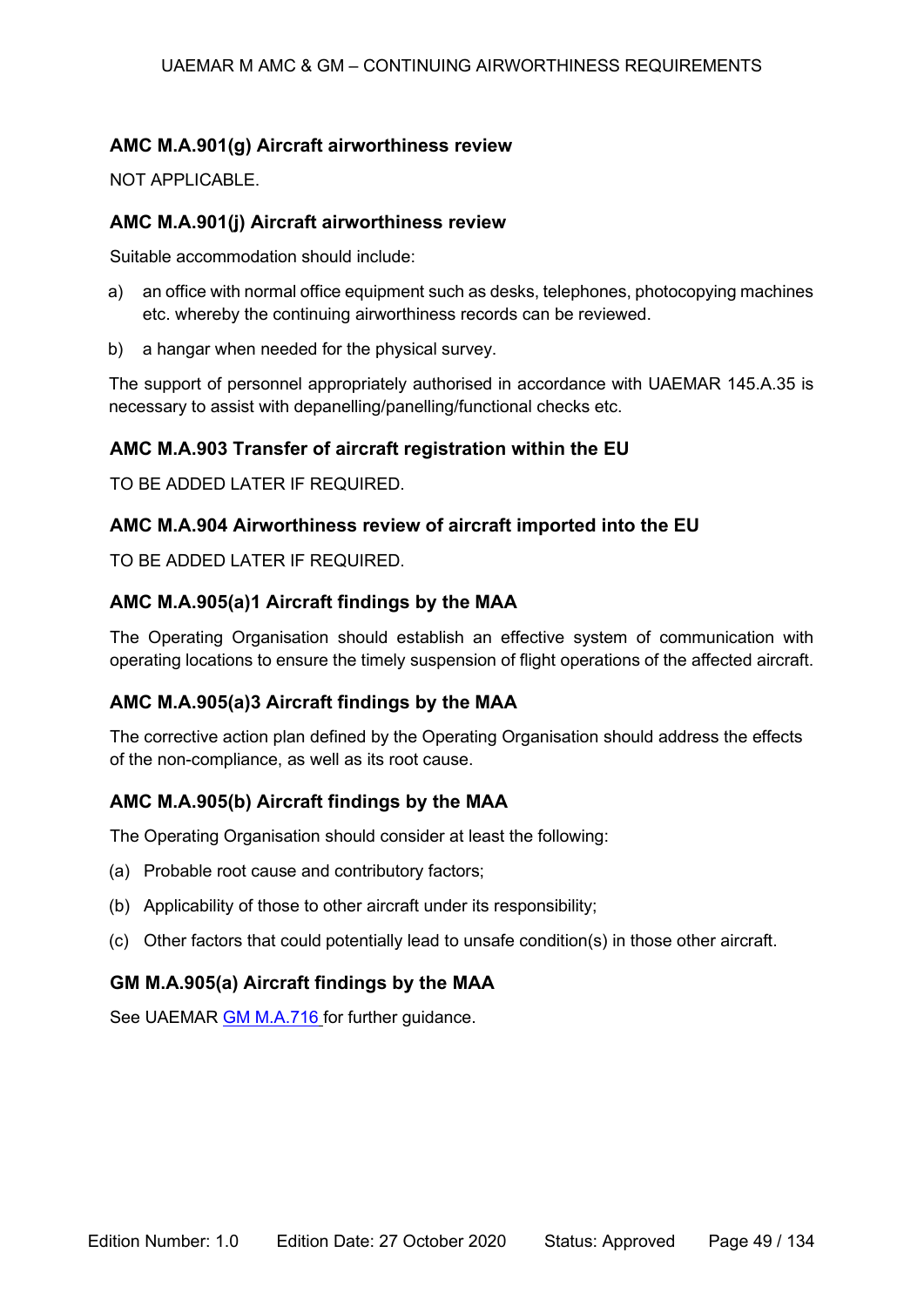## INTENTIONALLY LEFT BLANK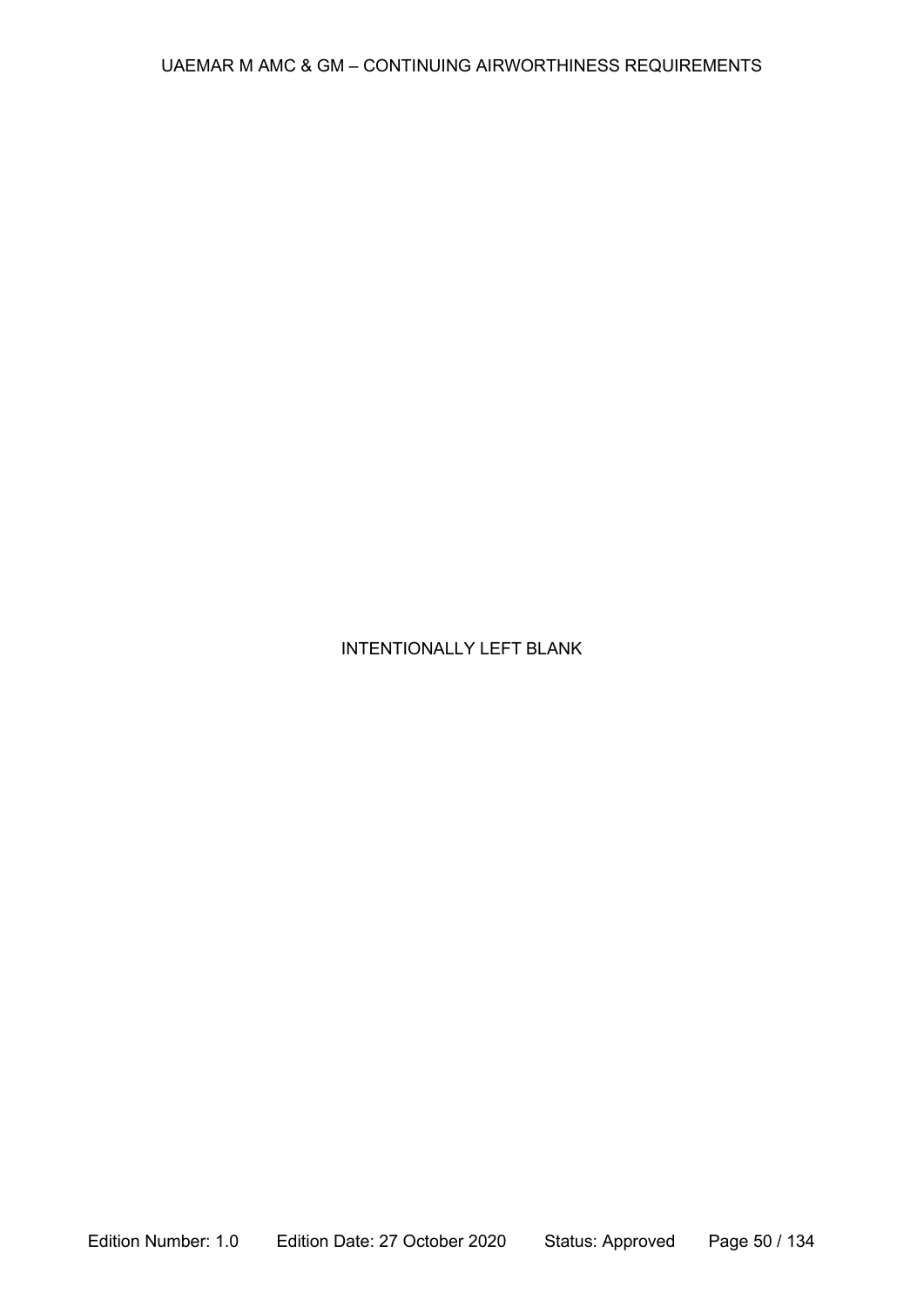# **SECTION B – PROCEDURES FOR NATIONAL MILITARY AIRWORTHINESS AUTHORITIES**

## **SUBPART A – GENERAL**

### **AMC M.B.102(a) MAA – General**

- 1. In deciding upon the required airworthiness organisational structure, the MAA should review the number of certificates to be issued, the number and size of potential Operating Organisations and CAMOs, as well as the level of military aviation activity, number and complexity of aircraft and the size of the UAE aviation industry.
- 2. The MAA should retain effective control of important surveillance functions and not delegate them in such a way that Operating Organisations and CAMOs, in effect, regulate themselves in airworthiness matters.
- 3. The set-up of the organisational structure should ensure that the various tasks and obligations of the MAA are not relying on individuals. That means that a continuing and undisturbed fulfilment of these tasks and obligations of the MAA should also be guaranteed in case of illness, accident or leave of individual employees.

## **AMC M.B.102(c) MAA – Qualification and training**

- 1. MAA surveyors should have:
- 1.1 practical experience and expertise in the application of aviation safety standards and safe operating practices;
- 1.2 comprehensive knowledge of:
	- (a) relevant parts of national implementing rules/regulations, certification specifications, airworthiness codes and guidance material;
	- (b) the MAA's procedures;
	- (c) the rights and obligations of a surveyor;
	- (d) quality systems;
	- (e) continuing airworthiness management;
	- (f) operational procedures when affecting the continuing airworthiness management of the aircraft or the maintenance.
- 1.3 training on auditing techniques.
- 1.4 five years relevant work experience to be allowed to work as a surveyor independently. This may include, but should not be limited to, experience gained during training to obtain the subparagraph 1.5 (below) qualification.
- 1.5 a relevant engineering degree or an aircraft maintenance technician qualification with additional education. 'Relevant engineering degree' means an engineering degree from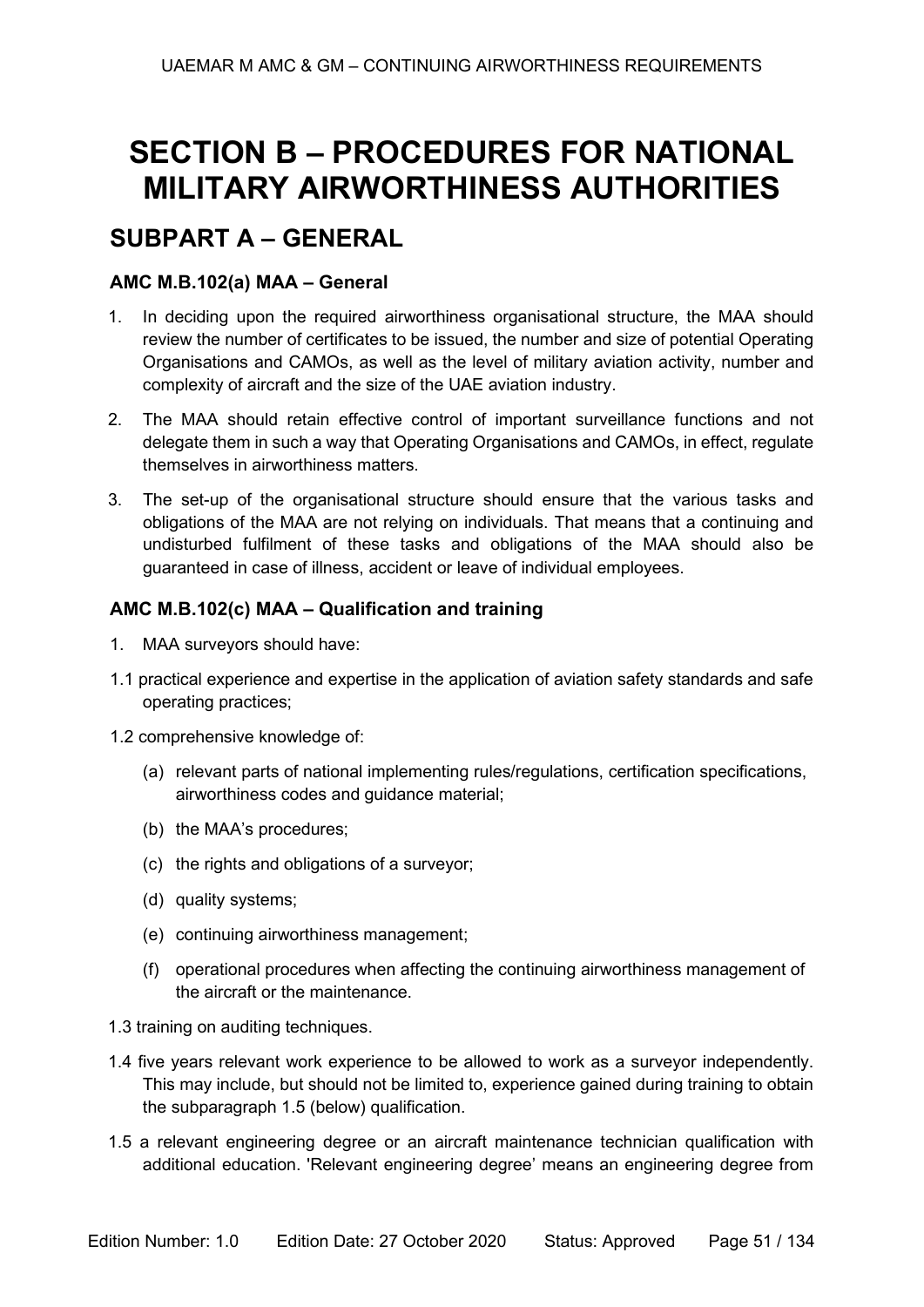aeronautical, mechanical, electrical, electronic, avionic or other studies relevant to the maintenance and continuing airworthiness of aircraft/aircraft components.

1.6 knowledge of a relevant sample of the type(s) of military aircraft gained through a formalised training course, including Fuel Tank Safety (FTS) training as described in Appendix IV to UAEMAR AMC 145.A.30(e) and UAEMAR AMC 145.B.10(c). These courses should be at least at a level equivalent to UAEMAR 66 Appendix III Level 1 familiarisation and could be imparted by an UAEMAR 147 MTO, by the manufacturer, or by any other organisation accepted by the MAA.

"Relevant sample" means that these courses should cover typical systems embodied in those aircraft being surveyed.

- 1.7 knowledge of maintenance standards.
- 2. In addition to technical competency, surveyors should have a high degree of integrity, be impartial in carrying out their tasks, be tactful, and have a good understanding of human nature and the military environment.
- 3. A programme for continuation training should be developed ensuring that the surveyors remain competent to perform their allocated tasks.

#### **AMC M.B.102(d) MAA – Procedures**

The documented procedures should contain the following information:

- (a) The MAA is the designated NMAA within the UAE.
- (b) The title(s) and name(s) of the manager(s) of the MAA and their duties and responsibilities.
- (c) Organisation chart(s) showing associated chains of responsibility of the senior persons.
- (d) A procedure defining the qualifications for staff together with a list of staff authorised to sign certificates.
- (e) A general description of the facilities.
- (f) Procedures specifying how the MAA ensures compliance with UAEMAR M.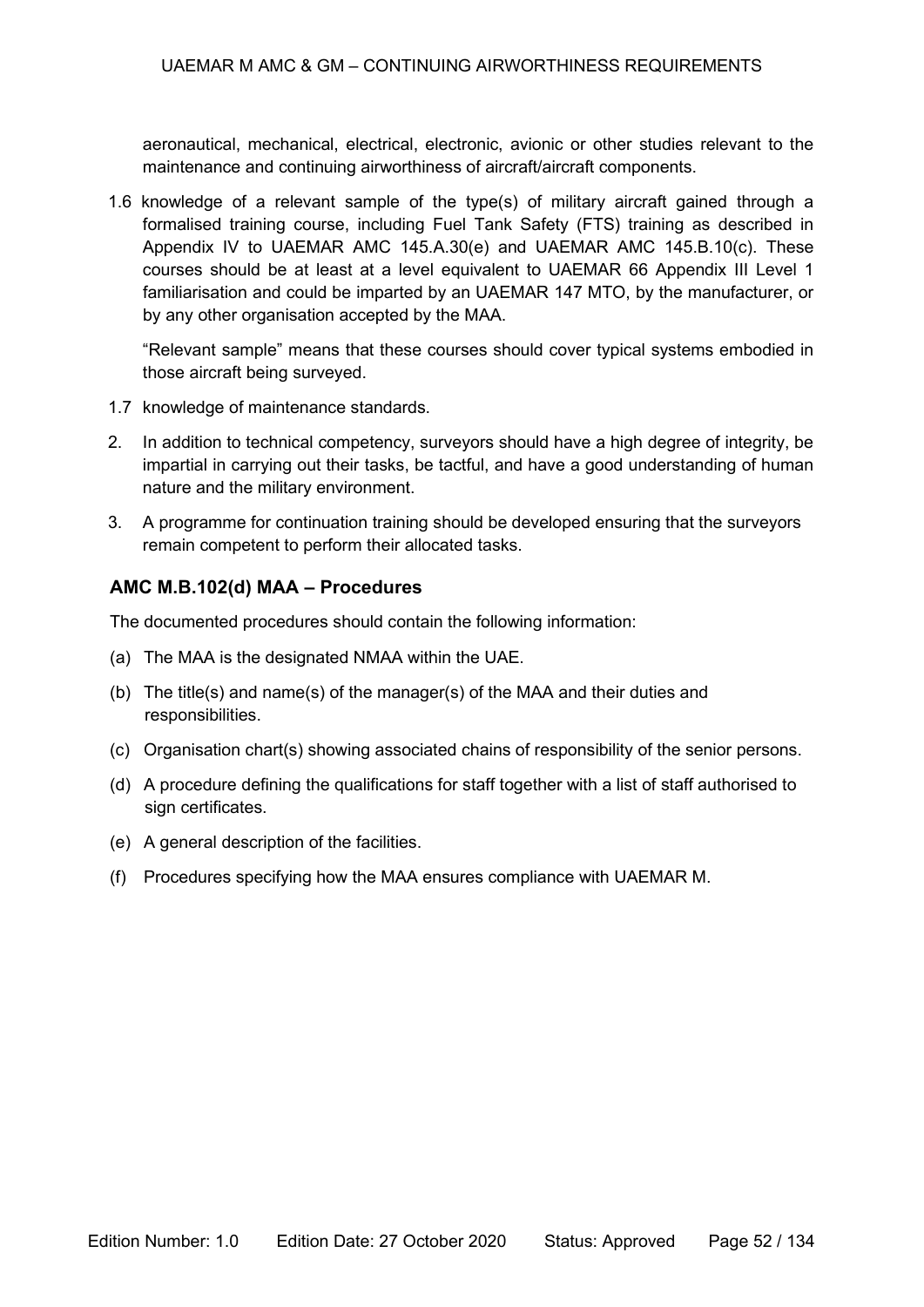#### **AMC M.B.104(a) Record-keeping**

- 1. The record-keeping system should ensure that all records are accessible whenever needed within a reasonable time. These records should be organised in a consistent way throughout the MAA (chronological, alphabetical order, etc.).
- 2. All records containing sensitive data regarding applicants or organisations should be stored in a secure manner with controlled access to ensure confidentiality of this kind of data.
- 3. All computer hardware used to ensure data backup should be stored in a different location from that containing the working data in an environment that ensures they remain in good condition. When hardware or software changes take place special care should be taken to ensure that all necessary data continues to be accessible at least through the full period specified in UAEMAR M.B.104 (c) and/or (e).

#### **AMC M.B.104(f) Record-keeping**

NOT APPLICABLE

#### **GM M.B.104 Record-keeping**

The MAA may elect to use either a paper or computer system or any combination of both subject to appropriate controls.

### **AMC M.B.105(a) Mutual exchange of information**

NOT APPLICABLE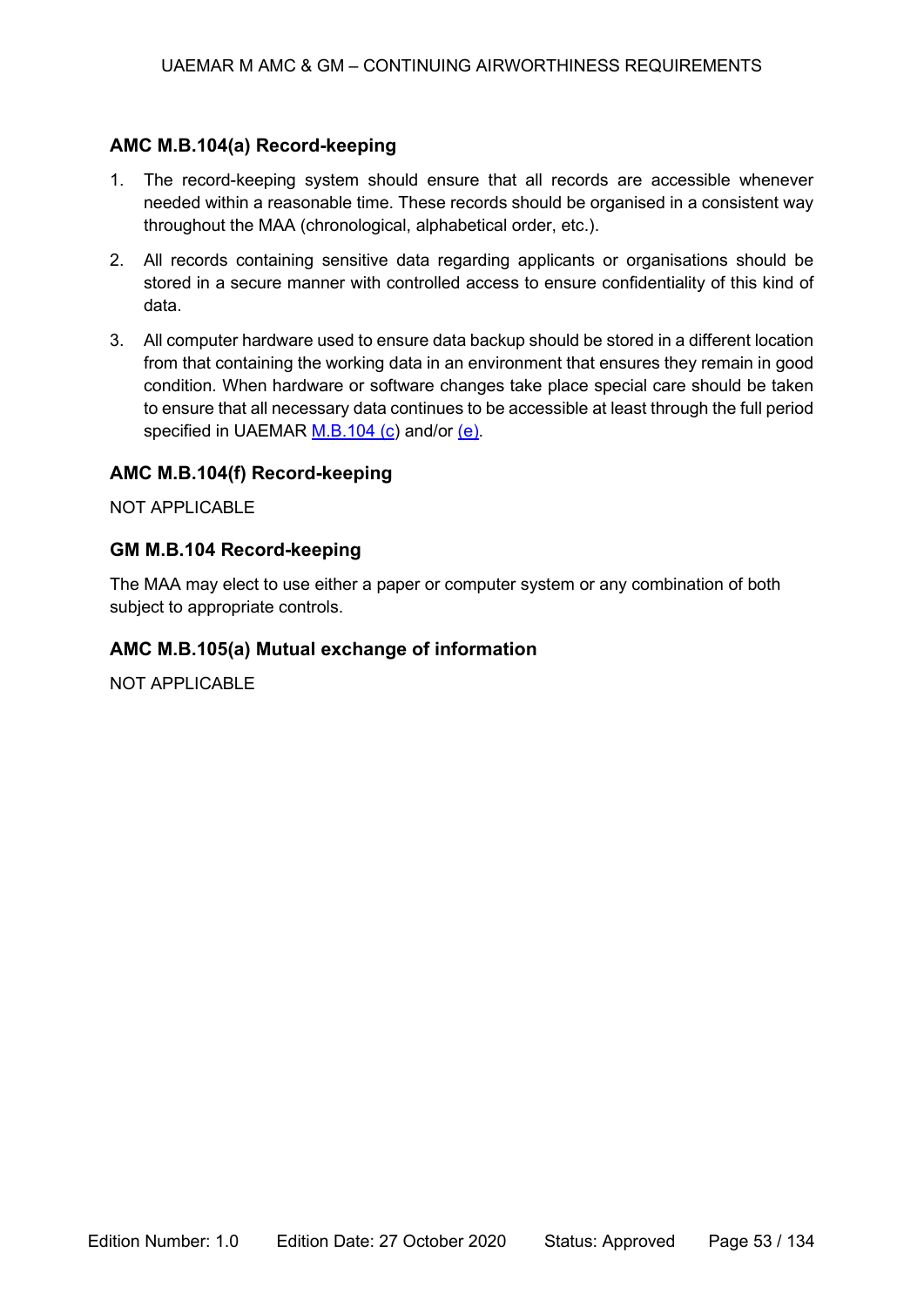## <span id="page-53-0"></span>**SUBPART B – ACCOUNTABILITY**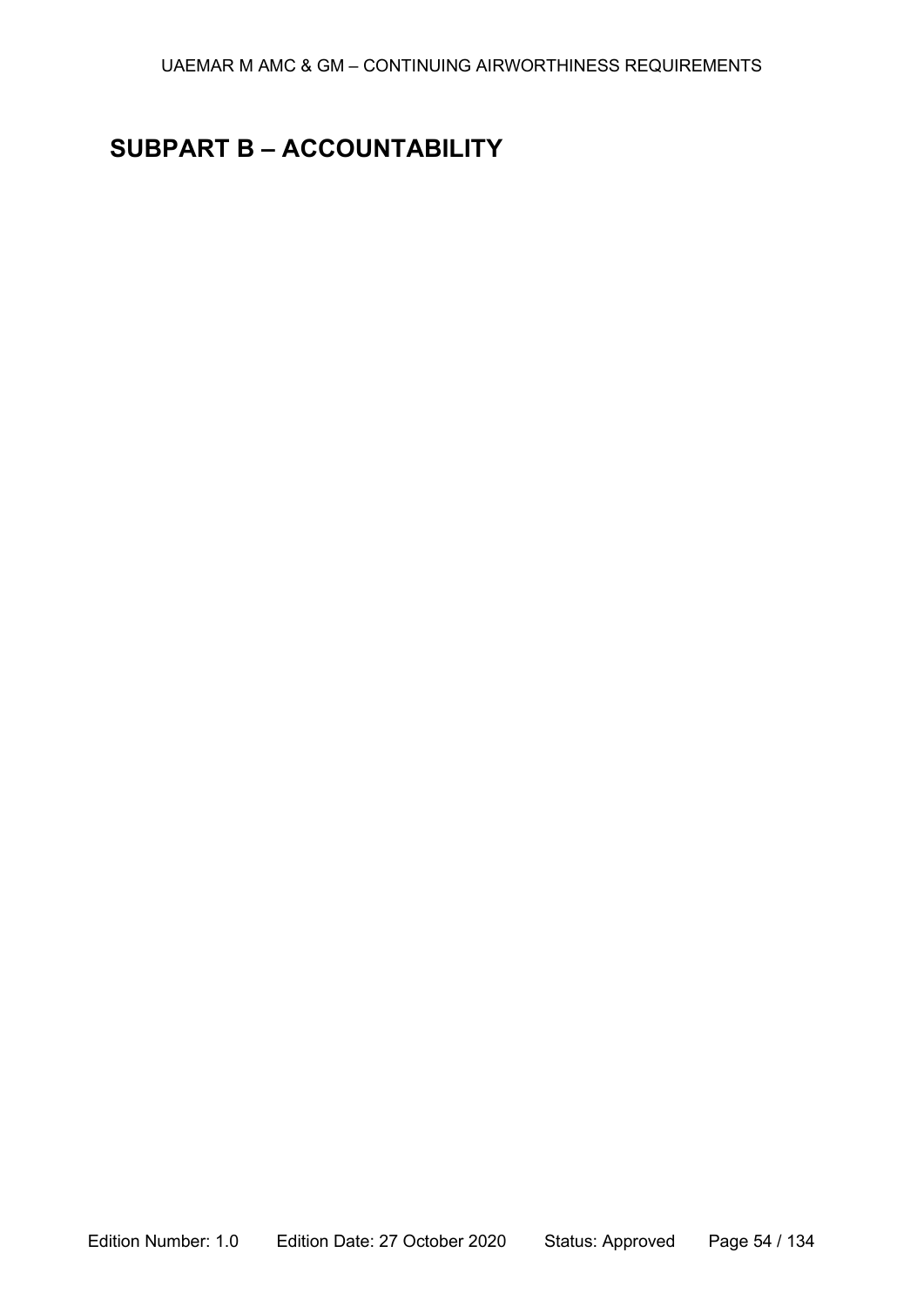## **SUBPART C – CONTINUING AIRWORTHINESS**

### **AMC M.B.301(a) Aircraft Maintenance Programme (AMP)**

For the MAA to verify compliance with UAEMAR M.A.302, the auditing surveyor should have received training on AMP development and control.

### **AMC M.B.301(b) Aircraft Maintenance Programme (AMP) (\*)**

- 1. When assessing AMPs for approval, the MAA should verify that the AMP is acceptable for the continuing airworthiness of the specific aircraft listed and it is appropriate for the proposed operating environment and scheduled utilisation.
- 2. The MAA should assess the contents taking into account the origins of the document i.e. the manufacturers recommended maintenance programme, a MRB report, the Operating Organisation's own experience or another approved programme.
- 3. NOT APPLICABLE.
- 4. A copy of the approved AMP should be retained by the MAA.
- 5. NOT APPLICABLE.
- 6. Amendment of an approved Operating Organisation's specific AMP is dependent upon sufficient satisfactory in-service experience which has been properly processed. In general, the task being considered for extension beyond the MRB (or equivalent) limits should have been satisfactorily repeated at the existing frequency several times before being proposed for extension. UAEMAR Appendix I to AMC M.A.302 and UAEMAR AMC M.B.301(b) gives further information.
- 7. The MAA may approve an incomplete AMP at the start of operation of a military aircraft, subject to limiting the approval of the AMP to a period that does not exceed any required maintenance not yet approved.
- 8. If the MAA is no longer satisfied that a safe operation can be maintained, the approval of an AMP (or part of it) should be suspended or revoked. Events giving rise to such action include:
- 8.1 An Operating Organisation changing the utilisation of an aircraft;
- 8.2 The CAMO has failed to ensure that the AMP reflects the maintenance needs of the aircraft such that safe operation can be assured.

\* See UAEMAR Appendix I to AMC M.A.302 and UAEMAR AMC M.B.301(b).

#### **AMC M.B.301(c) Aircraft Maintenance Programme (AMP)**

- 1. Approval of an AMP through a procedure established by a CAMO should require the CAMO to demonstrate to the MAA that it has competence, procedures and record keeping provisions, which will enable the CAMO to analyse aircraft reliability, (M)TC holder's instructions, and other related operating and maintenance criteria.
- 2. According to the complexity of the aircraft and the nature of the operation, the AMP procedures should contain Reliability Centred Maintenance (RCM) and Condition Based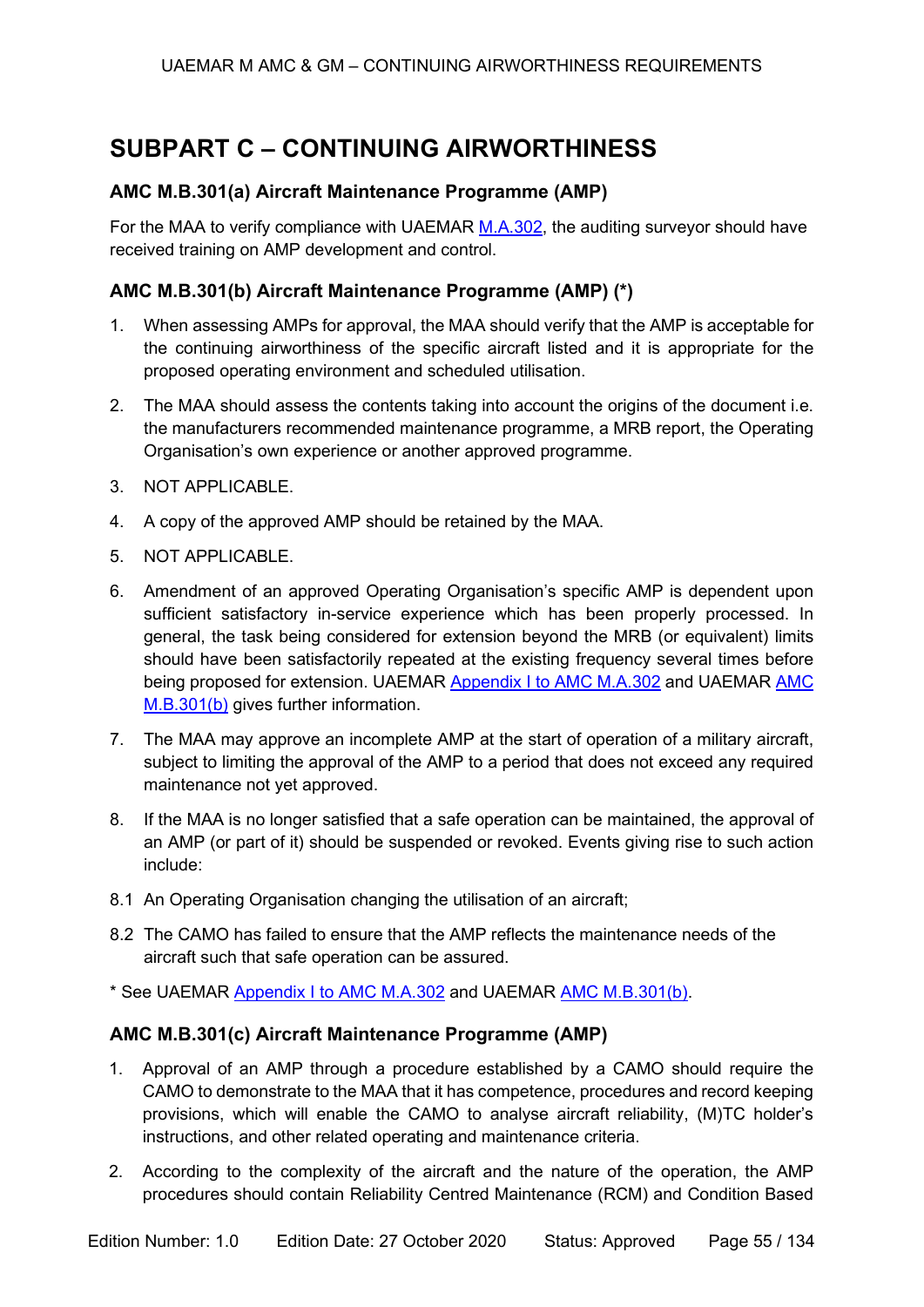Maintenance (CBM) programme procedures and have procedures relating to the programme control which contain the following provisions:

- (a) task extension or adjustment,
- (b) AMP review,
- (c) SB or Service Information (or national equivalent) assessment,
- (d) component and structures in service performance review,
- (e) AMP revision,
- (f) maintenance procedure effectiveness review and amendment,
- (g) MRB Report (MRBR) or OEM MPD (or equivalent documents) review and assessment, as appropriate,
- (h) AD review and assessment,
- (i) Operating Organisation/UAEMAR 145 AMO/CAMO liaison,
- (j) training.
- 3. When the MAA requests, the CAMO should make provision for the attendance of a MAA representative at meetings held to consider maintenance implications arising from reviews of the above provisions.

#### **AMC M.B.301(d) Aircraft Maintenance Programme (AMP)**

AMPs and all associated airworthiness data, including that data used for substantiating the extension of tasks within AMPs should be made available to the MAA upon request.

#### **AMC M.B.301(e) Aircraft Maintenance Programme (AMP)**

The procedures developed by the MAA should include consideration of, but not be limited to, the provisions identified in UAEMAR **AMC M.B.301(c)**. Particular care should be taken to ensure that an appropriate feedback mechanism exists between the Operating Organisation/UAEMAR 145 AMO/CAMO/organisation responsible for controlling and amending the AMP, to ensure that the AMP is able to assure safe operation of the aircraft operated.

#### **AMC M.B.303 Aircraft Continuing Airworthiness Monitoring (ACAM)**

<span id="page-55-0"></span>The MAA should create an adapted airworthiness survey programme for the aircraft for which it performs the airworthiness review.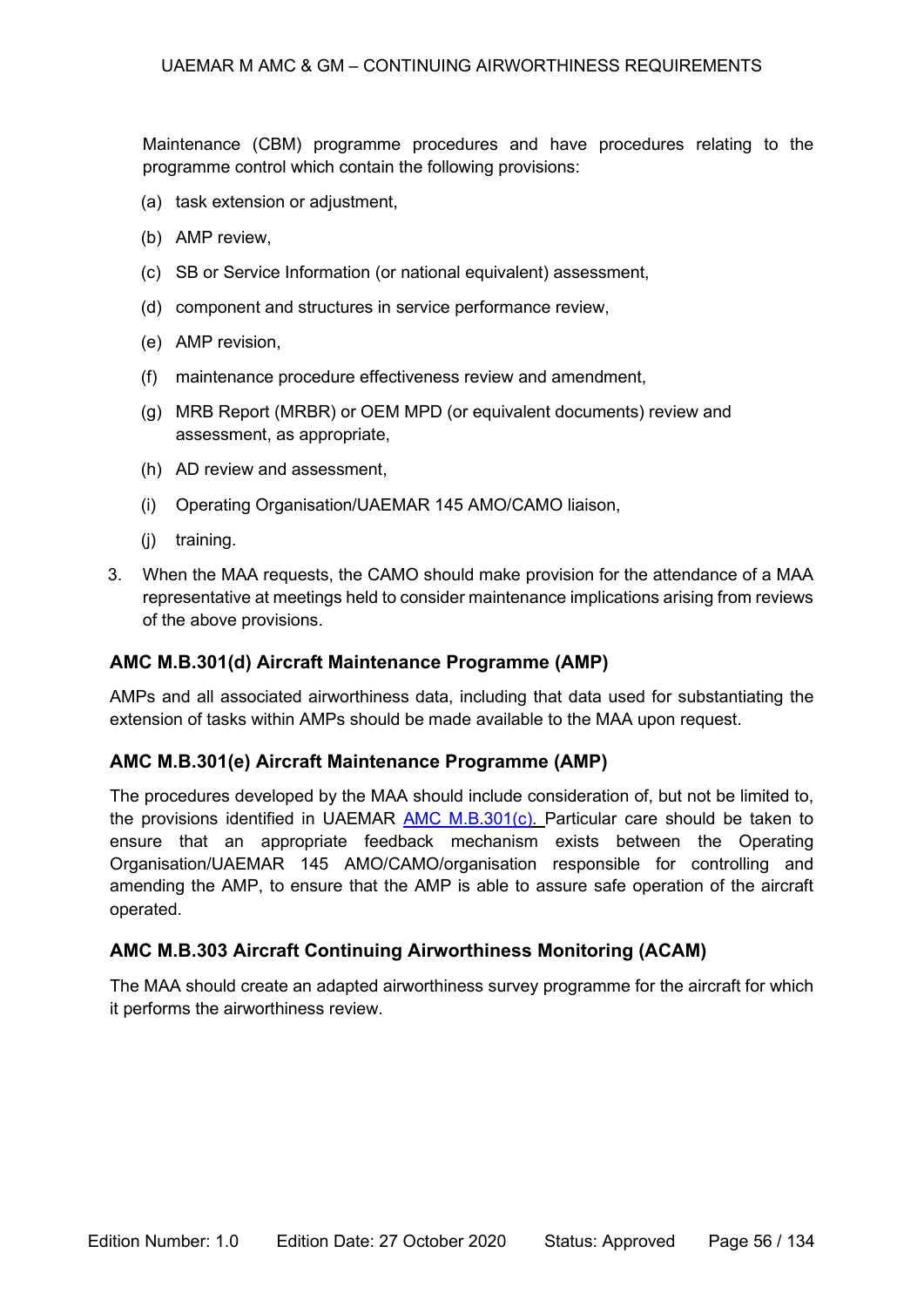### **AMC1 M.B.303(b) Aircraft Continuing Airworthiness Monitoring (ACAM)**

#### SCOPE OF SURVEYS

- 1. The MAA should undertake sample airworthiness surveys of aircraft on its register to verify that:
	- (a) the condition of an aircraft as sampled is to a standard acceptable for the Military Certificate of Airworthiness (MCOA)/MARC to remain in force,
	- (b) the management of the airworthiness of the registered aircraft is effective,
	- (c) the approvals granted to organisations continue to be applied in a consistent manner to achieve the required standards.

A physical inspection of the aircraft is necessary during each ACAM survey ('ramp' or 'in-depth').

- 2. Sample airworthiness surveys of aircraft include:
	- (a) 'in-depth' surveys carried out (e.g. during extensive maintenance) that fully encompass selected aspects of an aircraft's airworthiness.
		- (i) An ACAM 'in-depth' survey is a sample inspection of the selected Key Risk Elements (KREs).
		- (ii) The survey should be a 'deep cut' through the elements or systems selected.
	- (b) 'ramp' surveys carried out (e.g. on the flight line) during aircraft operations to monitor the apparent condition of an aircraft's airworthiness.
		- (i) An ACAM 'ramp' survey is a sample inspection of the selected KREs.
		- (ii) The survey should be an inspection of the aircraft 'as operated'. This may be with 'no-notice' being provided to the Operating Organisation.
	- (c) in-flight surveys, as deemed necessary by the MAA.

UAEMAR [Appendix III to GM to M.B.303\(b\)](#page-86-0) provides guidance on KREs that can be used for planning and/or analysis of the inspections. The record of an ACAM inspection should identify which KREs were inspected.

3. NOT APPLICABLE.

#### **AMC2 M.B.303(b) Aircraft Continuing Airworthiness Monitoring (ACAM)**

Moved to UAEMAR [AMC1 M.B.303\(b\).](#page-55-0)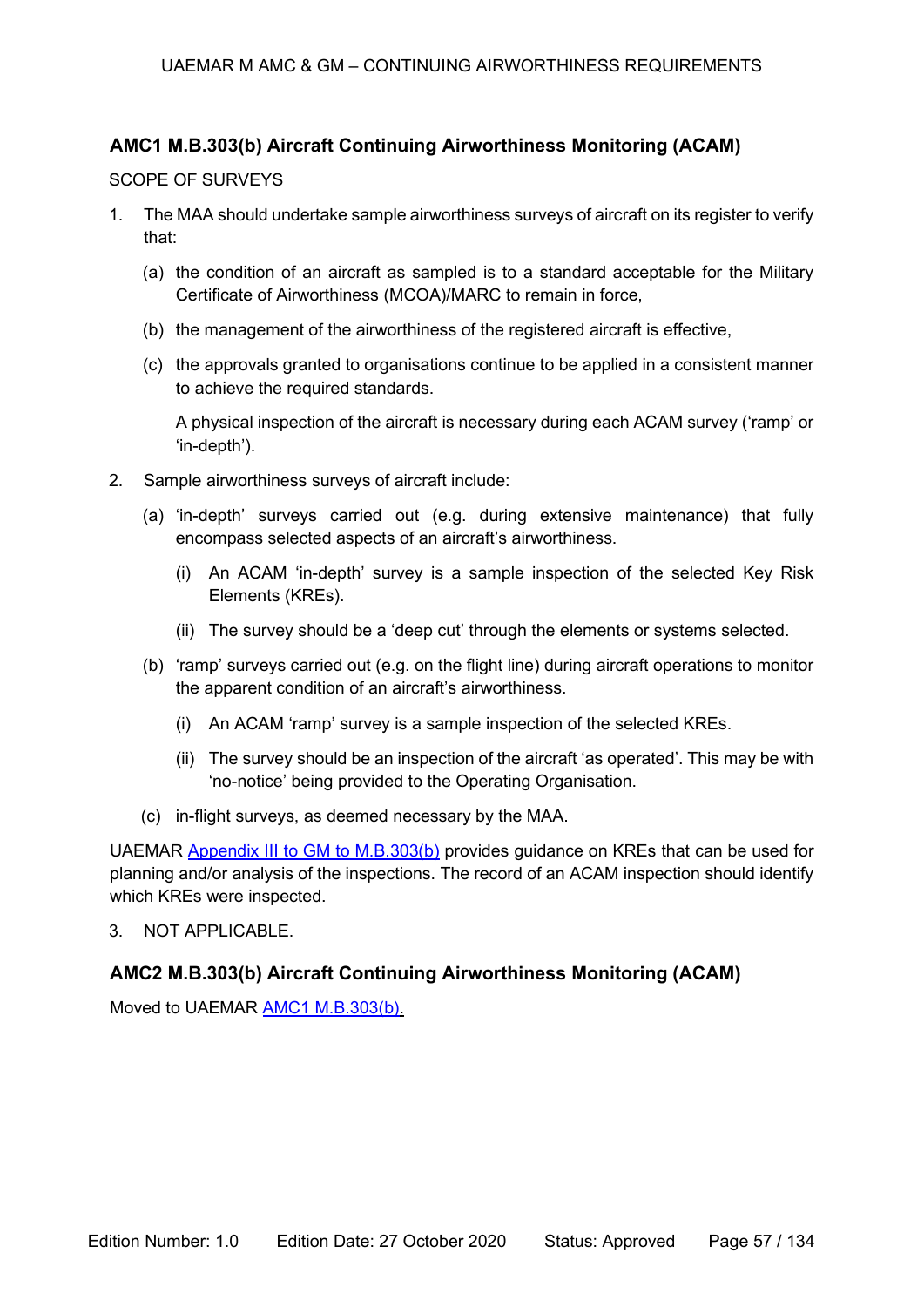### **AMC3 M.B.303(b) Aircraft Continuing Airworthiness Monitoring (ACAM)**

#### KEY RISK ELEMENTS

- 1. The following KREs should be used for aircraft continuing airworthiness monitoring:
	- (a) Type design and changes to type design;
	- (b) Airworthiness limitations;
	- (c) Airworthiness Directives;
	- (d) Aircraft documents;
	- (e) Aircraft Flight Manual;
	- (f) Weight & Balance;
	- (g) Markings & placards;
	- (h) Operational requirements;
	- (i) Defect management;
	- (j) Symmetry;
	- (k) Aircraft Maintenance Programme;
	- (l) Component control;
	- (m) Repairs;
	- (n) Records;
- 2. These KREs and their detailed components should be adapted to the complexity of the aircraft type being surveyed by retaining only those items that are applicable and relevant for the particular aircraft type.

## **GM M.B.303(b) Aircraft Continuing Airworthiness Monitoring (ACAM)(\*)**

KEY RISK ELEMENTS

The KREs define the scope of continuing airworthiness. The list of KREs is intended to provide the basis for planning and control of the ACAM survey programme. It will ensure that the programme covers all aspects of continuing airworthiness. While it is not required to cover all KREs during a given inspection, the ACAM survey programme should ensure that there is no omission, i.e. avoiding the situation where certain KRE's are never inspected.

See UAEMAR [Appendix III to GM M.B.303\(b\).](#page-86-0)

#### **AMC M.B.303(c) Aircraft Continuing Airworthiness Monitoring (ACAM)**

The MAA should create an annual programme of surveys, selecting aircraft and/or Operating Organisations depending on local knowledge of the maintenance environment, operating conditions, airworthiness standards and past surveillance experience. The results of the programme should be used to identify the Operating Organisation/fleet/aircraft, which are causing the greatest concern.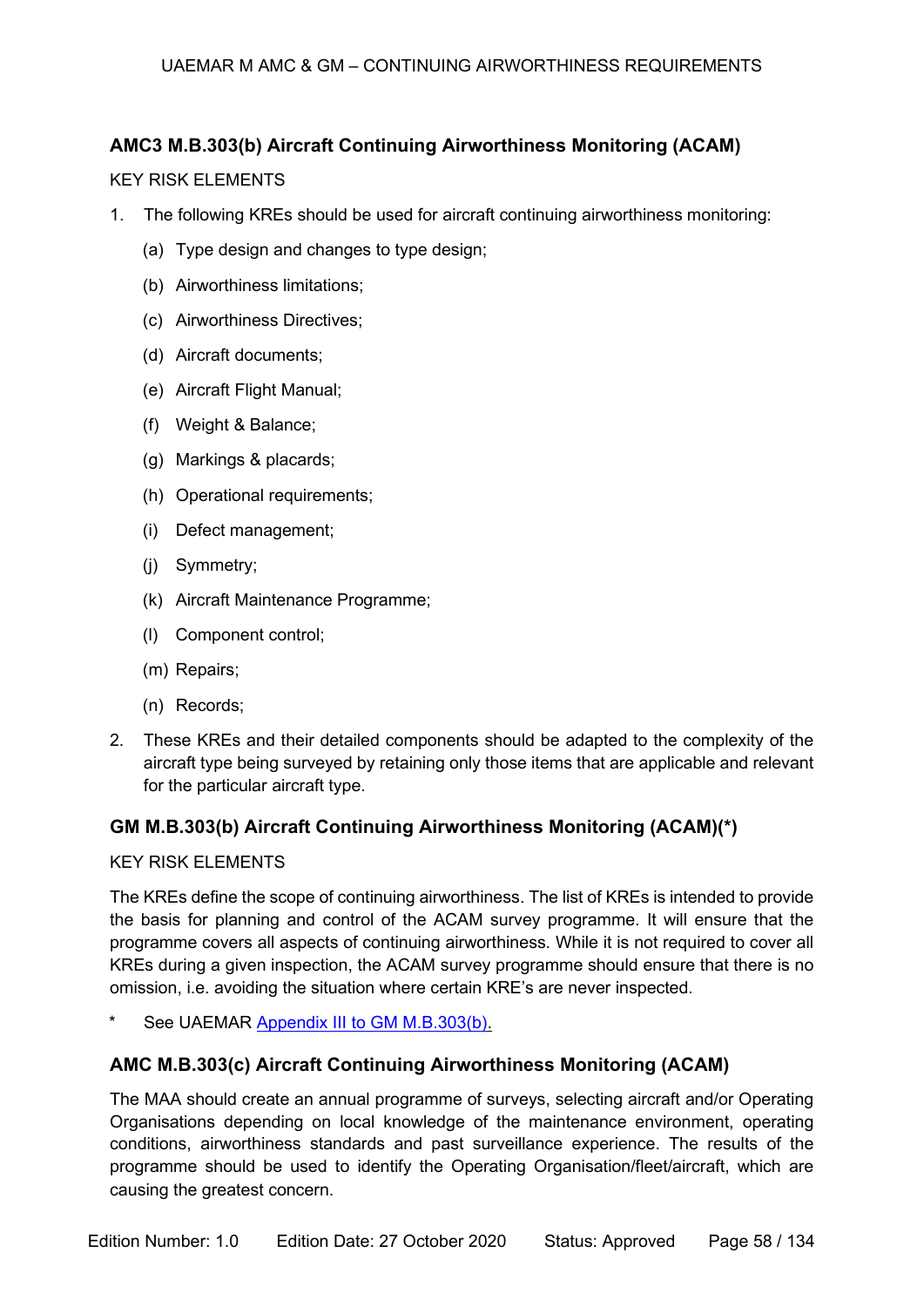## **SUBPART D – MAINTENANCE STANDARDS**

NOT APPLICABLE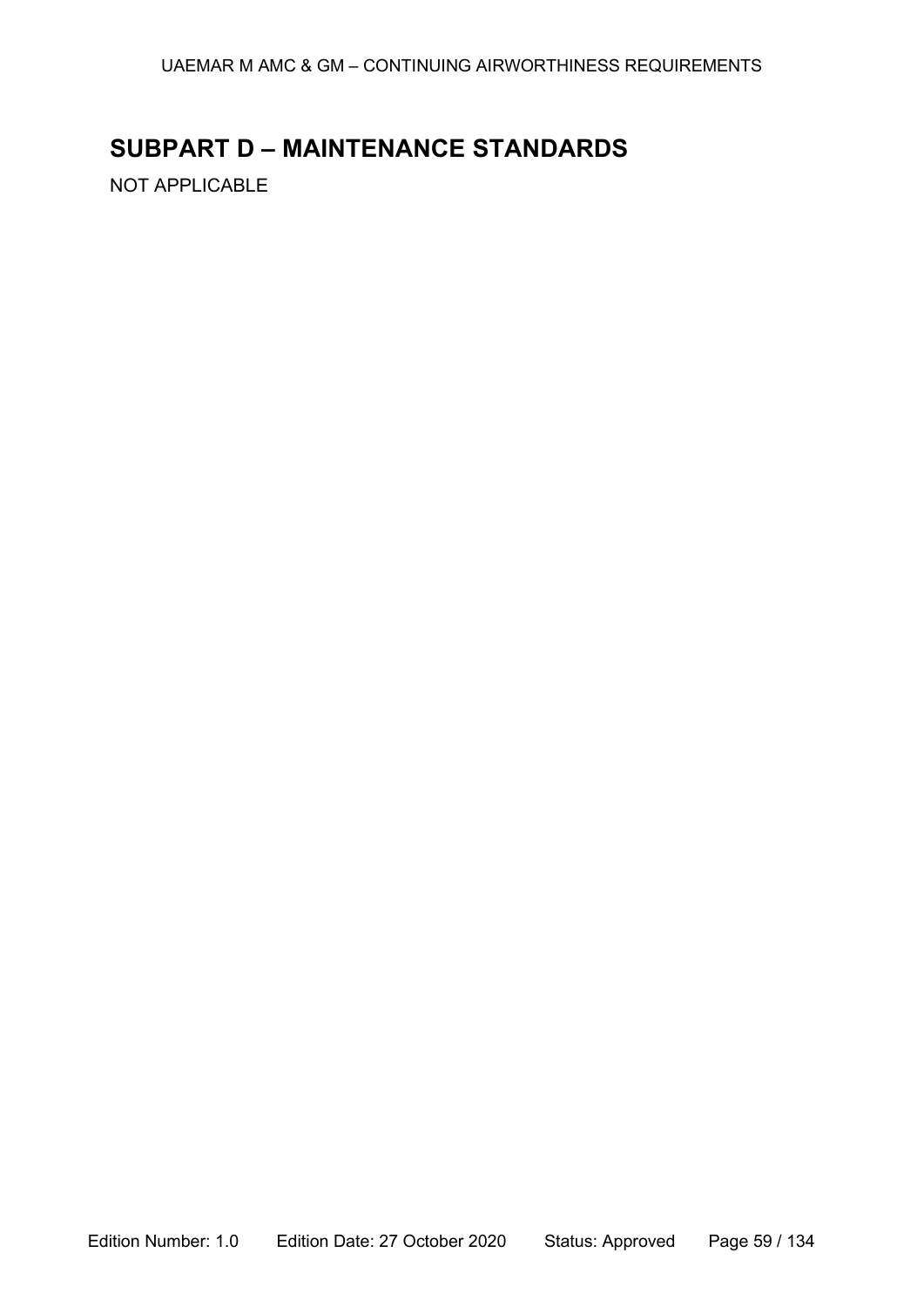## **SUBPART E – COMPONENTS**

NOT APPLICABLE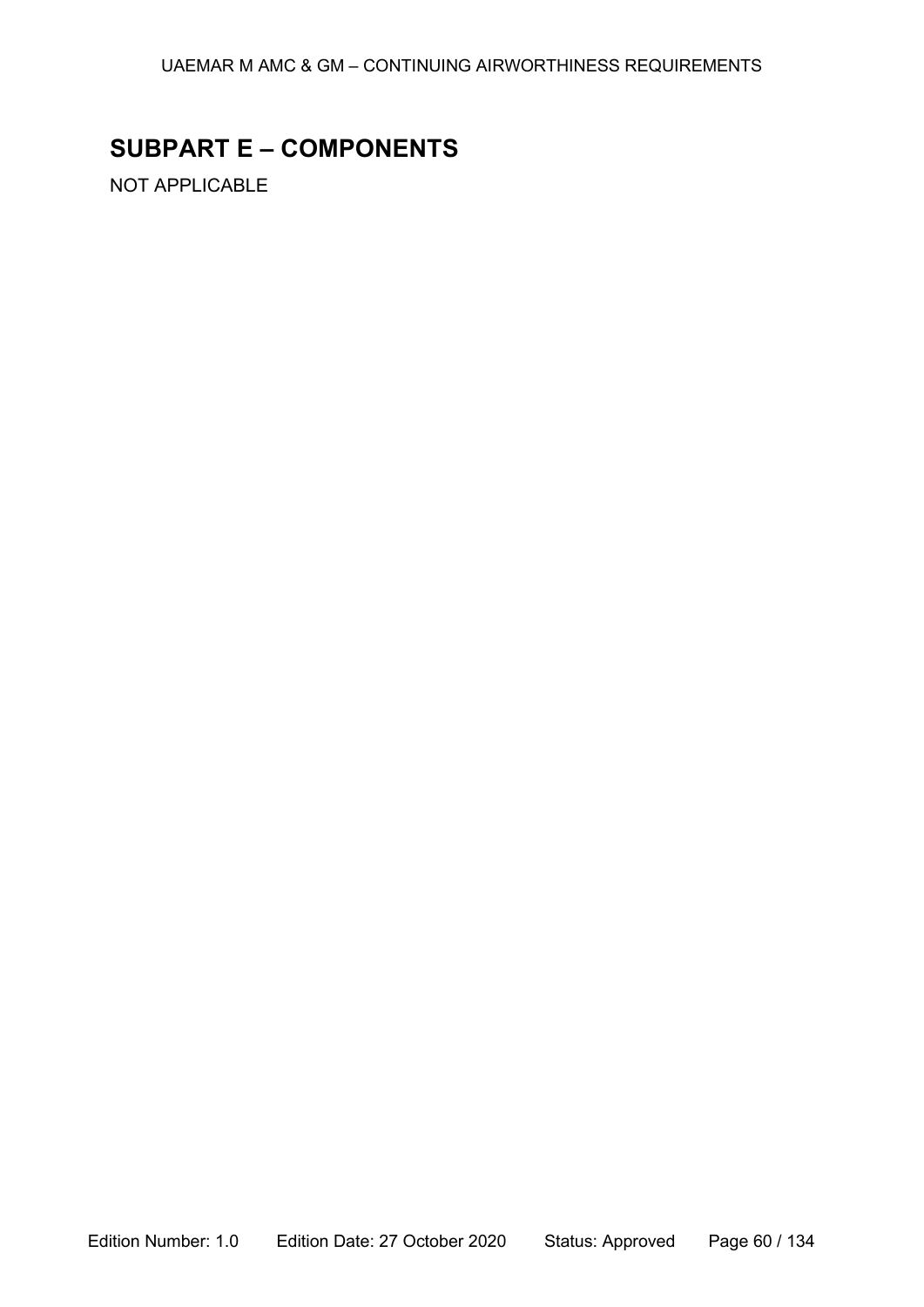## **SUBPART F – MAINTENANCE ORGANISATION**

NOT APPLICABLE**.**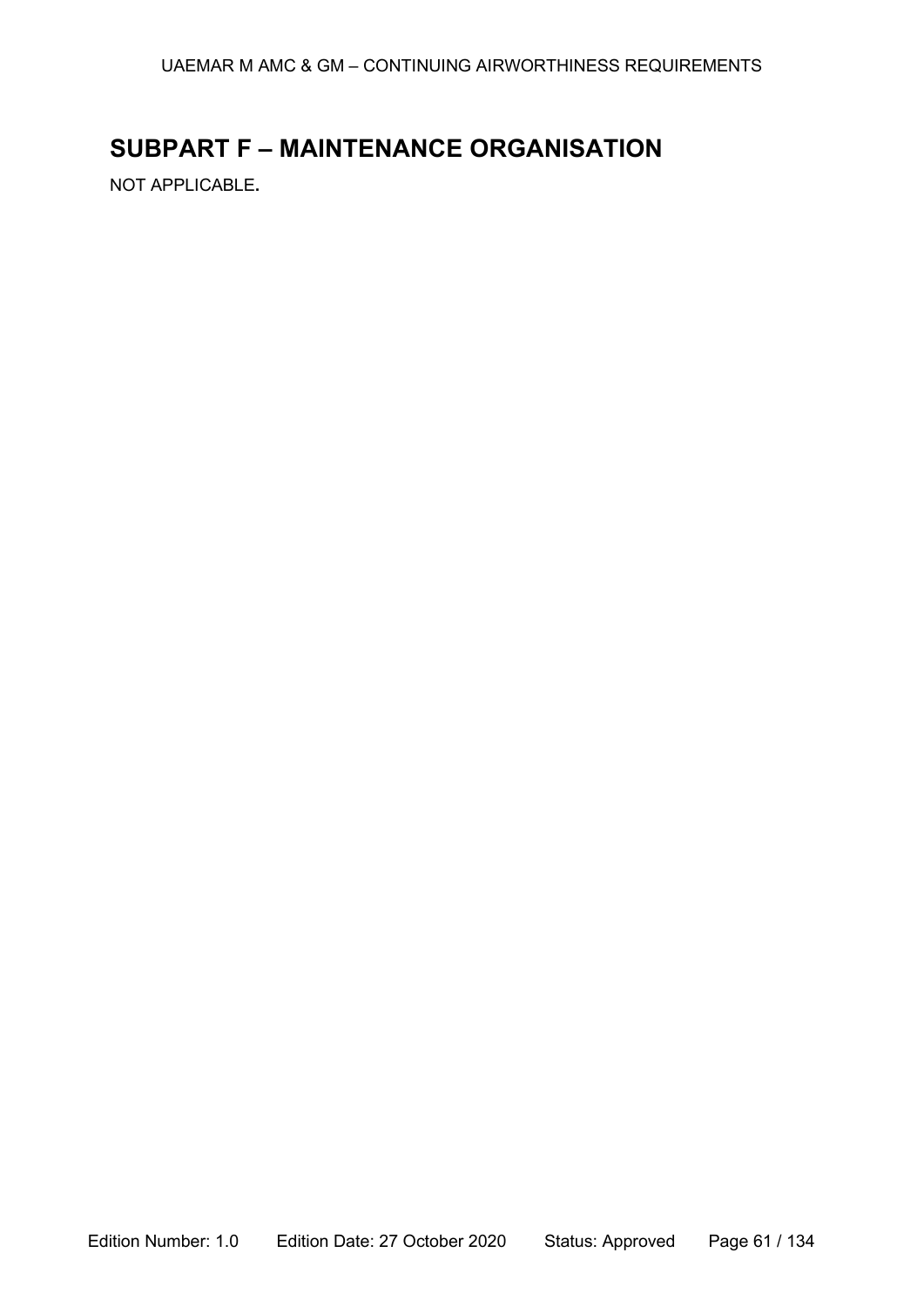## **SUBPART G – CONTINUING AIRWORTHINESS MANAGEMENT ORGANISATION**

#### **AMC M.B.701(a) Application**

1. The MAA should not expect the documents listed in UAEMAR M.A.702(b) to be submitted in a completed state with the initial application for grant or change since each may require approval in its own right and may be subject to amendment as a result of MAA assessment during the technical investigations. The Operating Organisation's AMPs are not required to be submitted by the applicant to the MAA if they are not developed and controlled by the CAMO (UAEMAR M.A.711(d) refers). In this case, the MAA will check that the approved AMPs are being used whilst carrying out the approval audit(s).

### **AMC M.B.702(a) Initial approval**

- 1. 'Formally indicate in writing' means that an UAEMAR Form 4 should be used for this activity. With the exception of the Accountable Manager, an UAEMAR Form 4 should be completed for each person nominated to hold a position required by UAEMAR M.A.706 (c), UAEMAR M.A.706(d) and UAEMAR M.A.707.
- 2. In the case of the Accountable Manager, approval of the CAME containing the Accountable Manager's signed commitment statement constitutes formal acceptance, once the MAA has held a meeting with the Accountable Manager and is satisfied with its results.
- Note: MAAs should be aware of their legal responsibilities for the collection, use and safeguarding of personal data, including the provision of this data to third parties without the data-subject's consent.

## **AMC M.B.702(b) Initial approval**

- 1. The MAA should indicate approval of the CAME in writing.
- 2. The technical specifications of any contracts/tasking for the execution of specific continuing airworthiness management tasks by CAMOs should be included in the CAME. The MAA should verify that the standards set forth in UAEMAR AMC M.A.201(h)1 are being met when approving the CAME.
- 3. While investigating the acceptability of the proposed contracted/tasked continuing airworthiness management tasks arrangements, the MAA will take into account all other such contracts/tasks that are in place in the contracted/tasked organisation in terms of sufficiency of resources, expertise, management structure, facilities and liaison between the CAMO, the contracted/tasked organisation and where applicable contracted/tasked UAEMAR 145 AMO(s).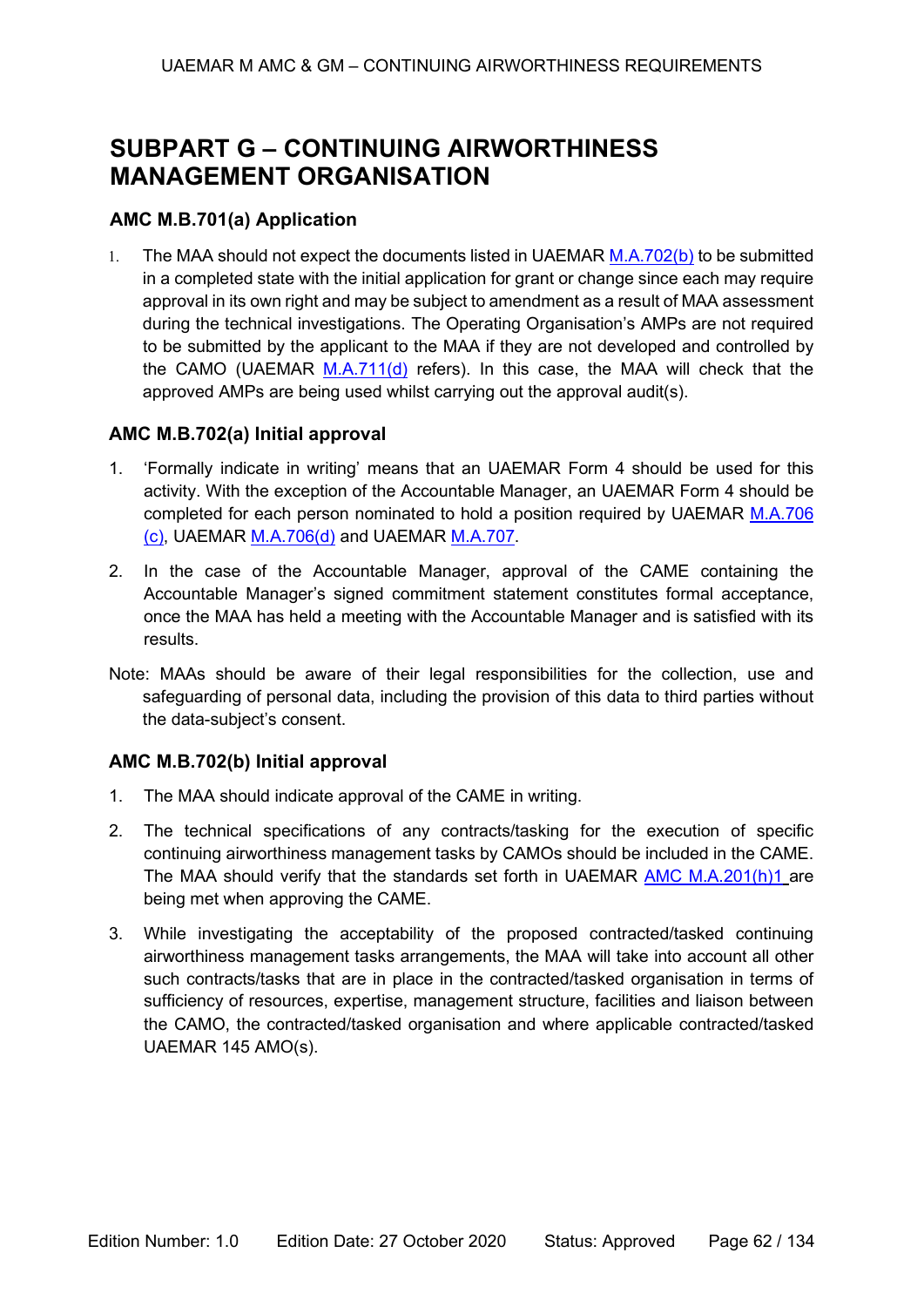### **AMC M.B.702(c) Initial approval**

- 1. The MAA should determine by whom, and how the audit shall be conducted. For example, it will be necessary to determine whether one large team audit or a short series of small team audits or a long series of single person audits are most appropriate for the particular situation.
- 2. The audit may be carried out on an aircraft- type basis. For example, in the case of an organisation seeking approval to manage the continuing airworthiness of 2 different aircraft types, the audit could be concentrated on one type only for a full compliance check. Dependent upon the result, the second type may only require a sample check that should at least cover the activities identified as weak for the first type.
- 3. When determining the scope of the audit and which activities of the organisation will be assessed during the audit, the requested privileges of the organisation should be taken into account, e.g. approval to carry out airworthiness reviews.
- 4. The MAA auditing surveyor should always ensure that he/she is accompanied throughout the audit by a senior technical member of the organisation. Normally this is the Quality Manager. The reason for being accompanied is to ensure the organisation is fully aware of any findings during the audit.
- 5. The auditing surveyor should inform the senior technical member of the organisation at the end of the audit visit on all findings made during the audit.

#### **AMC M.B.702(e) Initial approval**

- 1. Findings should be recorded on an audit report form with a provisional categorisation as a level 1 or 2. Subsequent to the audit visit that identified the particular findings, the MAA should review the provisional finding levels, adjusting them if necessary and change the categorisation from 'provisional' to 'confirmed'.
- 2. All findings should be confirmed in writing to the applicant organisation within 2 weeks of the audit visit.
- 3. There may be occasions when the MAA finds situations in the applicant organisation on which it is unsure about compliance. In this case, the organisation should be informed about possible non-compliance at the time and the fact that the situation will be reviewed within the MAA before a decision is made. If the review concludes that there is no finding then a verbal confirmation to the organisation will suffice.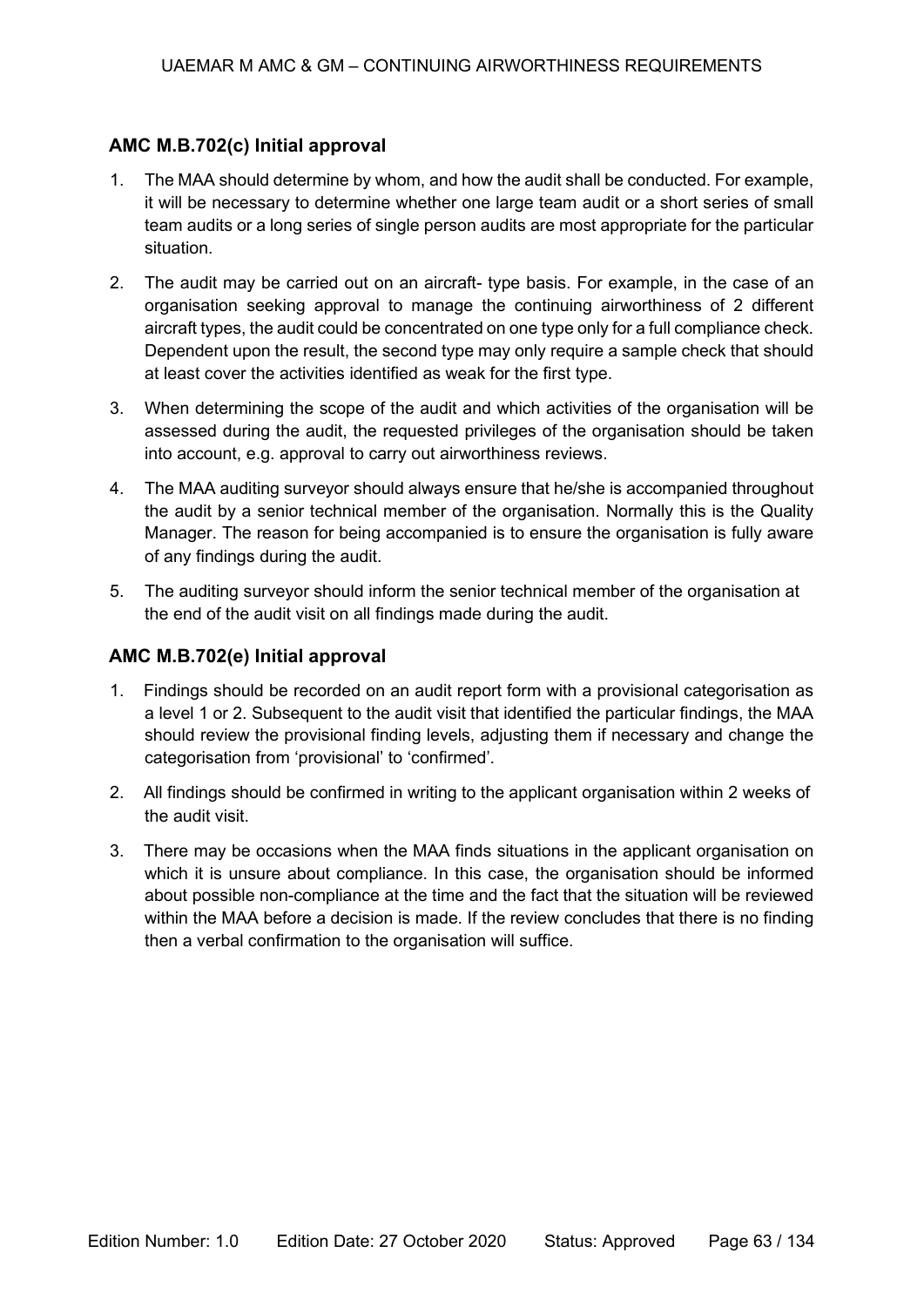#### **AMC M.B.702(f) Initial approval**

- 1. The audit report form should be the UAEMAR Form 13.
- 2. Before the UAEMAR Form 13 is closed and the initial approval issued, a quality review of the UAEMAR Form 13 audit report should be carried out by a competent independent person nominated by the MAA. The review should take into account the relevant paragraphs of UAEMAR M.A. Subpart G, the categorisation of finding levels and the closure action taken. Satisfactory review of the audit form should be indicated by a signature on the UAEMAR Form 13.

#### **AMC M.B.702(g) Initial approval**

The audit reports should include the date each finding was cleared together with reference to the MAA report or letter that confirmed the clearance.

Note: The MAA may decide that not all findings have to be cleared to issue an initial organisational approval. For findings that are not cleared, the MAA could accept a Corrective Action Plan that clearly defines when and how the findings will be resolved.

#### **AMC M.B.703 Issue of approval**

The table shown for the Approval Schedule on the UAEMAR Form 14 includes a field designated as "Aircraft type/series/group".

The intention is to give maximum flexibility to the MAA to customise the approval to a particular CAMO.

Possible alternatives to be included in this field are the following:

- − A specific type designation that is part of a type certificate, such as C 130 H type or C 130 J type, Tiger HAP type or Tiger HAD type etc.
- − A type rating (or series) which may be further subdivided, such as Tiger series or Tornado series or Rafale series or Super Puma series or AB 212 series or Gripen series or C 101 series or C 235 series etc.
- An aircraft group such as Fokker twin turbo prop aircraft.

Reference to the engine type installed in the aircraft may or may not be included, as necessary.

In all cases, the MAA should be satisfied that the CAMO has the capability to manage the requested types/series/groups.

#### **AMC M.B.703(a) Issue of approval**

NOT APPLICABLE.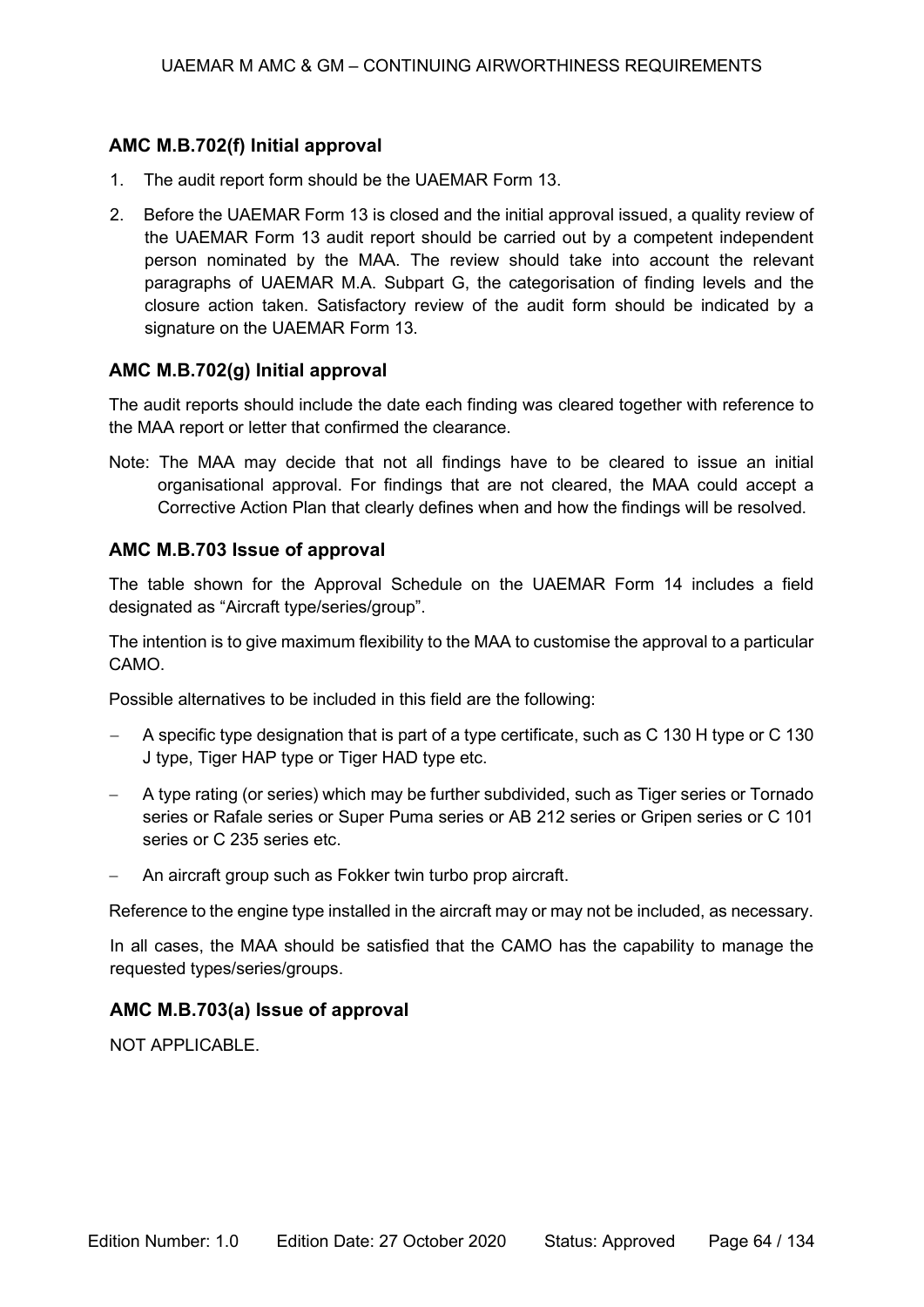### **AMC M.B.703(c) Issue of approval**

The numeric sequence should be unique to the particular CAMO.

#### **AMC M.B.704(b) Continuing oversight**

- 1. Where the MAA has decided that a series of audit visits are necessary to arrive at a complete audit of a CAMO, the programme should indicate which aspects of the approval will be covered on each visit.
- 2. It is recommended that part of an audit concentrates on two ongoing aspects of the UAEMAR M.A. Subpart G approval, namely the CAMO's internal self-monitoring quality reports produced by the quality monitoring personnel to determine if the organisation is identifying and correcting its problems and secondly the number of concessions granted by the Quality Manager.
- 3. At the successful conclusion of the audit including verification of the CAME, an audit report form should be completed by the auditing surveyor including all recorded findings, closure actions and recommendation. An UAEMAR Form 13 should be used for this activity.
- 4. Credit may be claimed by the MAA Surveyor(s) for specific item audits completed during the preceding 23 month period subject to four conditions:
	- (a) the specific item audit should be the same as that required by UAEMAR M.A. Subpart G latest amendment; and
	- (b) there should be satisfactory evidence on record that such specific item audits were carried out and that all corrective actions have been taken; and
	- (c) the MAA surveyor(s) should be satisfied that there is no reason to believe standards have deteriorated in respect of those specific item audits being granted a back credit; and
	- (d) the specific item audit being granted a back credit should be audited not later than 24 months after the last audit of the item.
- 5. When a CAMO contracts/tasks specific continuing airworthiness management tasks in accordance with UAEMAR M.A.711(a)3, all contracted/tasked organisations should also be audited by the MAA at periods not exceeding 24 months (credits per paragraph 4 above are permitted) to ensure they also fully comply with UAEMAR M.A. Subpart G. For these audits, the MAA auditing surveyor should always ensure that he/she is accompanied throughout the audit by a senior technical member of the CAMO. All findings should be sent to and corrected by the CAMO.
- 6. When performing the oversight of Operating Organisations that hold both UAEMAR 145 and UAEMAR M.A. Subpart G approvals, the MAA should arrange the audits to cover both approvals avoiding duplicated visit of a particular area.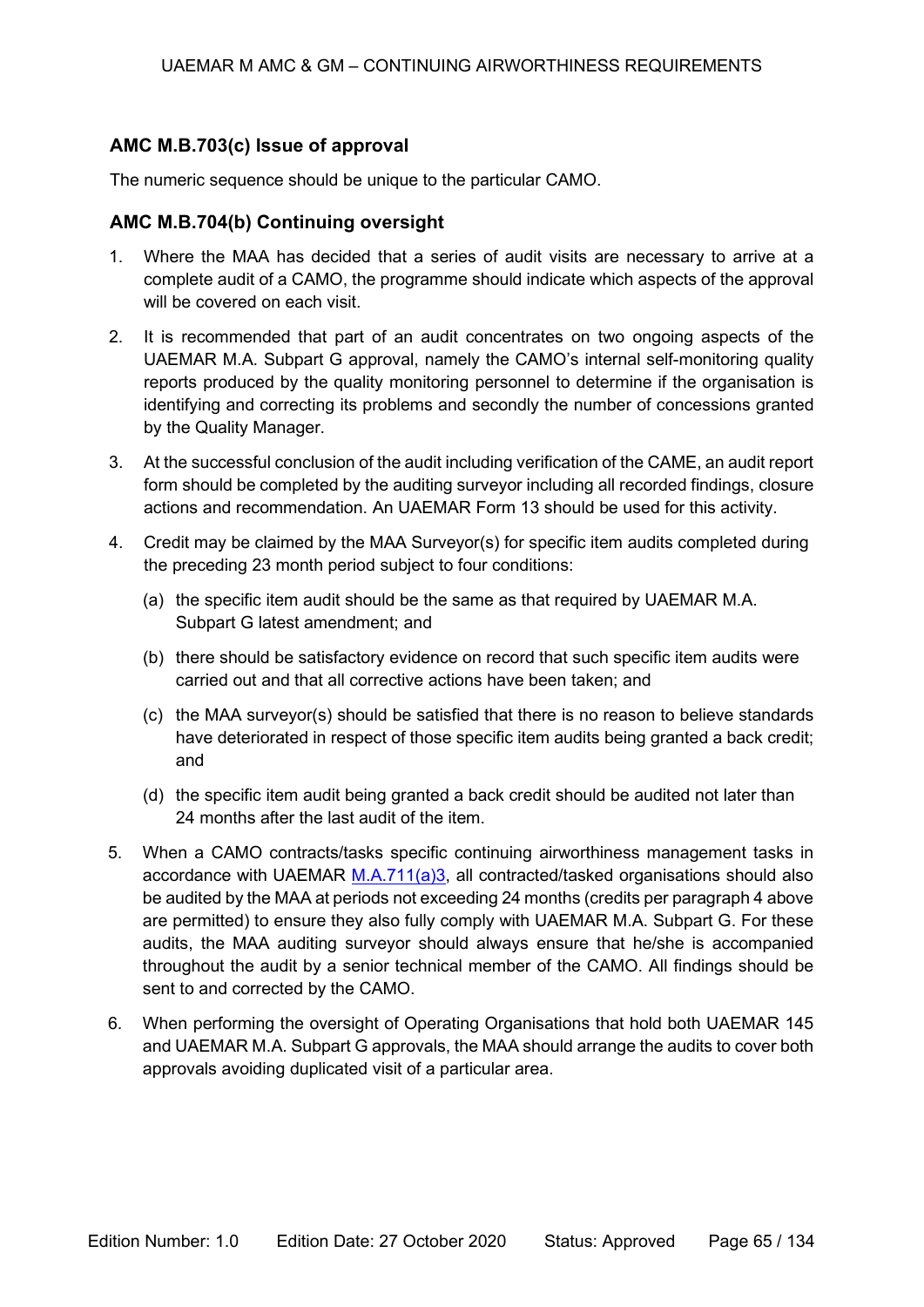### **AMC M.B.705(a)(1) CAMO Findings**

- 1. For a level 1 finding the MAA should inform the Operating Organisation in order that corrective action can be taken to ensure possible unsafe conditions on their aircraft are corrected before further flight.
- <span id="page-65-0"></span>2. Furthermore, a level 1 finding could lead to a non-compliance to be found on an aircraft as specified in UAEMAR M.B.303(g). In this case, proper action as specified in M.B.303(h) should be taken.

#### **AMC M.B.706 Changes**

1. Changes in nominated persons

The MAA should have adequate control over any changes to the management personnel specified in UAEMAR M.A.706(a), (c), (d) and (i). Such changes will require an amendment to the CAME.

- 2. It is recommended that a simple CAME status sheet is maintained which contains information on when an amendment was received by the MAA and when it was approved.
- 3. The MAA should define the minor amendments to the CAME which may be incorporated through indirect approval. In this case a procedure should be stated in the amendment section of the CAME.

Changes notified in accordance with UAEMAR M.A.713 are not considered minor.

For all cases other than minor, the applicable part(s) of the UAEMAR Form 13 should be used for the change.

- 4. The CAMO should submit each CAME amendment to the MAA whether it be an amendment for MAA approval or an indirectly approved amendment. Where the amendment requires MAA approval, the MAA when satisfied, should indicate its approval in writing. Where the amendment has been submitted under the indirect approval procedure the MAA should acknowledge receipt in writing.
- 5. The primary purpose of this paragraph is to enable the CAMO to remain approved if agreed by the MAA during negotiations about any of the specified changes. Without this paragraph the approval would automatically be suspended in all cases.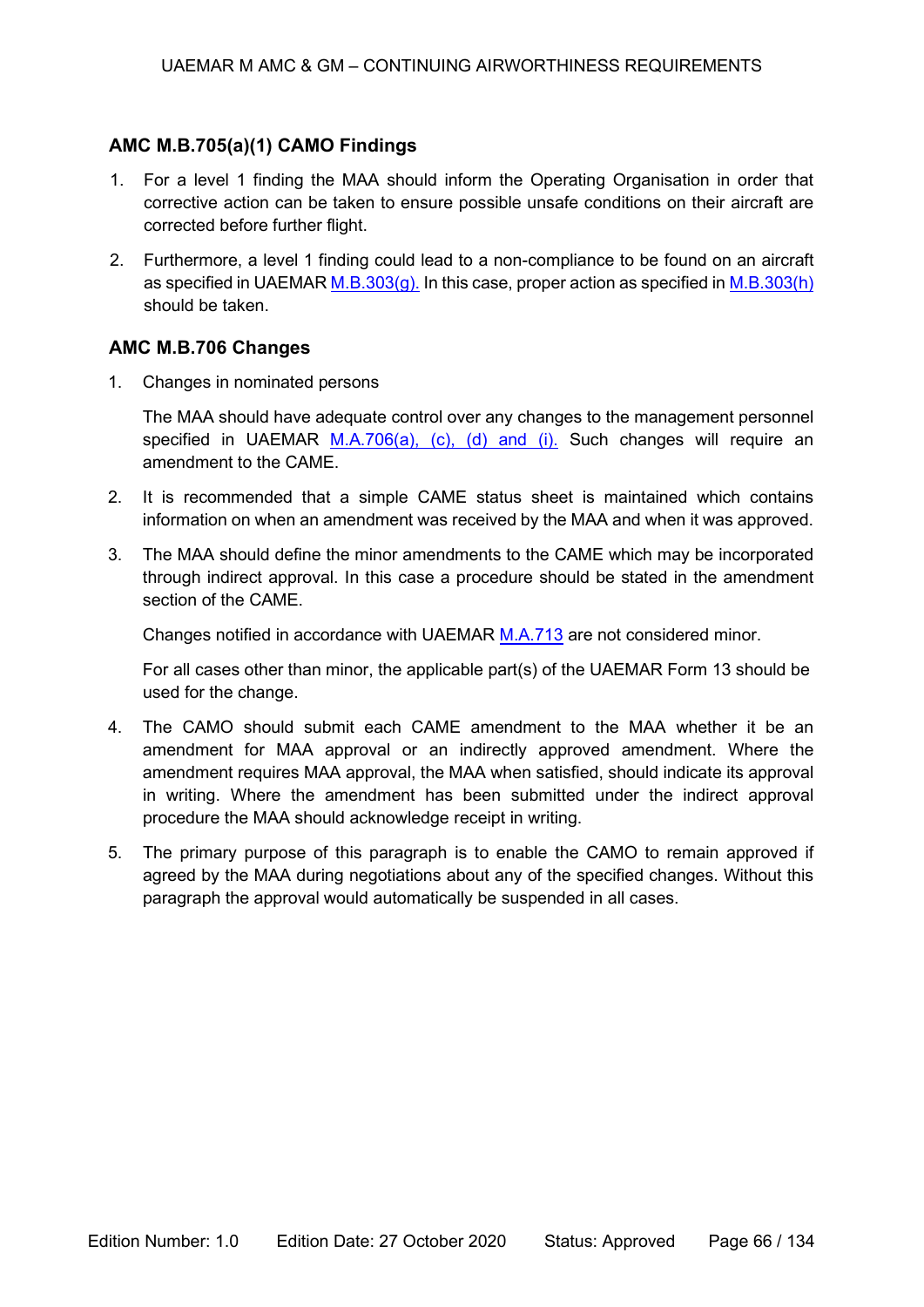## **SUBPART H – CERTIFICATE OF RELEASE TO SERVICE - CRS**

NOT APPLICABLE.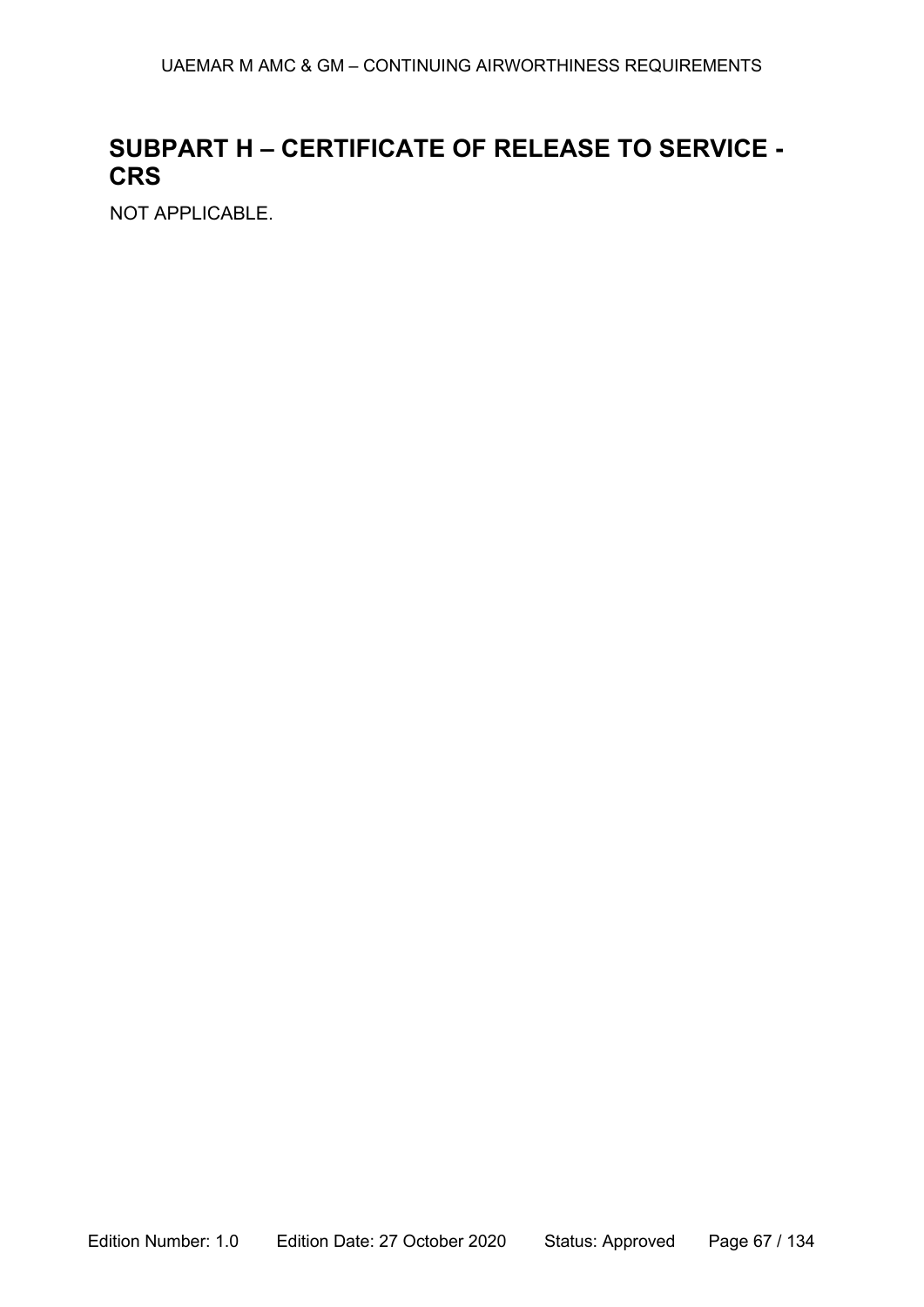## **SUBPART I – MILITARY AIRWORTHINESS REVIEW CERTIFICATE (MARC) AMC**

#### **M.B.901 Assessment of recommendations**

- 1. The result of the verification and the investigation of a recommendation should be sent to the applicant within 30 days. If corrective action has been requested before the issuance of a MARC, the MAA may decide a further period for the assessment of the requested corrective action.
- 2. The verification of the compliance statement required by UAEMAR M.B.901 does not mean repeating the airworthiness review itself. However the MAA should verify that the CAMO has carried out a complete and accurate assessment of the airworthiness of the aircraft.
- 3. Depending on the content of the recommendation, the history of the particular aircraft, and the MAA's knowledge of the CAMO the extent of the investigation will vary. Therefore, whenever possible, the person carrying out the investigation should be involved in the oversight of the CAMO making the recommendation.
- 4. In some cases, the surveyor may decide that it is necessary to organise:
	- a physical survey of the aircraft; or
	- a full or partial airworthiness review.

In this case, the surveyor should inform the CAMO making the recommendation with sufficient notice so that it may make arrangements according to UAEMAR M.A.901(j).

Furthermore, this part of the investigation should be carried out by appropriate airworthiness review staff in accordance with UAEMAR M.B.902(b).

5. Only when satisfied the aircraft is airworthy, should the surveyor issue a MARC.

#### **AMC M.B.902(b) Airworthiness review by the MAA**

1. A person qualified in accordance with UAEMAR [AMC M.B.102\(c\)](#page-48-0) subparagraph 1.5 should be considered as holding the equivalent to a relevant engineering degree.

'Relevant engineering degree' means an engineering degree from aeronautical, mechanical, electrical, electronic, avionic or other studies relevant to the maintenance and continuing airworthiness of aircraft/aircraft components;

- 2. "Experience in continuing airworthiness" means any appropriate combination of experience in tasks related to aircraft maintenance and/or continuing airworthiness management (engineering) and/or surveillance of such tasks.
- 3. An appropriate MAML in compliance with UAEMAR 66 is a category B1/B2 or C licence in the subcategory of the aircraft reviewed. It is not necessary to satisfy the recent experience requirements of UAEMAR 66.A.20(b)(2) at the time of the review or to hold the military type rating on the particular aircraft.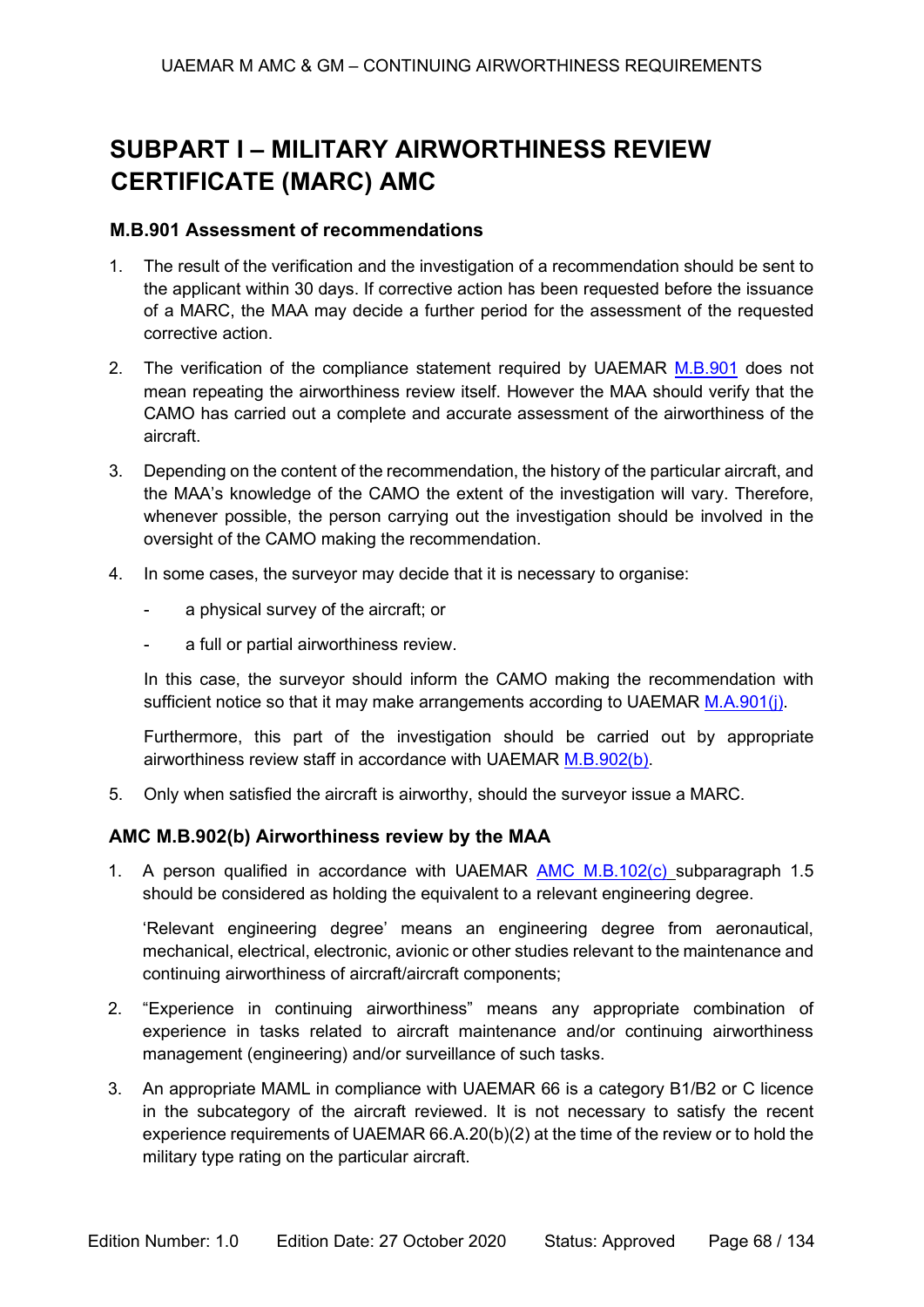- 4. To hold a position with appropriate responsibilities means the airworthiness review staff should have a position within the MAA that authorises that person to sign on behalf of the MAA.
- 5. NOT APPLICABLE.

#### **AMC M.B.902(b)(1) Airworthiness review by the MAA**

Formal aeronautical maintenance training means training (internal or external) supported by evidence on the following subjects:

- − Relevant parts of initial and continuing airworthiness regulations.
- − Relevant parts of operational requirements and procedures, if applicable.
- Knowledge of the internal procedures for continuing airworthiness.
- Knowledge of a relevant sample of the type(s) of aircraft gained through a formalised training course including Fuel Tank Safety (FTS) training as described in Appendix IV to UAEMAR AMC 145.A.30(e) and UAEMAR AMC 145.B.10(c). These courses should be at least at a level equivalent to UAEMAR 66 Appendix III Level 1 familiarisation and could be imparted by an UAEMAR 147 MTO, by the manufacturer, or by any other organisation accepted by the MAA.

'Relevant sample' means that these courses should cover typical systems embodied in those aircraft being surveyed.

#### **AMC M.B.902(b)(2) Airworthiness review by the MAA**

NOT APPLICABLE.

#### **AMC M.B.902(c) Airworthiness review by the MAA**

The minimum content of the airworthiness review staff record should be:

- Name.
- Rank/Grade and Service Number (if applicable)
- Date of Birth,
- Basic Education.
- Experience.
- Engineering Degree and/or UAEMAR 66-qualification and/or nationally-recognised maintenance personnel qualification,
- Initial Training received,
- Type Training received,
- Continuation Training received,
- Experience in continuing airworthiness and within the organisation,
- Responsibilities of current role in the organisation,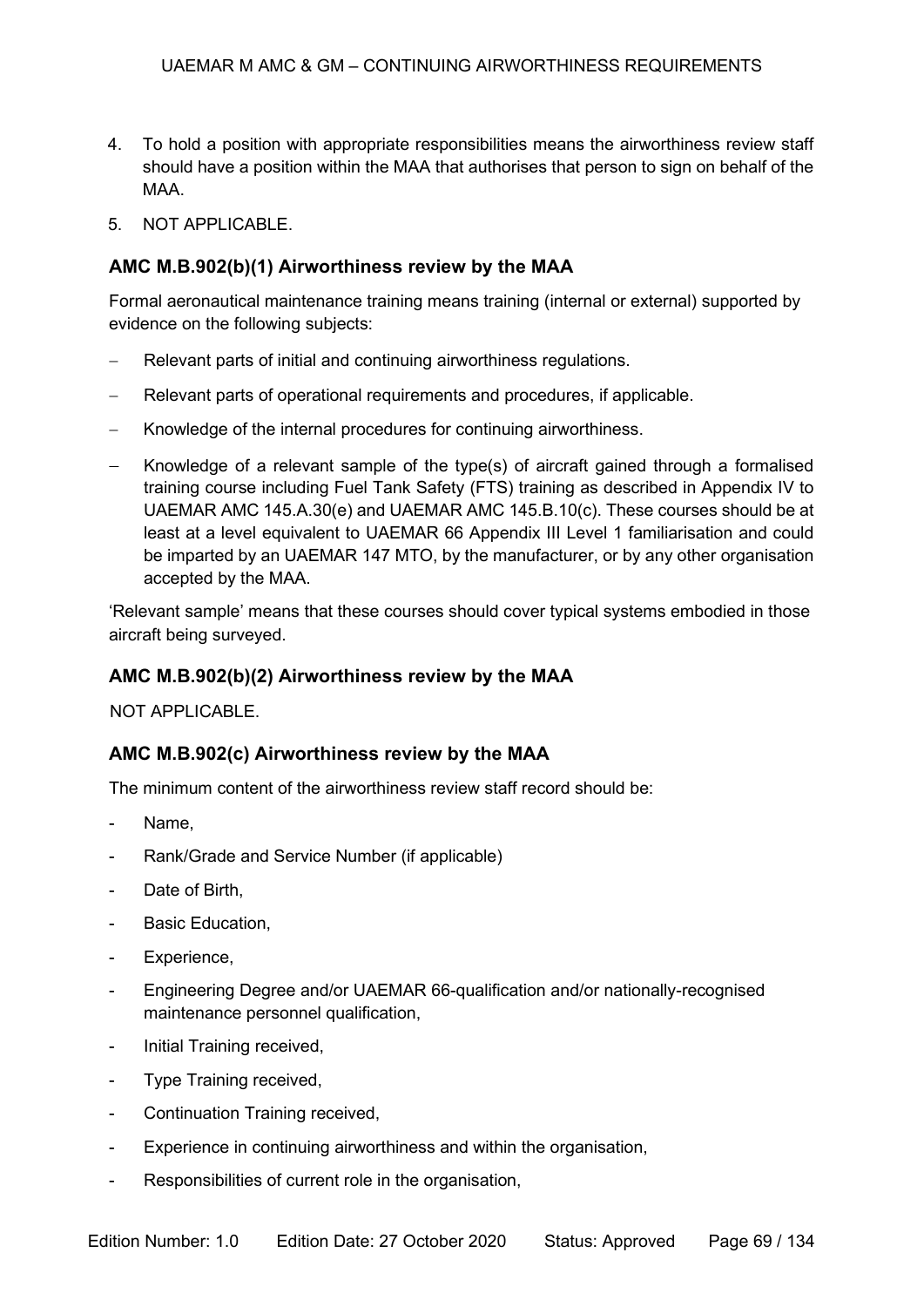- Security clearance (where applicable).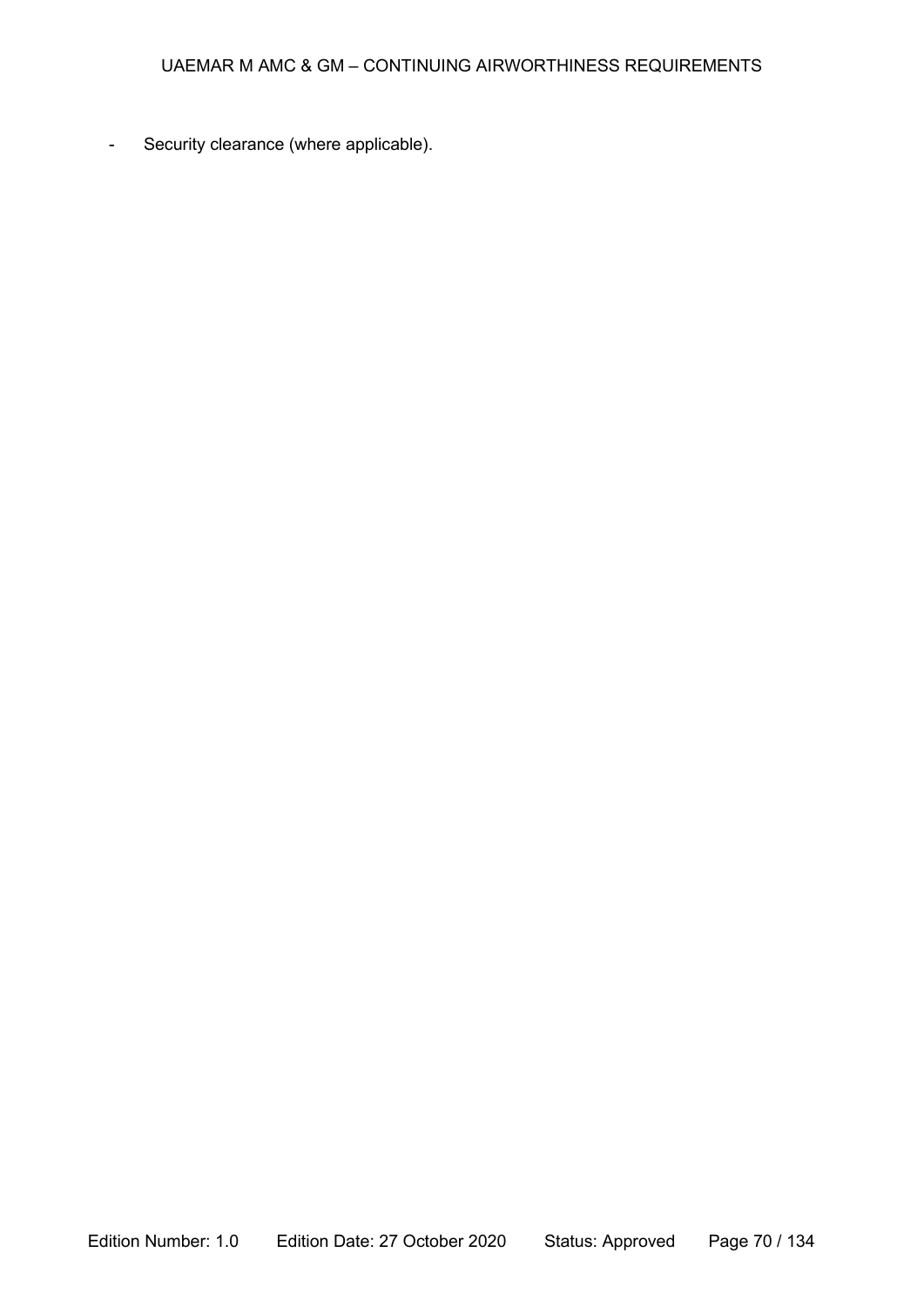# **APPENDICES TO AMCs**

## **APPENDIX I TO AMC M.A.302 AND AMC M.B.301(B): CONTENT OF THE AIRCRAFT MAINTENANCE PROGRAMME (AMP)**

#### **1. General requirements**

- 1.1 The AMP should contain the following basic information.
- 1.1.1 The type/model and registration number of the aircraft, engines and, where applicable, auxiliary power units and propellers.
- 1.1.2 The name and address of the Operating Organisation(s) and the organisation responsible for producing and amending the AMP.
- 1.1.3 The reference, the date of issue and issue number of the AMP.
- 1.1.4 A statement signed by the CAMO's Accountable Manager or their nominated representative to the effect that the specified aircraft will be maintained to the AMP and that the AMP will be reviewed and updated as required.
- 1.1.5 Contents/list of effective pages and their revision status of the document.
- 1.1.6 Intervals for scheduled maintenance, which reflect the anticipated utilisation of the aircraft. Such utilisation should be stated and include a tolerance. Where utilisation cannot be anticipated, calendar time limits should also be included.
- 1.1.7 Procedures for the extension of established intervals for scheduled maintenance, where applicable and acceptable to the MAA.
- 1.1.8 Provision to record the date and reference of approved amendments incorporated in the AMP.
- 1.1.9 Details of pre-flight tasks that are accomplished by maintenance staff.
- 1.1.10 The tasks and the periods (intervals/frequencies) at which each part of the aircraft, engines, APU's, propellers, components, accessories, equipment, instruments, electrical and radio apparatus, together with the associated systems and installations should be inspected. This should include the type and degree of inspection required.
- 1.1.11 The periods at which components should be checked, cleaned, lubricated, replenished, adjusted and tested.
- 1.1.12 If applicable, details of ageing aircraft system requirements together with any specified sampling programmes.
- 1.1.13 If applicable, details of specific structural maintenance programmes where issued by the MTCH/any organisation recognized by the MAA including but not limited to:
	- (a) Damage Tolerance based Structural Maintenance Inspection Programmes and Supplemental Structural Inspection Documents (SSID).
	- (b) Structural maintenance programmes resulting from the SB review performed by the MTCH.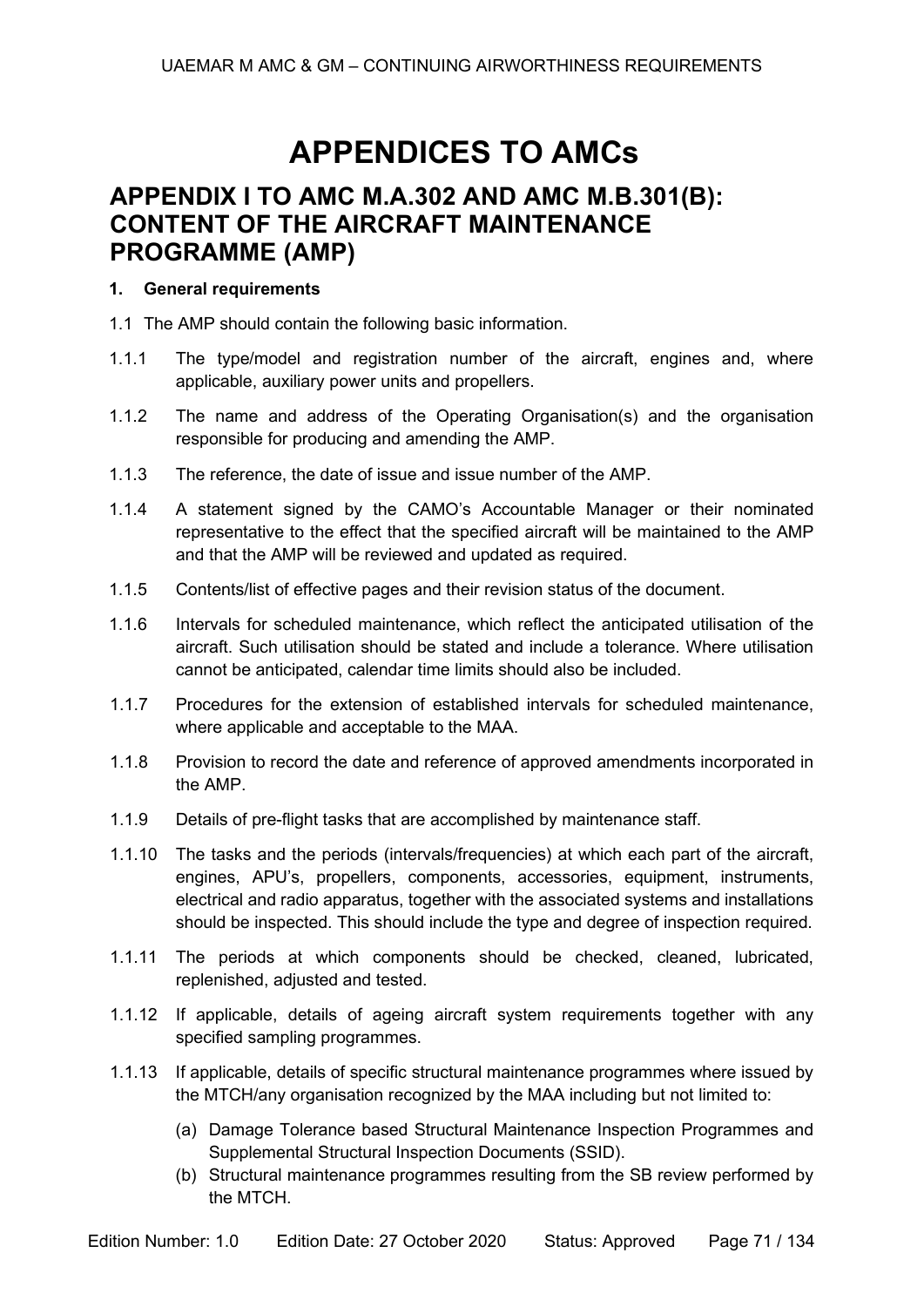- (c) Corrosion Prevention and Control Programmes (CPCP).
- (d) Repair Evaluation Guidelines, Repair Assessment Programmes or similar documents.
- (e) Widespread Fatigue Damage.
- 1.1.14 If applicable, details of CDCCLs together with appropriate procedures.
- 1.1.15 If applicable, a statement of the limit of validity in terms of total flight cycles/calendar date/flight hours/other service life consumption units for the structural programme in 1.1.13.
- 1.1.16 The periods at which overhauls and/or replacements by new or overhauled components should be made.
- 1.1.17 A cross-reference to other documents approved by the MAA which contain the details of maintenance tasks related to mandatory life limitations, Certification Maintenance Requirements (CMR's) and ADs.
- Note: To prevent inadvertent variations to such tasks or intervals these items should not be included in the main portion of the AMP document, or any planning control system, without specific identification of their mandatory status.
- 1.1.18 Details of, or cross-reference to, any required reliability programme or statistical methods of continuous surveillance.
- 1.1.19 A statement that practices and procedures to satisfy the programme should be to the standards specified in the maintenance instructions promulgated by the (Military) Type Certificate (MTC) and (Military) Supplementary Type Certificate (MSTC) holders and any other organisation that publishes such data in accordance with UAEMAR 21. In the case of approved practices and procedures that differ, the statement should refer to them.
- 1.1.20 Each maintenance task quoted should be defined in a definition section of the AMP.

#### **2. AMP basis**

2.1 An AMP should normally be based upon the MRB report (or equivalent), where applicable, and the MTCH's MPD or the manufacturer's recommended maintenance programme.

The structure and format of these maintenance recommendations may be re-written to better suit the operation and control of the particular AMP.

- 2.2 For a newly type-certificated aircraft where no previously approved AMP exists, it will be necessary to comprehensively appraise the manufacturer's recommendations (and the MRB report or equivalent where applicable), together with other airworthiness information, in order to produce a realistic AMP for approval.
- 2.3 For existing aircraft types it is permissible to make comparisons with AMPs previously approved. It should not be assumed that an AMP approved for one Operating Organisation will automatically be approved for another. Evaluation should be made of the aircraft/fleet utilisation, landing rate, equipment fit and, in particular, the experience of the Operating Organisation/CAMO/other Operating Organisations when assessing an existing AMP. Where the MAA is not satisfied that the proposed AMP can be used as is, the MAA should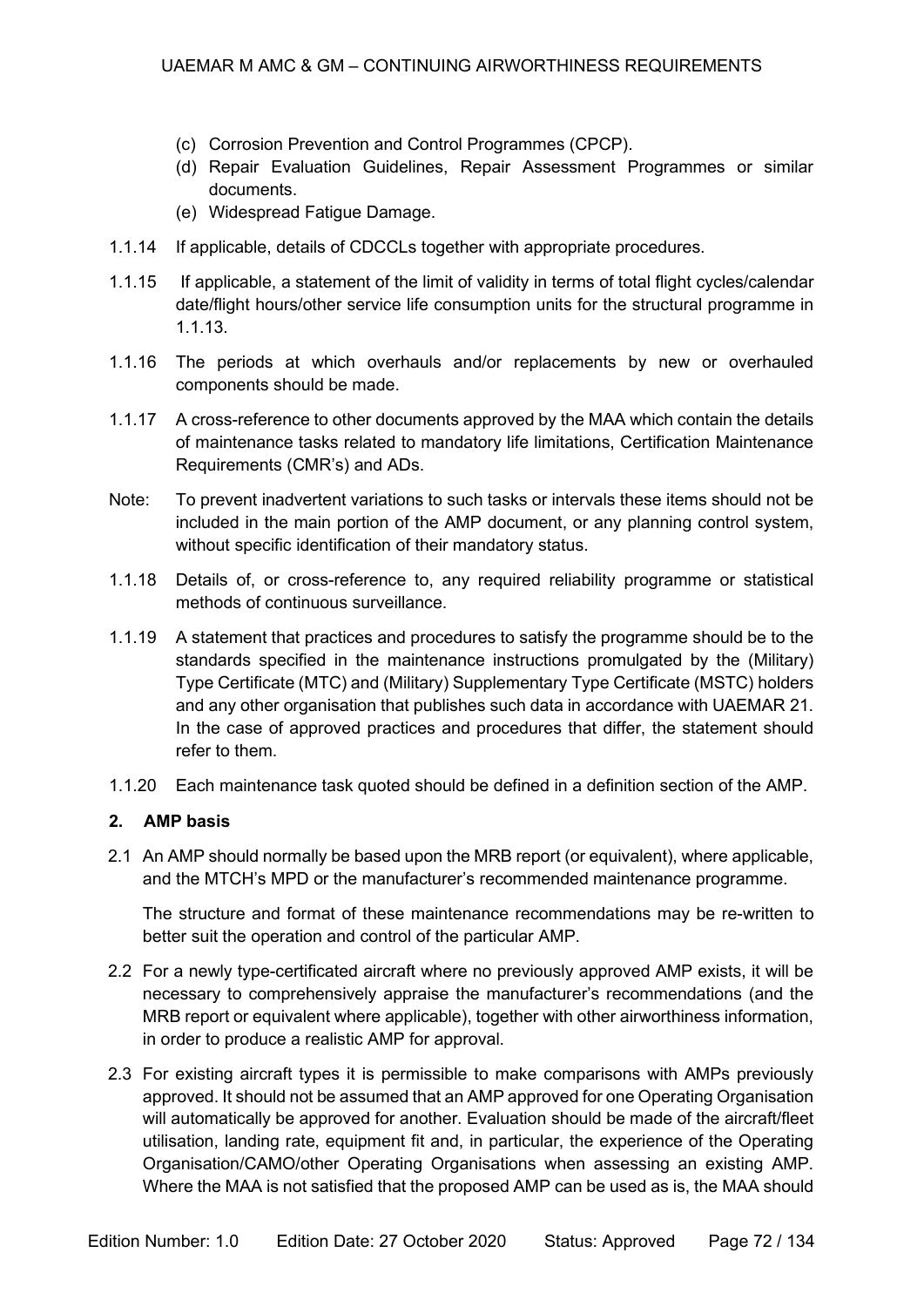request appropriate changes such as additional maintenance tasks or reduction of established intervals of scheduled maintenance tasks as necessary.

2.4 Critical Design Configuration Control Limitations (CDCCLs)

If CDCCLs have been identified for the aircraft type by the M(S)TC Holder, maintenance instructions should be developed. CDCCLs are characterised by features in an aircraft installation or component that should be retained during modification, change, repair, or scheduled maintenance for the operational life of the aircraft or applicable component or part.

## **3. Amendments**

Amendments (revisions) to an approved AMP should be made to reflect changes in the M(S)TCH's recommendations, modifications, service experience, or as required by the MAA.

## **4. Permitted variations to maintenance periods**

Maintenance periods prescribed by the AMP may only be varied with the approval of the MAA or through a procedure developed in the AMP and approved by the MAA.

## **5. Periodic review of AMP contents**

- 5.1 Approved AMPs should be subject to periodic review to ensure that they reflect current M(S)TCH's recommendations, revisions to the MRB report (or equivalent) if applicable, mandatory requirements and the maintenance needs of the aircraft.
- 5.2 A review of the detailed requirements should be carried out at least annually for continued validity in the light of operating experience.

### **6. Reliability Programmes**

- 6.1 A reliability programme should be developed (see UAEMAR GM M.A.302(f))
- 6.1.1 Not Applicable.
- 6.1.2 Not Applicable.
- 6.1.3 Not Applicable.
- 6.2 Applicability for small fleets of aircraft
- 6.2.1 For the purpose of this paragraph, a small fleet of aircraft is a fleet of less than 6 aircraft of the same type.
- 6.2.2 The requirement for a reliability programme is irrespective of the fleet size.
- 6.2.3 Complex reliability programmes could be inappropriate for a small fleet. It is recommended that reliability programmes are tailored to suit the size and complexity of operational usage.
- 6.2.4 One difficulty with a small fleet of aircraft consists in the amount of available data which can be processed: when this amount is too low, the calculation of alert level is very coarse. Therefore "alert levels" should be used carefully.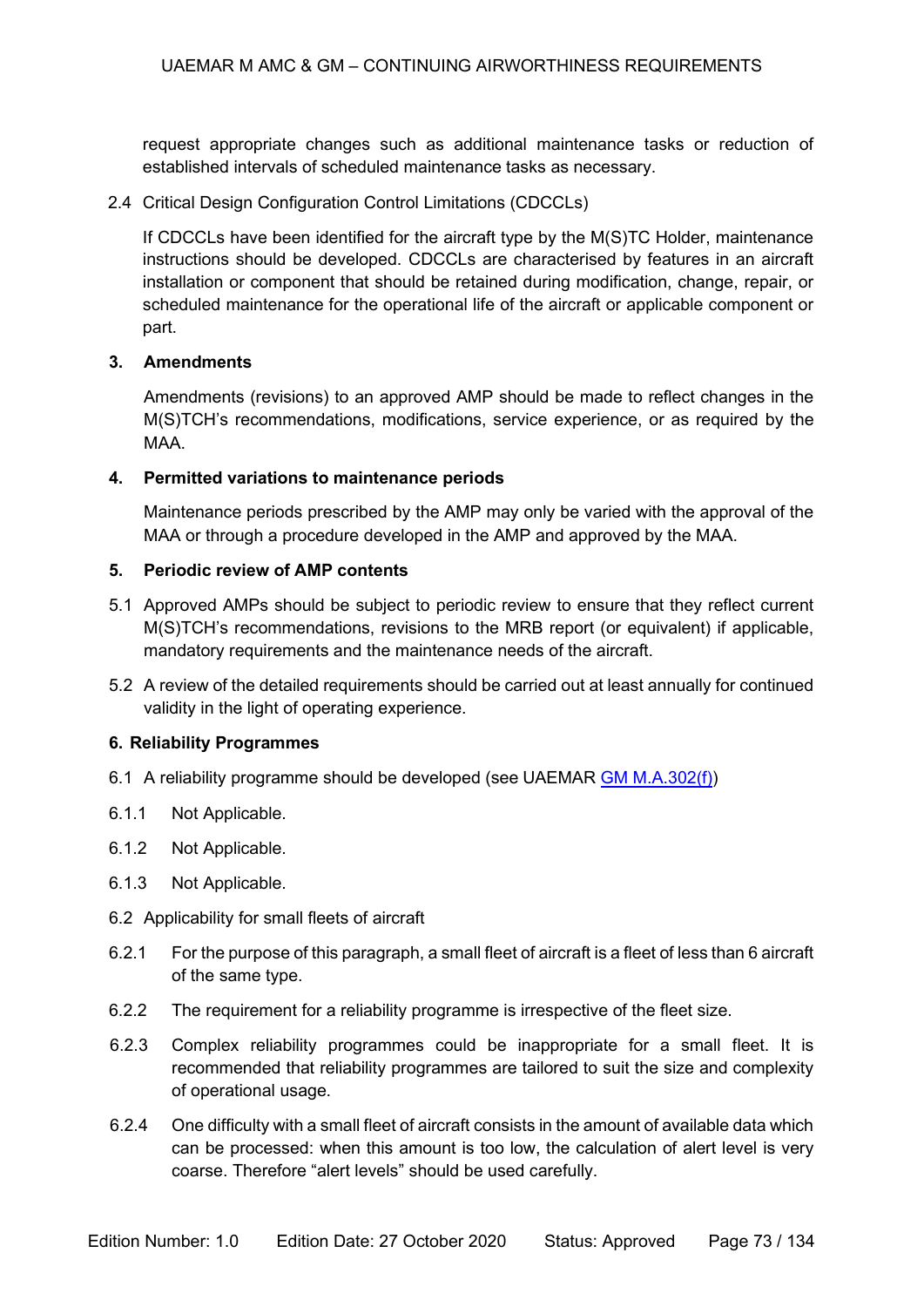- 6.2.5 When establishing a reliability programme for a small fleet of aircraft, the following should be considered:
	- (a) The programme should focus on areas where a sufficient amount of data is likely to be processed.
	- (b) When the amount of available data is very limited, engineering judgement is then a vital element. In the following examples, careful engineering analysis should be exercised before taking decisions:
		- A "0" rate in the statistical calculation may possibly simply reveal that not enough statistical data is available, rather that there is no potential problem.
		- When alert levels are used, a single event may have the figures reach the alert level. Engineering judgement is necessary so as to discriminate an artefact from an actual need for a corrective action.
		- In making an engineering judgement, contact should be established and comparisons made with other Operating Organisations/CAMOs of the same aircraft type, where possible and relevant. Making comparison with data provided by the manufacturer may also be possible.
- 6.2.6 In order to obtain accurate reliability data, it should be recommended to pool data and analysis with one or more other Operating Organisations/CAMOs. Paragraph 6.6 of this Appendix specifies under which conditions it is acceptable that Operating Organisations/CAMOs share reliability data.
- 6.2.7 Notwithstanding the above there are cases where the pooling of data is not possible, e.g. at the introduction to service of a new aircraft type. In that case, the MAA should impose additional restrictions on the scheduled maintenance task intervals (e.g. no variations or only changes with MAA approval are possible).
- 6.3 Engineering judgement
- 6.3.1 Engineering judgement is itself inherent to reliability programmes as no interpretation of data is possible without judgement. In approving the maintenance and reliability programmes, the MAA is expected to ensure that the organisation responsible for developing and controlling the AMP has sufficiently qualified personnel with appropriate engineering experience and understanding of reliability concepts.
- 6.3.2 It follows that failure to provide appropriately qualified personnel for the reliability programme may lead to the MAA rejecting the approval of the reliability programme and therefore the AMP.
- 6.4 Contracted/Tasked Reliability Programme
- 6.4.1 The organisation responsible for the development of the AMP may delegate certain functions to a suitably qualified organisation under contract/task, provided this organisation proves to have the appropriate expertise.
- 6.4.2 These functions are:
	- (a) Developing the aircraft maintenance and reliability programmes,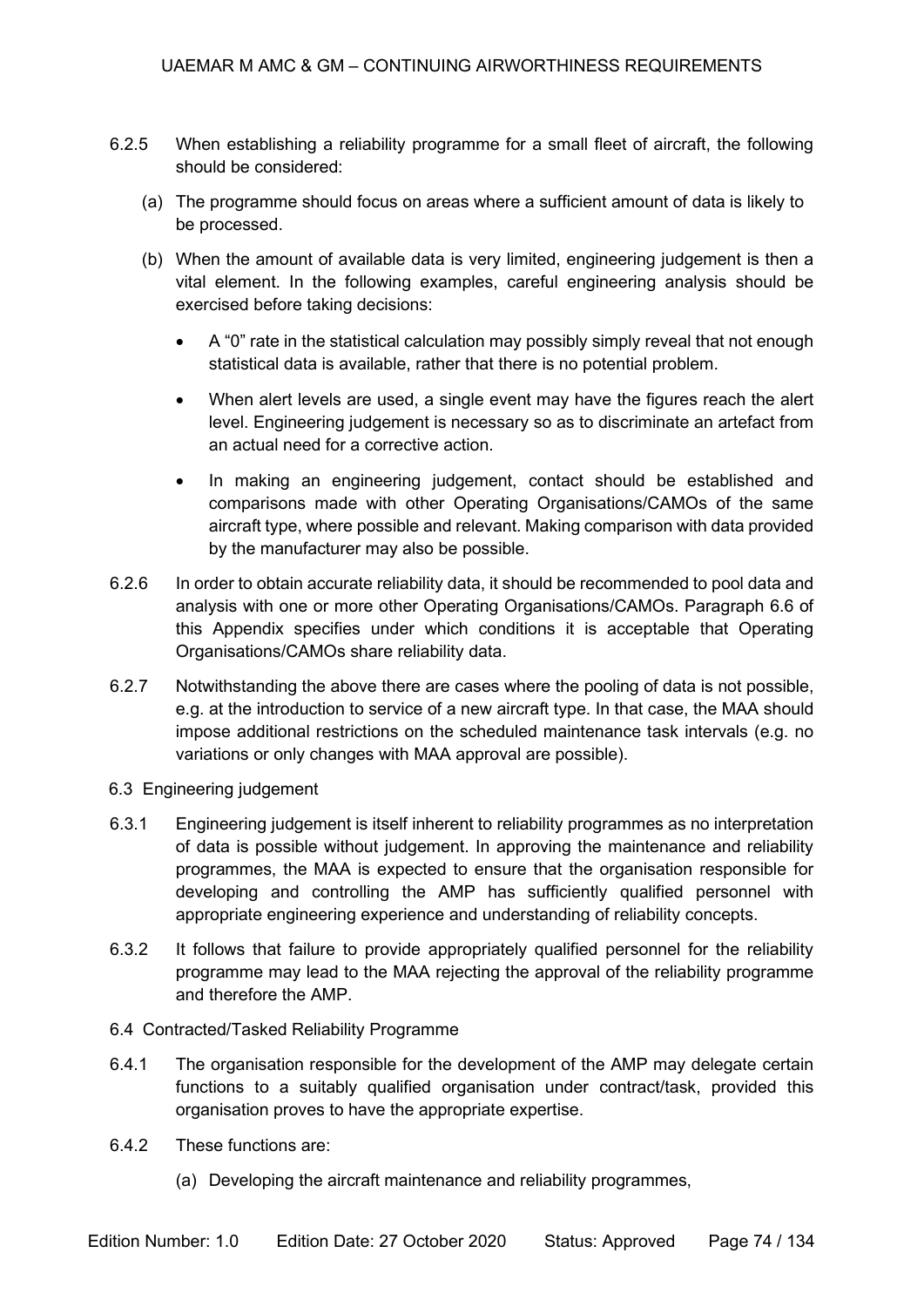- (b) Performing the collection and analysis of the reliability data,
- (c) Providing reliability reports, and
- (d) Proposing corrective actions to the organisation responsible for the development of the AMP.
- 6.4.3 Notwithstanding the above, the decision to implement a corrective action (or the decision to request from the MAA the approval to implement a corrective action) remains the CAMO's prerogative and responsibility. In relation to paragraph 6.4.2(d) above, a decision not to implement a corrective action should be justified and documented.
- 6.4.4 The arrangement between the organisation responsible for the development of the AMP and the contracted/tasked organisation should be specified in the contract/task.
- 6.5 Reliability programme

In preparing the reliability programme details, account should be taken of this paragraph. All associated procedures should be clearly defined.

- 6.5.1 Objectives
- 6.5.1.1 A statement should be included summarising as precisely as possible the scope and prime objectives of the reliability programme. As a minimum it should include the following:
	- (a) to recognise the need for corrective action; and
	- (b) to establish what corrective action is needed; and
	- (c) to determine the effectiveness of that action.
- 6.5.1.2 The extent of the objectives should be directly related to the scope of the reliability programme. Its scope could vary from a component defect monitoring system to an integrated maintenance management programme. The manufacturer's MPDs may give guidance on the objectives and should be consulted in every case.
- 6.5.1.3 In case of a MSG-3 (or equivalent) based AMP, the reliability programme should provide a monitor that all MSG-3 (or equivalent) related tasks from the AMP are effective and their periodicity is adequate.
- 6.5.2 Identification of items.

The items controlled by the reliability programme should be stated, e.g. by S1000D Chapters. Where some items (e.g. aircraft structure, engines, APU) are controlled by separate reliability programmes, the associated procedures (e.g. individual sampling or life development programmes, MTCH's structure sampling programmes) should be cross referenced in the reliability programme.

6.5.3 Terms and definitions.

The significant terms and definitions applicable to the reliability programme should be clearly identified. Terms are already defined in MSG-3 (or equivalent) and other relevant documents.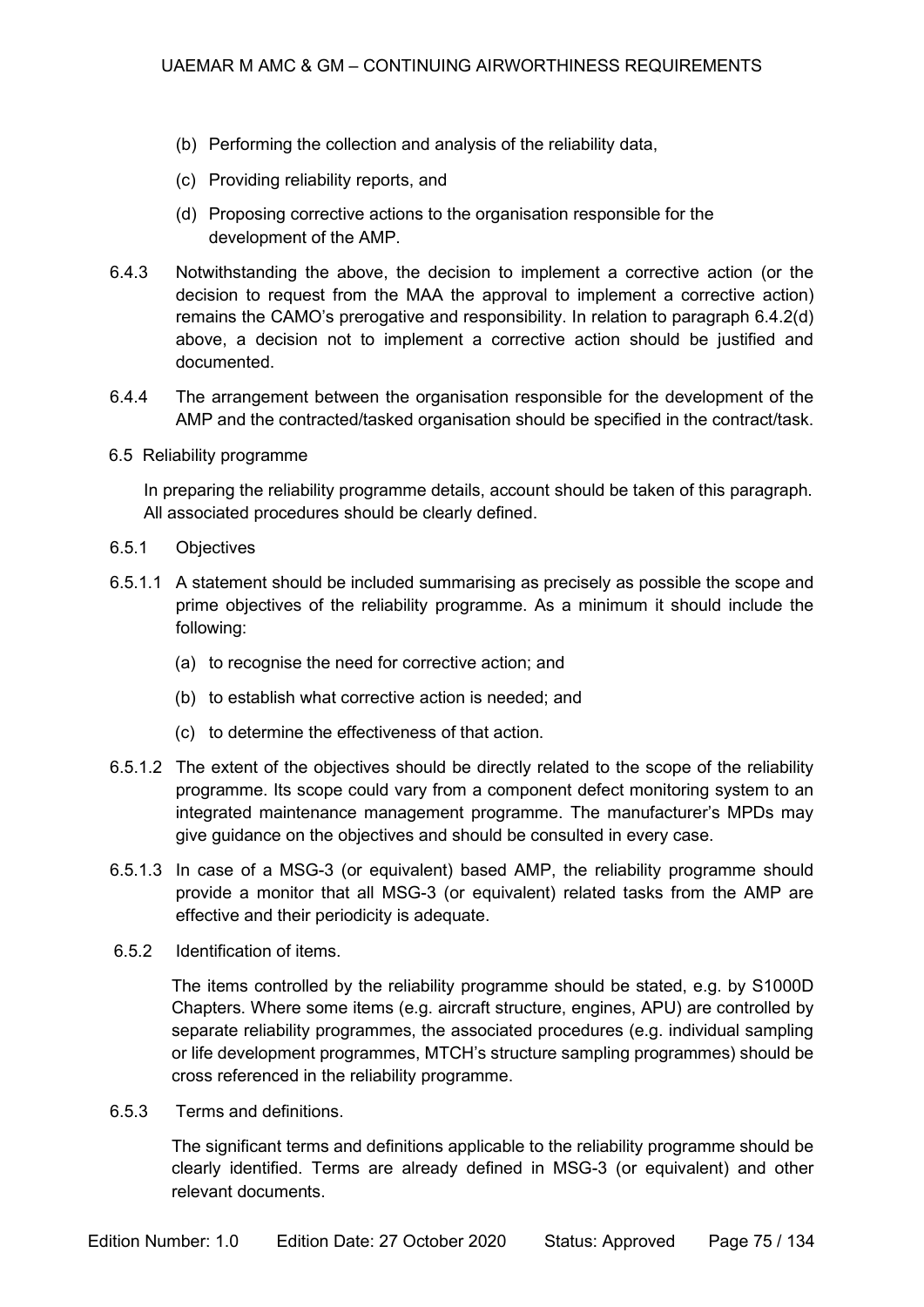- 6.5.4 Information sources and collection.
- 6.5.4.1 Sources of information should be listed and procedures for the transmission of information from the sources, together with the procedure for collecting and receiving it, should be detailed.
- 6.5.4.2 The type of information to be collected should be related to the scope and objectives of the reliability programme and should be such that it enables both an overall broad based assessment of the information to be made and also allow for assessments to be made as to whether any reaction, both to trends and to individual events, is necessary. The following are examples of the normal prime sources:
	- (a) Pilots' reports.
	- (b) Aircraft technical Logs.
	- (c) Aircraft maintenance access terminal / On-board maintenance system readouts.
	- (d) Maintenance worksheets.
	- (e) Workshop reports.
	- (f) Reports on functional checks.
	- (g) Reports on Special Inspections.
	- (h) Stores issues/reports.
	- (i) Air Safety Reports.
	- (j) Reports on technical delays and incidents.
	- (k) Other sources: ETOPS, RVSM, CAT II/III (where applicable).
- 6.5.4.3 In addition to the normal prime sources of information, due account should be taken of continued airworthiness and safety information promulgated under UAEMAR 21.
- 6.5.5 Display of information.

Collected information may be displayed graphically or in a tabular format or a combination of both. The rules governing any separation or discarding of information prior to incorporation into these formats should be stated. The format should be such that the identification of trends, specific highlights and related events would be readily apparent.

- 6.5.5.1 The above display of information should include provisions for "nil returns" to aid the examination of the total information.
- 6.5.5.2 Where "standards" or "alert levels" are included in the reliability programme, the display of information should be orientated accordingly.
- 6.5.6 Examination, analysis and interpretation of the information.

The method employed for examining, analysing and interpreting the reliability programme information should be explained.

6.5.6.1 Examination.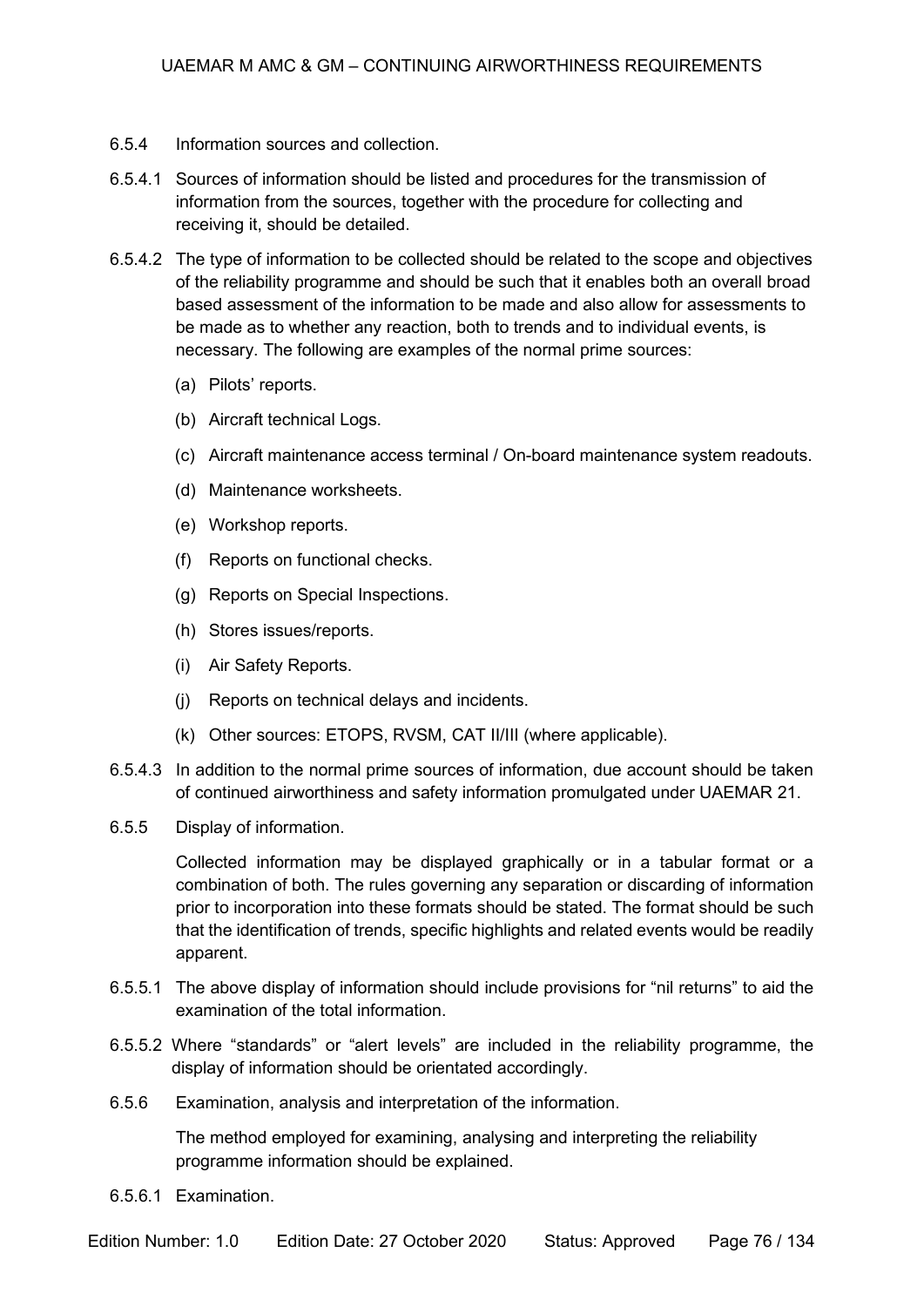Methods of examination of information may be varied according to the content and quantity of information of individual reliability programmes. These can range from examination of the initial indication of performance variations to formalised detailed procedures at specific periods, and the methods should be fully described in the reliability programme documentation.

6.5.6.2 Analysis and Interpretation.

The procedures for analysis and interpretation of information should be such as to enable the performance of the items controlled by the reliability programme to be measured; they should also facilitate recognition, diagnosis and recording of significant problems. The whole process should be such as to enable a critical assessment to be made of the effectiveness of the reliability programme as a total activity. Such a process may involve:

- (a) Comparisons of operational reliability with established or allocated standards (in the initial period these could be obtained from in-service experience of similar equipment or aircraft types).
- (b) Analysis and interpretation of trends.
- (c) The evaluation of repetitive defects.
- (d) Confidence testing of expected and achieved results.
- (e) Statistical analysis of reliability data.
- (f) Reliability predictions.
- (g) Other methods of assessment.
- 6.5.6.3 The range and depth of engineering analysis and interpretation should be related to the particular reliability programme and to the facilities available. The following, at least, should be taken into account:
	- (a) Flight defects and reductions in operational reliability.
	- (b) Defects found during line maintenance and those found during base maintenance.
	- (c) Deterioration observed during routine maintenance.
	- (d) Workshop and overhaul facility findings.
	- (e) Modification evaluations.
	- (f) Sampling programmes.
	- (g) The adequacy of maintenance equipment and publications.
	- (h) The effectiveness of maintenance procedures.
	- (i) Staff training.
	- (j) Service Bulletins (or national equivalent), Technical Instructions, etc.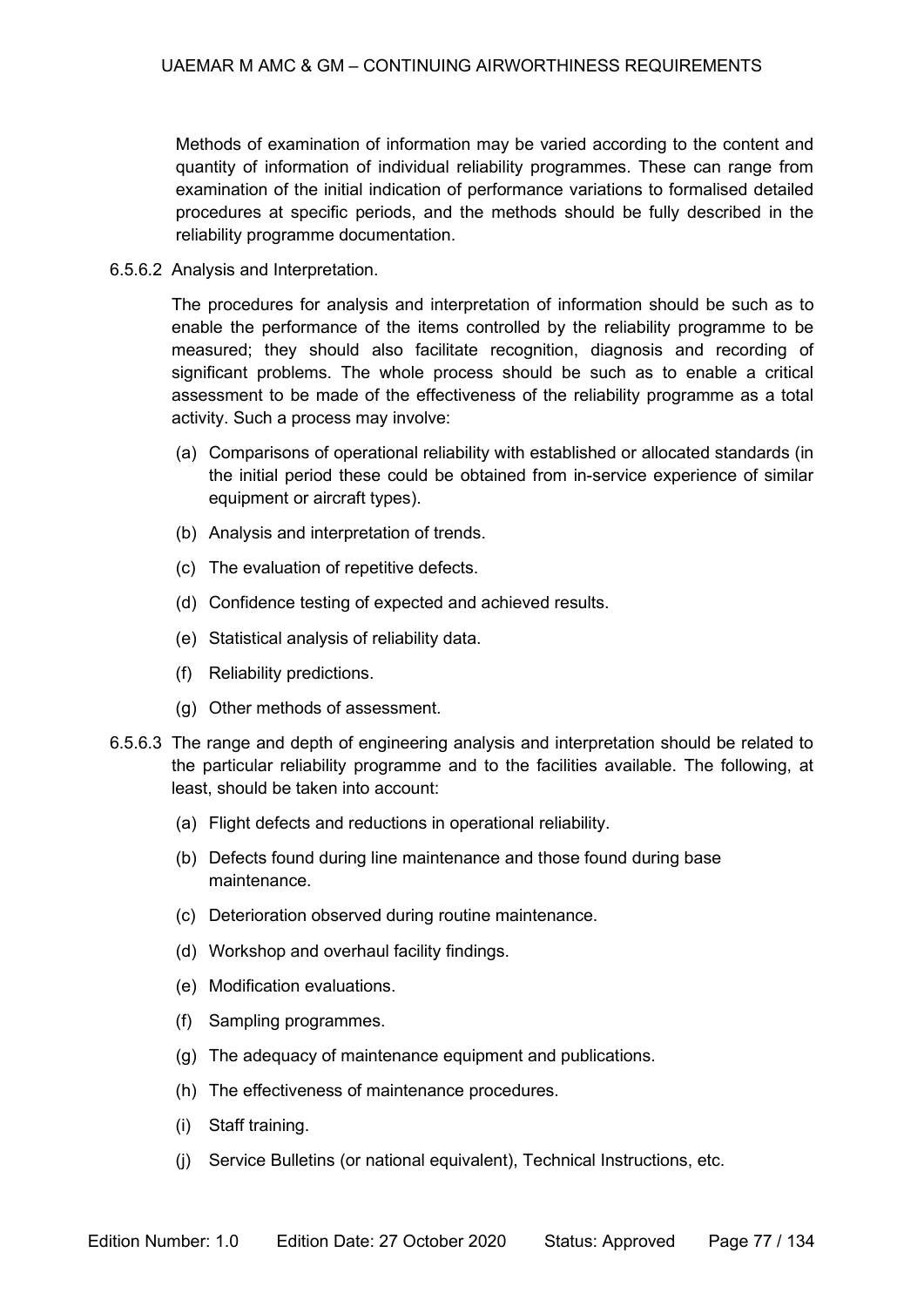- 6.5.6.4 Where there is reliance upon contracted/tasked maintenance and/or overhaul facilities as an information input to the reliability programme, the arrangements for availability and continuity of such information should be established and details should be included in the contract/tasking document.
- 6.5.7 Corrective Actions.
- 6.5.7.1 The procedures and time scales both for implementing corrective actions and for monitoring the effectiveness of corrective actions should be fully described. Corrective actions shall correct any reduction in reliability revealed by the reliability programme and could take the form of one or more of the following:
	- (a) Changes to maintenance, operational procedures or techniques.
	- (b) Maintenance changes involving inspection frequency and content, function checks, overhaul requirements and time limits, which will require amendment of the scheduled maintenance periods or tasks in the AMP. This may include the extension or reduction of task intervals, or the addition, modification or deletion of tasks.
	- (c) Amendments to approved manuals (e.g. AMM, crew manual etc.).
	- (d) Initiation of modifications.
	- (e) Special inspections or 'fleet campaigns'.
	- (f) Spares provisioning.
	- (g) Staff training.
	- (h) Manpower and equipment planning.

Note: Some of the above corrective actions may need the MAA's approval before implementation.

- 6.5.7.2 The procedures for making changes to the AMP should be described. The associated documentation should include a planned completion date for each corrective action, where applicable.
- 6.5.8 Organisational Responsibilities.

The organisational structure and the department responsible for the administration of the reliability programme should be stated. The chains of responsibility for individuals and departments (Engineering, Production, Quality, Operations etc.) in respect of the reliability programme, together with the information and functions of any reliability programme control committees (reliability group), should be defined. Participation of the MAA should be stated.

6.5.9 Presentation of information to the MAA.

The following information should be submitted to the MAA for approval as part of the reliability programme:

(a) The format and content of routine reports.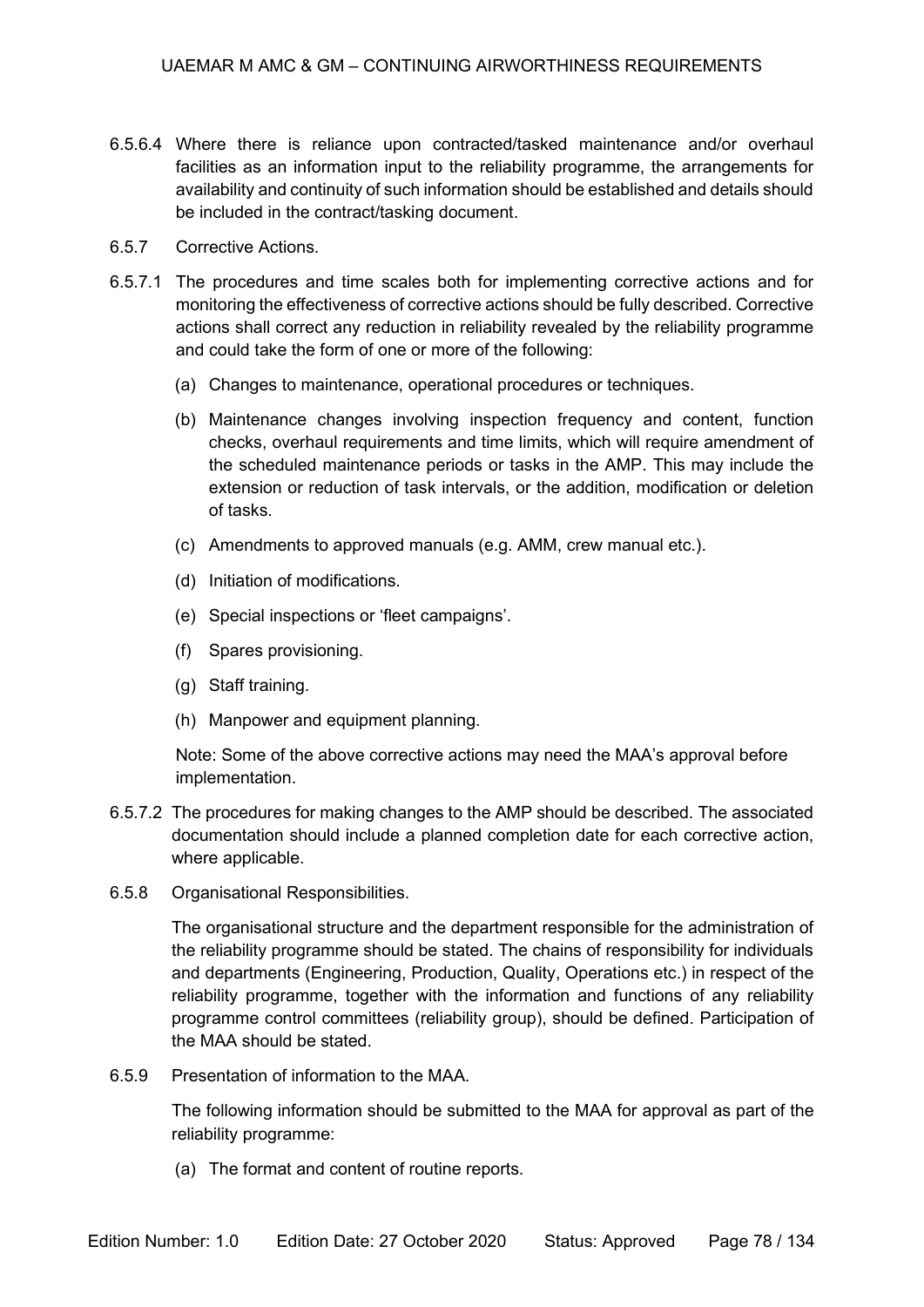- (b) The time scales for the production of reports together with their distribution.
- (c) The format and content of reports supporting requests for increases in periods between maintenance (extension) and for amendments to the AMP. These reports should contain sufficient detailed information to enable the MAA to make its own evaluation where necessary.
- 6.5.10 Evaluation and review.

Each reliability programme should describe the procedures and individual responsibilities in respect of continuous monitoring of the effectiveness of the AMP as a whole. The time periods and the procedures for both routine and non-routine reviews of maintenance control should be detailed (progressive, monthly, quarterly, or annual reviews, procedures following reliability "standards" or "alert levels" being exceeded, etc.).

- 6.5.10.1 Each reliability programme should contain procedures for monitoring and, as necessary, revising the reliability "standards" or "alert levels". The organisational responsibilities for monitoring and revising the "standards" should be specified together with associated time scales.
- 6.5.10.2 Although not exclusive, the following list gives guidance on the criteria to be taken into account during the review.
	- (a) Utilisation (high/low/operational environment).
	- (b) Fleet commonality.
	- (c) Alert Level adjustment criteria.
	- (d) Adequacy of data.
	- (e) Reliability procedure audit.
	- (f) Staff training.
	- (g) Operational and maintenance procedures.
- 6.5.11 Approval of AMP amendments

The MAA may authorise the organisation responsible for the development and control of the AMP to implement changes to the AMP arising from the reliability programme results prior to their formal approval by the MAA, when it is satisfied that;

- (a) the reliability programme monitors the content of the AMP in a comprehensive manner; and
- (b) the procedures associated with the functioning of the "Reliability Group" provide the assurance that appropriate control is exercised over the internal validation of such changes.
- 6.6 Pooling Arrangements.
- 6.6.1 In some cases, in order that sufficient data may be analysed it may be desirable to 'pool' data: i.e. collate data from a number of Operating Organisations of the same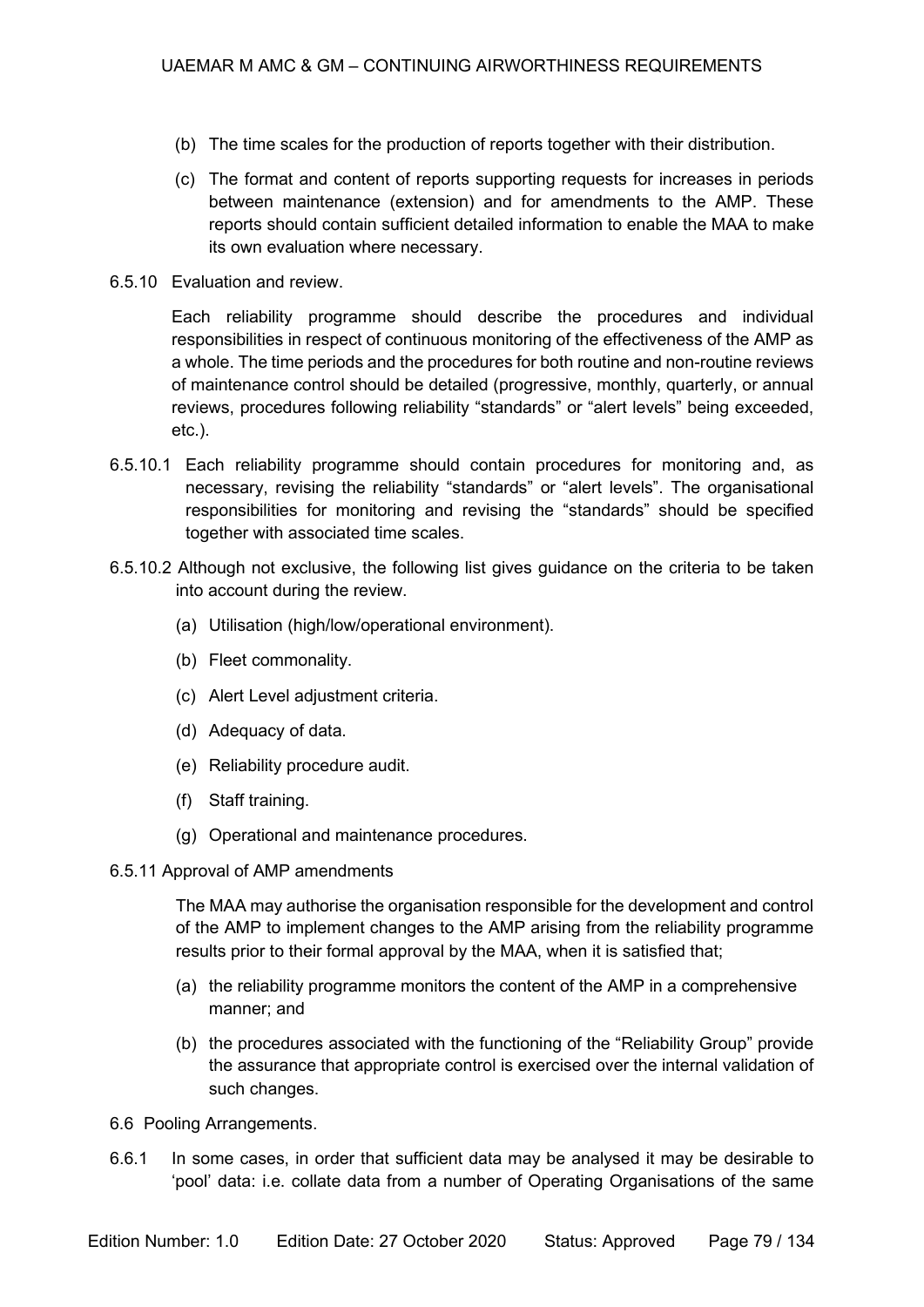type of aircraft. For the analysis to be valid, the aircraft concerned, mode of operation, and maintenance procedures applied should be substantially the same: variations in utilisation between two Operating Organisations may, more than anything, fundamentally corrupt the analysis. Although not exhaustive, the following list gives guidance on the primary factors which need to be taken into account.

- (a) Certification factors, such as: aircraft MTC data sheet compliance (variant)/modification status, including SB (or national equivalent) compliance.
- (b) Operational Factors, such as: operational environment/utilisation (e.g. low/high/operational environment, etc.)/respective fleet size operating rules applicable (e.g. ETOPS/RVSM/All Weather etc.)/operating procedures/MEL/CDL and MEL/CDL utilisation.
- (c) Maintenance factors, such as: aircraft age maintenance procedures; maintenance standards applicable; lubrication procedures and lubrication programme; MPD revision or extensions applied or AMP applicable.
- 6.6.2 Although it may not be necessary for all of the above to be completely common, it is necessary for a substantial amount of commonality to exist. The decision on whether pooling data is appropriate should be taken by the MAA on a case by case basis.
- 6.6.3 NOT APPLICABLE.
- 6.6.4 Changes by any one of the Operating Organisations to the paragraph 6.6.1 factors will require re-assessment in order to determine whether or not the pooling benefits can be maintained. Where an organisation responsible for the development and control of an AMP wishes to pool data in this way, the approval of the MAA should be sought prior to any formal agreement being signed between the pooling organisations.
- <span id="page-79-0"></span>6.6.5 Paragraph 6.6 is intended to address the pooling of data directly between Operating Organisations. It is also acceptable that the organisation responsible for the production and control of an AMP participates in a reliability programme managed by the MTCH, when the MAA is satisfied that the MTCH manages a reliability programme which complies with the intent of this paragraph.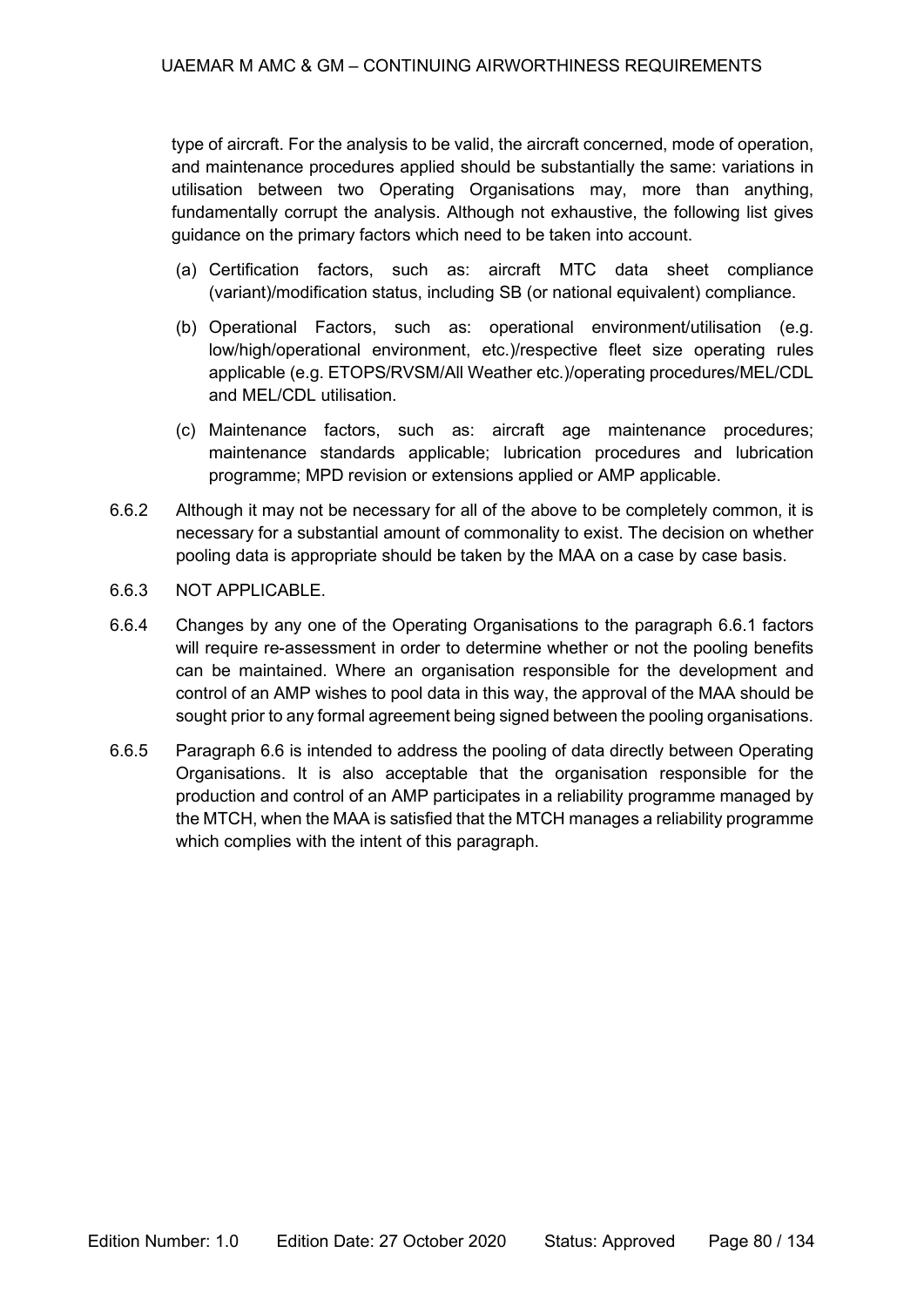## **APPENDIX II TO AMC M.A.201(H)(1): CONTRACTING/TASKING OF CONTINUING AIRWORTHINESS MANAGEMENT TASKS**

### **1. CONTRACTED/TASKED CONTINUING AIRWORTHINESS MANAGEMENT ACTIVITIES**

### 1.1 NOT APPLICABLE.

- 1.2 The CAMO should conduct a pre-contract audit to establish that the contracted/tasked organisation can achieve the standards required by UAEMAR M.A. Subpart G in connection with those activities to be contracted/tasked.
- 1.3 The CAMO should ensure that the contracted/tasked organisation has sufficient qualified personnel who are trained and competent in the activities to be contracted/tasked. In assessing the adequacy of personnel resources the CAMO should consider the particular needs of those activities that are to be contracted/tasked, while taking into account the contracted/tasked organisation's existing commitments.
- 1.4 To be appropriately approved to contract/task continuing airworthiness management activities the CAMO should have procedures for the management control of these arrangements. The CAME should contain relevant procedures to reflect the CAMO's control of those arrangements made with the contracted/tasked organisation(s).
- 1.5 Contracted/tasked continuing airworthiness management activities should be addressed in a contract/formal tasking document between the CAMO and the contracted/tasked organisation. The contract/formal tasking document should also specify that the contracted/tasked organisation is responsible for informing the CAMO who is, in turn, responsible for notifying the MAA, of any subsequent changes that affect their ability to support the contract/formal tasking document.
- 1.6 Contracted/tasked organisations should use procedures which set out the manner by which the organisation fulfils its responsibility to those contracted/tasked activities. Such procedures may be developed by either the contracted/tasked organisation or the CAMO.
- 1.7 Where the contracted/tasked organisation develops its own procedures, these should be compatible with the CAME and the terms of the contract/formal tasking document. These should be accepted by the MAA as extended procedures of the CAMO and as such should be cross-referenced from the CAME. One current copy of the contracted/tasked organisation's relevant procedures should be kept by the CAMO and should be accessible to the MAA when needed.

Note: Should any conflict arise between the contracted/tasked organisation's procedures and those of the CAMO then the policy and procedures detailed in the CAME will prevail.

1.8 The contract/formal tasking document should also specify that the contracted/tasked organisation's procedures may only be amended with the agreement of the CAMO. The CAMO should ensure that these amendments are compatible with their CAME and are in compliance with UAEMAR M.A. Subpart G.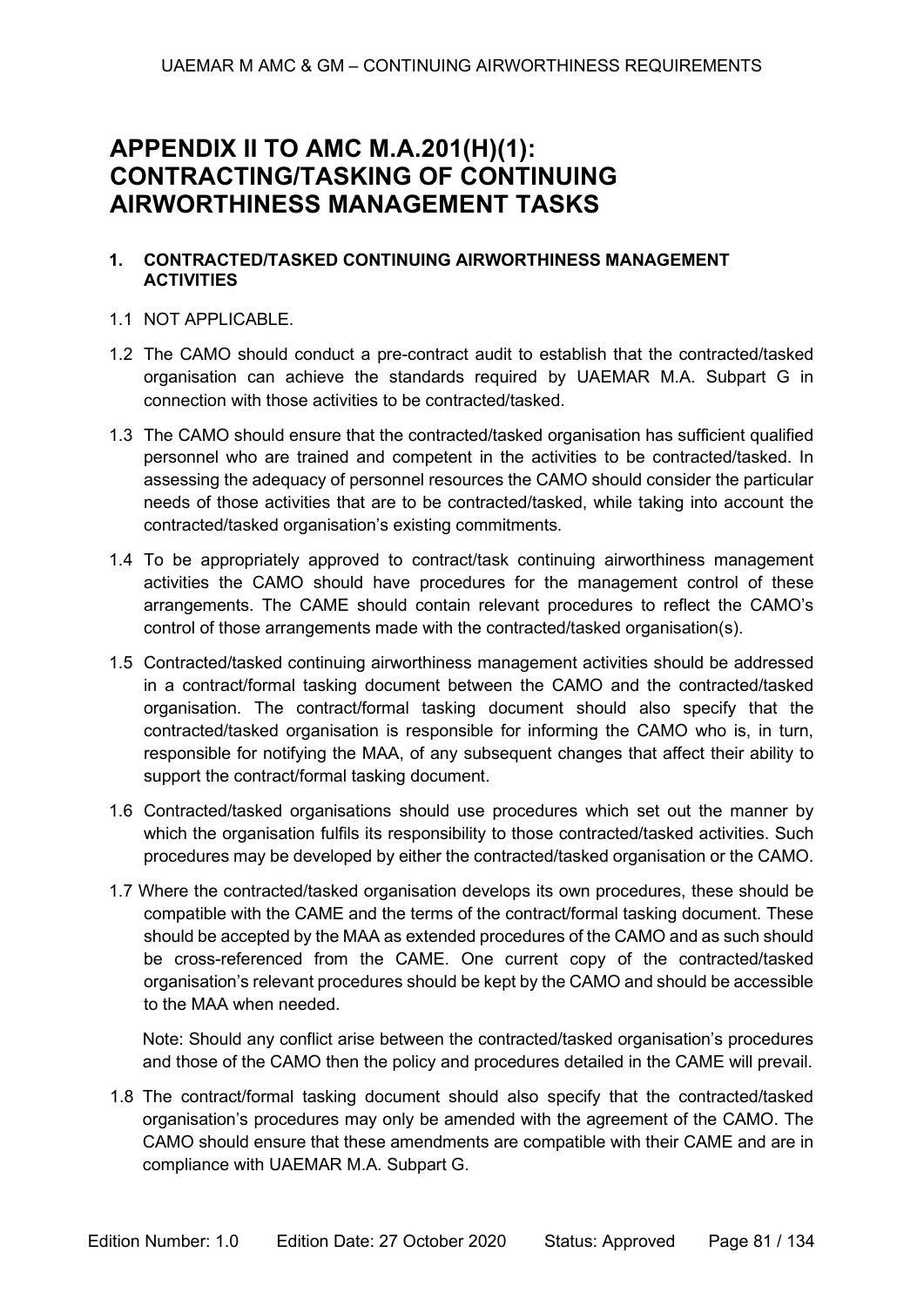The CAMO should nominate who will be responsible for continued monitoring and acceptance of the contracted/tasked organisation's procedures and their amendments. The controls used to fulfil this function should be clearly set out in the amendment section of the CAME detailing the level of CAMO involvement.

1.9 Whenever any elements of continuing airworthiness management activities are contracted/tasked the CAMO's personnel should have access to all relevant data in order to fulfil their responsibilities.

Note: The CAMO retains authority to override any recommendation of the contracted/tasked organisation where necessary, for the continuing airworthiness of the aircraft for which they have responsibility.

- 1.10 The CAMO should ensure that the contracted/tasked organisation continues to have qualified technical expertise and sufficient resources to perform the contracted/tasked activities while in compliance with the relevant procedures. Failure to do so may invalidate the approval of the CAMO's continuing airworthiness management system.
- 1.11 The contract/formal tasking document should provide for MAA monitoring.
- 1.12 The contract/formal tasking document should address the respective responsibilities to ensure that any findings arising from MAA monitoring will be closed to the satisfaction of the MAA.

## **2. ACCOMPLISHMENT**

This paragraph describes topics which may be applicable for contract/tasking activities.

2.1 Scope of work

The type of aircraft and their military registrations, engine types and/or components subject to the contract/tasking should be specified.

2.2 AMP development and amendment (where applicable - UAEMAR M.A.708(b)2 refers)

The CAMO may contract/task the preparation of the draft AMP and any subsequent amendments. However, the CAMO remains responsible for assessing that the draft proposals meet their needs and obtaining MAA approval; the relevant procedures should specify these responsibilities. The contract/tasking should also stipulate that any data necessary to substantiate the approval of the initial AMP or an amendment to the AMP should be provided for CAMO and/or MAA agreement upon request.

### 2.3 AMP effectiveness and reliability (where applicable - UAEMAR M.A.708(b)2 refers)

The CAMO should have in place a system to monitor and assess the effectiveness of the AMP based on maintenance and operational experience. The collection of data and initial assessment may be made by the contracted/tasked organisation; the required actions are to be endorsed by the CAMO.

Where reliability monitoring is used to establish AMP effectiveness, this may be provided by the contracted/tasked organisation and should be specified in the relevant procedures. Reference should be made to the CAMO's AMP and reliability programme. Participation of the CAMO's personnel in reliability meetings with the contracted/tasked organisation should also be specified.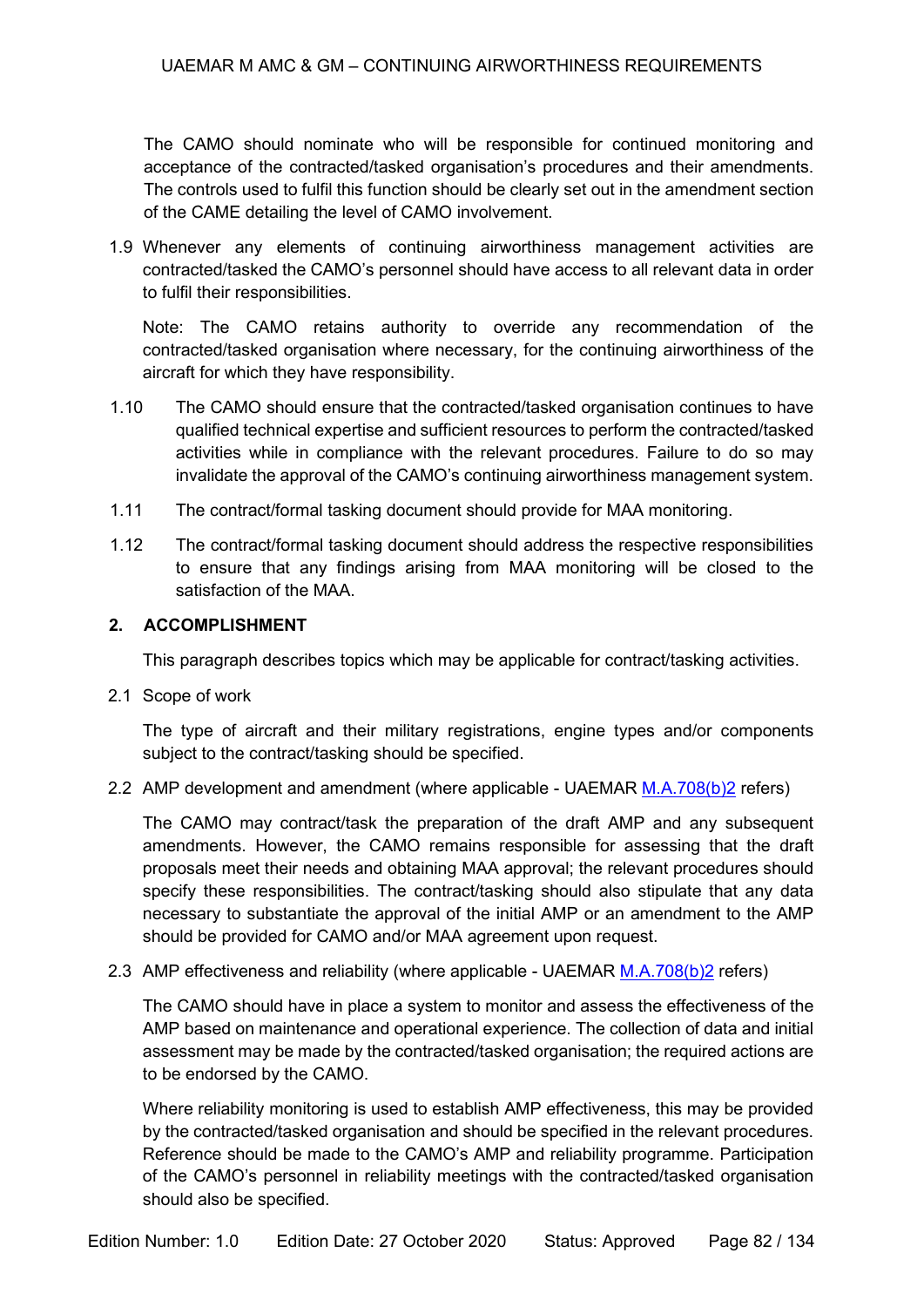In providing reliability data the contracted/tasked organisation is limited to working with primary data/documents provided by the CAMO or data provided by the Operating Organisation's UAEMAR 145 AMO(s) from which the reports are derived. The pooling of reliability data from other CAMOs/Operating Organisations/UAEMAR 145 AMOs is permitted if accepted by the MAA.

2.4 Permitted variations to the AMP (where applicable - UAEMAR M.A.708(b)2 refers)

The reasons and justification for any proposed variation to scheduled maintenance may be prepared by the contracted/tasked organisation. The proposed variation should be reviewed by the CAMO and accepted or rejected as appropriate. The means by which CAMO acceptance is given should be specified in the relevant CAME procedures. When these proposed variations go outside the limits detailed in the approved data, the CAMO is required to obtain approval by the MAA.

2.5 Scheduled maintenance

Where the contracted/tasked organisation plans and defines maintenance checks or inspections in accordance with the AMP, the required liaison with the CAMO, including feedback, should be defined.

The planning control functions and required documentation should be specified in the appropriate supporting CAME procedures. These procedures should typically set out the CAMO's level of involvement in each type of check. This will normally involve the CAMO assessing and agreeing to a work specification on a case-by-case basis for base maintenance checks. For routine line maintenance checks this may be controlled on a day-to-day basis by the contracted/tasked organisation subject to appropriate liaison and CAMO controls to ensure timely compliance. This typically may include, but is not limited to:

- Applicable work package, including job cards,
- Scheduled component removal list,
- ADs to be incorporated.
- Modifications to be embodied

The associated procedures should ensure that the CAMO is advised in a timely manner on the accomplishment of such activities.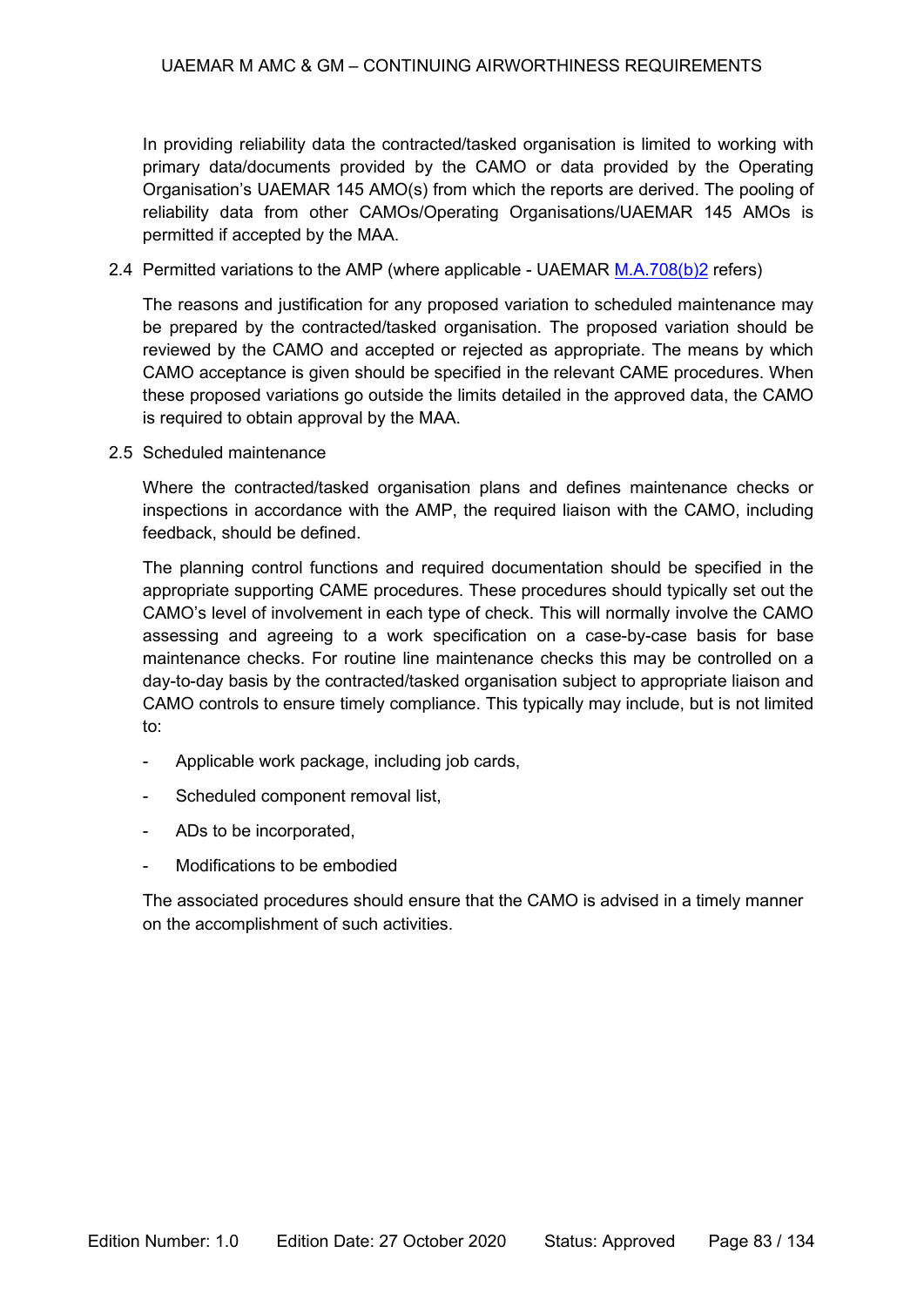### 2.6 Quality monitoring

The CAMO's quality system should monitor the adequacy of the performance of the contracted/tasked continuing airworthiness management activities for compliance with the contract/formal tasking document and UAEMAR M.A. Subpart G. The terms of the contract/formal tasking document should therefore include a provision allowing the CAMO to perform a quality surveillance (including audits) upon the contracted/tasked organisation. The aim of the surveillance is primarily to investigate and judge the effectiveness of those contracted/tasked activities and thereby to ensure compliance with UAEMAR M.A. Subpart G and the contract/formal tasking document. Audit reports may be subject to review when requested by the MAA.

### 2.7 Access by the MAA

The contract/formal tasking document should specify that the contracted/tasked organisation should grant access to the MAA when requested to determine continued compliance with the CAMO's UAEMAR M.A. Subpart G approval.

### 2.8 Maintenance data

The approved maintenance data used for the purpose of the contract/tasking should be specified, together with the organisations responsible for providing such data. The CAMO should ensure such data, including revisions, is readily available to the contracted/tasked organisation who may be required to assess such data. The CAMO should establish a 'fast track' means of ensuring that urgent data is transmitted to the contracted/tasked organisation in a timely manner. Maintenance data may include, but is not necessarily limited to:

- AMP
- ADs,
- Service Bulletins (or national equivalent),
- Major repairs/modification data,
- Aircraft Maintenance Manual,
- Engine overhaul manual,
- Aircraft Illustrated Parts Catalogue,
- Wiring diagrams,
- Trouble shooting manual,
- 2.9 ADs

While the various aspects of AD assessment, planning and follow-up may be accomplished by the contracted/tasked organisation, embodiment is performed by an UAEMAR 145 AMO. The CAMO is responsible for ensuring timely embodiment of applicable ADs and is to be provided with notification of compliance. It therefore follows that the CAMO should have clear policies and procedures on AD embodiment which will ensure that the CAMO finds the contracted/tasked organisation's proposed means of compliance acceptable.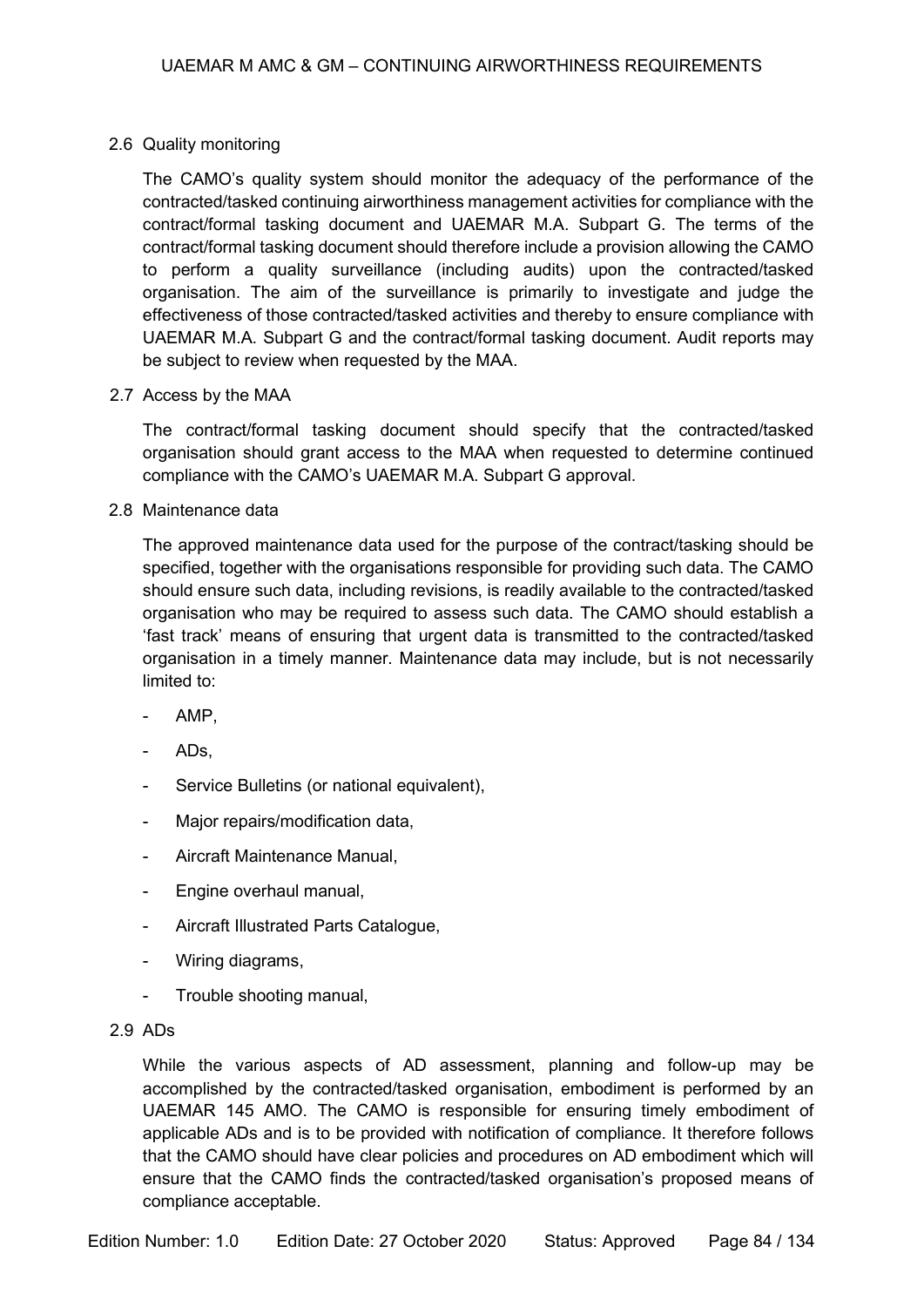The policies and procedures should specify:

- What information (e.g. AD publications, continuing airworthiness records, flight hours/cycles, etc.) the contracted/tasked organisation needs from the CAMO. It is the responsibility of the contracted/tasked organisation to request from the CAMO any additional information that may be felt necessary.
- What information (e.g. AD planning listing, detailed engineering order, etc.) the CAMO needs from the contracted/tasked organisation in order to ensure timely compliance with ADs.

To fulfil their above responsibility, CAMOs should ensure that they are in receipt of current mandatory continued airworthiness information for the aircraft and equipment that they operate.

2.10 Service Bulletin (or national equivalent)/modifications

The contracted/tasked organisation may be required to review and make recommendations on the embodiment of an SB (or national equivalent) and other associated non-mandatory material based on a clear CAMO policy. This should be specified in the contract/formal tasking document.

2.11 Service life limit controls & component control/removal forecast.

Where the contracted/tasked organisation performs planning activities, it should be specified that the contracted/tasked organisation should be in receipt of the current flight time and/or flight cycles and/or landings and/or calendar time, and/or any other approved service life consumption units as applicable, at a frequency to be specified in the contract/formal tasking document. The frequency should be such that it allows the organisation to properly perform the contracted/tasked planning functions. It therefore follows that there will need to be adequate liaison between the CAMO, the UAEMAR 145 AMO(s) and the contracted/tasked organisation.

Additionally, the contract/formal tasking document should specify how the CAMO will be in possession of all current flight cycles, flight hours, etc. in order that the CAMO may assure the timely accomplishment of the required maintenance.

2.12 Health monitoring

If the CAMO contracts/tasks health monitoring activities (for example on-wing engine health monitoring), the contracted/tasked organisation should be in receipt of all the relevant information to perform these activities, including any parameter reading deemed necessary to be supplied by the CAMO for this control. The contract/formal tasking document should also specify what kind of feedback information (such as engine limitation, appropriate technical advice, etc.) the contracted/tasked organisation should provide to the CAMO.

## 2.13 Defect control

Where the CAMO has contracted/tasked the day-to-day control of aircraft technical log deferred defects this should be specified in the contract/formal tasking document and should be adequately described in the appropriate procedures. The CAMO's MEL/CDL provides the basis for establishing which defects may be deferred and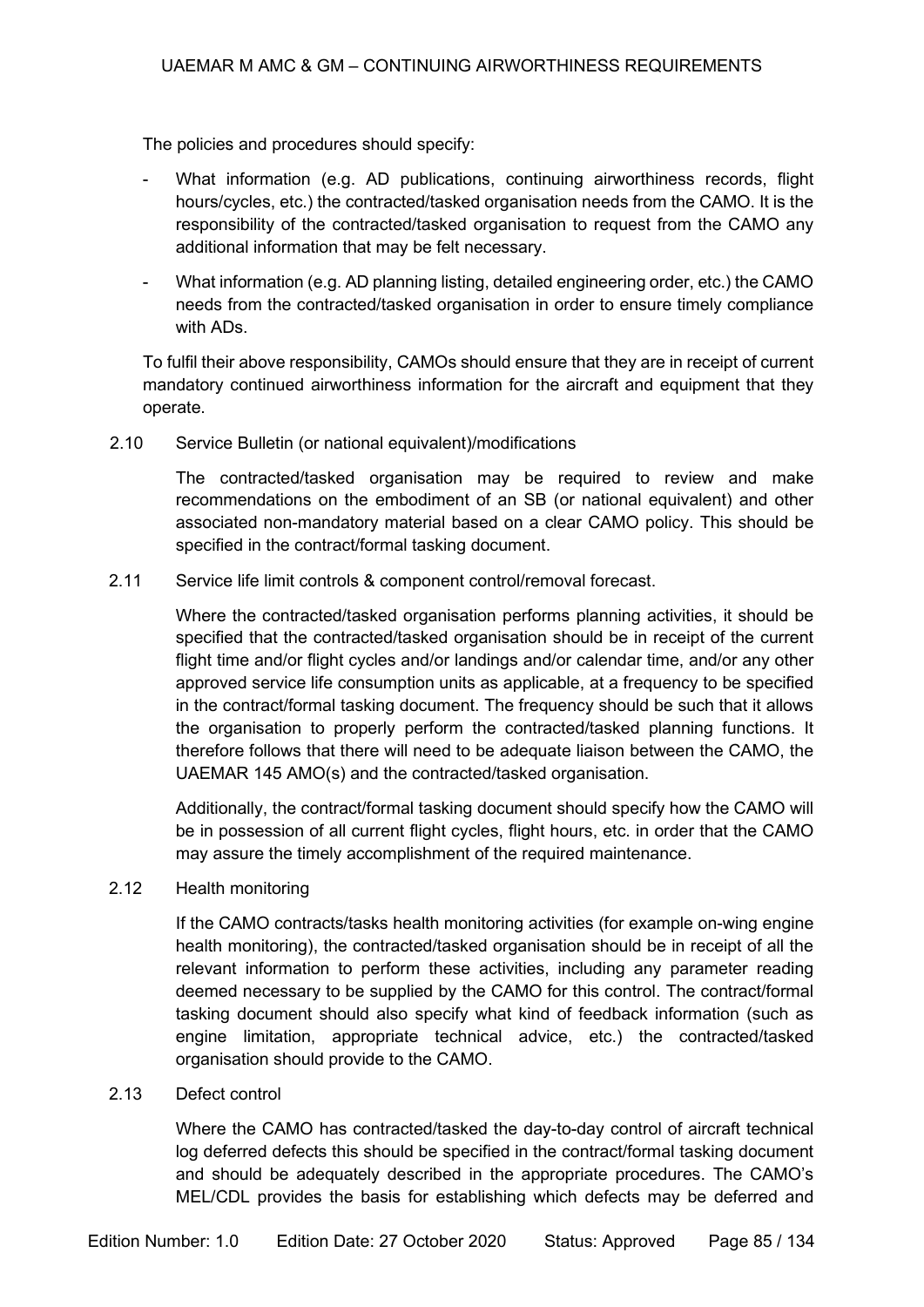associated limits. The procedures should also define the responsibilities and actions to be taken for defects such as 'Aircraft On Ground' situations, repetitive defects, and damage beyond the MTC holder's limits.

For all other defects identified during maintenance, the information should be brought to the attention of the CAMO who, dependent upon the procedural authority granted by the MAA, may determine that some defects can be deferred. Therefore, adequate liaison between the CAMO, the contracted/tasked organisation and the UAEMAR 145 AMO should be ensured.

The contracted/tasked organisation should make a positive assessment of potential deferred defects and consider potential hazards arising from the cumulative effect of any combination of defects. The contracted organisation should liaise with the CAMO to gain their agreement following this assessment.

Deferment of MEL/CDL allowable defects/deviations can be accomplished by an UAEMAR 145 AMO in compliance with the relevant aircraft technical log procedures; they are subject to acceptance by the aircraft commander.

2.14 Mandatory occurrence reporting

All incidents and occurrences that fall within the reporting criteria defined in UAEMAR M.A.202 and UAEMAR 145.A.60 should be reported as required. The CAMO should ensure adequate liaison exists with the contracted/tasked organisation and the UAEMAR 145 AMO.

2.15 Continuing airworthiness records

These may be maintained and held by the contracted/tasked organisation on behalf of the CAMO who remains responsible for the control of the records. However, the CAMO should be provided with the current status of AD compliance and service life limited components in accordance with agreed procedures. The CAMO should also be provided with unrestricted and timely access to original records as and when needed. On-line access to the appropriate information systems is acceptable.

The record keeping requirements of UAEMAR M should be satisfied. Access to the records by duly authorised members of the MAA should be arranged upon request.

2.16 Maintenance check flight procedures

Maintenance check flights are carried out under the control of the Operating Organisation. Maintenance check flight requirements from the contracted/tasked organisation or the UAEMAR 145 AMO should be agreed by the Operating Organisation.

- 2.17 Communication between the CAMO and contracted/tasked organisation
- 2.17.1 To exercise its airworthiness responsibility the CAMO needs to be in receipt of all relevant reports and relevant maintenance data. The contract/formal tasking document should specify what information should be provided and when.
- 2.17.2 Meetings provide one important corner stone whereby the CAMO can exercise part of its responsibility for ensuring the airworthiness of the operated aircraft for which it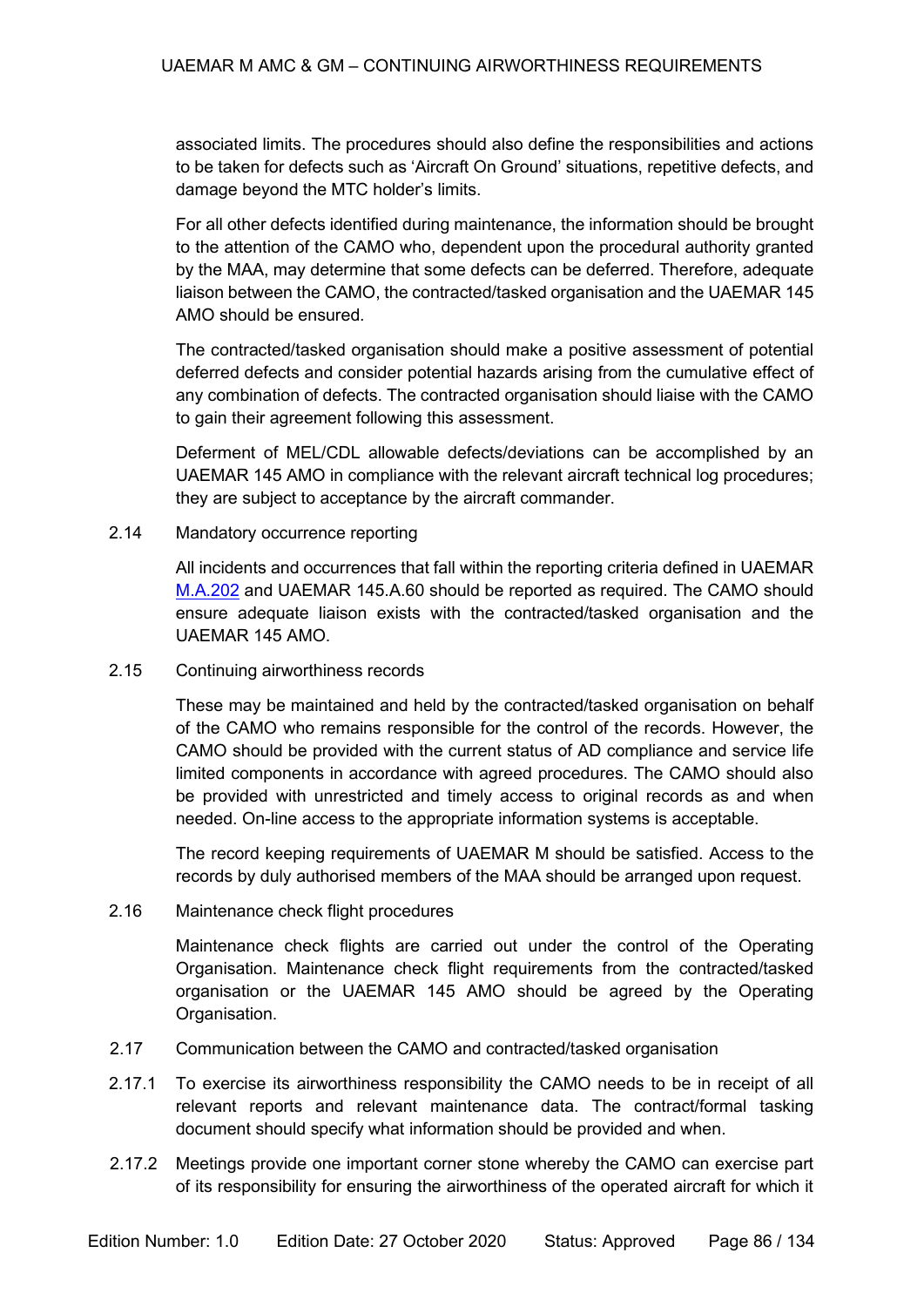is responsible. The meetings should be used to establish good communications between the CAMO, the contracted/tasked organisation and the UAEMAR 145 AMO. The terms of the contract/formal tasking document should include, whenever appropriate, the provision for a certain number of meetings to be held between involved parties. Details of the types of liaison meetings and associated Terms of Reference of each meeting should be documented. The meetings may include but are not limited to all or a combination of:

a) Contract/Tasking review

Before the contract/formal tasking document comes into force, it is very important that the technical personnel of both parties that are involved in the application of the contract/tasking meet in order to be sure that every point leads to a common understanding of the duties of both parties.

b) Work scope planning meeting

Work scope planning meetings may be organised so that the activities to be performed may be commonly agreed.

c) Technical meeting

Scheduled meetings should be organised in order to review on a regular basis and agree actions on technical matters such as ADs, SBs (or national equivalent), future modifications, major defects found during maintenance facility visits, reliability, etc.

d) Quality meeting

Quality meetings should be organised in order to examine matters raised by the CAMO's quality surveillance and the MAA's monitoring activity and to agree upon necessary corrective actions.

e) Reliability meeting

When a reliability programme exists, the contract/formal tasking document should specify the CAMO's and UAEMAR 145 AMO's respective involvement in that programme, including the participation at reliability meetings. Provision to enable MAA participation in these meetings should also be provided.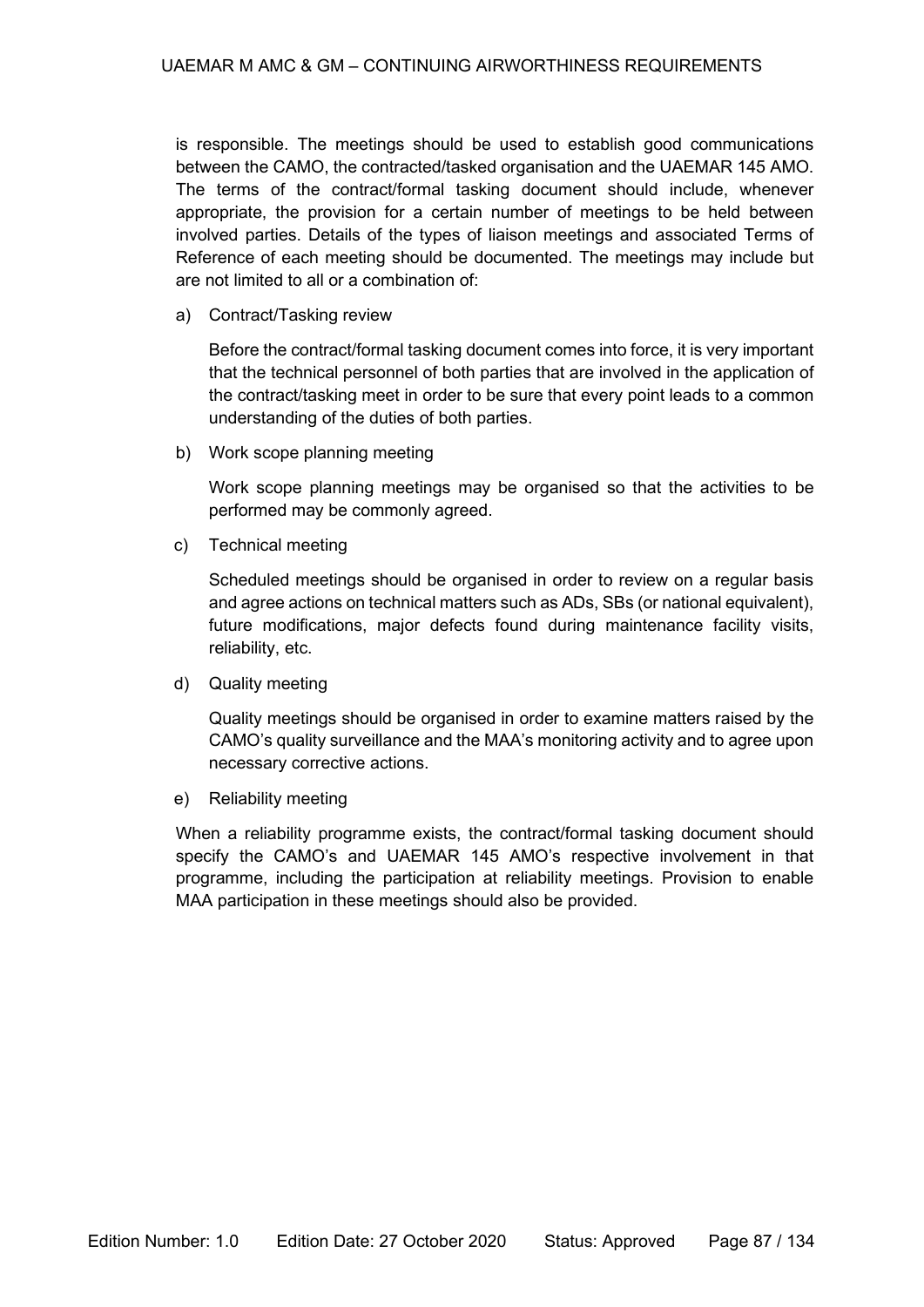# **APPENDIX III TO GM UAEMAR M.B.303(B): KEY RISK ELEMENTS**

|            | <b>Title</b>                        | <b>Description</b>                                                                                                                                                                                                                                                                                                                                                                                                                               |  |  |  |
|------------|-------------------------------------|--------------------------------------------------------------------------------------------------------------------------------------------------------------------------------------------------------------------------------------------------------------------------------------------------------------------------------------------------------------------------------------------------------------------------------------------------|--|--|--|
| А.         | <b>AIRCRAFT CONFIGURATION</b>       |                                                                                                                                                                                                                                                                                                                                                                                                                                                  |  |  |  |
| A.1        | Type design and changes type design | Type design is the minimum set of approved design<br>information necessary to define the product type, as<br>detailed in UAEMAR 21. M. 31. Any changes to type<br>design shall be approved and, for those embodied,<br>shall be recorded with the reference to the approval.                                                                                                                                                                     |  |  |  |
| A.2        | Airworthiness limitations           | An airworthiness limitation is a boundary beyond which<br>an aircraft or a component thereof must not be operated,<br>unless the instruction(s) associated to this airworthiness<br>limitation is (are) complied with.                                                                                                                                                                                                                           |  |  |  |
| A.3        | <b>Airworthiness Directives</b>     | An Airworthiness Directive means a document issued<br>or adopted by the MAA, which mandates actions<br>to be performed on an aircraft to restore an acceptable<br>level of safety, when evidence shows that the safety level<br>of this aircraft may otherwise be compromised<br>(UAEMAR 21.A.3B).                                                                                                                                               |  |  |  |
| В.         | <b>AIRCRAFT OPERATION</b>           |                                                                                                                                                                                                                                                                                                                                                                                                                                                  |  |  |  |
| B.1        | Aircraft documents                  | Aircraft certificates and documents necessary for<br>operations.                                                                                                                                                                                                                                                                                                                                                                                 |  |  |  |
| B.2        | <b>Aircraft Flight Manual</b>       | An Aircraft Flight Manual is a manual, associated<br>with the Military Type Certificate, containing limitations<br>within which operation of the aircraft is to be<br>considered airworthy, and instructions and information<br>necessary to the flight crew members for the safe<br>operation of the aircraft.                                                                                                                                  |  |  |  |
| B.3        | Weight and Balance                  | Weight and balance data is required to make<br>sure the aircraft is capable of operating within the<br>approved envelope.                                                                                                                                                                                                                                                                                                                        |  |  |  |
| <b>B.4</b> | Markings and placards               | Markings and placards are defined in the individual<br>aircraft type design. Some information may also be found<br>in the Military Type Certificate Data Sheet, the<br>Military Supplemental Type Certificates, the Aircraft<br>Flight Manual, the Aircraft Maintenance Manual, the<br>Illustrated Parts Catalogue, etc.                                                                                                                         |  |  |  |
| B.5        | Operational requirements            | Requirements for the type of operation are complied with<br>(e.g. equipment, documents, approvals).                                                                                                                                                                                                                                                                                                                                              |  |  |  |
| <b>B.6</b> | Defect management                   | Defect management requires a system whereby<br>information on faults, malfunctions, defects and other<br>occurrences that cause or might cause adverse effects<br>on the airworthiness of the aircraft are captured. This<br>system should be properly documented. It may include,<br>amongst others, the Minimum Equipment List system (or<br>national equivalent), the Configuration Deviation List<br>system and deferred defects management. |  |  |  |
| <b>B.7</b> | Symmetry check                      | Symmetry check data is required to make sure the<br>aircraft is within the approved design data issued by the<br>relevant design approval holder.                                                                                                                                                                                                                                                                                                |  |  |  |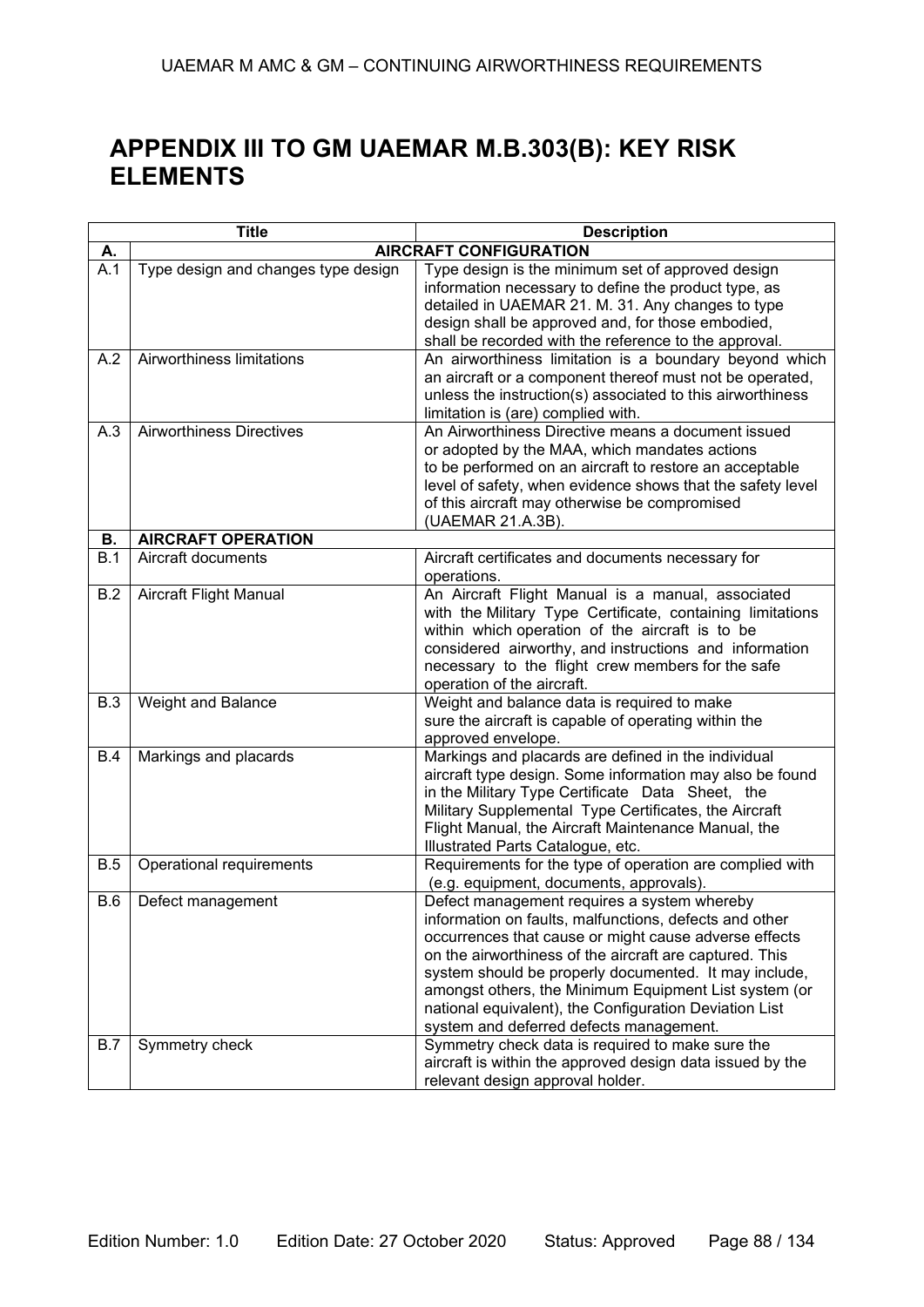|     | <b>Title</b>                   | <b>Description</b>                                                                                                                                                                                                                                                                                                                                                                                                                     |  |
|-----|--------------------------------|----------------------------------------------------------------------------------------------------------------------------------------------------------------------------------------------------------------------------------------------------------------------------------------------------------------------------------------------------------------------------------------------------------------------------------------|--|
| C.  | <b>AIRCRAFT MAINTENANCE</b>    |                                                                                                                                                                                                                                                                                                                                                                                                                                        |  |
| C.1 | Aircraft Maintenance Programme | A document which describes or incorporates by<br>reference the specific scheduled maintenance<br>tasks and their frequency of completion, the<br>associated maintenance procedures and related<br>standard maintenance practices necessary to<br>preserve the airworthiness of those aircraft to<br>which it applies.                                                                                                                  |  |
| C.2 | Component control              | Component control should consider two<br>objectives for component maintenance<br>maintenance for which compliance is<br>mandatory<br>maintenance for which compliance is<br>recommended.                                                                                                                                                                                                                                               |  |
| C.3 | Repairs                        | All repairs and unrepaired damage/degradations<br>need to comply with the instructions of the<br>appropriate maintenance manual (e.g. the SRM,<br>the AMM, the CMM). All repairs not defined in<br>the appropriate maintenance manual need to<br>be appropriately approved and recorded with<br>the reference to the approval. This includes any<br>damage or repairs to the aircraft/engine(s)/<br>propeller(s), and their components |  |
| C.4 | Records                        | Continuing Airworthiness records are defined in<br>UAEMAR M.A.305 and UAEMAR M.A.306 and<br>their related AMCs.                                                                                                                                                                                                                                                                                                                        |  |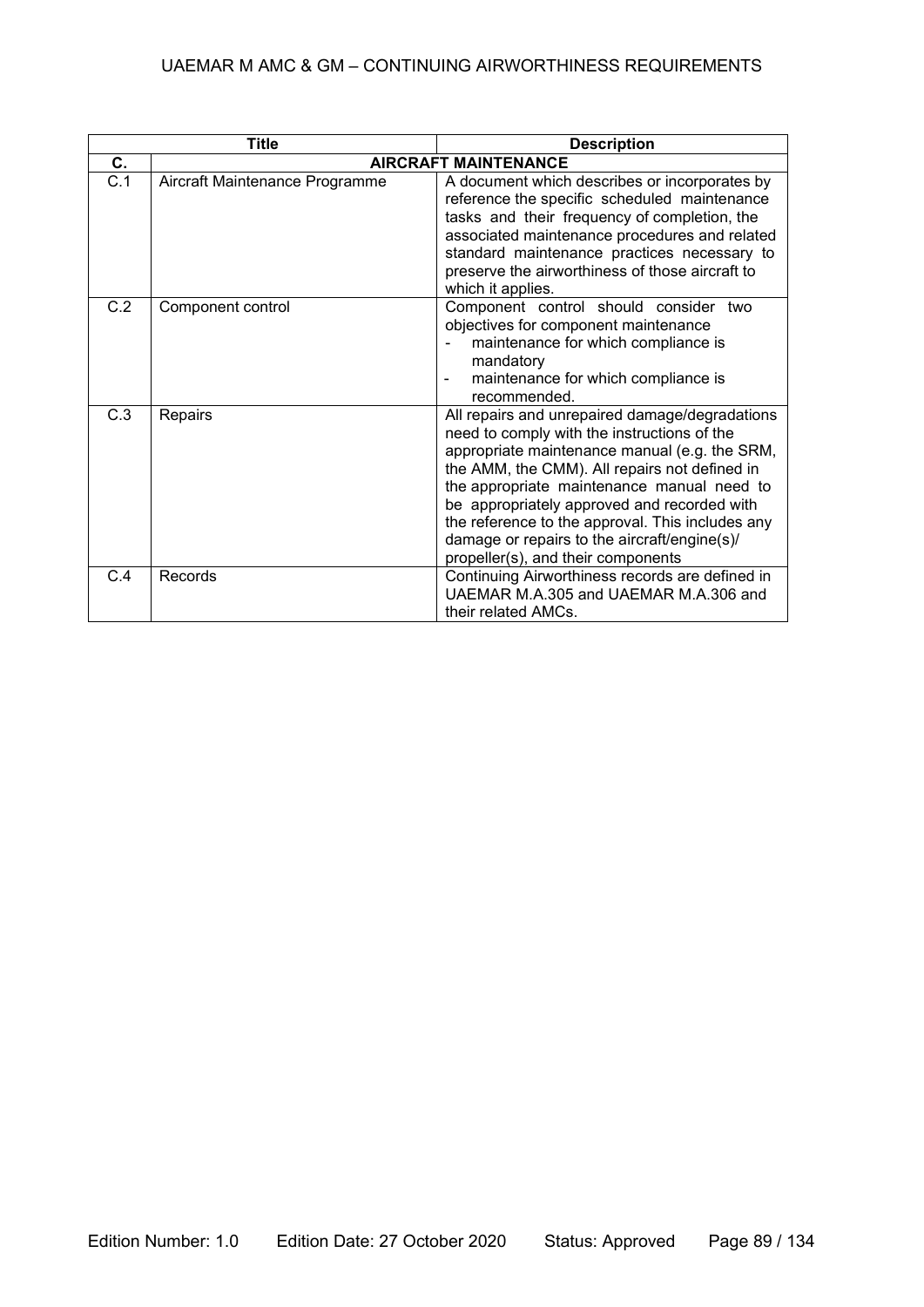| A.1<br>Type design and changes to<br>Type Design is the minimum set of approved design<br>information necessary to define the product type, as<br>type design<br>detailed in UAEMAR 21.A.31. |  |
|----------------------------------------------------------------------------------------------------------------------------------------------------------------------------------------------|--|
|                                                                                                                                                                                              |  |
|                                                                                                                                                                                              |  |
| Any changes to type design shall be approved and,                                                                                                                                            |  |
| for those embodied, shall be                                                                                                                                                                 |  |
| recorded with the reference to the approval.                                                                                                                                                 |  |
| <b>Typical inspection items</b><br><b>Supporting information</b>                                                                                                                             |  |
| 1.<br>The type design consists of:<br>Use the current Military Type Certificate Data                                                                                                         |  |
| The drawings an specifications and a<br>Sheets (airframe, engine, propeller as<br>1.                                                                                                         |  |
| listing of those drawings and<br>applicable) and check that the aircraft                                                                                                                     |  |
| specifications necessary to define the<br>conforms to its type design (correct engine(s)                                                                                                     |  |
| configuration and the design features<br>installed, mission equipment, etc.)                                                                                                                 |  |
| of the product shown to coly with the<br>2.<br>Check that changes have been approves                                                                                                         |  |
| applicable type certification basis and<br>properly (approved data is used, and a direct                                                                                                     |  |
| environmental protection<br>relation to the approved data).                                                                                                                                  |  |
| Check for unintentional deviations from the<br>requirements (where applicable)<br>3.                                                                                                         |  |
| 2.<br>Information on materials and<br>approves type design (sometimes referred to                                                                                                            |  |
| processes and on methods of<br>as concessions), divergences, or non-                                                                                                                         |  |
| manufacture and assembly of the<br>conformances. Technical Adaptations,                                                                                                                      |  |
| product necessary to ensure the<br>Technical Variations, etc,                                                                                                                                |  |
| Check cabin configuration (LOPA) (If<br>conformity of the product<br>4.                                                                                                                      |  |
| 3.<br>An approved Airworthiness Limitation<br>applicable)                                                                                                                                    |  |
| Section (ALS) of the Instructions for<br>5.<br>Check for embodiment of (M)STC's and, if any                                                                                                  |  |
| Continuing Airworthiness (ICA) as                                                                                                                                                            |  |
| defined by the applicable                                                                                                                                                                    |  |
| airworthiness codes; and<br>Any other date necessary to allow by<br>Airworthiness Limitations Section (ALS)/Aircraft<br>4.                                                                   |  |
| comparison the determination of the<br>Flight Manual/Minimum Equipment List/Weight                                                                                                           |  |
| and Balance Manual and revisions are needed,<br>airworthiness, the characteristics of                                                                                                        |  |
| noise, fuel venting, and exhaust<br>they have been approved and complied with.                                                                                                               |  |
| emissions (where applicable) of later<br>Check that the individual aircraft<br>6.                                                                                                            |  |
| design/configuration is properly established<br>products of the same type.                                                                                                                   |  |
| The individual aircraft design is made<br>and used as a reference. The following are                                                                                                         |  |
| of the type design supplemented with<br>typical points that should be checked:                                                                                                               |  |
| Aircraft S/N applicable<br>changes to the type design (e.g.<br>а.                                                                                                                            |  |
| modifications) embodied on the<br>Applicable engines and propellers<br>b.                                                                                                                    |  |
| considered aircraft.<br>Applicable APU<br>C.                                                                                                                                                 |  |
| Depending on the product State of<br>Max. certified weights<br>d.                                                                                                                            |  |
| Design, Recognition Agreements<br>Seating/cargo configuration (if<br>е.                                                                                                                      |  |
| and/or Authority decisions on<br>applicable                                                                                                                                                  |  |
| acceptance of certification findings<br>Exits (including emergency egress)<br>f.                                                                                                             |  |
| may exist and should be taken into<br>Mission equipment<br>g.                                                                                                                                |  |
| account.                                                                                                                                                                                     |  |
| <b>Reference documents:</b><br><b>UAEMAR 21.A.31</b><br>÷                                                                                                                                    |  |
| <b>UAEMAR 21A.41</b><br>$\overline{\phantom{0}}$                                                                                                                                             |  |
| <b>UAEMAR 21.A.61</b><br><b>UAEMAR 21.A.90</b>                                                                                                                                               |  |
| <b>UAEMAR 21.A.107</b>                                                                                                                                                                       |  |
| <b>UAEMAR 21.A.120</b>                                                                                                                                                                       |  |
| <b>UAEMAR 21.A.111</b>                                                                                                                                                                       |  |
| UAEMAR M. A. 304                                                                                                                                                                             |  |
| UAEMAR M. A. 305                                                                                                                                                                             |  |
| <b>UAEMAR 145 A. 45</b>                                                                                                                                                                      |  |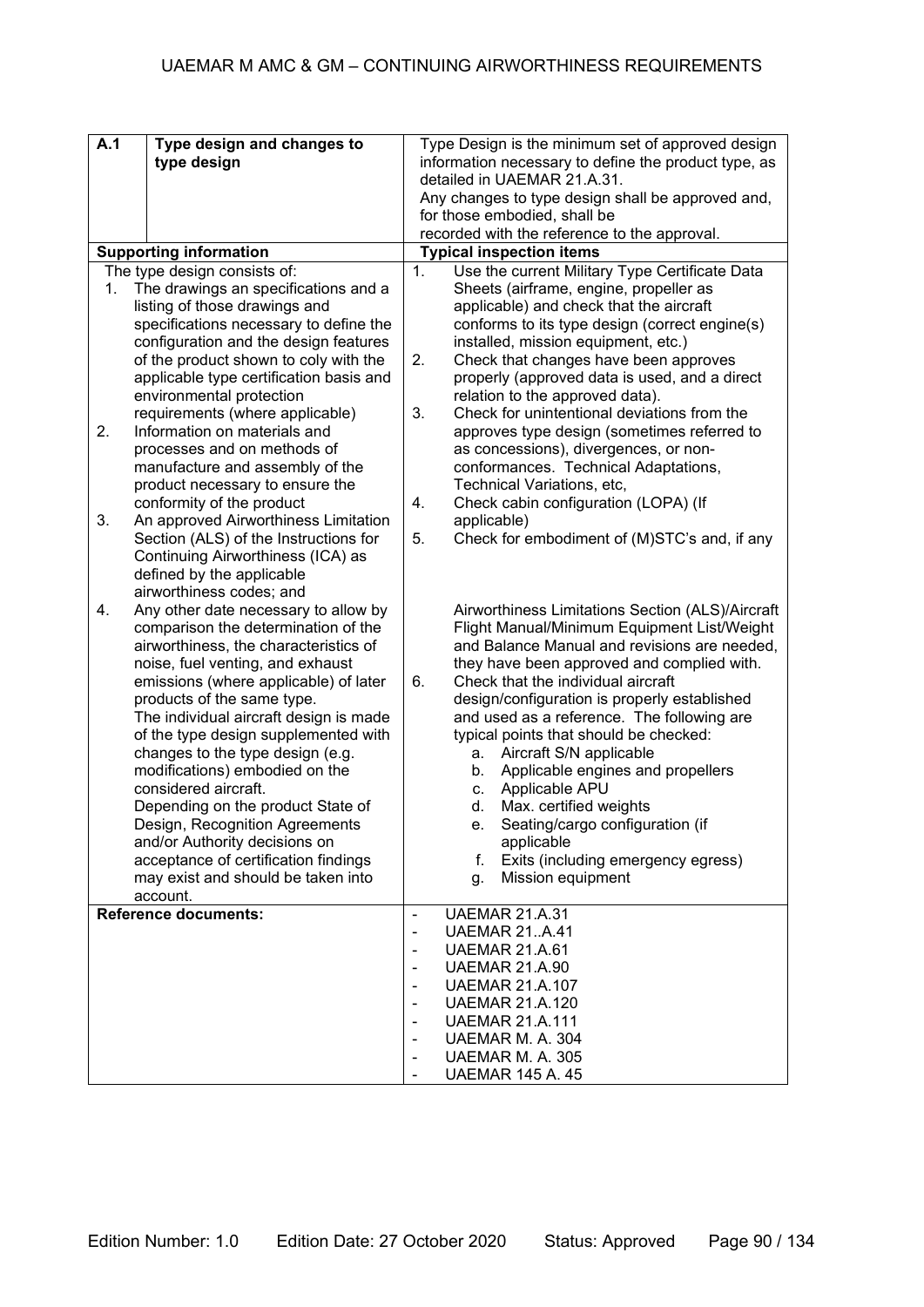|     | <b>Airworthiness Limitations</b>            |                |                                                                                   |
|-----|---------------------------------------------|----------------|-----------------------------------------------------------------------------------|
| A.2 |                                             |                | Each mandatory replacement time, structural                                       |
|     |                                             |                | inspection interval, and related structural inspection                            |
|     |                                             |                | task which are contained in a section of the                                      |
|     |                                             |                | <b>Instructions for Continuing Airworthiness</b>                                  |
|     | <b>Supporting information</b>               |                | <b>Typical inspection items</b>                                                   |
|     | Airworthiness limitations are exclusively   | 1.             | Check that the Aircraft Maintenance Programme                                     |
|     | Associated with instructions whose          |                | (AMP) reflects airworthiness limitations and                                      |
|     | compliance is mandatory as a part of the    |                | associated instuctions issued by the relevant                                     |
|     | type design. They apply to some             |                | design approval holders and is approved by                                        |
|     | scheduled or unscheduled instructions       |                | the MAA.                                                                          |
|     | that have been developed to prevent         | 2.             | Check that the aircraft and the components                                        |
|     | and/or detect the most severe failure.      |                | thereof comply with the approved AMP.                                             |
|     | They mainly apply to maintenance            | 3.             | Check the current status of service life limited                                  |
|     | (mandatory modification, replacement,       |                | components. The current status of life limited                                    |
|     | inspections, checks, etc.), but can also    |                | components is to be maintained throughout the                                     |
|     | apply to instructions to control critical   |                | operating life of the component.                                                  |
|     | design configurations (for example Critical | 4.             | <b>Typical Airworthiness Limitation Items</b>                                     |
|     | Design Configuration Control Limitations    |                | Safe Life Airworthiness Limitation Item                                           |
|     | (CDCCL) for the fuel tank safety).          |                | (SL ALI) Life limited components                                                  |
|     |                                             |                | <b>Damaged Tolerant Airworthiness</b>                                             |
|     |                                             |                | Limitation Item (DT ALI) Structure, including                                     |
|     |                                             |                | ageing aircraft structure                                                         |
|     |                                             |                | Certification Maintenance Requirements (CMR)                                      |
|     |                                             |                | Ageing Systems Maintenance (ASM), including                                       |
|     |                                             |                | Airworthiness Limitations for Electrical Wiring<br>Interconnection Systems (EWIS) |
|     |                                             |                | Fuel Tank Ignition Prevention (FTIP)                                              |
|     |                                             |                | <b>Flammability Reduction Means (FRM)</b>                                         |
|     |                                             | $\blacksquare$ | CDCCL, check wiring if any maintenance carried                                    |
|     |                                             |                | out in same area - wiring separation                                              |
|     |                                             |                | Ageing fleet inspections mandated through ALS                                     |
|     |                                             |                | or AD are included in the AMP.                                                    |
|     | <b>Reference documents:</b>                 | ä,             | <b>UAEMAR 21.A.31</b>                                                             |
|     |                                             | $\blacksquare$ | <b>UAEMAR 21.A.61</b>                                                             |
|     |                                             | $\blacksquare$ | Relevant ICA certification requirement for the                                    |
|     |                                             |                | aircraft type being inspected (refer to Type                                      |
|     |                                             |                | Certification basis)                                                              |
|     |                                             |                | UAEMAR M. A. 302                                                                  |
|     |                                             |                | UAEMAR M. A. 305 UAEMAR M. A. 710 (a)(7)                                          |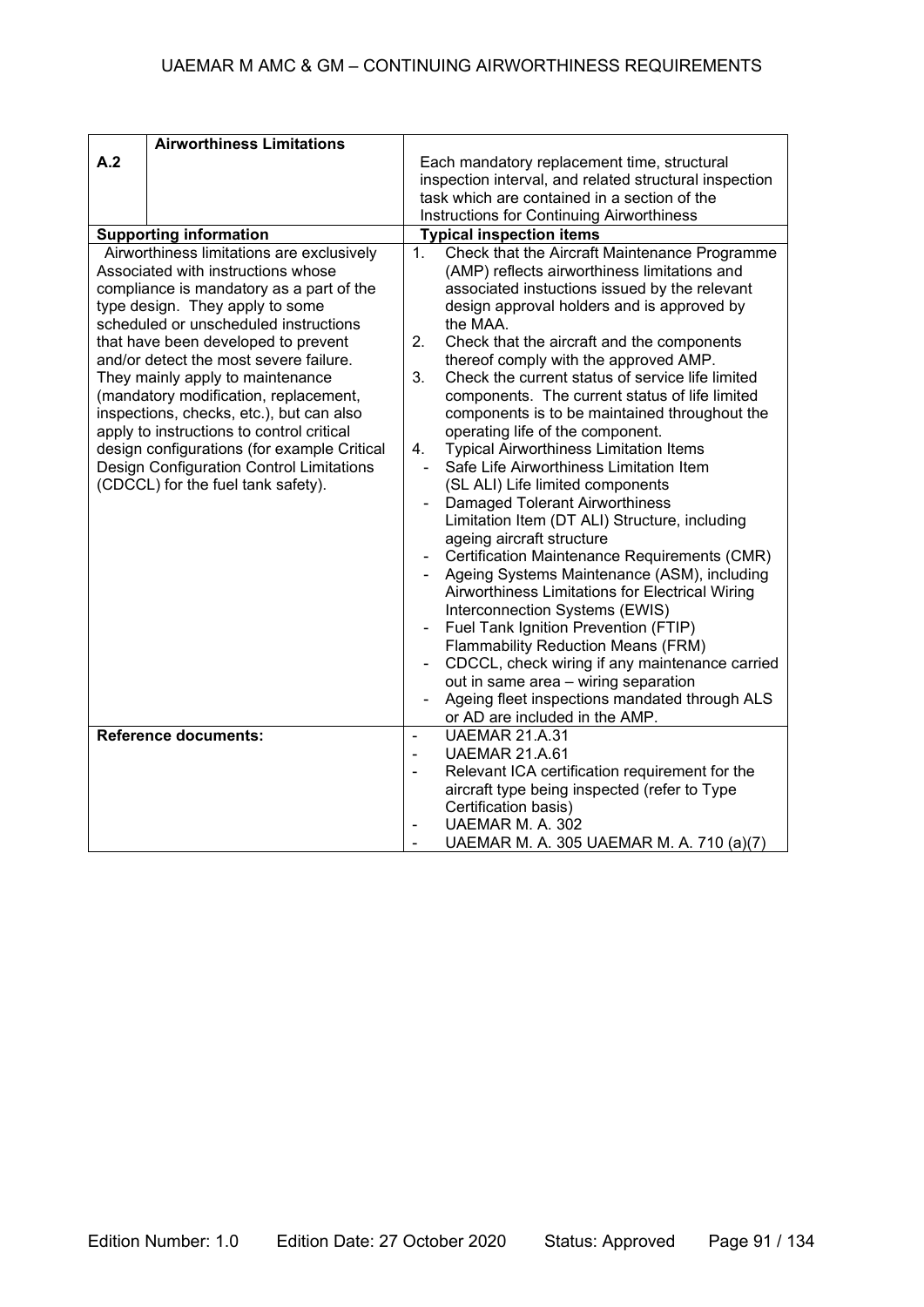| <b>Airworthiness Directives</b><br>A.3 | An Airworthiness Directive means a document issued                 |
|----------------------------------------|--------------------------------------------------------------------|
|                                        |                                                                    |
|                                        | or adopted by the MAA, which mandates actions to                   |
|                                        | be performed on an aircraft to restore an acceptable               |
|                                        | level of safety, when evidence shows that the safety               |
|                                        | level of this aircraft may otherwise be compromised                |
|                                        | (UAEMAR 21A.3B).                                                   |
| <b>Supporting information</b>          | <b>Typical inspection items</b>                                    |
| Any Airworthiness Directive issued by  | Check if all ADs applicable to the airframe,<br>$1_{-}$            |
| the MAA shall apply.                   | engine(s), propeller(s) and equipment have been                    |
|                                        | incorporated in the AD status, including their revisions.          |
|                                        | Check records for correct AD applicability (including<br>2.        |
|                                        | ADs incorrectly listed as non-applicable).                         |
|                                        | Check by sampling in the current AD status that<br>3.              |
|                                        | applicable ADs have been or are planned to be (as                  |
|                                        | appropriate) carried out within the requirements of                |
|                                        | these Airworthiness Directives, unless otherwise                   |
|                                        | specified by the MAA.                                              |
|                                        | Check that applicable ADs related to maintenance<br>4.             |
|                                        | are included into the Aircraft Maintenance Programme.              |
|                                        | Check that work cards correctly reflect AD<br>5.                   |
|                                        | requirements or refer to procedures and standard                   |
|                                        |                                                                    |
|                                        | practices referenced in ADs.                                       |
|                                        | Sample during a physical survey some ADs for<br>6.                 |
|                                        | which compliance can be physically checked.                        |
| <b>Reference documents:</b>            | UAEMAR 21.A.3B<br>$\blacksquare$                                   |
|                                        | <b>UAEMAR 21.B.60</b><br>$\blacksquare$                            |
|                                        | <b>UAEMAR 21.B.326</b><br>$\overline{\phantom{a}}$                 |
|                                        | <b>UAEMAR 21.B.327</b><br>$\blacksquare$                           |
|                                        | UAEMAR M.A.201 & UAEMAR AMC M.A.201(h)<br>$\overline{\phantom{a}}$ |
|                                        | paragraph 4                                                        |
|                                        | UAEMAR M.A.303                                                     |
|                                        | UAEMAR M.A.305 paragraphs (d) & (h)<br>$\blacksquare$              |
|                                        | <b>UAEMAR 145.A.45</b><br>$\blacksquare$                           |
|                                        | UAEMAR M.A.708 paragrahs (b)5 & (b)8<br>$\blacksquare$             |
|                                        | UAEMAR M.A.709(a)                                                  |
|                                        | UAEMAR M.A.710 paragrah (a)5                                       |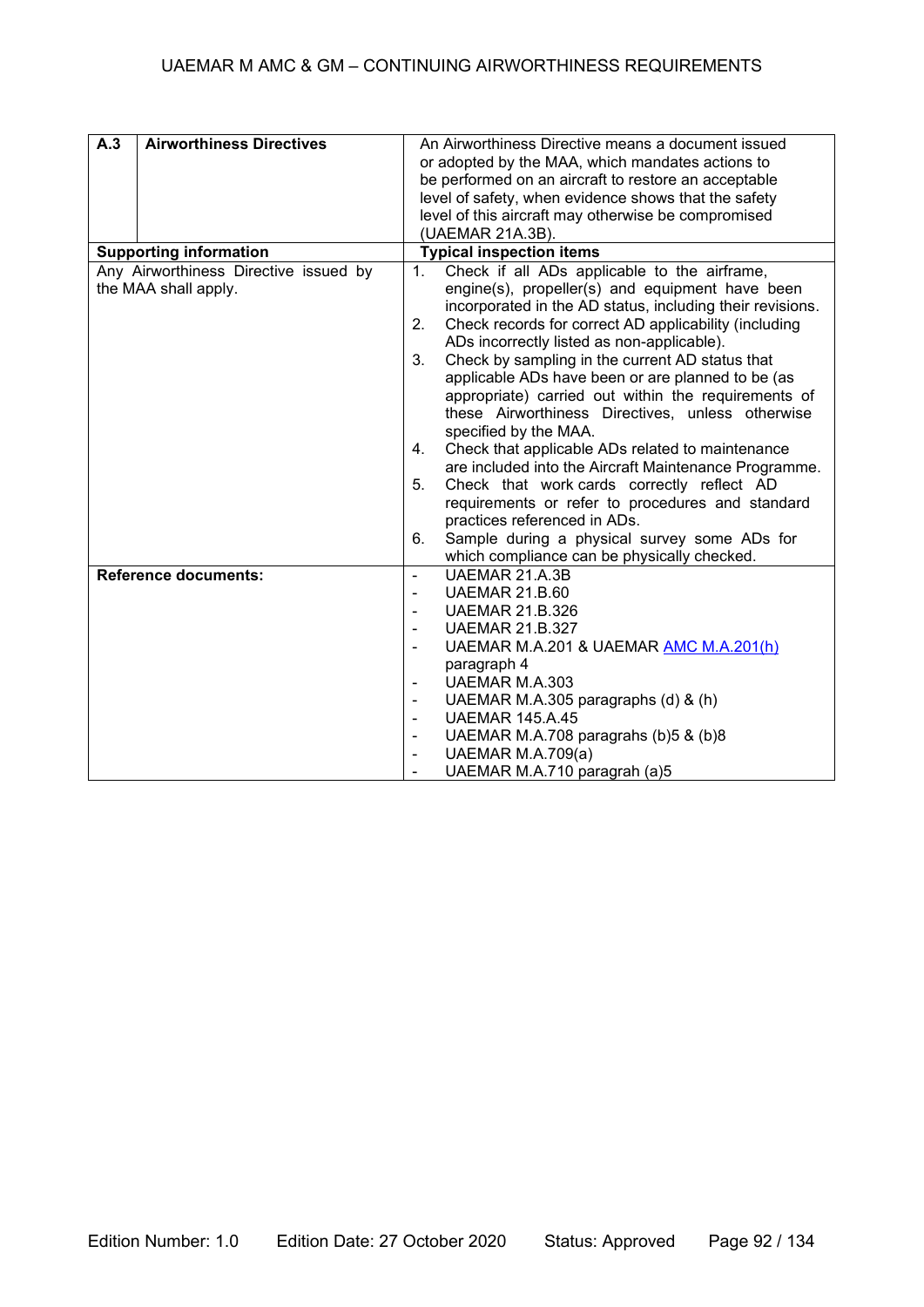| B.1        | <b>Airworthiness documents</b>                                                                                                                                                                                                                                                                                                                                                                                  | Aircraft certificates and documents necessary for<br>Operations.                                                                                                                                                                                                                                                                                                                                                       |
|------------|-----------------------------------------------------------------------------------------------------------------------------------------------------------------------------------------------------------------------------------------------------------------------------------------------------------------------------------------------------------------------------------------------------------------|------------------------------------------------------------------------------------------------------------------------------------------------------------------------------------------------------------------------------------------------------------------------------------------------------------------------------------------------------------------------------------------------------------------------|
|            | <b>Supporting information</b>                                                                                                                                                                                                                                                                                                                                                                                   | <b>Typical inspection items</b>                                                                                                                                                                                                                                                                                                                                                                                        |
|            | The aircraft certificates and<br>documents necessary for operations may<br>include, but necessary for operations may<br>include, but are not necessarily limited to:<br>Certificate of Registration (if<br>applicable);<br>Military Certificate of Airworthiness;<br>Aircraft Certificate of Release to<br>Service;<br>Technical Logbook, if required;<br>Military Airworthiness Review<br>Certificate;<br>Etc. | Check that all certificates and documents pertinent<br>$1_{-}$<br>to the aircraft and necessary for operations (or copies<br>as appropriate) are available.<br>Check MCoA modification/Aircraft identification.<br>2.<br>3.<br>Not applicable<br>4.<br>Check Military Permit to Fly and Flight Conditions<br>when necessary.<br>Check that there is an appropriate Aircraft Certificate<br>5.<br>Of Release to Service |
|            | <b>Reference documents:</b>                                                                                                                                                                                                                                                                                                                                                                                     | <b>UAEMAR 21.A.175</b><br>$\blacksquare$<br><b>UAEMAR 21.A.177</b><br>$\blacksquare$<br><b>UAEMAR 21.A.182</b><br>۰<br><b>UAEMAR 21.A.708</b><br>$\blacksquare$<br><b>UAEMAR 21.A.711</b><br>$\blacksquare$<br><b>UAEMAR 21.A.801</b><br>UAEMAR M.A.201(a)(2)<br>UAEMAR M.A.305<br>UAEMAR M.A.306<br><b>UAEMAR 145.A.55</b>                                                                                            |
| B.2        | <b>Aircraft Flight Manual</b>                                                                                                                                                                                                                                                                                                                                                                                   | An Aircraft Flight Manual (AFM) is a manual,<br>associated with the Military Type Certificate, containing<br>limitations within which operation of the aircraft is to be<br>considered airworthy, and instructions and information<br>necessary to the flight crew members for the safe<br>operation of the aircraft.                                                                                                  |
|            | <b>Supporting information</b>                                                                                                                                                                                                                                                                                                                                                                                   | <b>Typical inspection items</b>                                                                                                                                                                                                                                                                                                                                                                                        |
|            | The AFM needs to reflect the<br>current status/configuration of the aircraft.<br>When it does not, it may provide flight<br>crew members with wrong information.<br>This may lead to errors and/or to<br>override limitations that could contribute<br>to unsafe situations and limitations that<br>could contribute to unsafe situations.                                                                      | Check the conformity of the AFM, latest issue<br>1.<br>with aircraft configuration, including modification<br>Status, (AD, SB, MSTC, etc.)<br>2.<br>Check:<br>the AFM approval, revision control, Supplement to<br>AFM;<br>the impact of modification status on weight &<br>balance;<br>additional required manuals;<br>AFM limitations.                                                                               |
|            | <b>Reference documents:</b>                                                                                                                                                                                                                                                                                                                                                                                     | UAEMAR 21.A.174(b)2(iii) and (b)3(ii)<br>UAEMAR M.A.305 & UAEMAR AMC M.A.305(d)                                                                                                                                                                                                                                                                                                                                        |
| <b>B.3</b> | <b>Weight and Balance</b>                                                                                                                                                                                                                                                                                                                                                                                       | Weight and balance data is required to make sure the<br>aircraft is capable of operating within the approved<br>envelope.                                                                                                                                                                                                                                                                                              |
|            | <b>Supporting information</b>                                                                                                                                                                                                                                                                                                                                                                                   | <b>Typical inspection items</b>                                                                                                                                                                                                                                                                                                                                                                                        |
| envelope.  | The weight and balance report needs to<br>reflect the actual configuration of the<br>aircraft. When it does not, the aircraft might<br>be operated outside the certified operating                                                                                                                                                                                                                              | Check that the weight and balance report is valid,<br>1.<br>considering current configuration.<br>Make sure that modifications and repairs are taken<br>2.<br>into account in the report.<br>Check that equipment status is recorded on the<br>3.<br>weight and balance report.<br>Compare current weight and balance report with<br>4.<br>previous report for consistency.                                            |
|            | <b>Reference documents:</b>                                                                                                                                                                                                                                                                                                                                                                                     | UAEMAR M.A.305(d)5<br>UAEMAR M.A.708(b)(10)                                                                                                                                                                                                                                                                                                                                                                            |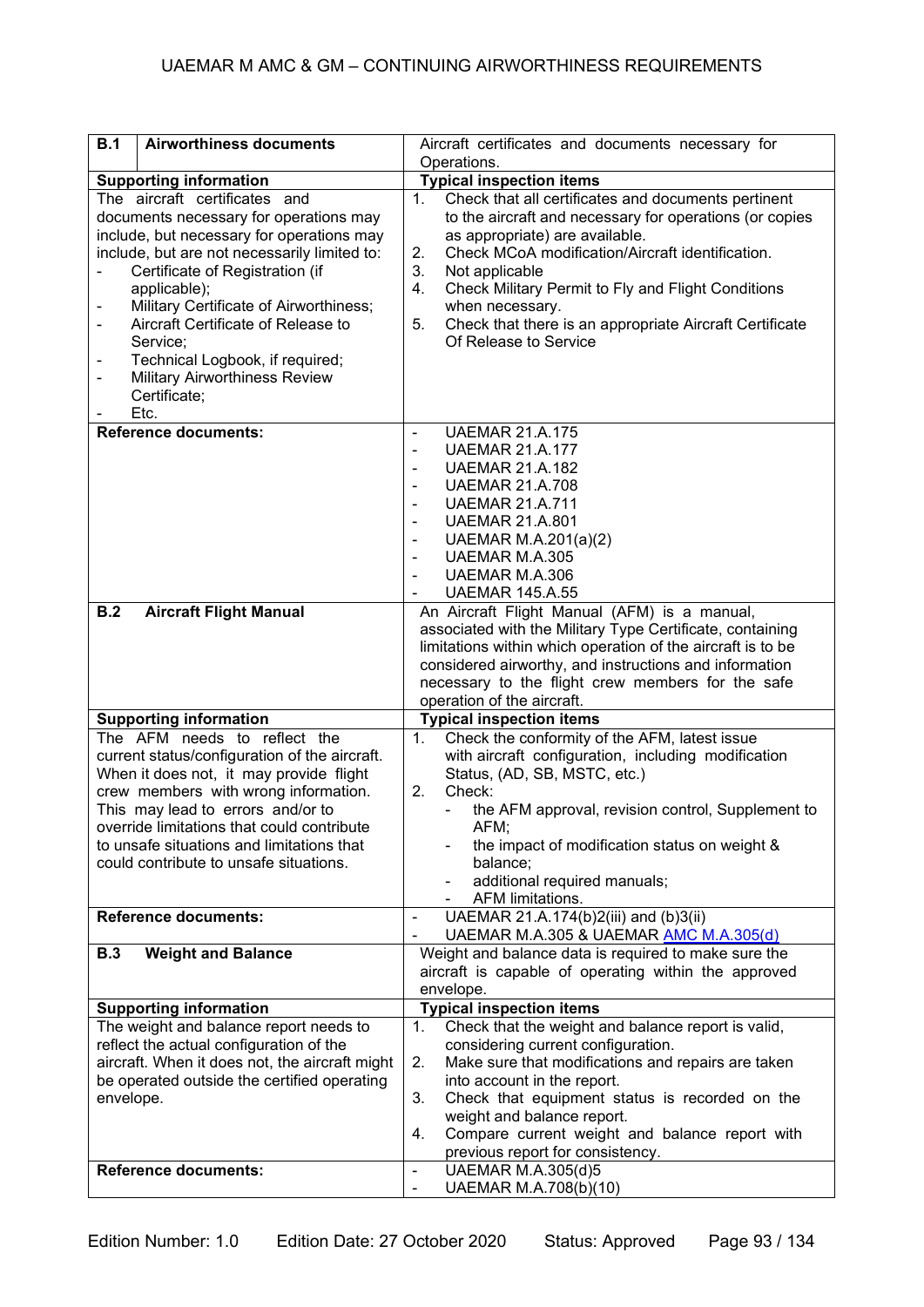| B.4 |                                              |    |                                                                                                           |
|-----|----------------------------------------------|----|-----------------------------------------------------------------------------------------------------------|
|     | <b>Markings and placards</b>                 |    | Markings and placards are defined in the individual<br>aircraft type design. Some information may also be |
|     |                                              |    | found in the Military Type Certificate Data Sheet, the                                                    |
|     |                                              |    | Military Supplemental Type Certificates, the Aircraft                                                     |
|     |                                              |    | Flight Manual, the Aircraft Maintenance Manual, the                                                       |
|     |                                              |    | Illustrated Parts Catalogue, etc.                                                                         |
|     | <b>Supporting information</b>                |    | <b>Typical inspection items</b>                                                                           |
|     | Markings and placards on instruments,        | 1. | Check that the required markings and placards are                                                         |
|     | equipment, controls, etc. shall include      |    | installed on the aircraft, especially the emergency                                                       |
|     | such limitations or information as           |    | exit/egress markings instructions and                                                                     |
|     | necessary for the direct attention of the    | 2. | Check that all installed placards are readable.                                                           |
|     | crew during flight.                          | 3. | Check the Aircraft Flight Manual versus the                                                               |
|     | Markings and placards or instructions shall  |    | instruments.                                                                                              |
|     | be provided to give any information that is  | 4. | Check registration markings/national insignia.                                                            |
|     | essential to the ground handling in order to | 5. | Check product data plates.                                                                                |
|     | preclude the possibility of mistakes in      | 6. | Examples of markings and placards:                                                                        |
|     | ground servicing (e.g. towing, refuelling)   |    | markings related to military equipment/operations                                                         |
|     | that could pass unnoticed and that could     |    | (e.g. weapons, ejection seats, AAR, etc).                                                                 |
|     | jeopardise the safety of the aircraft in     |    | door means of opening,<br>each compartment's weight/load limitation/placards                              |
|     | subsequent flights.                          |    | $\overline{\phantom{0}}$<br>stating limitation on contents,                                               |
|     |                                              |    | passenger information signs, including no smoking<br>۰                                                    |
|     |                                              |    | signs (where applicable),                                                                                 |
|     |                                              |    | emergency exit marking,<br>۰                                                                              |
|     |                                              |    | pressurised cabin warning (if applicable),                                                                |
|     |                                              |    | calibration placards,                                                                                     |
|     |                                              |    | cockpit placards and instrument markings,                                                                 |
|     |                                              |    | oxygen system information data,                                                                           |
|     |                                              |    | accesses to the fuel tanks with flammability                                                              |
|     |                                              |    | reduction means (CDCCL),                                                                                  |
|     |                                              |    | fuelling markings (fuel vent, fuel dip stick                                                              |
|     |                                              |    | markings),                                                                                                |
|     |                                              |    | EWIS identification,                                                                                      |
|     |                                              |    | towing limit markings,<br>۰                                                                               |
|     |                                              |    | break-in markings,<br>$\overline{\phantom{0}}$                                                            |
|     |                                              |    | inflate tyres with nitrogen,                                                                              |
|     |                                              |    | RVSM and pitot static markings                                                                            |
|     | <b>Reference documents:</b>                  |    | <b>UAEMAR 21.A.175</b>                                                                                    |
|     |                                              |    | <b>UAEMAR 21.A.715</b>                                                                                    |
|     |                                              |    | UAEMAR 21 Subpart Q                                                                                       |
|     |                                              |    | Relevant certification requirement for the aircraft type                                                  |
|     |                                              |    | being inspected (refer to Type Certification basis)                                                       |
| B.5 | <b>Operational requirements</b>              |    | UAEMAR 145.A.42 & UAEMAR AMC 145.A.42<br>Requirements for the type of operation are complied              |
|     |                                              |    | with (e.g. equipment, documents, approvals).                                                              |
|     | <b>Supporting information</b>                |    | <b>Typical inspection items</b>                                                                           |
|     | This includes all equipment required by      | 1. | Check permits and approvals required for type of                                                          |
|     | The applicable operational military          |    | Operation.                                                                                                |
|     | requirements.                                | 2. | Check for the presence and serviceability of equipment                                                    |
|     | In case of malfunction, faulty equipment     |    | Required by operational military requirements.                                                            |
|     | can create a hazardous situation. In         | 3. | Check safety equipment, check that emergency                                                              |
|     | particular, emergency equipment is to be     |    | equipment is readily accessible (if applicable).                                                          |
|     | examined during this inspection.             |    |                                                                                                           |
|     | <b>Reference documents:</b>                  |    | UAEMAR M.A.201(a)(2)                                                                                      |
|     |                                              |    | National operational military requirements                                                                |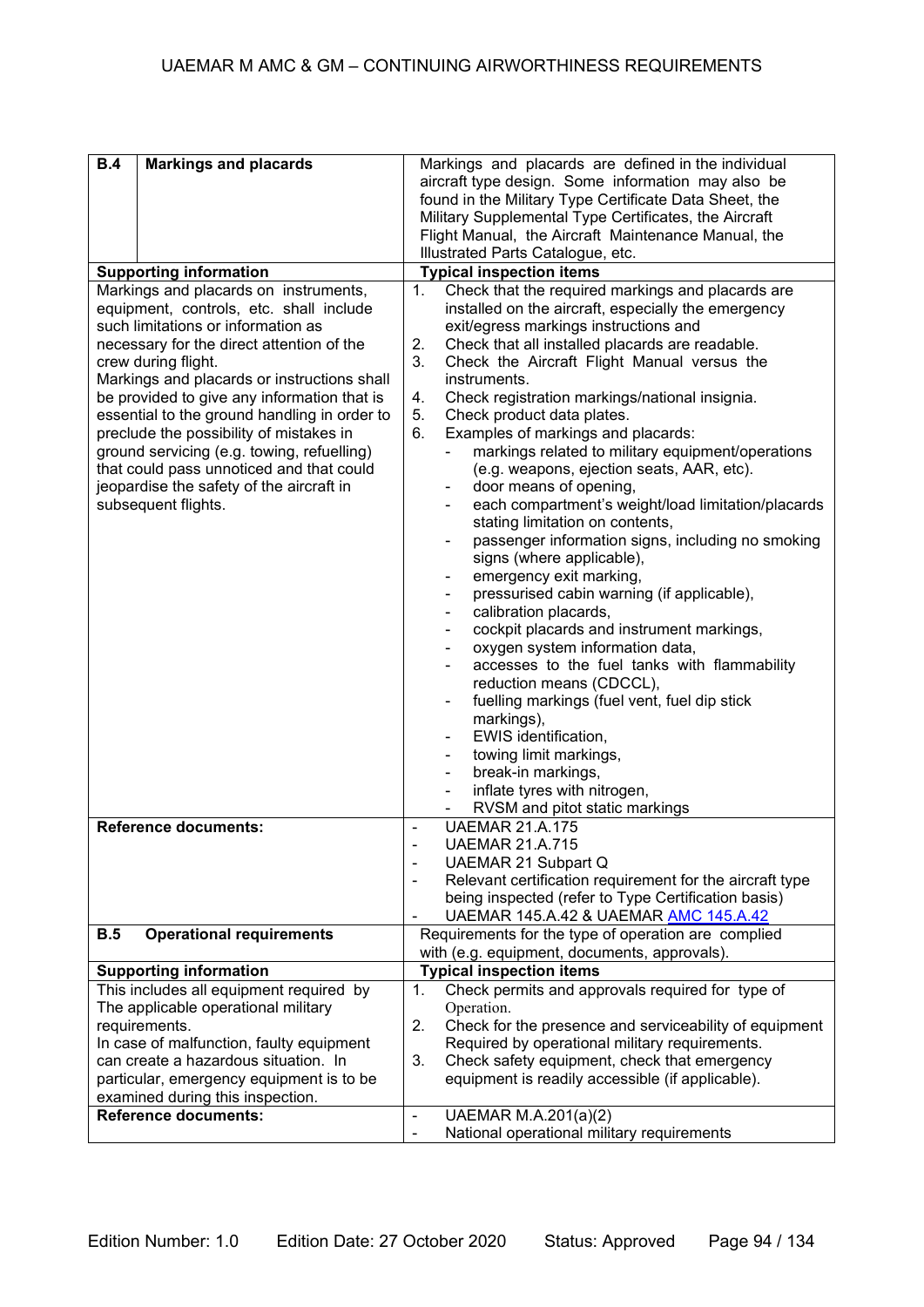| B.6         | <b>Defect Management</b>                   |                          | Defect management requires a system whereby aircraft        |
|-------------|--------------------------------------------|--------------------------|-------------------------------------------------------------|
|             |                                            |                          | type design. Some information may also be found in the      |
|             |                                            |                          | Military Type Certificate Data Sheet, the Military          |
|             |                                            |                          | Supplemental Type Certificates, the Aircraft Flight Manual, |
|             |                                            |                          | the Aircraft Maintenance Manual, the Illustrated Parts      |
|             |                                            |                          | Catalogue, etc.                                             |
|             | <b>Supporting information</b>              |                          | <b>Typical inspection items</b>                             |
|             | This KRE addresses the effectiveness of    | 1 <sub>1</sub>           | Check that the deferred defects have been identified,       |
|             | defect management, it should also          |                          | recorded, and rectified/deferred in accordance with         |
|             |                                            |                          |                                                             |
|             | consider defects found during the physical |                          | Approved procedures and within approved time<br>limits.     |
| inspection. |                                            | 2.                       |                                                             |
|             |                                            |                          | Check that operations outside published, approved           |
|             |                                            |                          | data have only been performed under a Military              |
|             |                                            |                          | Permit to Fly.                                              |
|             |                                            | 3.                       | Sample on:                                                  |
|             |                                            |                          | a. deferred defect list,                                    |
|             |                                            |                          | b. maintenance task cards,                                  |
|             |                                            |                          | engine shop report,<br>C.                                   |
|             |                                            |                          | (major) component shop report<br>d.                         |
|             |                                            |                          | maintenance/repair/modification working party files<br>e.   |
|             |                                            |                          | occurrence reporting data<br>f.                             |
|             |                                            |                          | Communications between the user of maintenance<br>g.        |
|             |                                            |                          | data and the maintenance data author in case of             |
|             |                                            |                          | inaccurate, incomplete ambiguous procedures                 |
|             |                                            |                          | and practices.                                              |
|             |                                            | 4.                       | Check that the consequences of the deferral have been       |
|             |                                            |                          | managed with the Operating Organisation/CAMO                |
|             |                                            | 5.                       | Check that defects are being deferred in accordance         |
|             |                                            |                          | with approved data (current revision of the MEL, CDL,       |
|             |                                            |                          | Aircraft Maintenance Programme).                            |
|             |                                            | 6.                       | Compare physical location of parts/serial numbers with      |
|             |                                            |                          | recorded locations to identify undocumented parts           |
|             |                                            |                          | swaps for troubleshooting.                                  |
|             |                                            | 7 <sub>1</sub>           | Check that the root cause of defects have been              |
|             |                                            |                          | identified.                                                 |
|             | <b>Reference documents:</b>                | $\blacksquare$           | UAEMAR M.A.301(a)(2) & UAEMAR AMC                           |
|             |                                            |                          | M.A.301(a)(2)                                               |
|             |                                            | $\overline{\phantom{0}}$ | UAEMAR M.A.306(a)4                                          |
|             |                                            | $\blacksquare$           | <b>UAEMAR 145.A.45(c)</b>                                   |
|             |                                            | $\overline{\phantom{a}}$ | UAEMAR 145.A.48(c)                                          |
|             |                                            | ÷                        | UAEMAR 145.A.50(c)                                          |
|             |                                            |                          | <b>UAEMAR 145.A.60</b>                                      |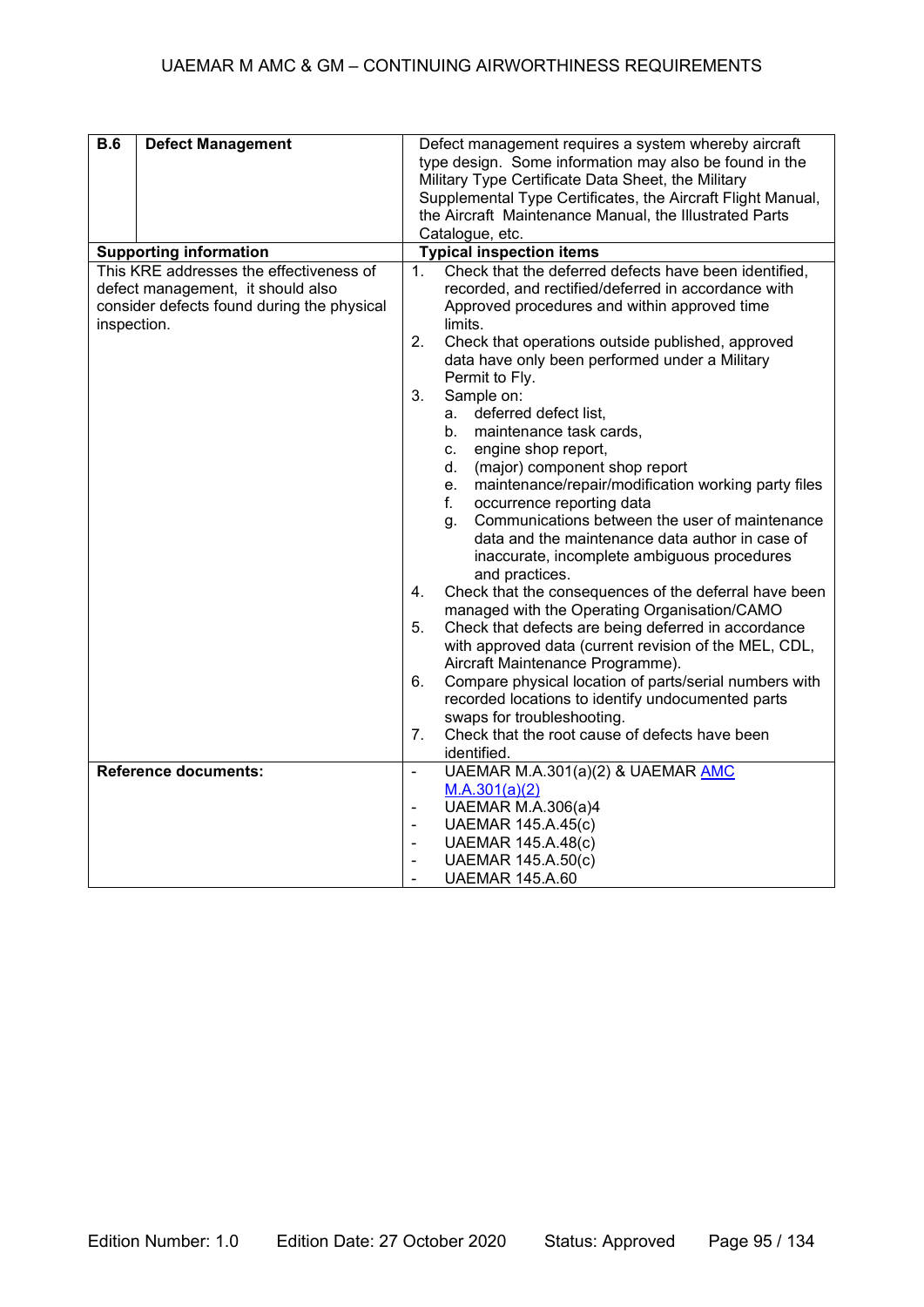| <b>Symmetry Check</b><br><b>B.7</b>                                                                                                                                                                                                                                                                                                                                     |                              |                                                    | Symmetry check data is required to make sure the                                                                                                                                                                                                                                                                                                                                                                                                                                                                                                                                                                                                                                                                                                                                                                                                     |
|-------------------------------------------------------------------------------------------------------------------------------------------------------------------------------------------------------------------------------------------------------------------------------------------------------------------------------------------------------------------------|------------------------------|----------------------------------------------------|------------------------------------------------------------------------------------------------------------------------------------------------------------------------------------------------------------------------------------------------------------------------------------------------------------------------------------------------------------------------------------------------------------------------------------------------------------------------------------------------------------------------------------------------------------------------------------------------------------------------------------------------------------------------------------------------------------------------------------------------------------------------------------------------------------------------------------------------------|
|                                                                                                                                                                                                                                                                                                                                                                         |                              |                                                    | aircraft is within the approved design data issued by the                                                                                                                                                                                                                                                                                                                                                                                                                                                                                                                                                                                                                                                                                                                                                                                            |
|                                                                                                                                                                                                                                                                                                                                                                         |                              |                                                    | Relevant design approval holder.                                                                                                                                                                                                                                                                                                                                                                                                                                                                                                                                                                                                                                                                                                                                                                                                                     |
| <b>Supporting information</b>                                                                                                                                                                                                                                                                                                                                           |                              |                                                    | <b>Typical inspection items</b>                                                                                                                                                                                                                                                                                                                                                                                                                                                                                                                                                                                                                                                                                                                                                                                                                      |
| A symmetry check is done by taking<br>selected measurements for comparison<br>with the measurements taken at the same<br>points on the aircraft when the aircraft was<br>prepared for delivery by the Original<br>Equipment Manufacturer (OEM). All<br>reference points and dimensions are<br>defined in the last revision of the Aircraft<br>Maintenance Manual (AMM). |                              | 1.<br>2.<br>3.<br>a.<br>b.<br>C.<br>d.<br>4.<br>5. | Check that the required reference points are present<br>and readable on the aircraft.<br>Check that the symmetry check report is valid,<br>considering current configuration.<br>Make sure that a symmetry check is performed after<br>the following conditions have occurred:<br>hard or overweight landing<br>abnormal loads to the structure due to "g" limits<br>being exceeded or due to other causes e.g. severe<br>turbulence,<br>a major structural component is changed,<br>when the flying characteristics of the aircraft are<br>such as to cause doubt in the correctness of the<br>symmetry check.<br>Check that the position relationship of each major<br>component is inspected.<br>Check that defects are being deferred in accordance<br>with approved data (current revision of the MEL, CDL,<br>Aircraft Maintenance Programme). |
|                                                                                                                                                                                                                                                                                                                                                                         | 6.                           |                                                    | Compare current symmetry check report with previous                                                                                                                                                                                                                                                                                                                                                                                                                                                                                                                                                                                                                                                                                                                                                                                                  |
|                                                                                                                                                                                                                                                                                                                                                                         |                              |                                                    | report for consistency.                                                                                                                                                                                                                                                                                                                                                                                                                                                                                                                                                                                                                                                                                                                                                                                                                              |
| <b>Reference documents:</b>                                                                                                                                                                                                                                                                                                                                             | $\qquad \qquad \blacksquare$ |                                                    | <b>UAEMAR M.A.305(d)7</b>                                                                                                                                                                                                                                                                                                                                                                                                                                                                                                                                                                                                                                                                                                                                                                                                                            |
|                                                                                                                                                                                                                                                                                                                                                                         | $\blacksquare$               |                                                    | UAEMAR AMC M.A.305(d)                                                                                                                                                                                                                                                                                                                                                                                                                                                                                                                                                                                                                                                                                                                                                                                                                                |
|                                                                                                                                                                                                                                                                                                                                                                         | $\overline{a}$               |                                                    | UAEMAR M.A.708(b)(11)                                                                                                                                                                                                                                                                                                                                                                                                                                                                                                                                                                                                                                                                                                                                                                                                                                |
|                                                                                                                                                                                                                                                                                                                                                                         |                              |                                                    | UAEMAR AMC M.A.901(d)                                                                                                                                                                                                                                                                                                                                                                                                                                                                                                                                                                                                                                                                                                                                                                                                                                |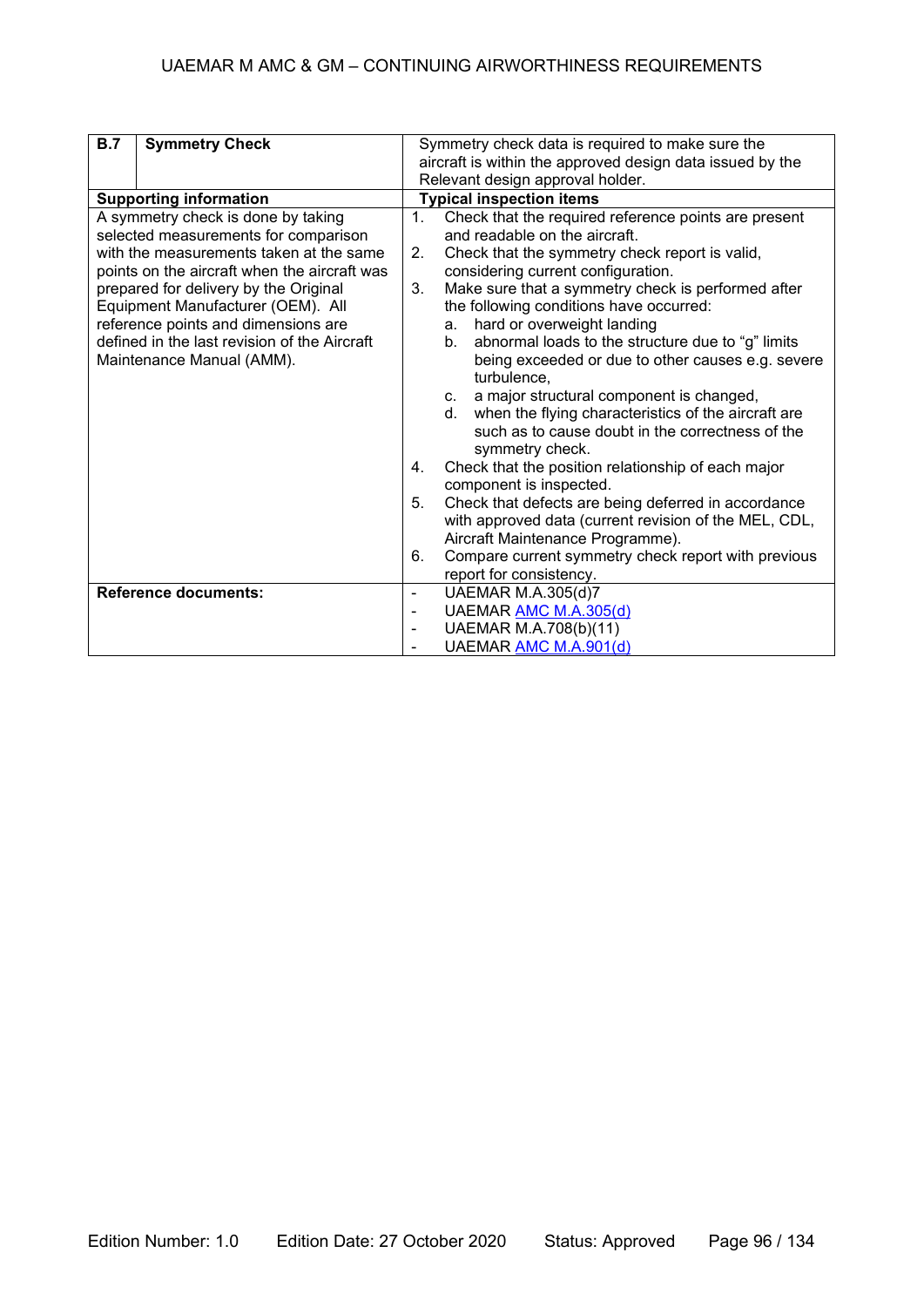| C.1                               | <b>Aircraft Maintenance Programme</b>       |     | A document which describes or incorporates by reference  |
|-----------------------------------|---------------------------------------------|-----|----------------------------------------------------------|
|                                   |                                             |     |                                                          |
|                                   |                                             |     | the specific scheduled maintenance tasks and their       |
|                                   |                                             |     | frequency of completion, related standard maintenance    |
|                                   |                                             |     | practices and the associated procedures necessary to     |
|                                   |                                             |     | preserve the airworthiness of those aircraft to which it |
|                                   |                                             |     | applies.                                                 |
| <b>Supporting information</b>     |                                             |     | <b>Typical inspection items</b>                          |
|                                   | The Aircraft Maintenance Programme          |     | <b>Review of AMP contents:</b>                           |
|                                   | (AMP) is intended to include scheduled      | 1.  | Check that the AMP properly reflects mandatory           |
| maintenance tasks, the associated |                                             |     | continuing airworthiness instructions (ALI, CMR, (the    |
|                                   | procedures and standard maintenance         |     | latest source documents revisions)). Sample check        |
|                                   | practices. It also includes the reliability |     | that tasks are implemented within approved               |
| programme.                        |                                             |     | compliance times and that no tasks have been omitted.    |
|                                   | Tasks included in the AMP can originate     | 2.  | Check how recommended scheduled maintenance              |
| From:                             |                                             |     | tasks (such as TBO intervals, recommended through        |
| tasks for which compliance is     |                                             |     | Service Bulletins, Service Letters, etc., the latest     |
| mandatory:                        |                                             |     | source documents' revision) are considered when          |
|                                   | instructions specified in repetitive        |     | updating the AMP. If applicable, check embodiment        |
|                                   | Airworthiness Directives (AD), or in the    |     | policy as required by UAEMAR M.A.301(a)7.                |
|                                   | <b>Airworthiness Limitations Section</b>    | 3.  | Check that the AMP properly reflects the maintenance     |
|                                   | (ALS), which may include Certification      |     | tasks specified in repetitive ADs.                       |
|                                   | Maintenance Requirements (CMR).             | 4.  | Check that the AMP properly reflects additional          |
|                                   | The Airworthiness Limitations Section       |     | Instructions for Continuing Airworthiness resulting from |
|                                   | is included in the Instructions for         |     | specific installed equipment or modifications            |
|                                   |                                             |     | embodied.                                                |
|                                   | Continuing Airworthiness (ICA) of a         | 5.  | Check that the AMP properly reflects additional          |
| Design approval holder;           |                                             |     | Instructions for Continuing Airworthiness resulting from |
| tasks for which compliance is     |                                             |     | repairs embodied.                                        |
| recommended:                      |                                             | 6.  | If applicable, check that the AMP properly reflects      |
|                                   | additional instructions specified in the    |     | additional maintenance tasks required by specific        |
|                                   | Maintenance Review Board Report             |     | approvals.                                               |
| (MRBR) or equivalent, the         |                                             | 7.  | Check for any additional scheduled maintenance           |
|                                   | Maintenance Planning Document               |     | measures required due to use of the aircraft and the     |
|                                   | (MPD), Service Bulletins (SB), or any       |     | operational environment.                                 |
|                                   | other non-mandatory continuing              | 8.  | Not applicable.                                          |
|                                   | airworthiness information issued by         | 9.  | Check the approval status of additional or alternative   |
|                                   | the design approval holder or the           |     | Instructions (UAEMAR M.A.302(d)(3)).                     |
| MAA;                              |                                             | 10. | Check if a reliability programme is present and active   |
|                                   | additional or alternative instructions      |     | when required.                                           |
|                                   | proposed by the CAMO once approved          |     | Review of aircraft compliance with an AMP:               |
|                                   | in accordance with UAEMAR M. A.             | 11. | Check if the AMP used is valid for the aircraft, is      |
| 302(d)(3);                        |                                             |     | approved and is amended correctly.                       |
| The AMP shall contain details,    |                                             | 12. | Check if tasks are performed within the timescales)      |
|                                   | including frequency, of all maintenance     |     | quoted in the AMP and the source documents.              |
|                                   | to be carried out, including any specific   | 13. | Sample check that no task has been omitted without       |
| tasks linked to the type and the  |                                             |     | justifications accepted by the MAA (at the time of       |
| specificity of operations.        |                                             |     | the decision).                                           |
|                                   |                                             | 14. | Check the reporting of performed scheduled               |
|                                   |                                             |     | maintenance into the aircraft continuing airworthiness   |
|                                   |                                             |     | record system.                                           |
|                                   |                                             | 15. | Analyse the effectiveness of the AMP and the reliability |
|                                   |                                             |     | programme by reviewing the unscheduled tasks.            |
| <b>Reference documents:</b>       |                                             |     | UAEMAR M.A.302 and UAEMAR AMC M.A.302.                   |
|                                   |                                             |     | UAEMAR M.A.708(b)(1), (2), (4)                           |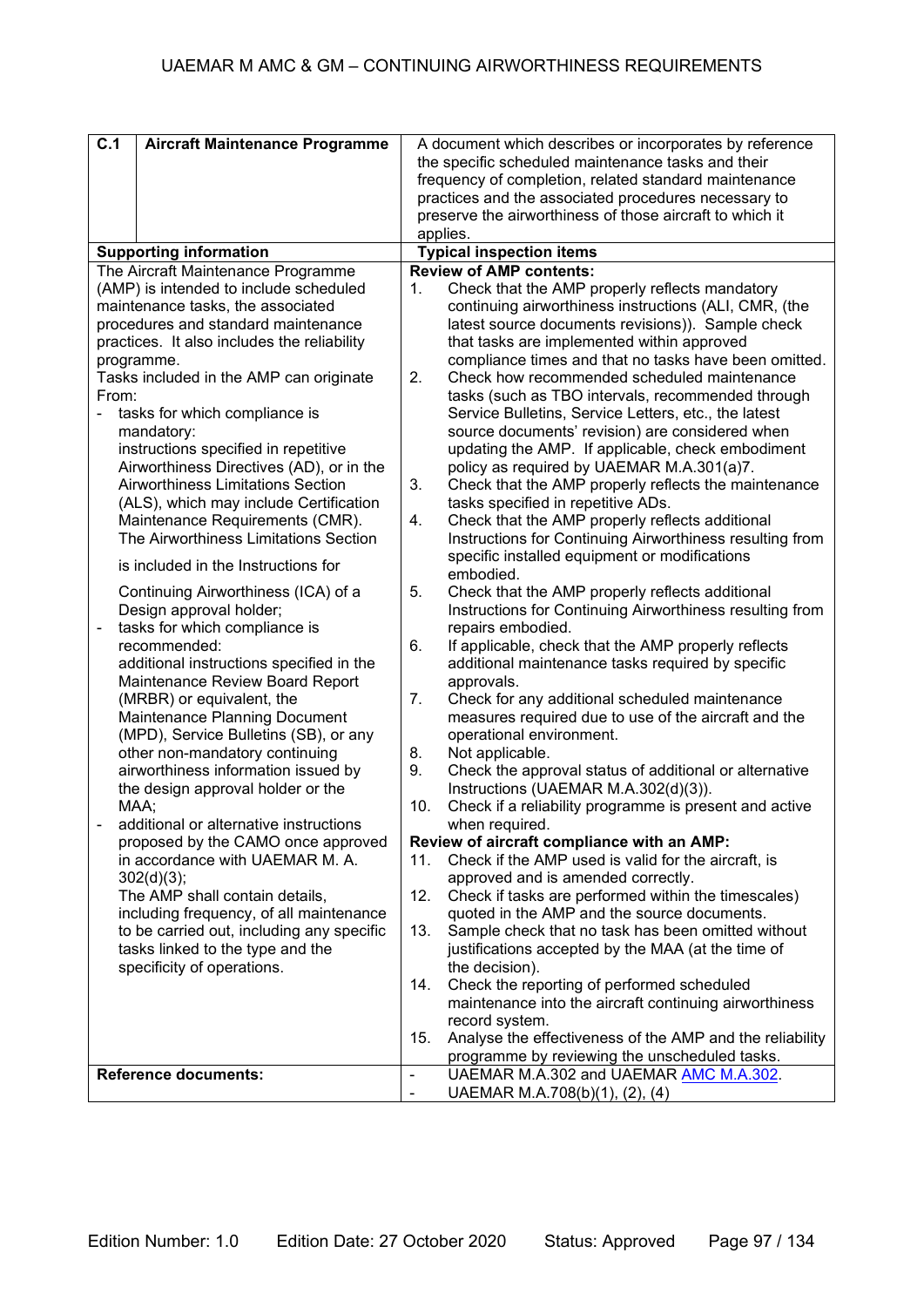| C.2<br><b>Component Control</b>                                                  | Component control should consider two objectives for                                                          |
|----------------------------------------------------------------------------------|---------------------------------------------------------------------------------------------------------------|
|                                                                                  | for component maintenance:                                                                                    |
|                                                                                  | maintenance for which compliance is mandatory<br>$\overline{a}$                                               |
|                                                                                  | Maintenance for which compliance is recommended<br>$\blacksquare$                                             |
| <b>Supporting information</b>                                                    | <b>Typical inspection items</b>                                                                               |
| Depending on each maintenance task,<br>accomplishment is scheduled or            | Check that the mandatory maintenance tasks are<br>1.<br>identified as such and managed separately from        |
| unscheduled.                                                                     | recommendations.                                                                                              |
| Refer to KRE C.1 Aircraft Maintenance                                            | 2.<br>Sample check installed components (P/N and S/N)                                                         |
| Programme.                                                                       | against aircraft records.                                                                                     |
| One or more primary maintenance                                                  | Correct Part Number and Serial Number installed<br>a.                                                         |
| Processes are utilised during scheduled                                          | Correct authorisation release document available<br>b.                                                        |
| Maintenance of components:                                                       | Check the current status of components for which the<br>3.                                                    |
| Hard-Time (HT) that requires a<br>1.                                             | AMP requires their periodic removal for restoration,                                                          |
| specific action at a specific interval<br>(e.g. overhaul, bench check, etc.) per | their replacement, or the quantitative inspection of<br>their performance, with due consideration to deferred |
| the (M)TCH recommendations.                                                      | Items. They must identify:                                                                                    |
| On-Condition (OC) that requires a<br>2.                                          | The affected components (Part Number and<br>a.                                                                |
| component be inspected periodically                                              | Serial Number).                                                                                               |
| or checked against some appropriate                                              | For components subject to a repetitive task: the<br>b.                                                        |
| physical standard to determine if it can                                         | task description and reference, the applicable                                                                |
| continue in service. The standard<br>ensures that the component is               | threshold/interval, the last accomplishment data<br>(date, the component's total accumulated life in          |
| removed from service before failure                                              | hours, cycles, landings, calendar time, or any                                                                |
| during normal operation.                                                         | other approved service life consumption units, as                                                             |
|                                                                                  | necessary) and the next planned                                                                               |
|                                                                                  | accomplishment data.                                                                                          |
|                                                                                  | For components subject to an unscheduled task:<br>C.                                                          |
|                                                                                  | the task description and reference, the                                                                       |
|                                                                                  | accomplishment data (date, the component's<br>total accumulated life in hours, cycles, landings,              |
|                                                                                  | calendar time, or any other approved service life                                                             |
|                                                                                  | consumption units as necessary). Pay attention                                                                |
|                                                                                  | to ETOPS and CDCCL components.                                                                                |
|                                                                                  | Check current status of service life limited<br>4.                                                            |
|                                                                                  | components. This status can be requested upon each                                                            |
|                                                                                  | transfer throughout the operating life of the part:                                                           |
|                                                                                  | The life limitation, the component's total<br>а.                                                              |
|                                                                                  | accumulated life, and the life remaining before<br>the component's life limitation is reached                 |
|                                                                                  | (indicating hours, cycles, landings, calendar time,                                                           |
|                                                                                  | or any other approved service life consumption                                                                |
|                                                                                  | units as necessary).                                                                                          |
|                                                                                  | If relevant for the determination of the remaining<br>b.                                                      |
|                                                                                  | life, a full installation history indicating the                                                              |
|                                                                                  | number of hours, cycles or calendar time or any<br>other approved service life consumption units              |
|                                                                                  | relevant to each installation on these different                                                              |
|                                                                                  | types of aircraft/engine.                                                                                     |
|                                                                                  | Check if the AMP and reliability programme results<br>5.                                                      |
|                                                                                  | impact the component control.                                                                                 |
|                                                                                  | Check that service life limited components for which<br>6.                                                    |
|                                                                                  | the AMP requires their periodic removal/replacement                                                           |
|                                                                                  | quantitative inspection of their performance are<br>correctly marked during a physical survey.                |
| <b>Reference documents:</b>                                                      | <b>UAEMAR 21.A.805</b>                                                                                        |
|                                                                                  | UAEMAR M.A.302                                                                                                |
|                                                                                  | UAEMAR M.A.305                                                                                                |
|                                                                                  | UAEMAR M.A.710                                                                                                |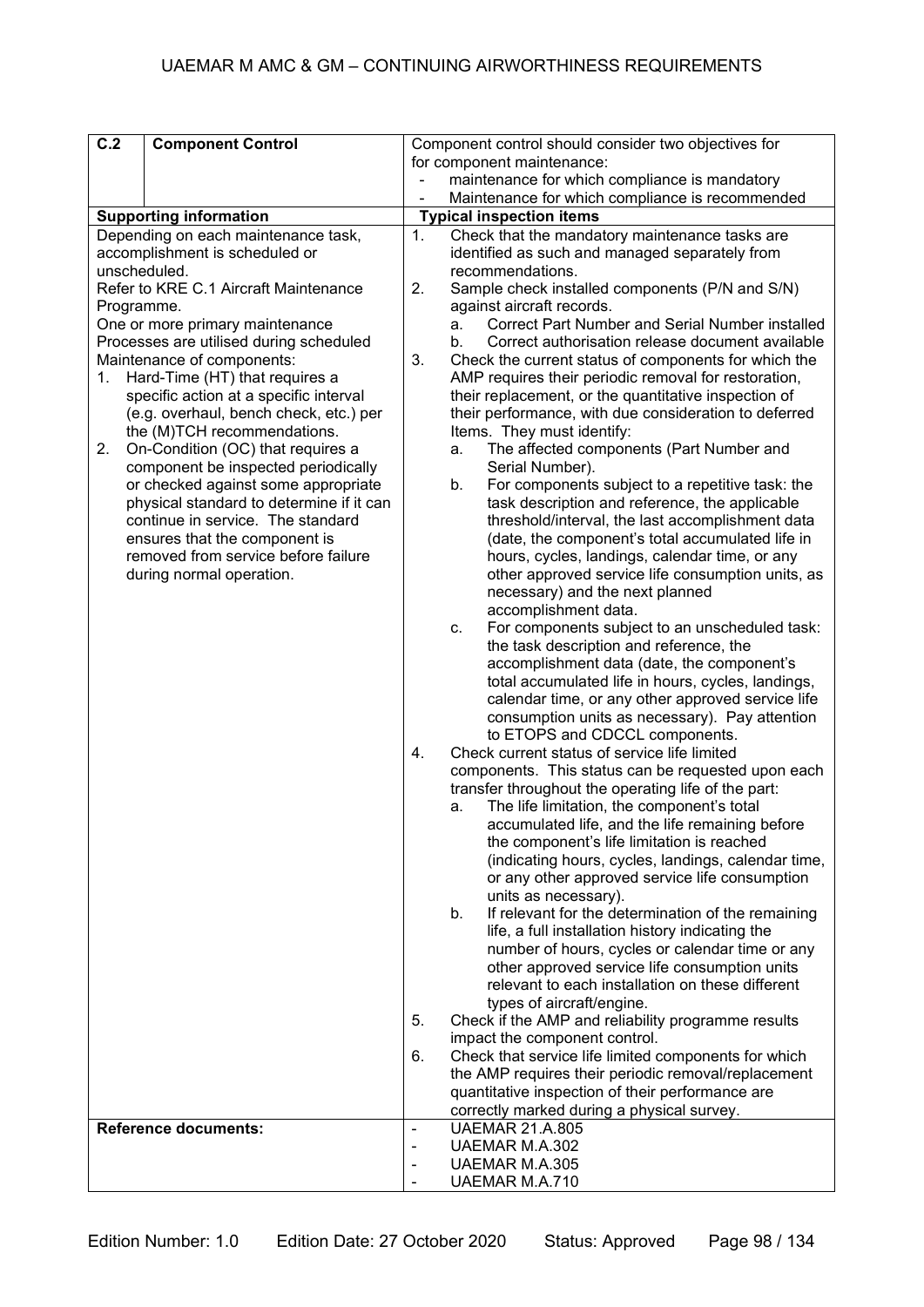| C.3<br><b>Repairs</b><br><b>Supporting information</b>                                                                                                                                                                                                                                                                                                                                                                                                                                                                                                                                                                                                                                                                                                                                                                                                                                                                                                                                                                                                                                                                                                                                                                                                                                                                                                                                                                                                                                                                                                                                                                                                                                          | All repairs and unrepaired damage/degradations need to<br>comply with the instructions of the appropriate maintenance<br>manual (e.g. the SRM, the MM, the CMM). All repairs not<br>defined in the appropriate maintenance manual need to be<br>appropriately approved and recorded with the reference to<br>the approval.<br>This includes any damage or repairs to the<br>aircraft/engine(s)/propeller(s), and their components.<br><b>Typical inspection items</b>                                                                                                                                                                                                                                                                                                                                                                                                                                                                                                                                                                                                                                                   |
|-------------------------------------------------------------------------------------------------------------------------------------------------------------------------------------------------------------------------------------------------------------------------------------------------------------------------------------------------------------------------------------------------------------------------------------------------------------------------------------------------------------------------------------------------------------------------------------------------------------------------------------------------------------------------------------------------------------------------------------------------------------------------------------------------------------------------------------------------------------------------------------------------------------------------------------------------------------------------------------------------------------------------------------------------------------------------------------------------------------------------------------------------------------------------------------------------------------------------------------------------------------------------------------------------------------------------------------------------------------------------------------------------------------------------------------------------------------------------------------------------------------------------------------------------------------------------------------------------------------------------------------------------------------------------------------------------|-------------------------------------------------------------------------------------------------------------------------------------------------------------------------------------------------------------------------------------------------------------------------------------------------------------------------------------------------------------------------------------------------------------------------------------------------------------------------------------------------------------------------------------------------------------------------------------------------------------------------------------------------------------------------------------------------------------------------------------------------------------------------------------------------------------------------------------------------------------------------------------------------------------------------------------------------------------------------------------------------------------------------------------------------------------------------------------------------------------------------|
|                                                                                                                                                                                                                                                                                                                                                                                                                                                                                                                                                                                                                                                                                                                                                                                                                                                                                                                                                                                                                                                                                                                                                                                                                                                                                                                                                                                                                                                                                                                                                                                                                                                                                                 | Sample the repair status to confirm it appropriately<br>1.                                                                                                                                                                                                                                                                                                                                                                                                                                                                                                                                                                                                                                                                                                                                                                                                                                                                                                                                                                                                                                                              |
| The data substantiating repairs should<br>include, but is not limited to, the damage<br>assessment, the rationale for the<br>classification of the repair, the evidence the<br>repair has been designed in accordance<br>with approved data, i.e. by reference to the<br>appropriate manual, procedure or to a<br>UAEMAR 21 repair design approval, the<br>drawing/material and accomplishment<br>instructions, as well as the maintenance<br>and operational instructions.<br>Repair status means a list of:<br>the repairs embodied since the original<br>delivery of (and still existent upon) the<br>aircraft/engine/propeller/component;<br>and<br>the unrepaired damage/degradations<br>It also includes, either directly or by<br>reference to supporting documents (i.e.<br>repairs files), the substantiating data<br>supporting compliance with the applicable<br>airworthiness requirements.<br>The repair status should identify the repair<br>file reference, the repair classification, the<br>repaired item (i.e. aircraft/engine/propeller/<br>component, and a precise location if<br>necessary, and the date and total life in<br>flying hours/flight cycles/any other service<br>life consumption units accumulated by the<br>item at the time of repair or finding of the<br>un-repaired damage/degradations.<br>Cross reference to the AMP should also be<br>included, as necessary.<br>Depending on the product State of Design,<br>Recognition Agreements and/or Authority<br>Decisions on acceptance of certification<br>findings may exist and should be taken into<br>account for the determination of acceptable<br>data for repairs.<br><b>Reference documents:</b> | traces repairs and unrepaired damage/deteriorations.<br>Sample repair files (at least one file for each type of<br>2.<br>repaired item) to check that repaired and unrepaired<br>damage/deterioration have been assessed against the<br>latest published approved repair data.<br>3.<br>Check the repair instructions detailed in the repair file<br>comply with published approved repair data.<br>Check the major repairs resulting in new or amended<br>4.<br>airworthiness limitations and associated mandatory<br>instructions (including ageing aircraft programme)<br>have been included in the AMP.<br>5.<br>Check that new or amended maintenance instructions<br>resulting from repairs have been considered for<br>inclusion in the AMP.<br>Compare the repair status and the physical stats of the<br>6.<br>repaired aircraft/engine(s)/propeller(s), and the<br>repaired components (physical survey) in order to<br>confirm accuracy of the repair status. Sample<br>embodied repairs to check their conformity against the<br>repair files (physical survey)<br><b>UAEMAR 21.A.431</b><br>$\blacksquare$ |
|                                                                                                                                                                                                                                                                                                                                                                                                                                                                                                                                                                                                                                                                                                                                                                                                                                                                                                                                                                                                                                                                                                                                                                                                                                                                                                                                                                                                                                                                                                                                                                                                                                                                                                 | UAEMAR M.A.304 & UAEMAR AMC M.A.304<br>UAEMAR M.A.305 & UAEMAR AMC M.A.305(d)<br>UAEMAR 145.A.45 & UAEMAR AMC 145.A.45<br>-                                                                                                                                                                                                                                                                                                                                                                                                                                                                                                                                                                                                                                                                                                                                                                                                                                                                                                                                                                                             |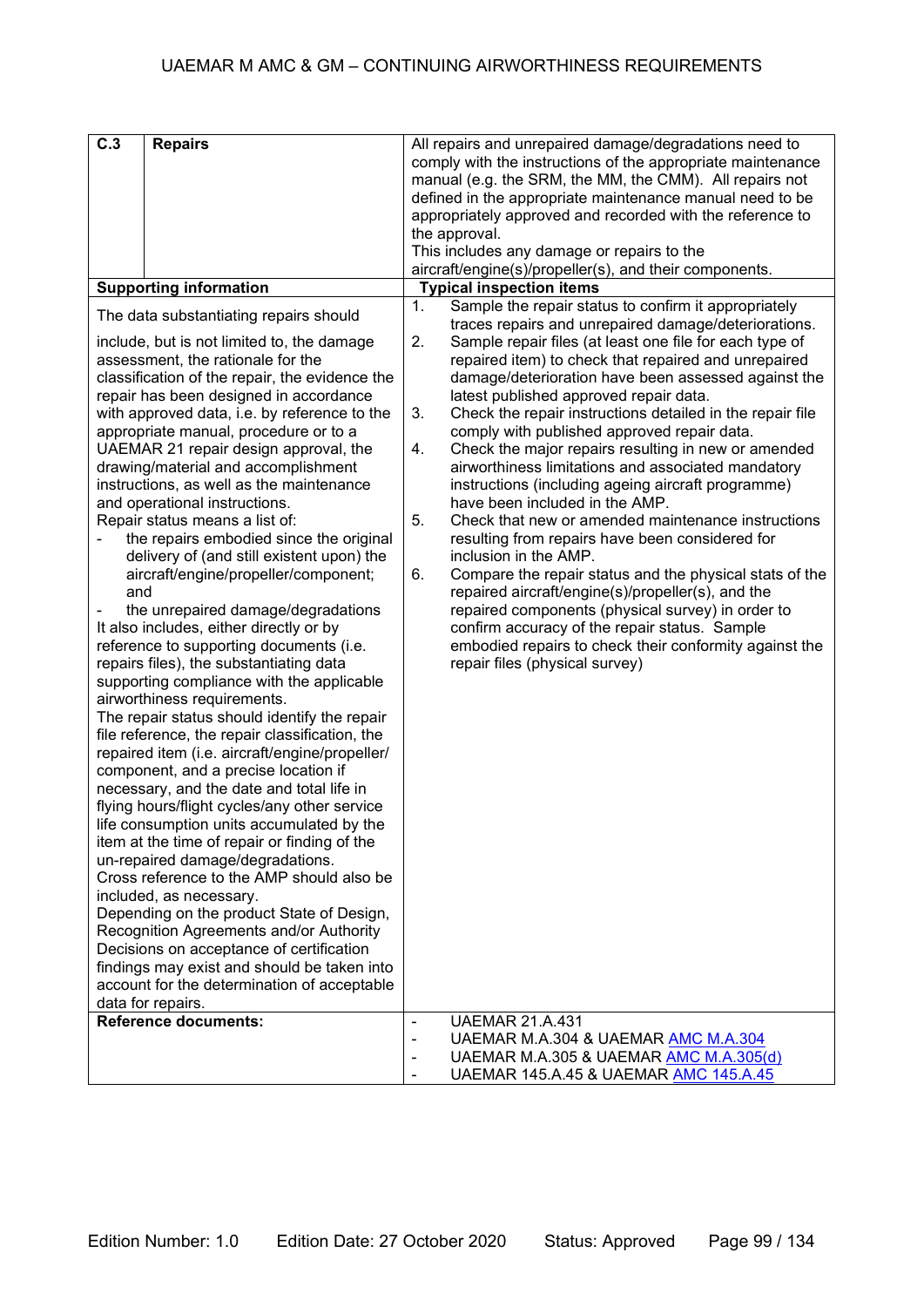| <b>Records</b><br>C.4                                                             | Continuing Airworthiness records are defined in UAEMAR                                                      |  |  |  |
|-----------------------------------------------------------------------------------|-------------------------------------------------------------------------------------------------------------|--|--|--|
|                                                                                   | M.A.305 and UAEMAR M.A.306 and their related AMCs.                                                          |  |  |  |
| <b>Supporting information</b>                                                     | <b>Typical inspection items</b>                                                                             |  |  |  |
| Retention/Transfer of the records is                                              | 1.<br>Check the aircraft continuing airworthiness record                                                    |  |  |  |
| required so that the status of the aircraft                                       | system: UAEMAR MA. 305 and UAEMAR M.A.306 (as                                                               |  |  |  |
| and its components can readily be                                                 | applicable) require that certain records are kept for                                                       |  |  |  |
| established at any time.                                                          | defined periods.                                                                                            |  |  |  |
| Task accomplishment is scheduled (one                                             | Pay attention to the continuity, integrity and traceability<br>of records:                                  |  |  |  |
| time or periodically), or unscheduled (e.g.                                       | Integrity: Check the data recorded is legible<br>a.                                                         |  |  |  |
| following an event). Aircraft continuing<br>airworthiness record system (refer to | Continuity: Check the records are available for<br>b.<br>the applicable retention period,                   |  |  |  |
| logbooks, technical logbooks, component<br>log cards or workcards or worksheets)  | Traceability: Check the link between Operating<br>C.<br>Organisation/CAMO and maintenance                   |  |  |  |
| shall provide the status with regard to:                                          | documentation, traceability to approved data,                                                               |  |  |  |
| Scheduled tasks;                                                                  | traceability to appropriate release documents,                                                              |  |  |  |
| Unscheduled tasks.                                                                | etc.                                                                                                        |  |  |  |
|                                                                                   | 2 <sub>1</sub><br>If applicable, make sure that the Aircraft Technical Log<br>is used correctly, including: |  |  |  |
|                                                                                   | Current aircraft Certificate of Release to Service<br>a.                                                    |  |  |  |
|                                                                                   | and the current maintenance statement<br>Pre-flight inspections signed off by authorised<br>b.              |  |  |  |
|                                                                                   | persons                                                                                                     |  |  |  |
|                                                                                   | Check that any maintenance required following<br>3.                                                         |  |  |  |
|                                                                                   | abnormal operation/event (such as overspeed,                                                                |  |  |  |
|                                                                                   | overweight operation, hard landing, excessive                                                               |  |  |  |
|                                                                                   | turbulence and operation outside the Aircraft Flight                                                        |  |  |  |
|                                                                                   | Manual limitations) has been performed, as applicable.                                                      |  |  |  |
| <b>Reference documents:</b>                                                       | UAEMAR M.A.305 & UAEMAR AMC M.A.305(d)4 and<br>۰<br>(h)                                                     |  |  |  |
|                                                                                   | UAEMAR M.A.306 & UAEMAR AMC M.A.306                                                                         |  |  |  |
|                                                                                   | UAEMAR M.A.307 & UAEMAR AMC M.A.307(a)                                                                      |  |  |  |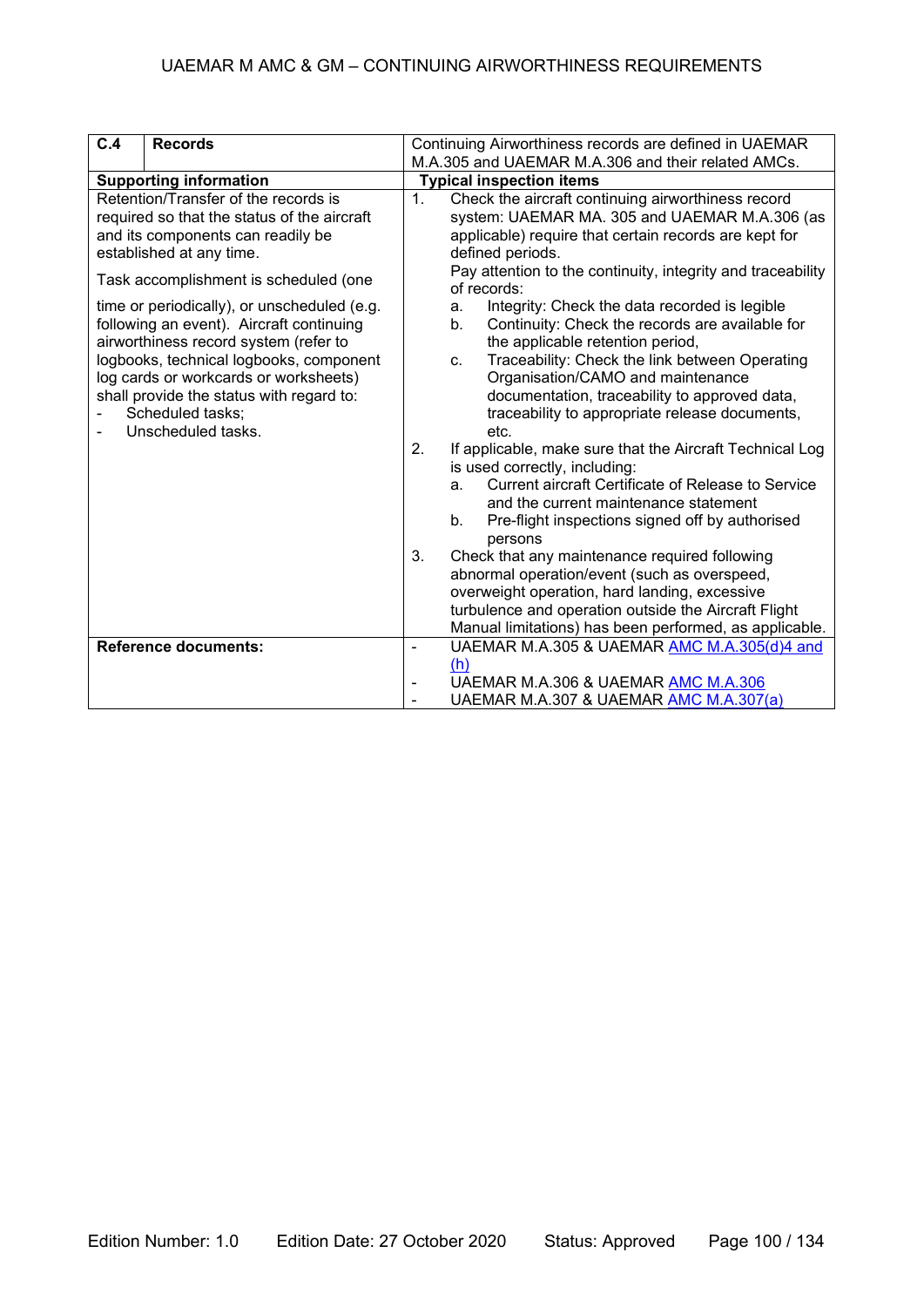## **Abbreviations used in Appendix III:**

| <b>AAR</b>        | Air to Air Refueling                                            |
|-------------------|-----------------------------------------------------------------|
| <b>AD</b>         | <b>Airworthiness Directive</b>                                  |
| <b>AFM</b>        | Aircraft Flight Manual                                          |
| <b>ALI</b>        | Airworthiness Limitation Items                                  |
| <b>ALS</b>        | <b>Airworthiness Limitations Section</b>                        |
| <b>AMC</b>        | Acceptable Means of Compliance                                  |
| <b>AMM</b>        | Aircraft Maintenance Manual                                     |
| <b>AMP</b>        | Aircraft Maintenance Programme                                  |
| <b>APU</b>        | <b>Auxiliary Power Unit</b>                                     |
| <b>ASM</b>        | Ageing Systems Maintenance                                      |
| CAMO              | <b>Continuing Airworthiness Management</b><br>Organisation      |
| <b>CDCCL</b>      | <b>Critical Design Configuration Control</b><br>Limitations     |
| <b>CDL</b>        | <b>Configuration Deviation List</b>                             |
| <b>CMM</b>        | <b>Component Maintenance Manual</b>                             |
| <b>CMR</b>        | <b>Certification Maintenance Requirement</b>                    |
| <b>DT</b>         | Damage Tolerant                                                 |
| <b>ETOPS</b>      | <b>Extended Range Operations with Two-engined</b><br>aeroplanes |
| <b>EWIS</b>       | <b>Electrical Wiring Interconnection System</b>                 |
| <b>FRM</b>        | <b>Flammability Reduction Means</b>                             |
| <b>FTIP</b>       | <b>Fuel Tank Ignition Prevention</b>                            |
| <b>ICA</b>        | Instructions for Continuing Airworthiness                       |
| <b>KRE</b>        | <b>Key Risk Element</b>                                         |
| <b>LOPA</b>       | Layout of Passenger Accommodation                               |
| $MCo\overline{A}$ | Military Certificate of Airworthiness                           |
| <b>MEL</b>        | Minimum Equipment List                                          |
| <b>MRBR</b>       | Maintenance Review Board Report                                 |
| <b>MPD</b>        | Maintenance Planning Document                                   |
| (M)STC            | (Military) Supplemental Type Certificate                        |
| <b>NMAA</b>       | National Military Airworthiness Authority                       |
| <b>OEM</b>        | <b>Original Equipment Manufacturer</b>                          |
| P/N               | Part Number                                                     |
| <b>RVSM</b>       | Reduced Vertical Separation Minima                              |
| S/N               | <b>Serial Number</b>                                            |
| SB                | Service Bulletin                                                |
| <b>SL</b>         | Safe Life                                                       |
| <b>SRM</b>        | <b>Structural Repair Manual</b>                                 |
| <b>TBO</b>        | <b>Time Between Overhauls</b>                                   |
| <b>TC</b>         | <b>Type Certificate</b>                                         |
| <b>TCDS</b>       | Type Certificate Data Sheet                                     |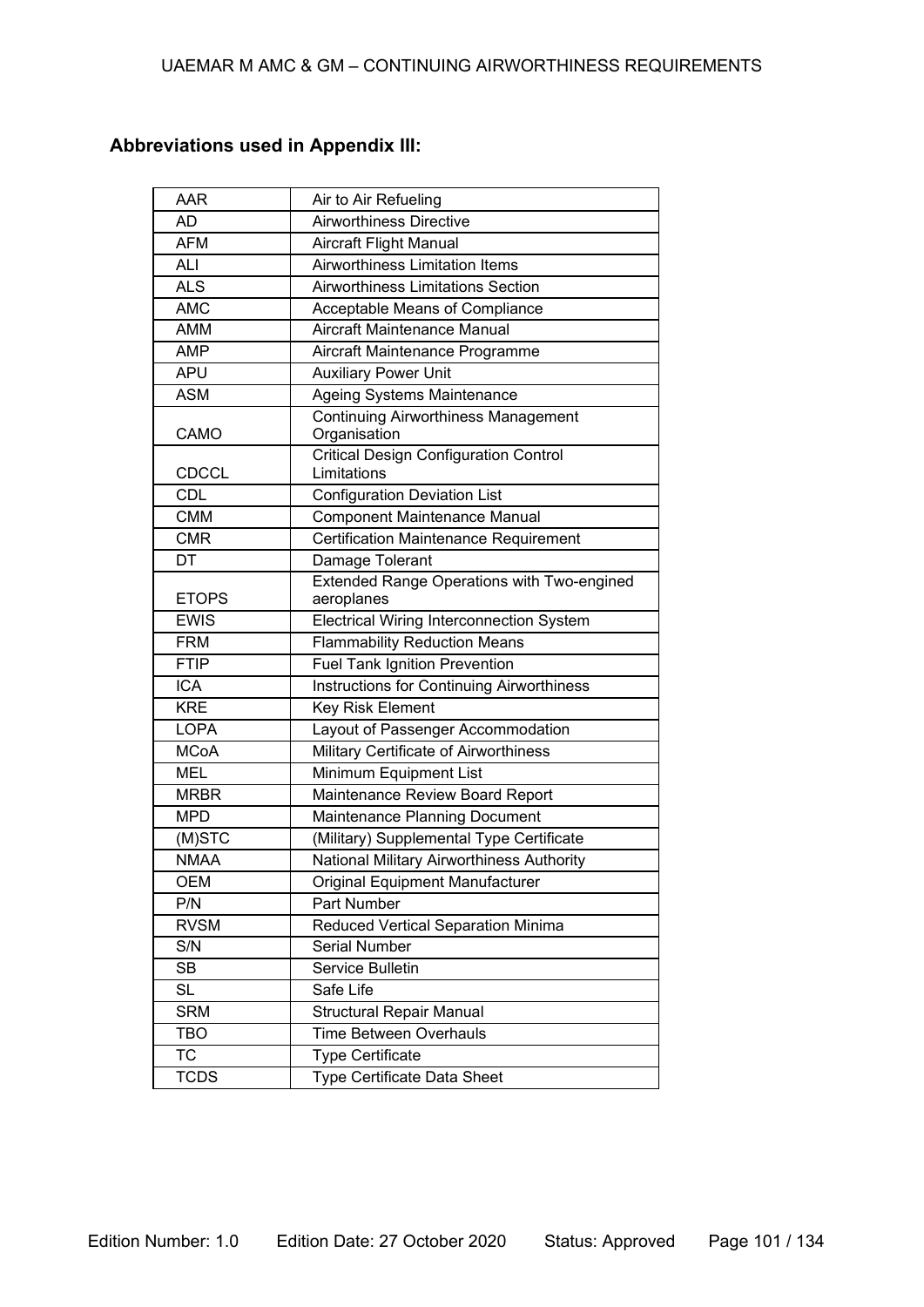# **APPENDIX IV TO AMC M.A.604**

NOT APPLICABLE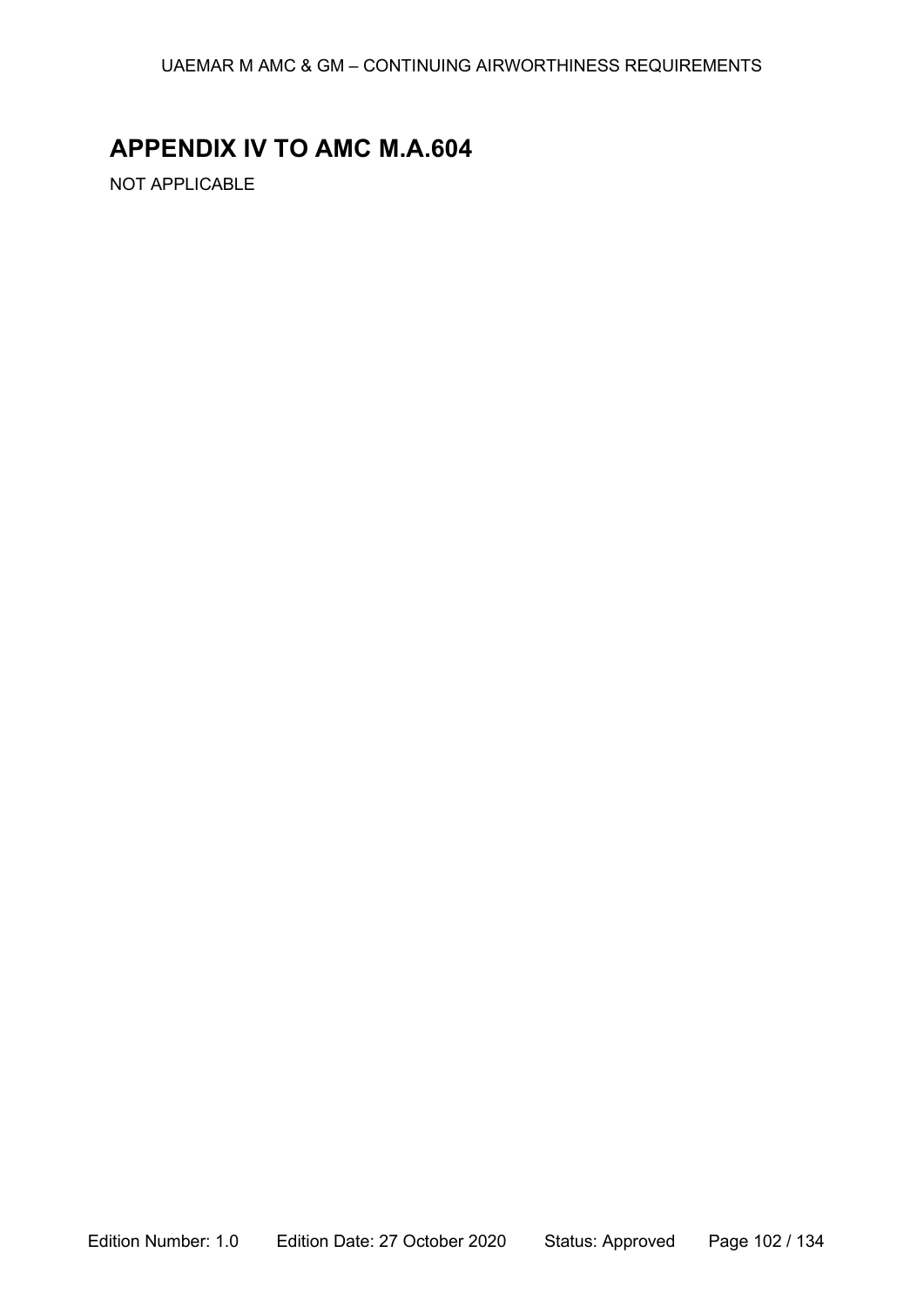# **APPENDIX V TO AMC M.A.704: CONTINUING AIRWORTHINESS MANAGEMENT EXPOSITION (CAME)**

## **TABLE OF CONTENT**

### **Part 0 GENERAL ORGANISATION**

- 0.1 Corporate commitment by the Accountable Manager.
- 0.2 General information.
- 0.3 Management personnel.
- 0.4 Management organisation chart.
- 0.5 Notification procedure to the MAA regarding changes to the organisation's activities / approval / location / personnel.
- 0.6 CAME amendment procedure.

## **Part 1 CONTINUING AIRWORTHINESS MANAGEMENT PROCEDURES**

- 1.1 Utilisation of aircraft continuing airworthiness record system and aircraft technical log and MEL and/or CDL.
- 1.2 Aircraft Maintenance Programmes (AMPs) development, amendment and approval.
- 1.3 Usage and continuing airworthiness records, responsibilities, retention, access.
- 1.4 Accomplishment and control of Airworthiness Directives (ADs).
- 1.5 Analysis of the effectiveness of the AMP(s).
- 1.6 Non-mandatory modification embodiment policy.
- 1.7 Major repair and modification standards.
- 1.8 Defect reports.
- 1.9 Engineering activity.
- 1.10 Reliability programmes.
- 1.11 Pre-flight inspections.
- 1.12 Aircraft weighing.
- 1.13 Maintenance check flight procedures.

### **Part 2 QUALITY SYSTEM**

- 2.1 Continuing airworthiness quality policy, quality plan and quality audit procedure.
- 2.2 Monitoring of continuing airworthiness management activities.
- 2.3 Monitoring of the effectiveness of the AMP(s).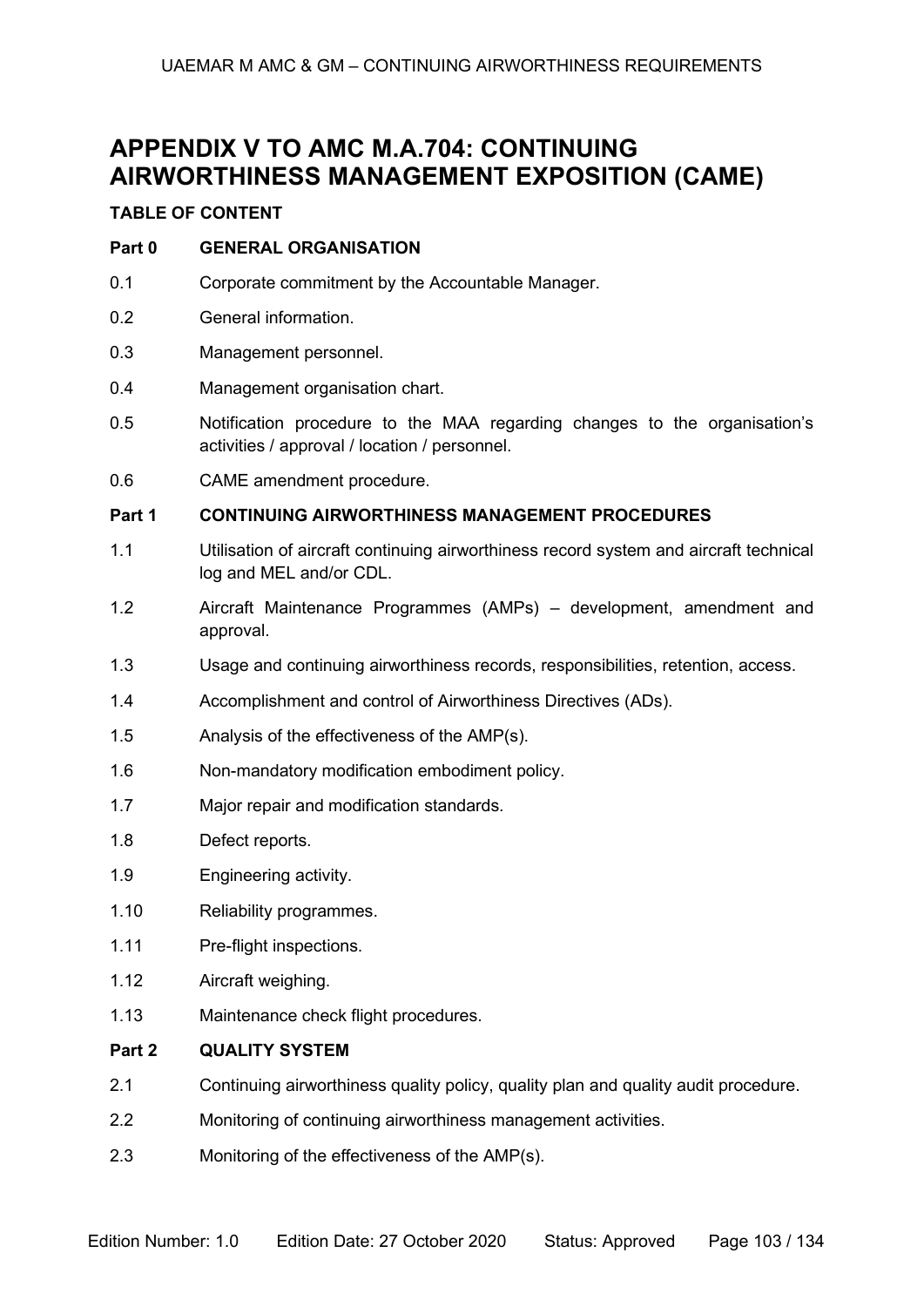- 2.4 Monitoring that all maintenance is carried out by an appropriate UAEMAR 145 Approved Maintenance Organisation (AMO).
- 2.5 Monitoring that all contracted/tasked maintenance is carried out in accordance with the contract/tasking, including non-UAEMAR 145 maintenance organisations used by the maintenance contractor/tasked organisation.
- 2.6 Quality audit personnel.

### **Part 3 CONTRACTED/TASKED MAINTENANCE**

- 3.1 Maintenance contractor/tasked organisation selection procedure.
- 3.2 Quality audit of aircraft.

### **Part 4 AIRWORTHINESS REVIEW PROCEDURES (IF APPLICABLE)**

- 4.1 Airworthiness review staff.
- 4.2 Review of aircraft records.
- 4.3 Physical survey.
- 4.4 NOT APPLICABLE.
- 4.5 Recommendations to the MAA for the issue of a MARC.
- 4.6 Issuance of a MARC.
- 4.7 Airworthiness review records, responsibilities, retention and access.
- 4.8 Extension of a MARC
- **Part 4B NOT APPLICABLE**

#### **Part 5 APPENDICES**

- 5.1 Sample documents.
- 5.2 List of airworthiness review staff.
- 5.3 List of contractors/tasked organisations as per UAEMAR AMC M.A.201(h)1 and UAEMAR M.A.711(a)3.
- 5.4 List of contracted/tasked UAEMAR 145 AMOs.
- 5.5 Copy of contracts/taskings for contracted/tasked activities ( [UAEMAR Appendix II](#page-79-0)  [to](#page-79-0) [AMC M.A.201\(h\)1\).](#page-79-0)
- 5.6 Copy of contracts/taskings with UAEMAR 145 AMOs.
- 5.7 List of Operating Organisations to whom the organisation provides the management of the continuing airworthiness of the aircraft as per UAEMAR M.A.201(k).
- 5.8 Copy of continuing airworthiness arrangements with Operating Organisations as per UAEMAR AMC M.A.201(k).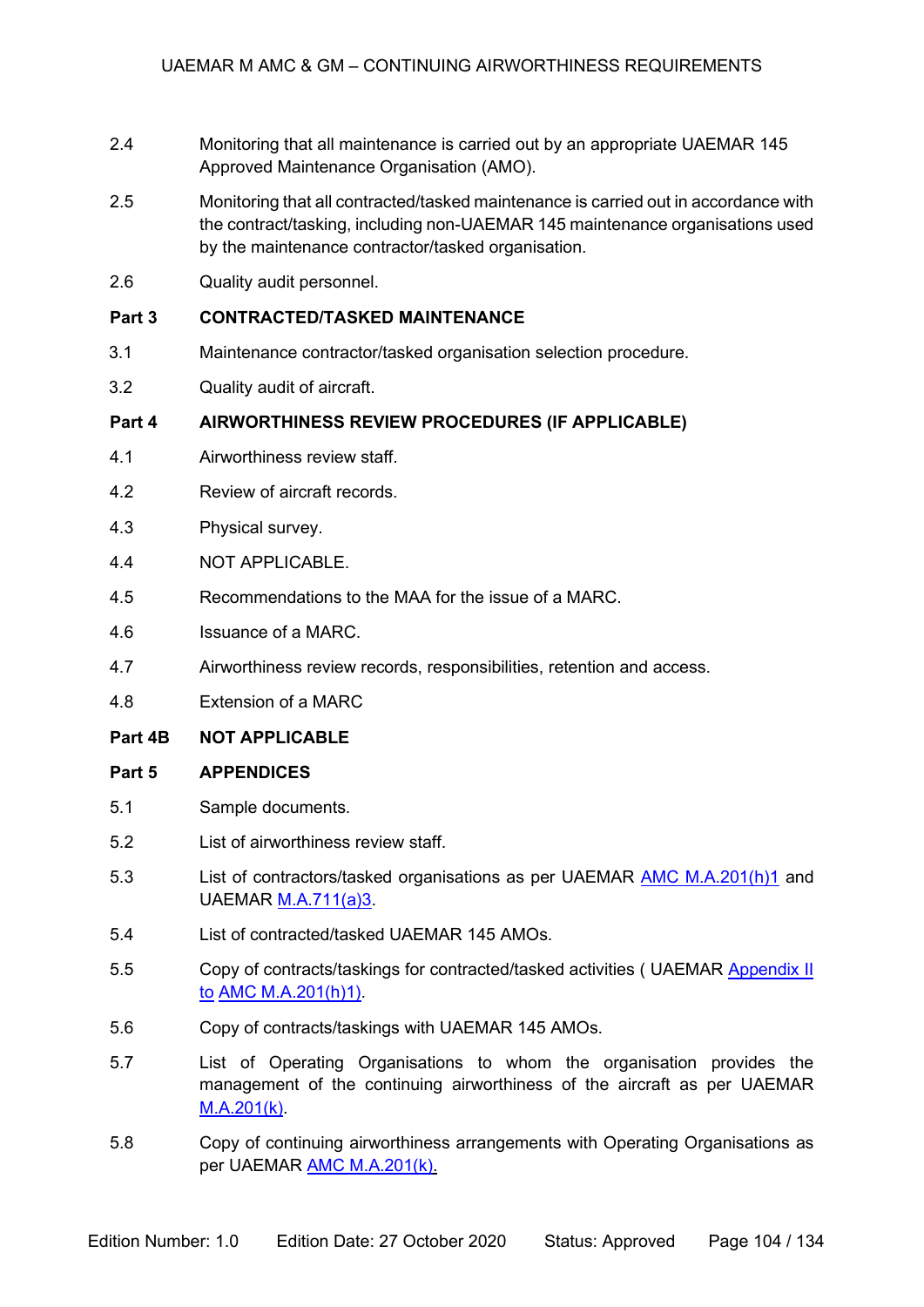## **LIST OF EFFECTIVE PAGES**

| Page | <b>Revision</b> |  |
|------|-----------------|--|
| 1    | Original        |  |
| 2    | Original        |  |
| 3    | Original        |  |
| 4    | Original        |  |
| 5    | Original        |  |

### **DISTRIBUTION LIST**

*(The document should include a distribution list to ensure proper distribution of the CAME and to demonstrate to the MAA that all personnel involved in continuing airworthiness have access to the relevant information. This does not mean that all personnel have to be in receipt of a CAME but that a reasonable number of copies are distributed within the organisation(s) so that all personnel may have quick and easy access to it. Reference should also be made to the location of any e-copies of the CAME.*

*Accordingly, the CAME should be distributed to:*

- *the Operating Organisation's or the CAMO's management personnel and any person at a lower level as necessary; and,*
- *the UAEMAR 145 contracted/tasked AMO(s); and,*
- *the MAA.)*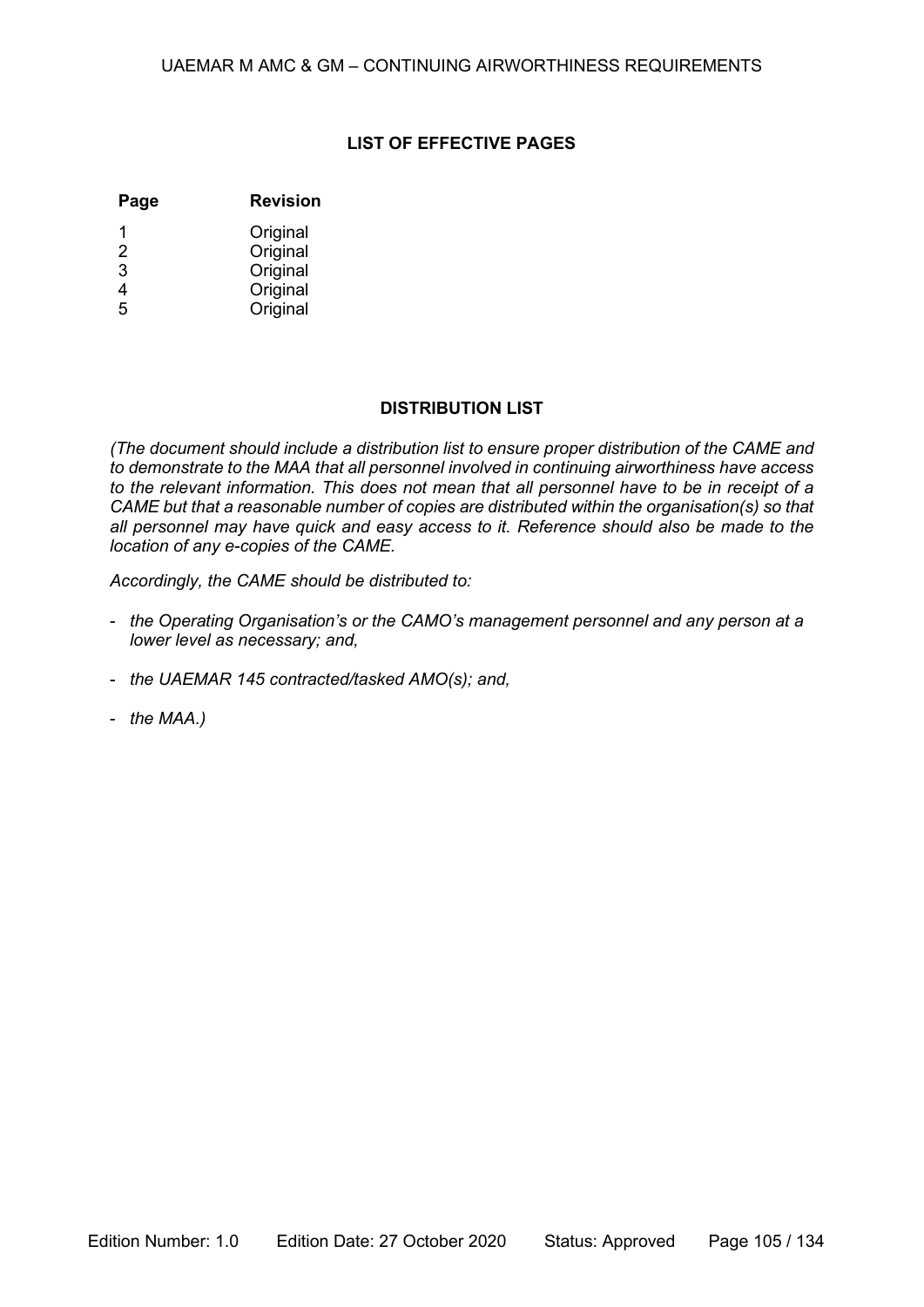## **Part 0 GENERAL ORGANISATION**

#### **0.1 Corporate commitment by the Accountable Manager**

*(The Accountable Manager's CAME statement should embrace the intent of the following paragraph and this statement may be used without amendment. Any modification to the statement should not alter the intent.)*

"This Exposition defines the organisation and procedures upon which the MAA UAEMAR M.A. Subpart G continuing airworthiness management approval is based.

These procedures are approved by the undersigned and must be complied with, as applicable, in order to ensure that all the continuing airworthiness tasks of (quote Operating Organisation's name) fleet of aircraft and/or of all aircraft under contract/tasking in accordance with UAEMAR M.A.201(k) with (quote CAMO's name) are carried out on time to an approved standard.

It is accepted that these procedures do not override the necessity of complying with any new or amended regulation published from time to time where these new or amended regulations are in conflict with these procedures.

It is understood that the MAA will approve this organisation whilst the MAA is satisfied that the procedures are being followed and the work standard is maintained. It is understood that the MAA reserves the right to suspend, limit or revoke the UAEMAR M.A. Subpart G continuing airworthiness management approval of the organisation if the MAA has evidence that the procedures are not followed and the standards not upheld."

| For and on behalf of | (quote organisation's name) |
|----------------------|-----------------------------|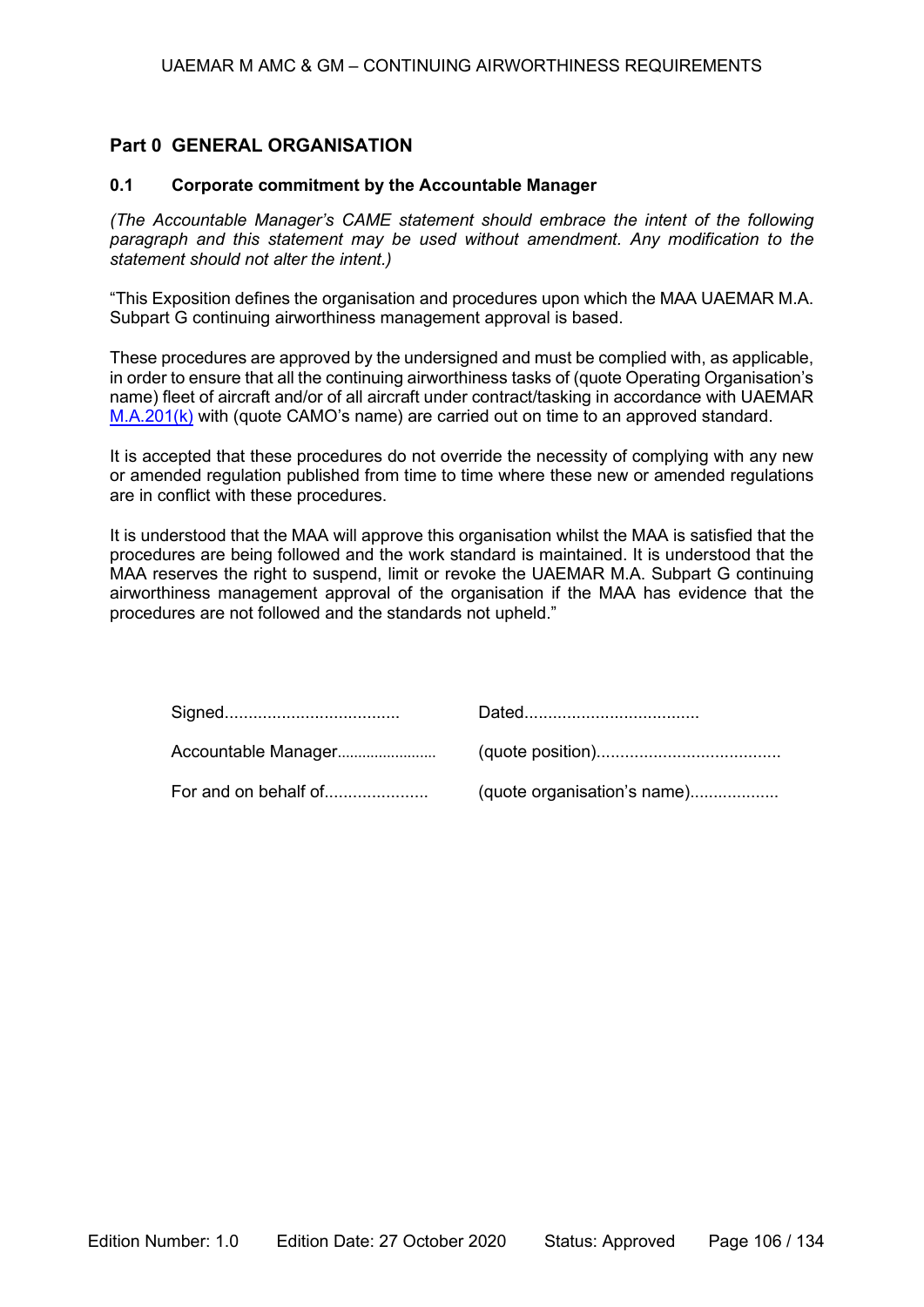## **0.2 General Information**

a) Brief description of the organisation

*(This paragraph should describe broadly how the whole organisation (i.e. including the Operating Organisation and UAEMAR 145 AMO when other approvals are held) is organised under the management of the Accountable Manager, and should refer to the organisation charts of paragraph 0.4.)*

b) Relationship with other organisations

*(Insert details of those organisations involved in the delivery of continuing airworthiness and/or maintenance of the aircraft and its components, including other contracted/tasked organisations.*

*Details of specific contracts/taskings should be included in Part 3 of the CAME, with a cross reference to the relevant element included here.)*

c) Aircraft managed – Fleet composition

*(This paragraph should list the aircraft types/models/series and the serial/registration numbers of all aircraft managed by the CAMO. It should be updated each time an aircraft is removed from, or added to, the list.)*

d) Type of operation

*(This paragraph should give broad information on the type of military operations such as: combat missions, transport (personnel/cargo), Search and Rescue, surveillance, etc.)*

### **0.3 Management personnel**

a) Accountable Manager

*(This paragraph should address the duties and responsibilities of the Accountable Manager as far as UAEMAR M.A. Subpart G is concerned and demonstrate that he/she has corporate authority for ensuring that all continuing airworthiness activities can be resourced and carried out in accordance with UAEMAR M.)*

b) Continuing Airworthiness Manager

*(This paragraph should:*

- *Emphasise that the Continuing Airworthiness Manager is responsible for ensuring that all maintenance is carried out on time to an approved standard.*
- *Describe the extent of his/her authority as regards his/her UAEMAR M responsibility for managing the continuing airworthiness of the aircraft for which he/she is responsible.)*
- c) Continuing airworthiness coordination

*(This paragraph should list the job functions that constitute the "group of persons" as required by UAEMAR M.A.706(c) in enough detail so as to show that all the continuing airworthiness responsibilities as described in UAEMAR M are covered by the persons that constitute that group.)*

d) Duties and responsibilities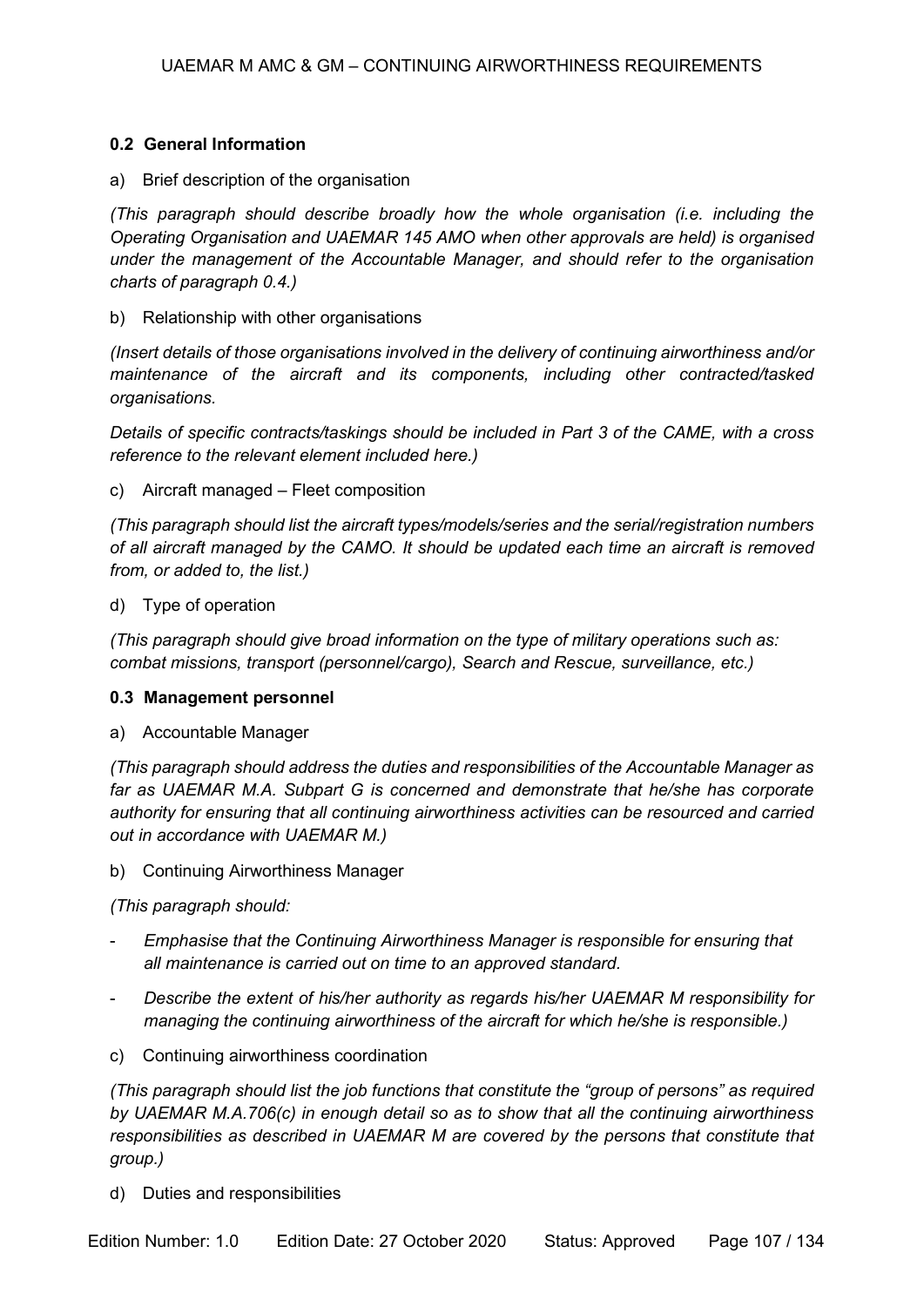*(This paragraph should further develop the duties and responsibilities of:*

- *the personnel listed in paragraph c): 'Continuing airworthiness coordination',*
- *the Quality Manager, as regards the quality monitoring of the maintenance system (which includes the UAEMAR 145 AMO(s)). This should include the links between the Continuing Airworthiness Manager and the Accountable Manager and how independence will be achieved from the activity subject to audit.)*
- e) Manpower resources and training policy
	- (1) Manpower resources

*(This paragraph should give broad figures to show that the number of people dedicated to the performance of the approved continuing airworthiness activity is adequate. It is not necessary to give the detailed number of employees of the whole organisation but only the number of those involved in continuing airworthiness. All posts and/or organisations conducting activity on behalf of the CAMO, including details of the activity being carried out by them, should be included. This could be presented as follows:)*

|                                               | <b>Full Time</b>                                | Part Time in equivalent<br>full time |
|-----------------------------------------------|-------------------------------------------------|--------------------------------------|
| <b>Quality monitoring</b>                     | AA                                              | $aa = AA'$                           |
| <b>Continuing Airworthiness</b><br>Management | <b>BB</b>                                       | $bb = BB'$                           |
| (Detailed information about the               | BB <sub>1</sub>                                 | $bb1 = BB1'$                         |
| management group of persons)                  | B <sub>B2</sub>                                 | $bb2 = BB2'$                         |
| Other                                         | CC                                              | $cc = CC'$                           |
| Total                                         | ТT                                              | $tt = TT'$                           |
| <b>Total Staff</b>                            | $\mathsf{T}\mathsf{T} + \mathsf{T}\mathsf{T}$ ' |                                      |

Note: According to the size and complexity of the organisation, this table may be further developed or simplified

(2) Training policy

*(This paragraph should show that the training and qualification standards for the personnel quoted above are consistent with the size and complexity of the organisation. It should also explain how the need for recurrent training is assessed, and how the recording of training and follow-up activity is performed)*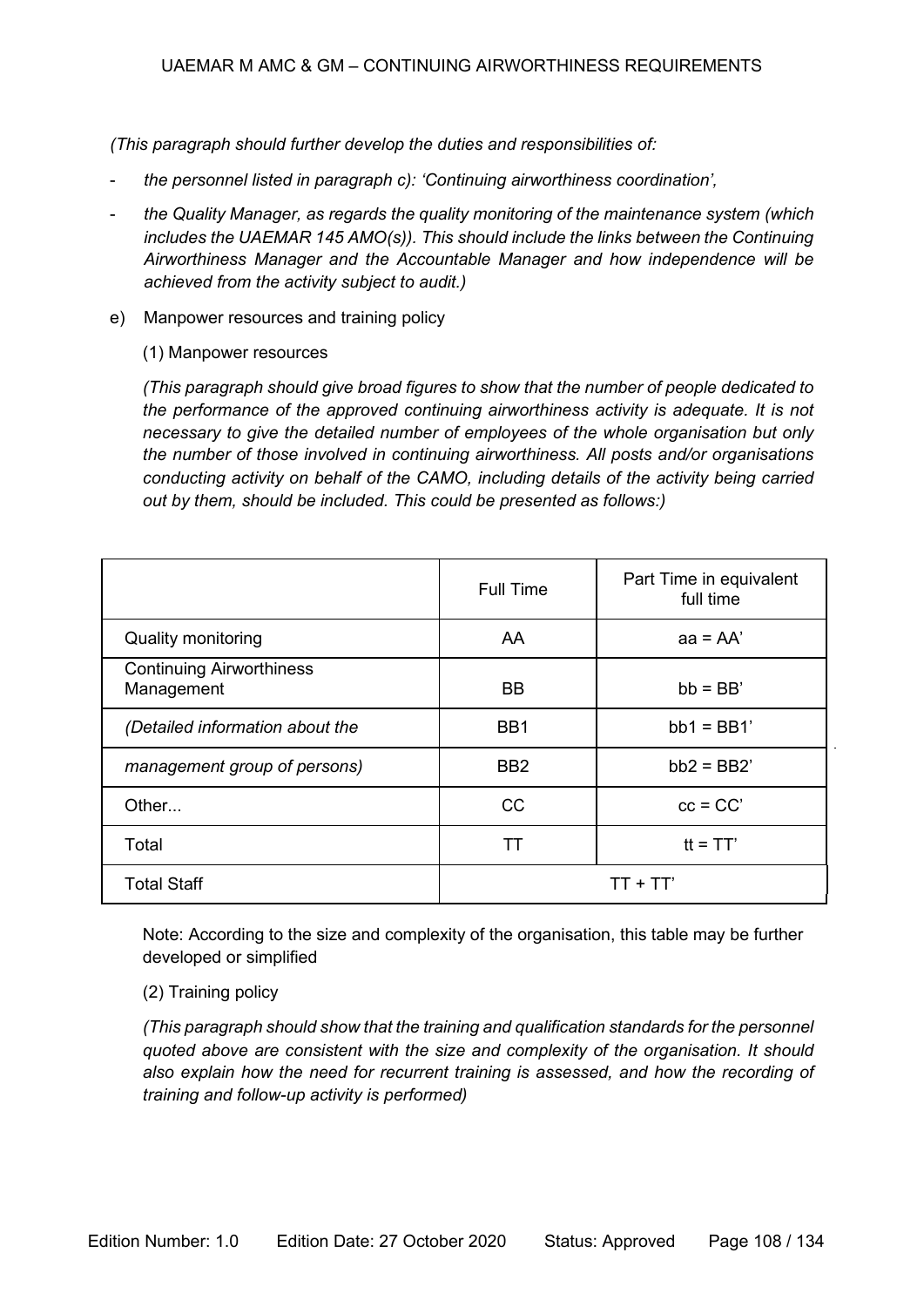#### **0.4 Management organisation charts**

#### a) General organisation chart



#### b) CAMO chart

This organisation chart should give further details on the continuing airworthiness management system, and should clearly show the independence of the quality monitoring system, including the links between the Quality Assurance department and the other departments (see example below). This organisation chart may be combined with the one above or subdivided as necessary, depending on the size and the complexity of the organisation. For example:

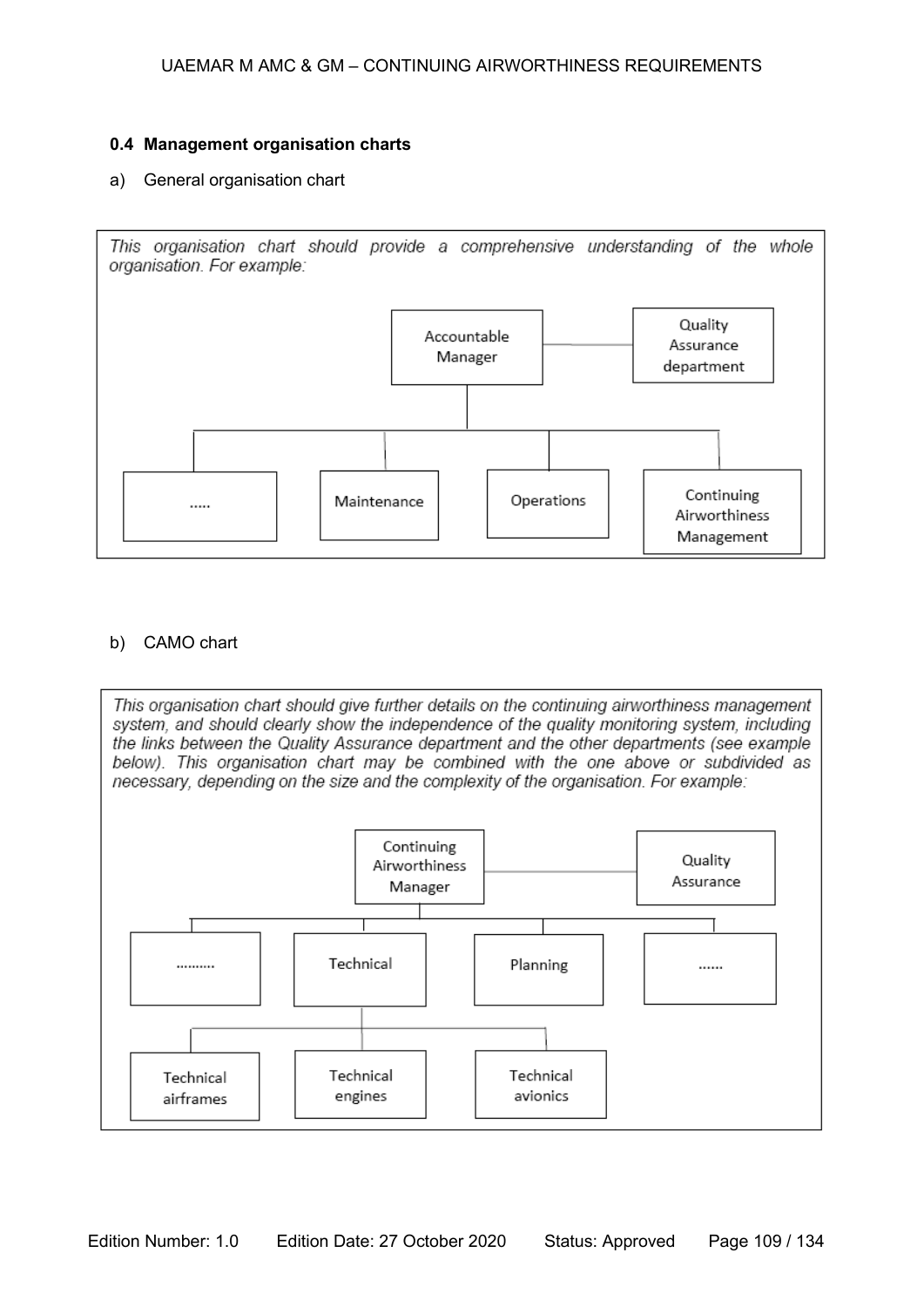#### **0.5 Notification procedure to the MAA regarding changes to the organisation's activities / approval / location / personnel**

*(This paragraph should explain on which occasions the CAMO should inform the MAA prior to incorporating proposed changes; for instance:*

*The Accountable Manager (or any delegated person such as the Continuing Airworthiness Manager or the Quality Manager) will notify to the MAA any change concerning:*

- *(1) the name of the CAMO;*
- *(2) the location of the CAMO;*
- *(3) additional locations of the CAMO;*
- *(4) the Accountable Manager;*
- *(5) any of the persons specified in paragraph 0.3.c);*
- *(6) the facilities, procedures, work scope and staff that could affect the approval;*
- *(7) any change that affects the approval certificate.*

*Such changes will not be incorporated until they have been assessed and approved by the MAA.)*

#### **0.6 CAME amendment procedure**

*(This paragraph should explain who is responsible for the amendment of the CAME and its submission to the MAA for approval. This may include, if agreed by the MAA, the possibility for the CAMO to internally approve minor changes that have no impact on the approval held (UAEMAR M.A.704(c) refers). The paragraph should then specify what types of changes are considered as minor and major and what the approval procedures for both cases are.)*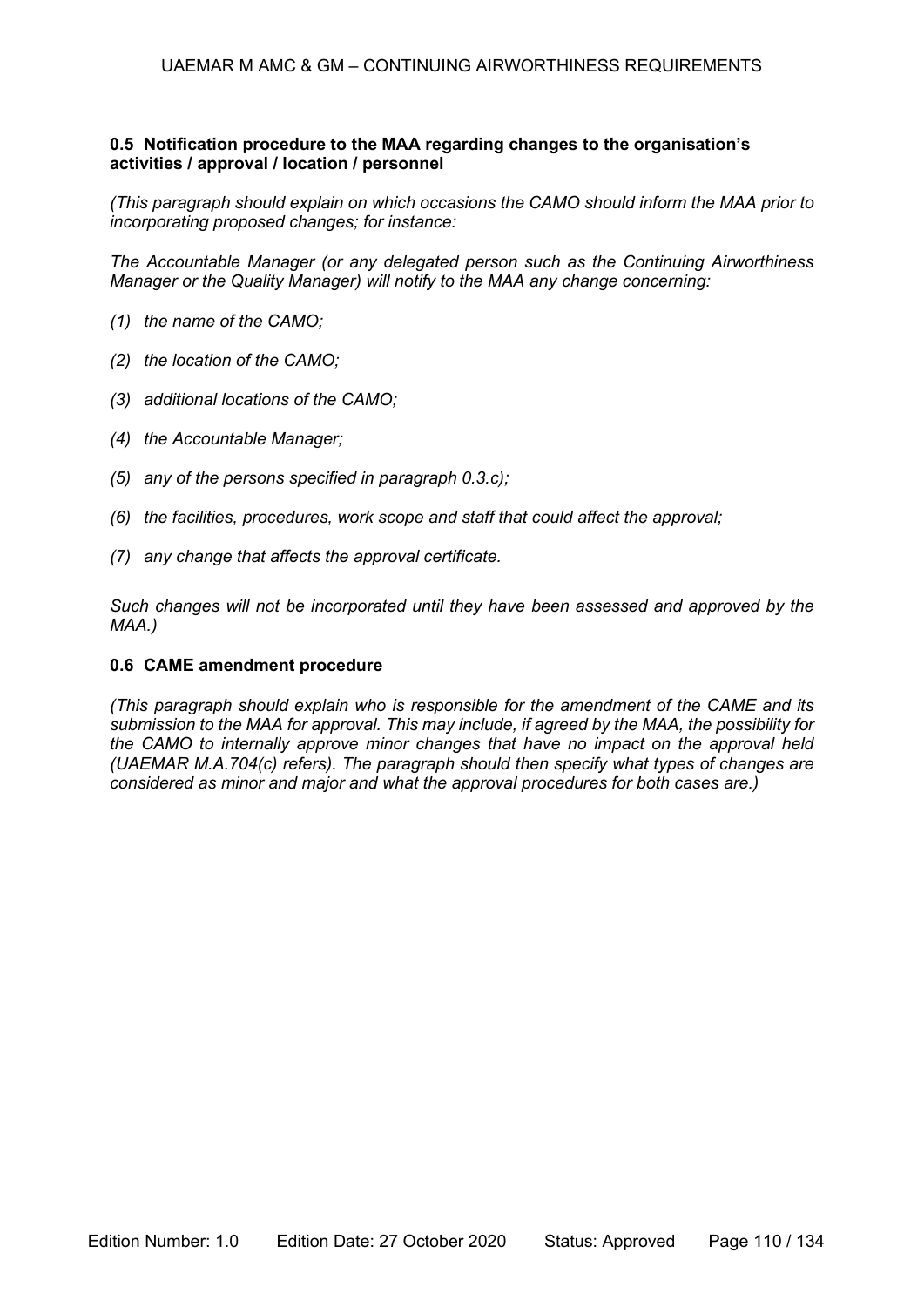#### **PART 1 CONTINUING AIRWORTHINESS MANAGEMENT PROCEDURES**

#### **1.1 Utilisation of aircraft continuing airworthiness record system and aircraft technical log and MEL and/or CDL**

a) Aircraft technical log and continuing airworthiness record system

#### (1) General

*(The introductory paragraph should explain how the aircraft technical log system and the aircraft continuing airworthiness record system are configured (UAEMAR M.A.305 and UAEMAR M.A.306 refer.))*

(2) Instructions for use

*(This paragraph should provide instructions for using the aircraft technical log and the aircraft continuing airworthiness record system. It should identify the respective responsibilities of the maintenance personnel and aircrew. Samples of the technical*  log and/or aircraft continuing airworthiness record system should be included in Part *5 "Appendices" in order to provide enough detailed instructions.)*

(3) Aircraft technical log approval

*(This paragraph should identify who is responsible for submitting the template for the aircraft technical log and any subsequent amendment to the MAA for approval and what is the procedure to be followed.)*

b) MEL and/or CDL utilisation (if applicable)

*Although the decision of whether or not to accept a MEL and/or CDL tolerance remains the responsibility of the aircraft commander, this paragraph should explain in sufficient detail the MEL and/or CDL utilisation procedure. This is because the MEL and CDL are tools that maintenance personnel should be familiar with in order to ensure proper and efficient communication with the aircraft commander in case of a decision to defer defect rectification.*

*This paragraph does not apply to those types of aircraft that do not have an MEL and/or CDL.)*

(1) General

*(This paragraph should explain broadly what a MEL and/or CDL document is. The information could be extracted from the aircraft flight manual.)*

#### (2) MEL/CDL categories

*(Where an MAA or Operating Organisation uses a classification system placing a time constraint on the rectification of MEL/CDL related defects, the general principles of such a system should be explained. It is essential for the personnel involved in maintenance to be familiar with the classification system for the effective management and rectification of MEL/CDL related deferred defects.)*

#### (3) Utilisation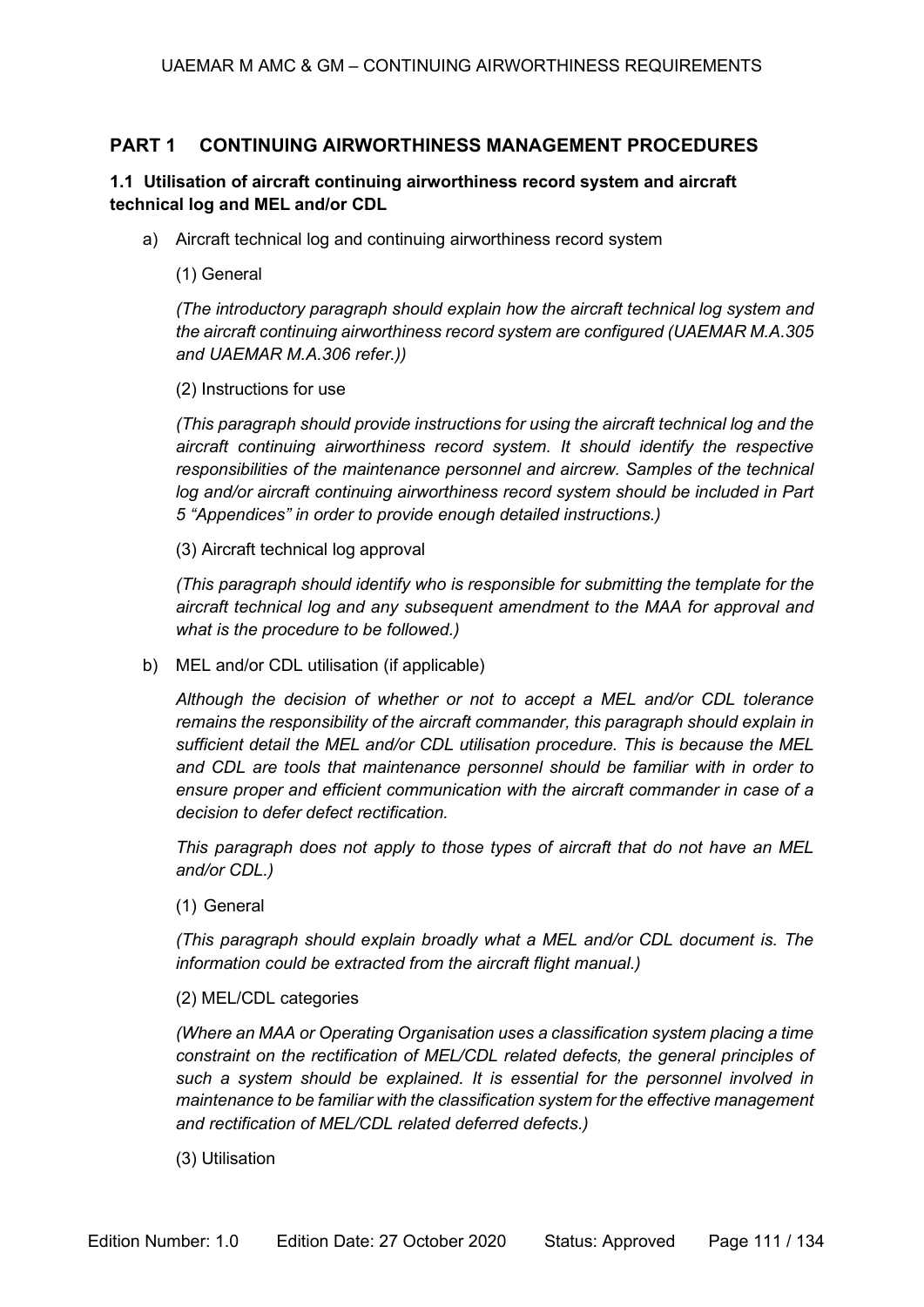*(This paragraph should explain how the maintenance personnel identify a MEL/CDL limitation to the aircraft commander. This should refer to the aircraft technical log procedures.)*

(4) Acceptance by the aircraft commander

*(This paragraph should explain how the aircraft commander notify his/her acceptance (or non-acceptance) of the MEL/CDL deferment in the aircraft technical log.)*

(5) Management of the MEL/CDL time limits

*(After a technical limitation is accepted by the aircraft commander, the defect must be rectified within the time limit specified in the MEL/CDL. There should be a system to ensure that the defect will actually be corrected before that time limit. This system could be the aircraft technical log for those CAMOs that use it as a planning document, or a specific follow-up system in other cases, where control of the maintenance time limit is ensured by another means such as data processed planning systems.)*

(6) MEL/CDL Time Limitation Overrun

*(The MAA may authorise the CAMO to overrun MEL/CDL time limitations under specified conditions. Where applicable, this paragraph should describe the specific duties and responsibilities for controlling these extensions.)*

#### **1.2 Aircraft Maintenance Programmes (AMPs) - development, amendment and approval**

a) General

*(This introductory paragraph should also include reference to the fact that the purpose of an AMP is to provide maintenance planning instructions necessary for the safe operation of the aircraft.)*

b) Content

*(This paragraph should explain what is/are the format(s) of the AMP(s) used. UAEMAR Appendix I to AMC M.A.302(a) and UAEMAR M.B.301(b) should be used as a guideline to develop this paragraph.)*

- c) Development
	- (1) Sources

*(This paragraph should explain what are the sources (MRB report, MPD, Maintenance Manual, etc.) used for the development of the AMP(s).)*

(2) Responsibilities

*(This paragraph should explain who is responsible for the development of the AMP(s).)*

(3) AMP amendments

*(This paragraph should demonstrate that there is a system for ensuring the continuing validity of the AMP. Particularly, it should show how any relevant information is used to update the AMP. This should include, as applicable, MRB report revisions, consequences*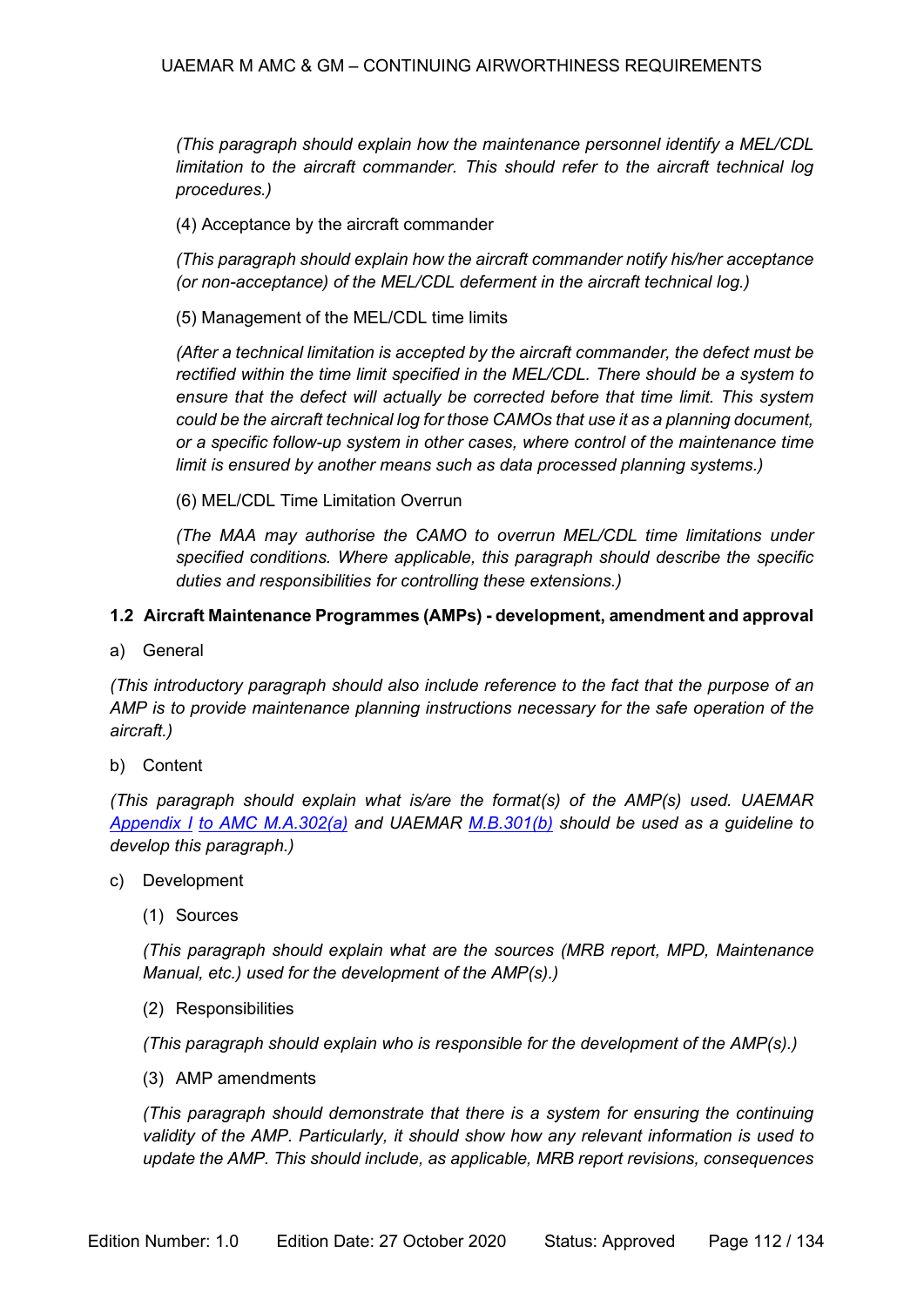*of modifications, manufacturers and MAA recommendations, in-service experience, and reliability reports.)*

(4) Acceptance by the MAA

*(This paragraph should explain who is responsible for the submission of the AMP to the MAA and what the procedure to follow is. This should in particular address the issue of the MAA approval for variation to maintenance periods. This may include, if agreed by the MAA, the possibility for the CAMO to internally approve certain changes. The paragraph should then specify what types of changes can be internally approved and what the approval procedures are.)*

#### **1.3 Usage and continuing airworthiness records, responsibilities, retention, access**

a) Flying hours, flight cycles, landings etc. recording

*(The recording of airframe, engine and propeller flying hours and associated flight cycles and/or landings and any other approved service life consumption units. is essential for the planning of maintenance tasks. This paragraph should explain how the CAMO has access to the current information on airframe, engine and propeller flying hours and associated flight cycles and/or landings and any other approved service life consumption units and how they are processed through the CAMO.)*

#### b) Records

*(This paragraph should give in detail the type of documents that are required to be recorded and what are the recording period requirements for each of them. This can be provided by a table or series of tables that would include the following:*

- *Type of document (if necessary),*
- *Name of document,*
- *Retention period,*
- *Responsible person for retention,*
- *Place of retention.)*
- c) Preservation of records

*(This paragraph should set out the means provided to protect the records from damage, alteration and theft and that the records remain readable and accessible for the duration of the storage period. Specific procedures should be set out to guarantee that the records will not be altered during the retention period (especially for computer records).)*

#### d) Transfer of continuing airworthiness records

*(This paragraph should set out the procedure for the transfer of records to another CAMO. In particular, it should specify which records have to be transferred and who is responsible for the coordination (if necessary) of the transfer.)*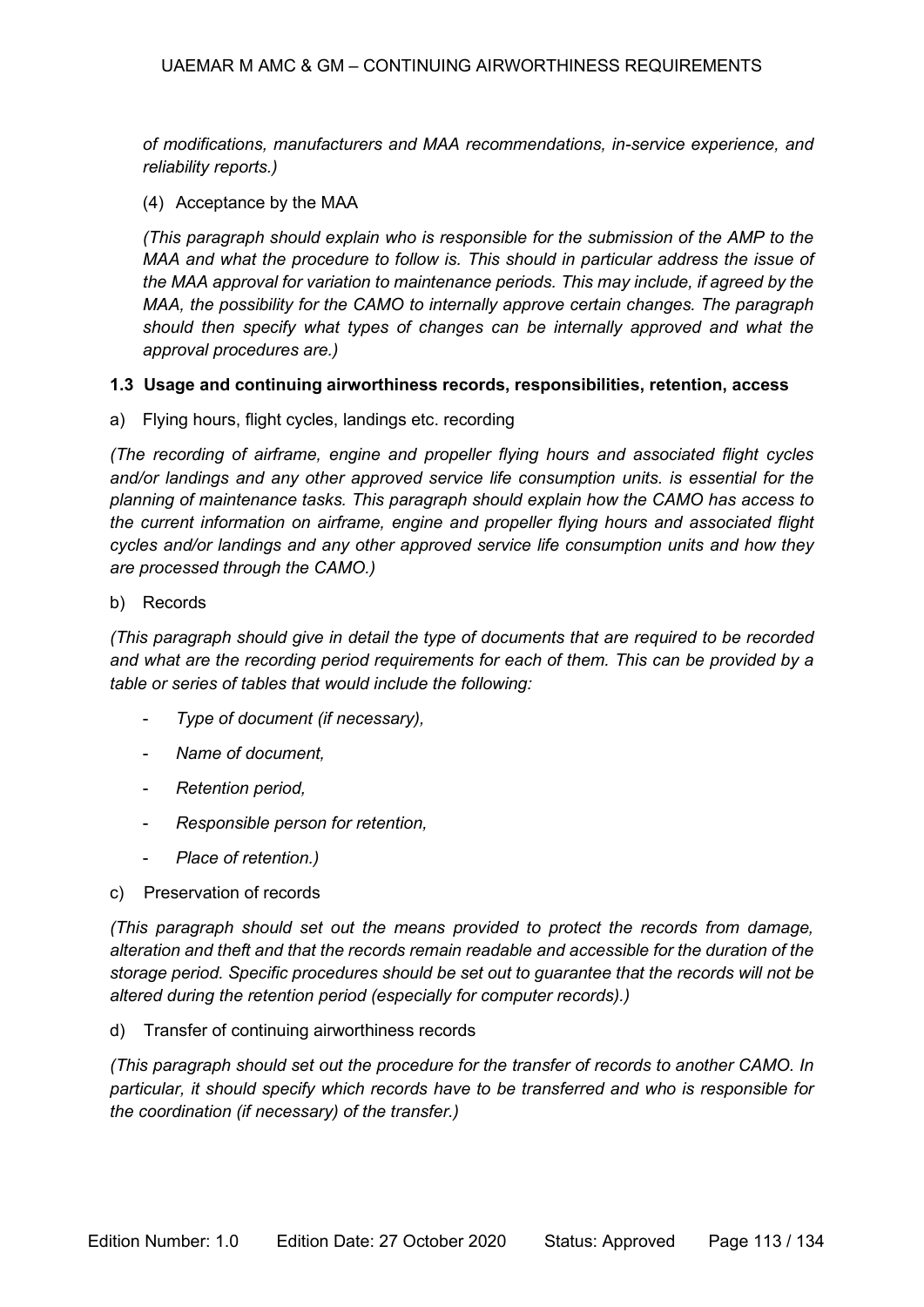#### **1.4 Accomplishment and control of Airworthiness Directives (ADs)**

*(This paragraph should demonstrate that there is a comprehensive system for the management of ADs and operational directives with a continuing airworthiness impact. This paragraph may include the following Sub-paragraphs:)*

#### a) AD information

*(This paragraph should explain what are the sources of the ADs and operational directives with a continuing airworthiness impact and who receives them in the CAMO.)*

#### b) AD decision

*(This paragraph should explain how and by whom the information in ADs and operational directives with a continuing airworthiness impact is analysed and what kind of information is provided to the contracted/tasked UAEMAR 145 AMOs in order to plan and to perform the AD. This should as necessary include a specific procedure for emergency Airworthiness Directives (or equivalent) management)*

#### c) AD control

*(This paragraph should specify how the CAMO ensures that all the applicable ADs are performed and that they are performed on time. This should include a closed-loop system that allows for the verification that for each new or revised AD and for each aircraft:*

- *the AD is not applicable or,*
- *if the AD is applicable:*
- *the AD is not yet performed but the time limit is not overdue; or*
- *the AD is performed, and any repetitive inspections are identified and performed.*

*This may be a continuous process or may be based on scheduled reviews.)*

#### **1.5 Analysis of the effectiveness of the AMP**

*(This paragraph should show what tools are used in order to analyse the effectiveness of the AMP, such as:*

- *pilot reports (including air turn-backs, etc.),*
- *spares consumption,*
- *repetitive technical occurrence and defects,*
- *technical delays analysis (through statistics if relevant),*
- *technical incidents/accidents analysis (through statistics if relevant),*

*The paragraph should also indicate by whom and how this data is analysed, what is the decision process to take action and what kind of action could be taken. This may include:*

- amendment of the AMP.
- *amendment of maintenance or operational procedures,*
- *etc.)*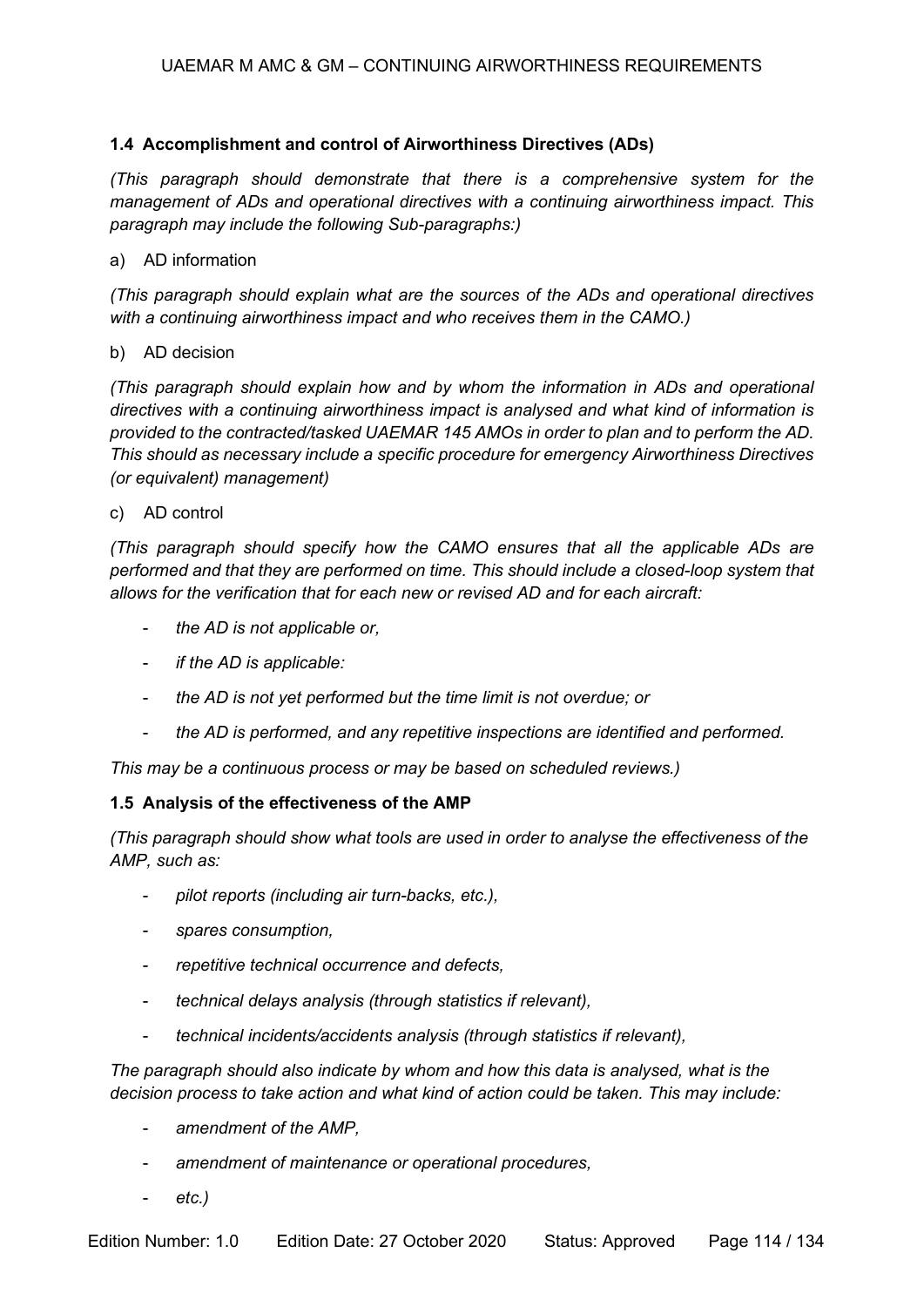#### **1.6 Non-mandatory modification embodiment policy**

*(This paragraph should specify how the information on non-mandatory modifications is processed through the CAMO, who is responsible for their assessment against the Operating Organisation's need and operational experience, what are the main criteria for decisions to be made and who takes the decision of implementing (or not) a non-mandatory modification.)*

#### **1.7 Major repair and modification standards**

*(This paragraph should set out a procedure for the assessment of the approval status of any major repair or modification before embodiment. This will include the assessment of the need of an MAA or UAEMAR 21 Design Organisation Approval (DOA). It should also identify the type of approval required and the procedure to follow to have a repair or modification approved by the MAA or by the (Military) Type Certificate Holder (MTCH).)*

#### **1.8 Defect reports**

a) Analysis

*(This paragraph should explain how the defect reports provided by the contracted/tasked UAEMAR 145 AMOs are processed by the CAMO. Analysis should be conducted in order to give elements to activities such as AMP evolution and non-mandatory modification policy.)*

b) Liaison with MTCH and the MAA

*(Where a defect report shows that such defect is likely to occur to other aircraft, a liaison should be established with the (M)TCH and the MAA, so that they may take all the necessary action.)*

c) Deferred defect policy

*(Defects such as cracks and structural defects are not addressed in the MEL and CDL. However, it may be necessary in certain cases to defer the rectification of a defect. This paragraph should establish the procedure to be followed in order to be sure that the deferment of any defect will not lead to any safety concern. This will include appropriate liaison with the (M)TCH.)*

#### **1.9 Engineering activity**

*(Where applicable, this paragraph should identify the scope of the CAMO's engineering activity in terms of approval of modification and repairs. It should set out a procedure for developing and submitting a modification/repair design for approval to the MAA/MTCH and include reference to the supporting documentation and forms used. It should identify the person in charge of accepting the design before submission to the MAA/MTCH.*

*Where the CAMO has a (M)DOA capability under UAEMAR 21, it should be indicated here and the related manuals should be referred to.)*

#### **1.10 Reliability programmes**

*(This paragraph should explain the management of any reliability programme(s). It should at least address the following:*

- *extent and scope of the reliability programmes,*
- *specific organisational structure, duties and responsibilities,*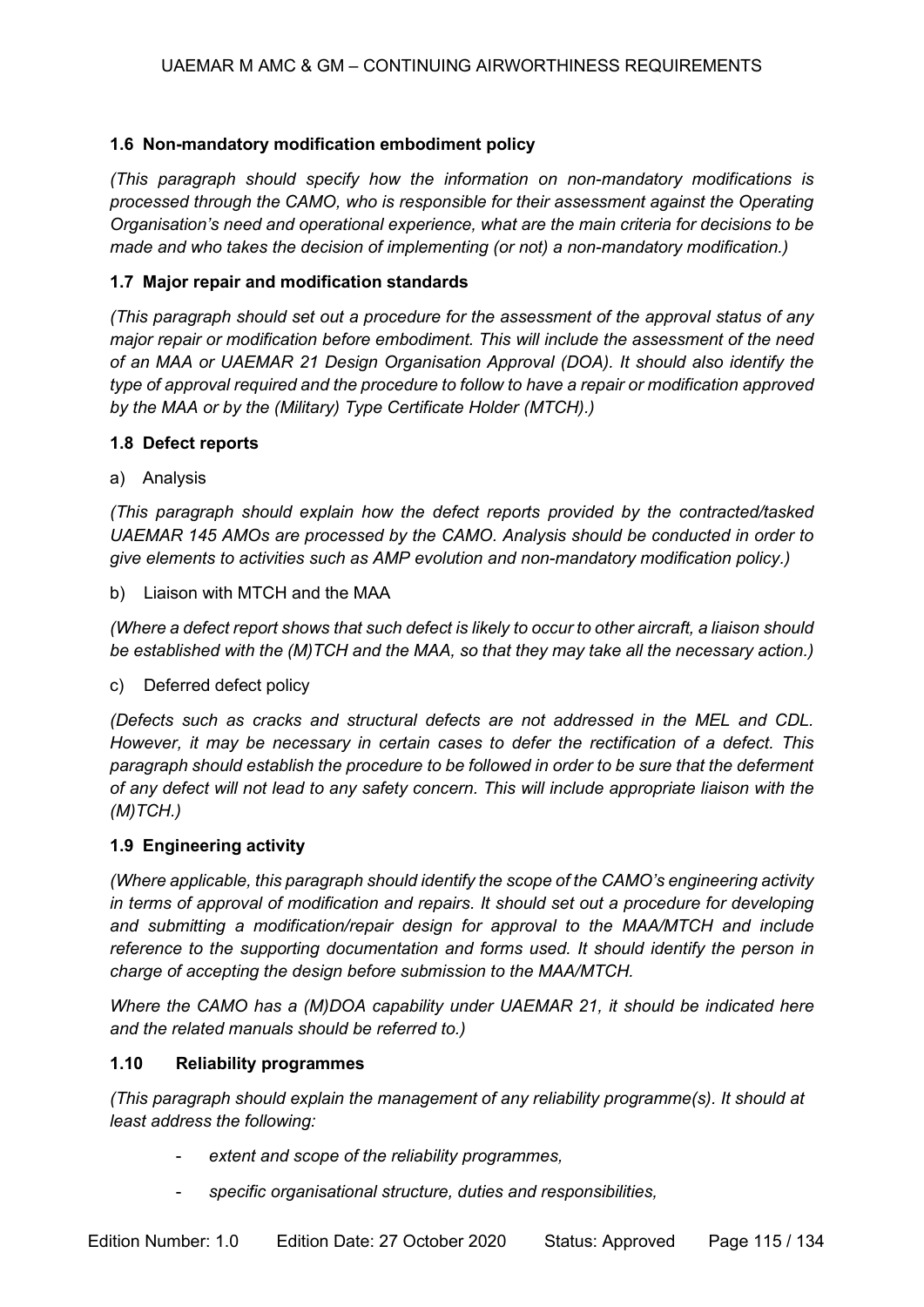- *establishment of reliability data,*
- *analysis of the reliability data,*
- *corrective action system (AMP amendment),*
- scheduled reviews (reliability meetings, the participation of the MAA).)

(This paragraph may, where necessary, be subdivided as follows:

- a) Airframe
- b) Propulsion
- c) Component)

#### **1.11 Pre-flight inspections**

*(This paragraph should show how the scope and definition of the UAEMAR AMC M.A.301(a)1 pre-flight inspections (usually performed by the aircrew) are kept consistent with the scope of the maintenance performed by the contracted/tasked UAEMAR 145 AMOs. It should show how the evolution of the pre-flight inspection content and the AMP remains coherent.)*

*(The following paragraphs are self-explanatory. Although these activities are normally not performed by continuing airworthiness personnel, these paragraphs have been placed here in order to ensure that the related procedures are consistent with the continuing airworthiness activity procedures.)*

- a) Preparation of aircraft for flight
- b) Ground handling function
- c) Cargo and Baggage loading
- d) Control of refueling, Quantity/Quality
- e) Control of snow, ice, residues from de-icing or anti-icing operations, dust/sand/salt contamination to an approved standard.

#### **1.12 Aircraft weighing**

*(This paragraph should state on which occasions an aircraft should be weighed (for instance after a major modification because of weight and balance, operational requirements, etc.) who performs it, which procedure is used, who calculates the new weight and balance and how the results are processed into the CAMO.)*

#### **1.13 Maintenance check flight procedures**

*(The criteria for performing a maintenance check flight are normally included in the AMP. This paragraph should explain how the maintenance check flight procedure is established in order to meet its intended purpose (for instance after a base maintenance check, after engine or flight control removal or installation, etc.), and the release procedures to authorise such a maintenance check flight.)*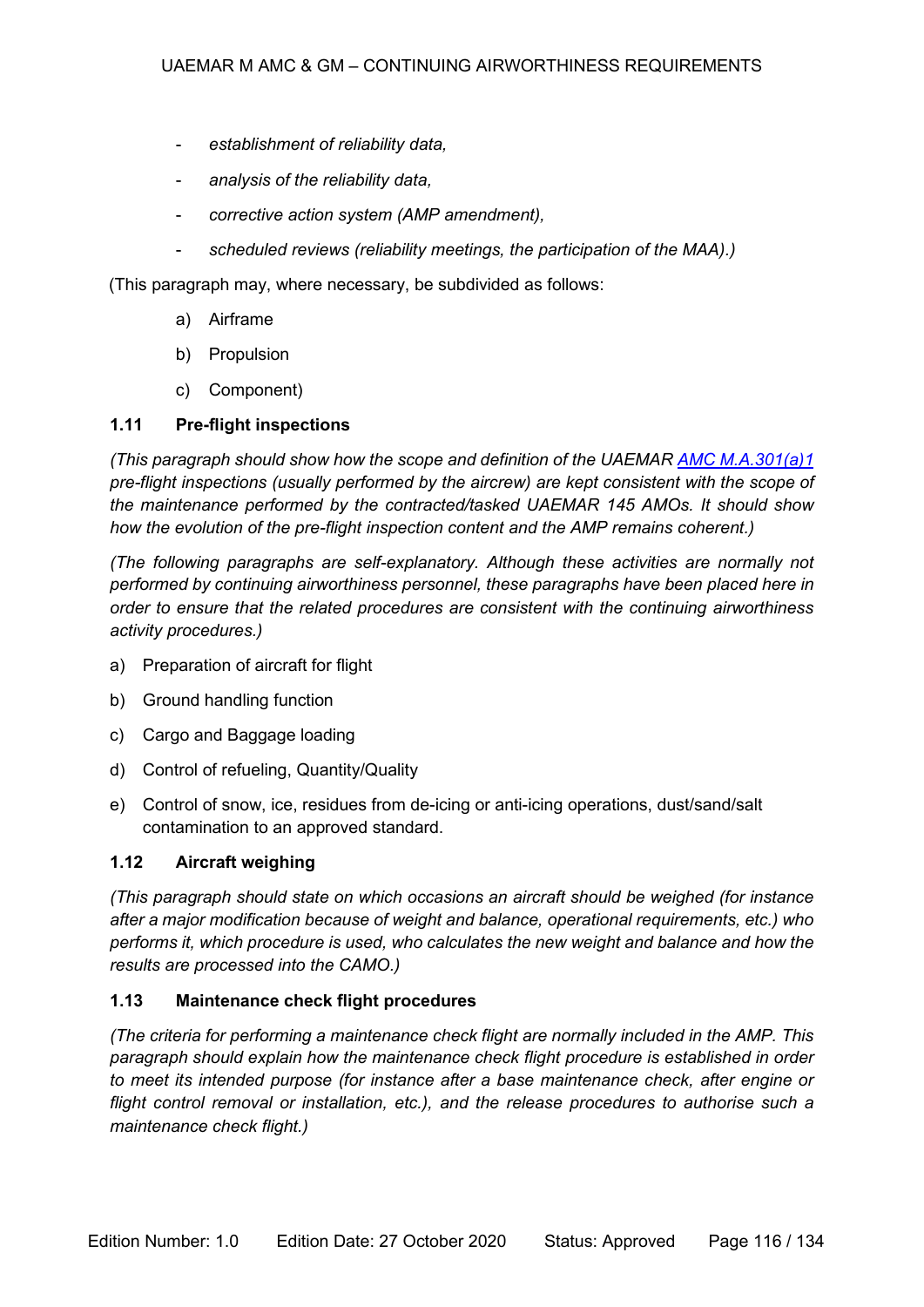#### **PART 2 QUALITY SYSTEM**

#### **2.1 Continuing airworthiness quality policy, quality plan and quality audit procedure**

a) Continuing airworthiness quality policy

*(This paragraph should include a formal Quality Policy statement. This should provide a commitment on what the Quality System is intended to achieve. It should include, as a minimum, monitoring compliance with UAEMAR M and any additional standards specified by the CAMO.)*

b) Quality plan

*(This paragraph should show how the quality plan is established. The quality plan will consist of a quality audit and sampling schedule that should cover all the areas specific to UAEMAR M in a definite period of time. However, the scheduling process should also be dynamic and allow for special evaluations when trends or concerns are identified. In the case of contracting/tasking of non-approved organisations, this paragraph should also address the planning of the auditing of non-approved organisations at the same frequency as the rest of the CAMO.)*

c) Quality audit procedure

*(The quality audit is a key element of the quality system. Therefore, the quality audit procedure should be sufficiently detailed to address all the steps of an audit, from the preparation to the conclusion, show the audit report format (e.g. by reference to paragraph 5.1 'Sample documents'), and explain the procedures for the distribution of audit reports within the organisation (e.g. involvement of the Quality Manager, Accountable Manager, Continuing Airworthiness Manager, etc.).)*

d) Quality audit remedial action procedure

*(This paragraph should explain what system is put in place in order to ensure that the rootcause of any findings is identified, corrective actions are implemented on time and that the result of the corrective action meets the intended purpose. For instance, where this system consists of periodical corrective action reviews, instructions should be given on how such reviews should be conducted and what should be evaluated.)*

#### **2.2 Monitoring of continuing airworthiness management activities**

*(This paragraph should set out a procedure to periodically review the activities of the maintenance management personnel and how they fulfil their responsibilities, as defined in Part 0. It should also set out a procedure to periodically review the activities of the contracted/tasked continuing airworthiness management activities [\(UAEMAR Appendix II to](#page-79-0)  [AMC](#page-79-0) [M.A.201\(h\)1 refers\)](#page-79-0).)*

#### **2.3 Monitoring of the effectiveness of the AMP(s)**

*(This paragraph should set out a procedure to periodically review that the effectiveness of the AMP(s) is/are actually analysed as defined in Part 1.)*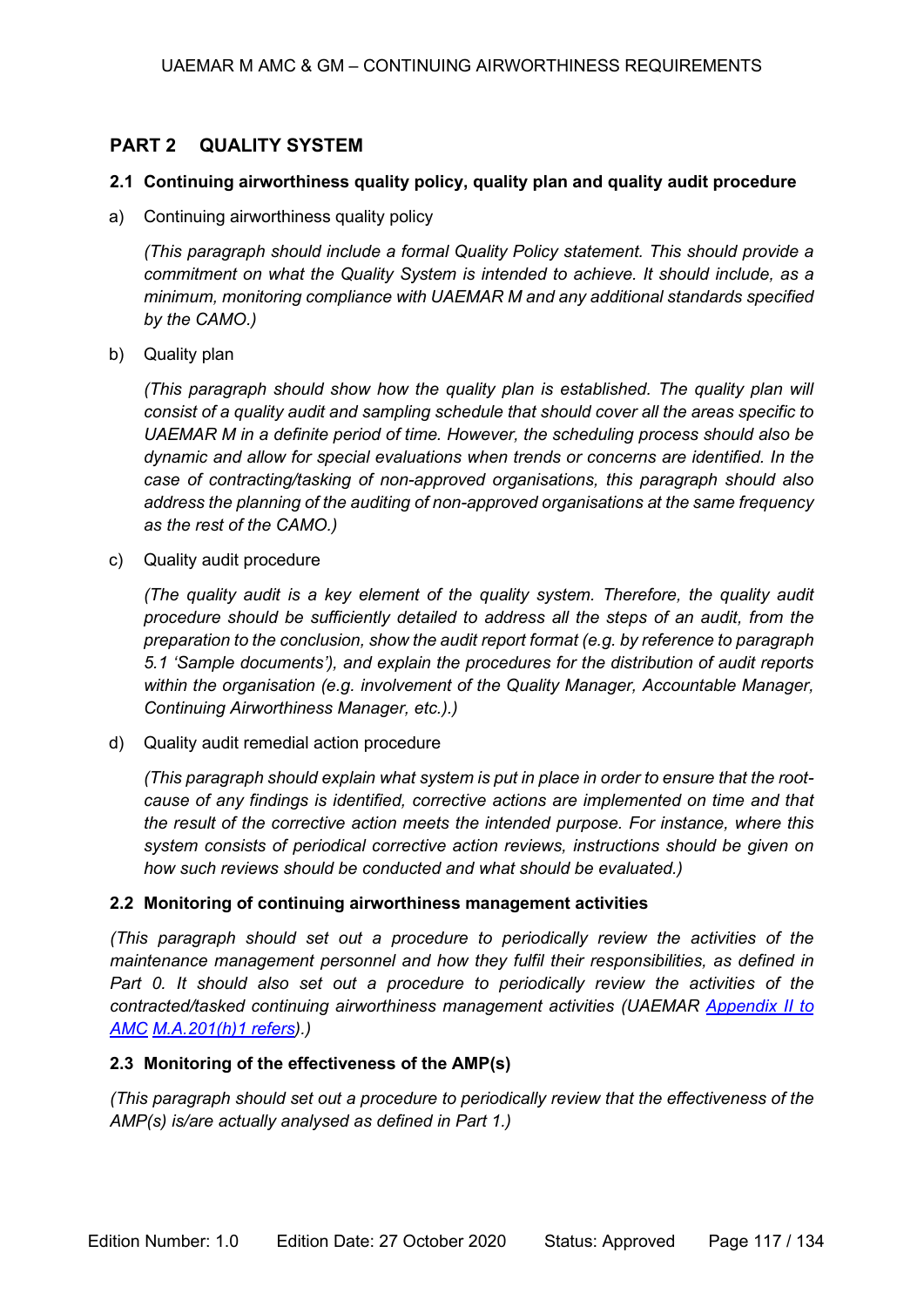#### **2.4 Monitoring that all maintenance is carried out by an appropriate UAEMAR 145 Approved Maintenance Organisation (AMO)**

*(This paragraph should set out a procedure to periodically review that the approval of the contracted/tasked UAEMAR 145 AMOs are relevant for the maintenance being performed on the Operating Organisation's aircraft. This may include feedback information from any contracted/tasked organisation on any actual or contemplated amendment, in order to ensure that the maintenance system remains valid and to anticipate any necessary change in the maintenance agreements.*

*If necessary, the procedure may be subdivided as follows:*

- a) Aircraft maintenance
- b) Engines
- c) Components)

#### **2.5 Monitoring that all contracted/tasked maintenance is carried out in accordance with the contract/tasking, including maintenance organisations not approved to UAEMAR 145 used by the maintenance contractor/tasked organisation**

*(This paragraph should set out a procedure to periodically review that the CAMO personnel are satisfied that all contracted/tasked maintenance is carried out in accordance with the contract/tasking. This may include a procedure to ensure that the system allows all the personnel involved in the contract/tasking (including the UAEMAR 145 AMO personnel and any non-approved organisations they contract/task) to be acquainted with the terms of the contract/tasking and that, for any contract/tasking amendment, relevant information is dispatched in the UAEMAR 145 AMO and at their contracted/tasked organisation(s).)*

#### **2.6 Quality audit personnel**

*(This paragraph should establish the required training and qualification standards of auditors. Where an individual is not a full-time auditor, it should be emphasized that this person must not be directly involved in the activity he/she audits.)*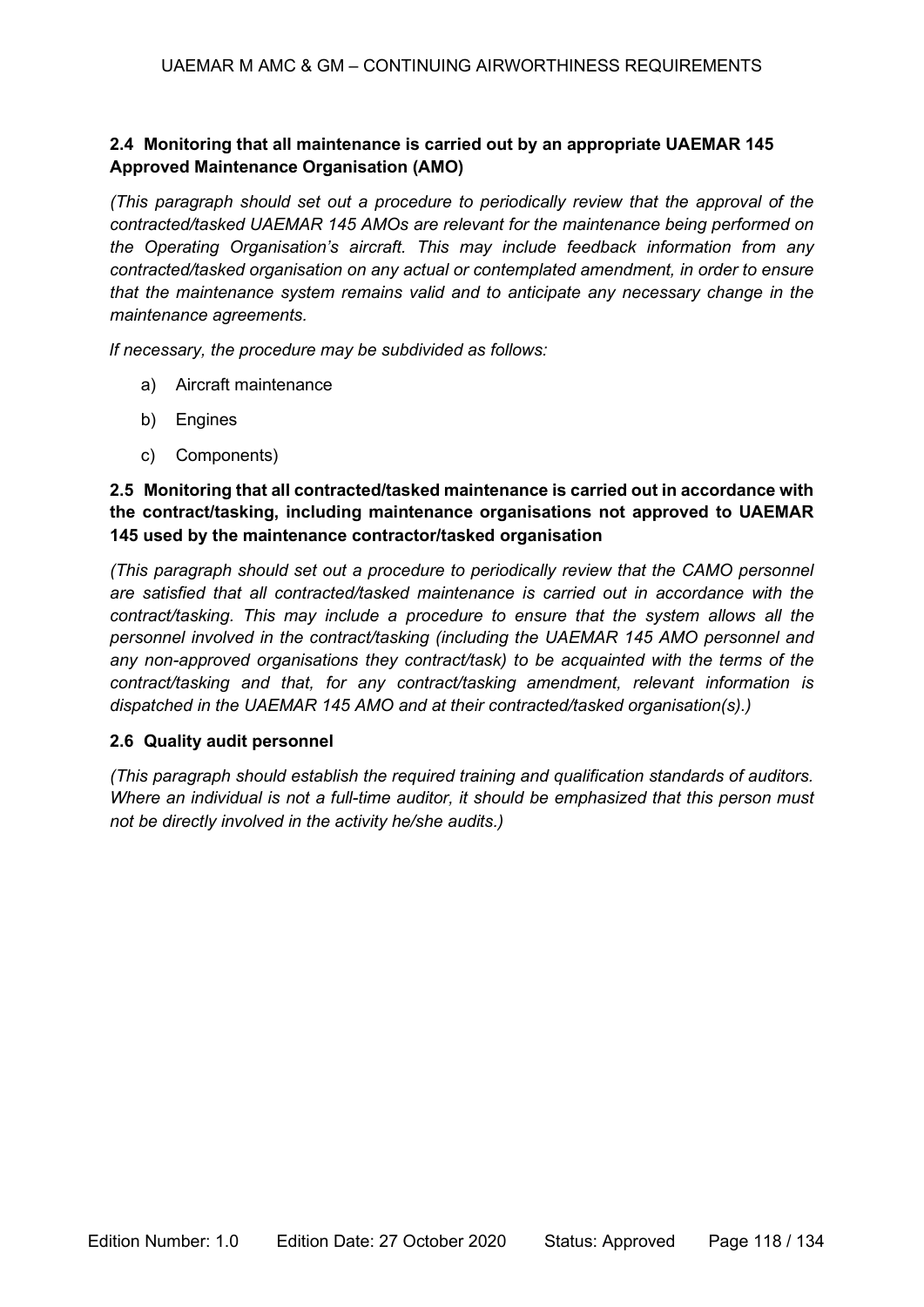#### **PART 3 CONTRACTED / TASKED MAINTENANCE**

#### **3.1 Maintenance contractor/tasked organisation selection procedure**

*(This paragraph should explain how an UAEMAR 145 AMO is selected by the CAMO. Selection should not be limited to the verification that the UAEMAR 145 AMO is appropriately approved for the type/model/series of aircraft, but also that the UAEMAR 145 AMO has the capacity and resources to undertake the required maintenance. This selection procedure should preferably include a contract/tasking review process in order to ensure that:*

- *the contract/tasking is comprehensive and that no gap or unclear area remains,*
- *everyone involved in the contract/tasking (both at the CAMO and at the UAEMAR 145 AMO) agrees with the terms of the contract/tasking and fully understand their responsibility.*
- *that functional responsibilities of all parties are clearly identified.)*

#### **3.2 Quality audit of aircraft**

*(This paragraph should set out the procedure when performing an UAEMAR M.A.712(b) quality audit of an aircraft. It should set out the differences between an airworthiness review and a quality audit. This procedure may include:*

- *compliance with approved procedures;*
- *contracted/tasked maintenance is carried out in accordance with the contract/tasking;*
- *continued compliance with UAEMAR M.)*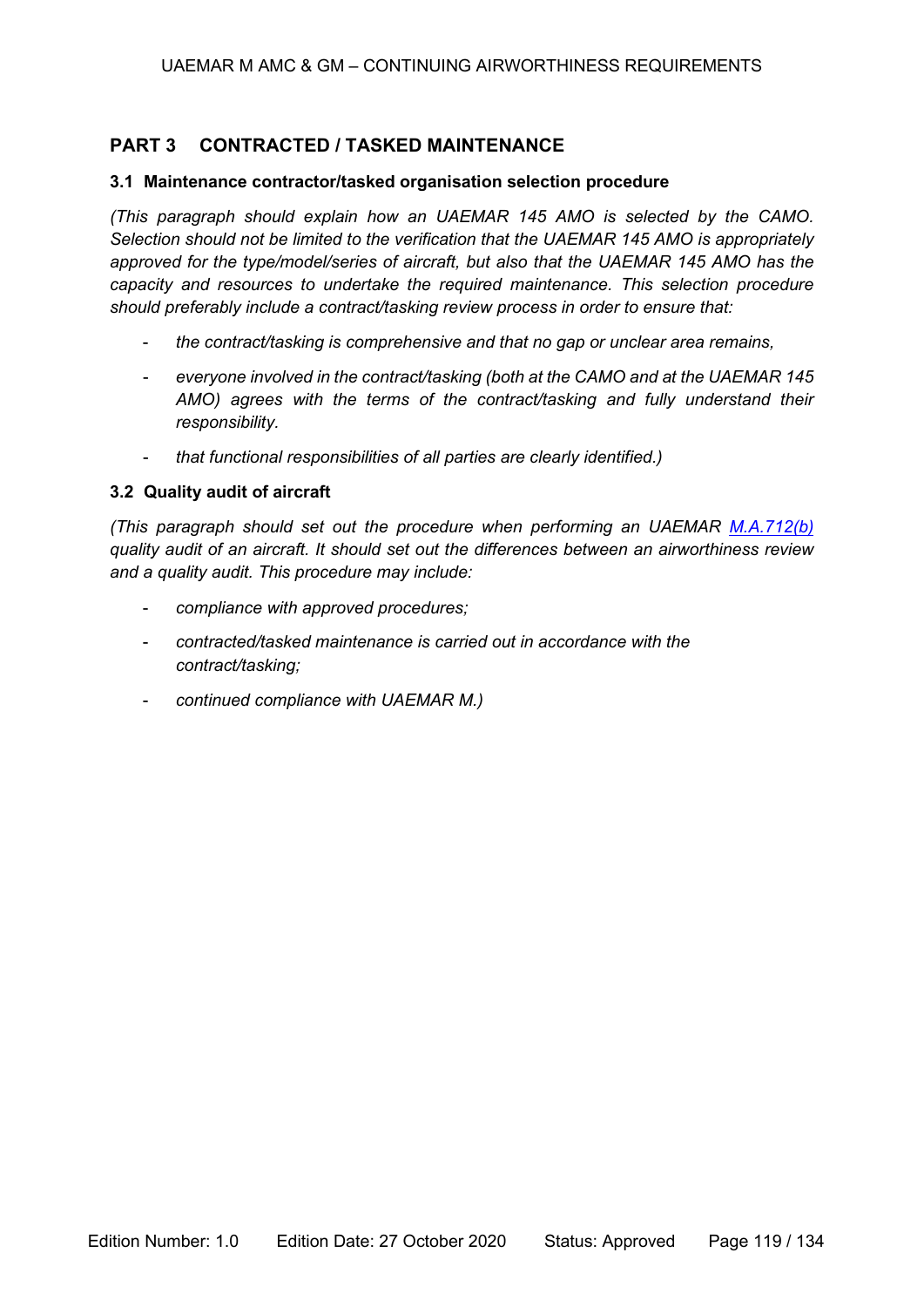#### **PART 4 AIRWORTHINESS REVIEW PROCEDURES (IF APPLICABLE)**

#### **4.1 Airworthiness review staff**

*(This paragraph should establish the working procedures for the assessment of the airworthiness review staff. The assessment addresses experience, qualification, training etc. A description should be given regarding the issuance of authorisations for the airworthiness review staff and how records are kept and maintained.)*

#### **4.2 Review of aircraft records**

*(This paragraph should describe in detail the aircraft records that are required to be reviewed during the airworthiness review. The level of detail that needs to be reviewed and the number of records that need to be reviewed during a sample check should be described.)*

#### **4.3 Physical survey**

*(This paragraph should describe how the aircraft physical survey needs to be performed. It should list the topics that need to be reviewed, the physical areas of the aircraft to be inspected, which documents onboard the aircraft that need to be reviewed, etc.)*

#### **4.4 Not Applicable**

#### **4.5 Recommendations to the MAA for the issue of a MARC**

*(This paragraph should stipulate the communication procedures with the MAA in the case of a recommendation for the issuance of a MARC. In addition, the content of the recommendation should be described.)*

#### **4.6 Issuance of a MARC**

*(This paragraph should set out the procedures for the issuance of a MARC. It should address record keeping, distribution of the MARC copies etc. This procedure should ensure that only after an airworthiness review that has been properly carried out, a MARC will be issued. )*

#### **4.7 Airworthiness review records, responsibilities, retention and access**

*(This paragraph should describe how records are kept, the periods of record keeping, location where the records are being stored, access to the records and responsibilities.)*

#### **4.8 Extension of a MARC**

*(This paragraph should describe the procedure used to extend a MARC (UAEMAR M.A.901(f) refers). It should address record keeping, distribution of MARC copies etc.)*

#### **PART 4B NOT APPLICABLE**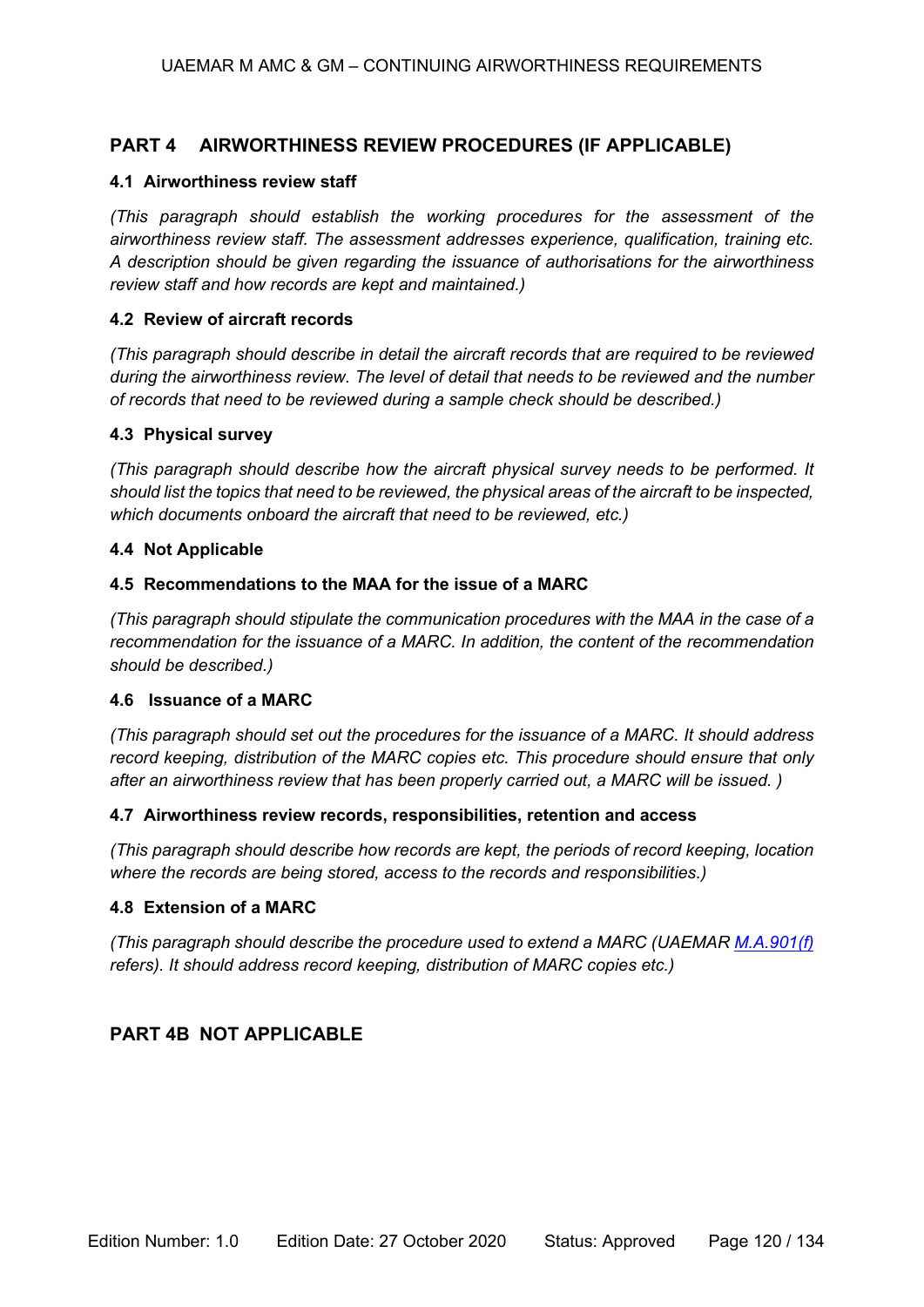#### **PART 5 APPENDICES**

#### **5.1 Sample documents**

*(A self-explanatory paragraph)*

#### **5.2 List of airworthiness review staff**

*(A self-explanatory paragraph)*

#### **5.3 List of contractors / tasked organisations as per AMC UAEMAR M.A.201(h)1 and UAEMAR M.A.711(a)3.**

*(A self-explanatory paragraph. In addition, it should set out that the list should be periodically reviewed.)*

#### **5.4 List of contracted / tasked UAEMAR 145 AMOs**

*(A self-explanatory paragraph. In addition, it should set out that the list should be periodically reviewed.)*

#### **5.5 Copy of contracts / taskings for contracted/tasked work (Appendix II to AMC UAEMAR M.A.201(h)1)**

*(A self-explanatory paragraph)*

#### **5.6 Copy of contracts / taskings with UAEMAR 145 AMOs**

*(A self-explanatory paragraph)*

**5.7 List of Operating Organisations to whom the CAMO provides the management of the continuing airworthiness of the aircraft as per UAEMAR M.A.201(k).**

*(A self-explanatory paragraph)*

**5.8 Copy of continuing airworthiness arrangements with Operating Organisations as per AMC UAEMAR M.A.201(k).**

*(A self-explanatory paragraph)*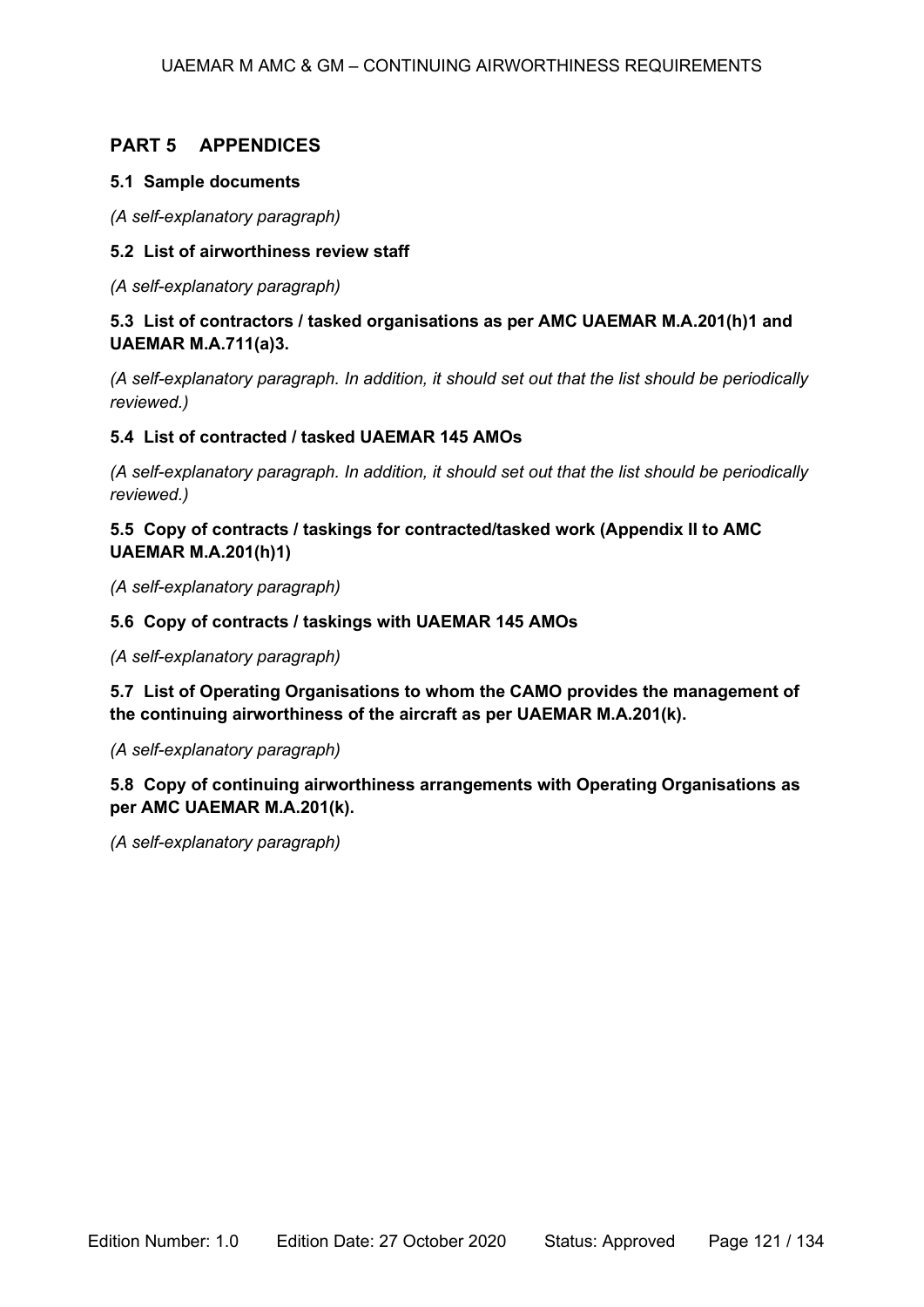## **APPENDIX VI TO AMC M.B.602(F)**

NOT APPLICABLE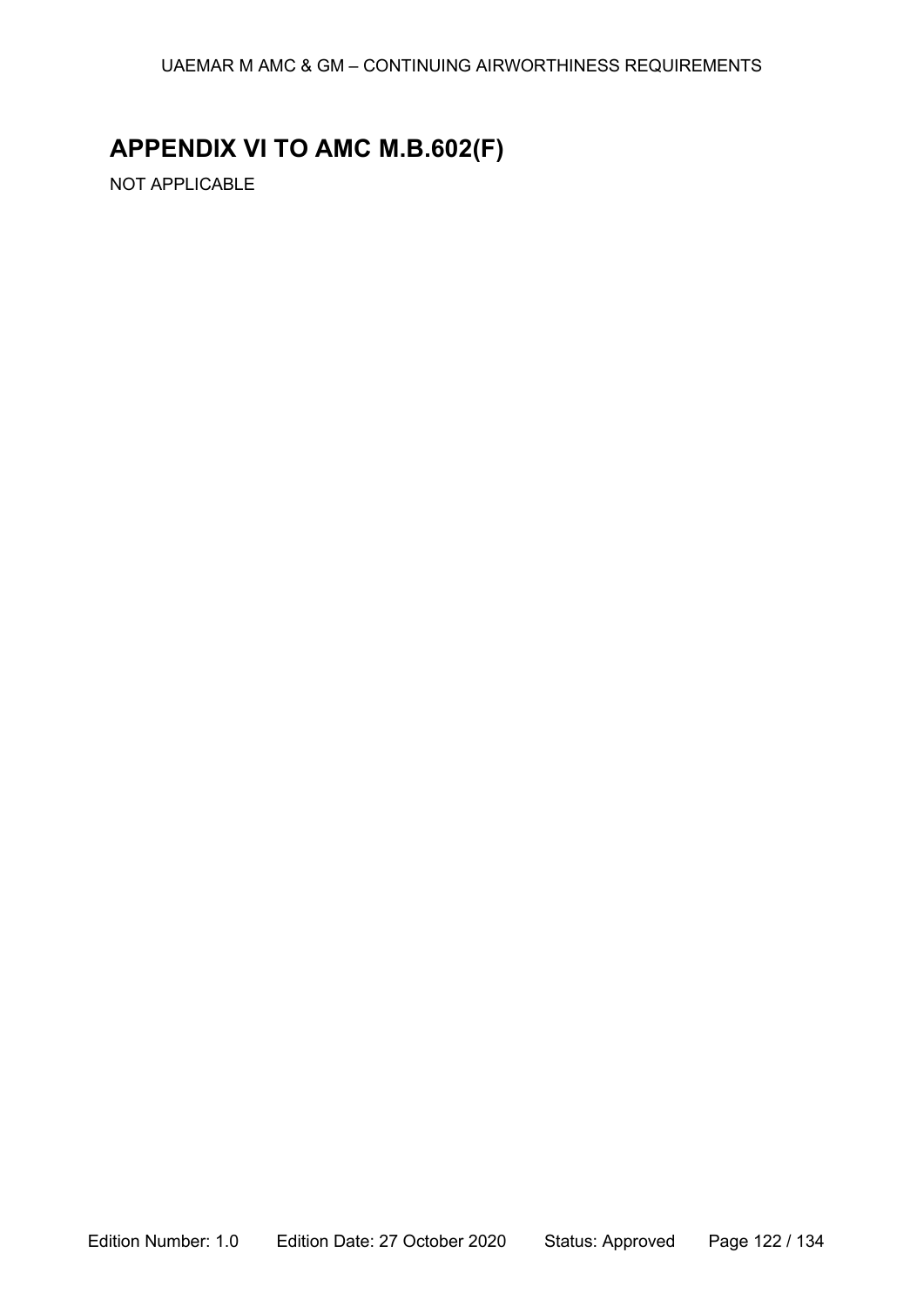### **APPENDIX VII TO AMC M.B.702(F) AND M.B.704(B): UAEMAR FORM 13**

UAEMAR Form 13 is contained in the UAEMAR Forms document.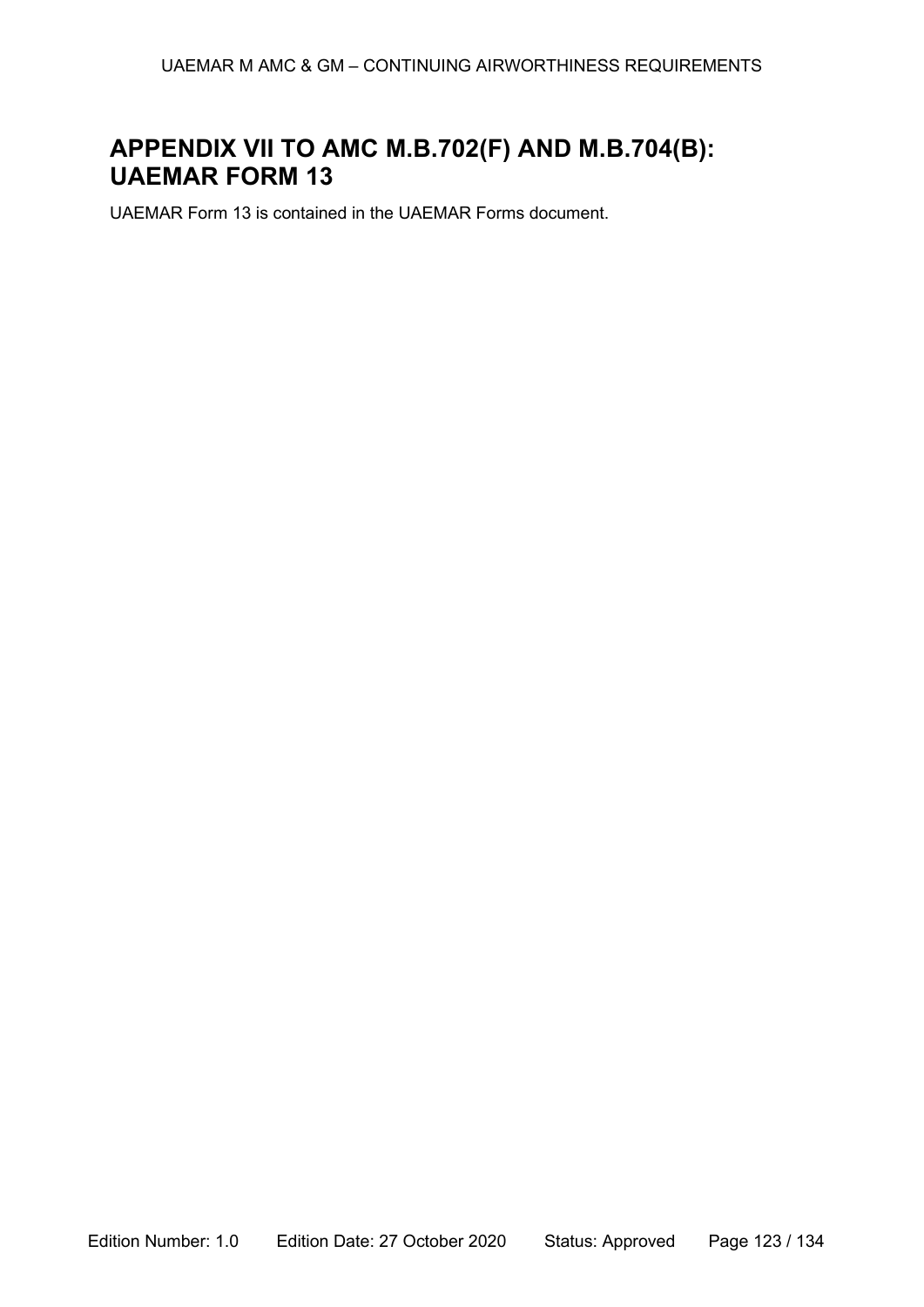### **APPENDIX VIII TO AMC M.A.616**

NOT APPLICABLE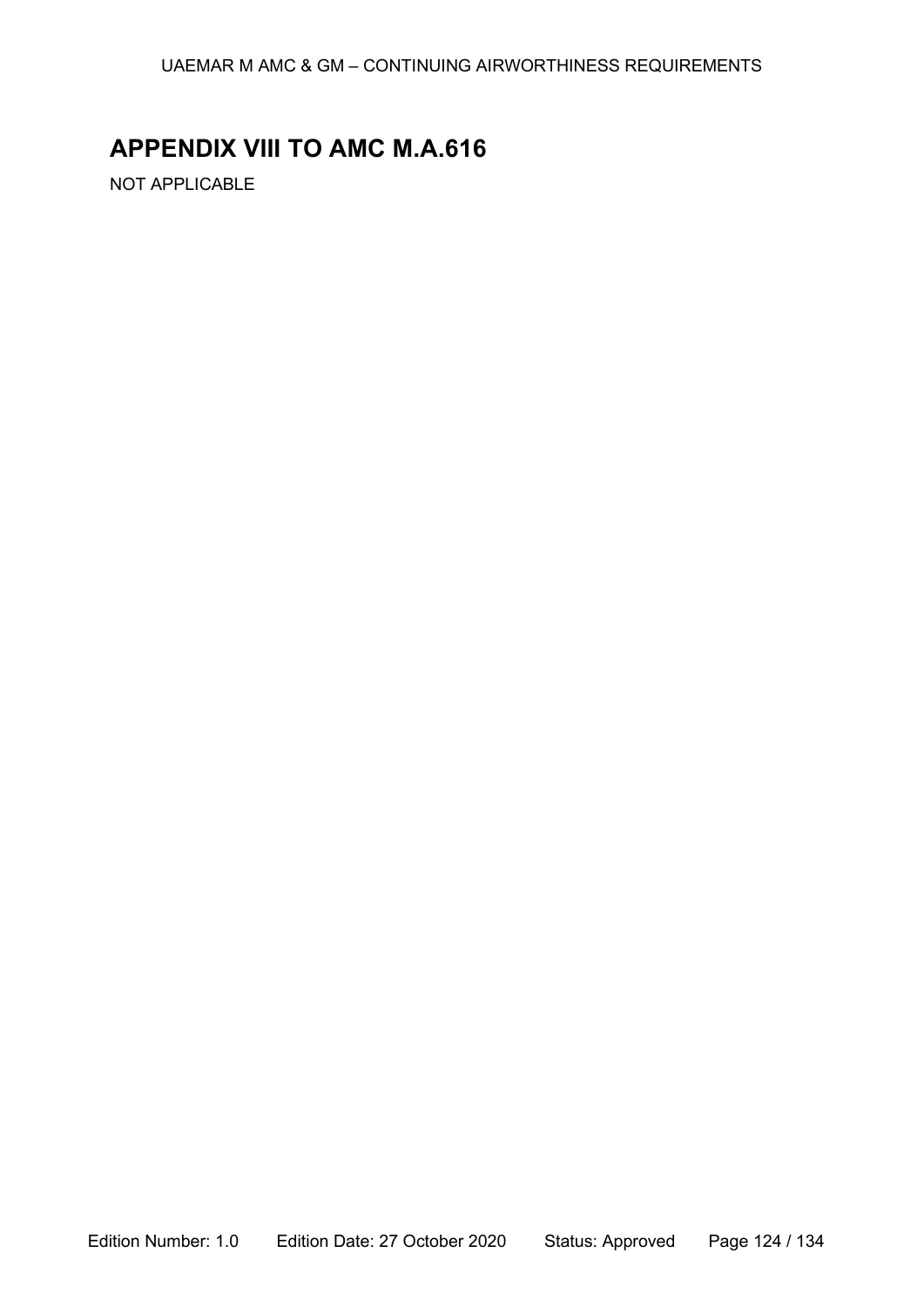## **APPENDIX IX TO AMC M.A.702: UAEMAR FORM 2**

UAEMAR Form 2 is contained in the UAEMAR Forms document.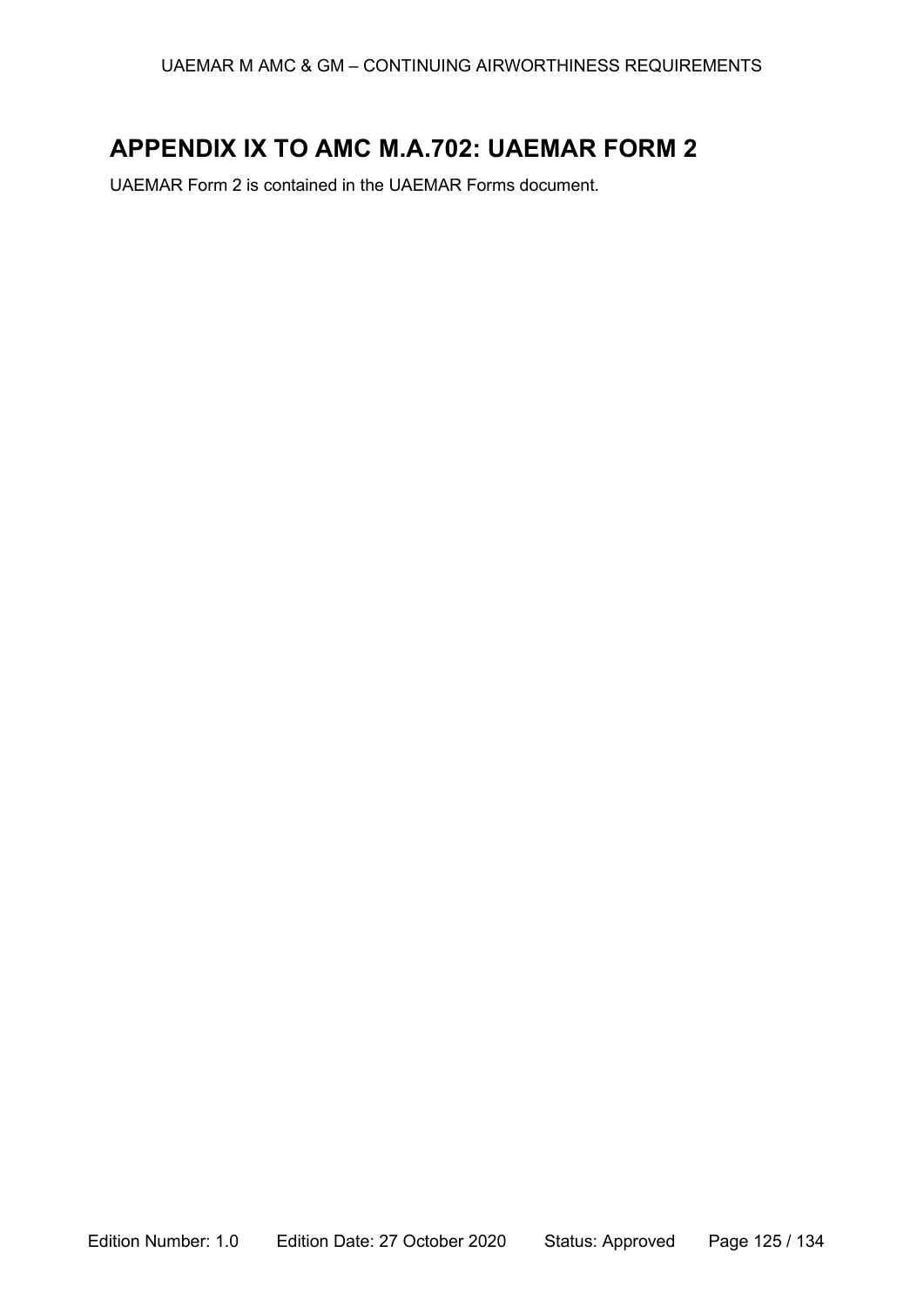## **APPENDIX X TO AMC M.A.702(A): UAEMAR FORM 4**

UAEMAR Form 4 is contained in the UAEMAR Forms document.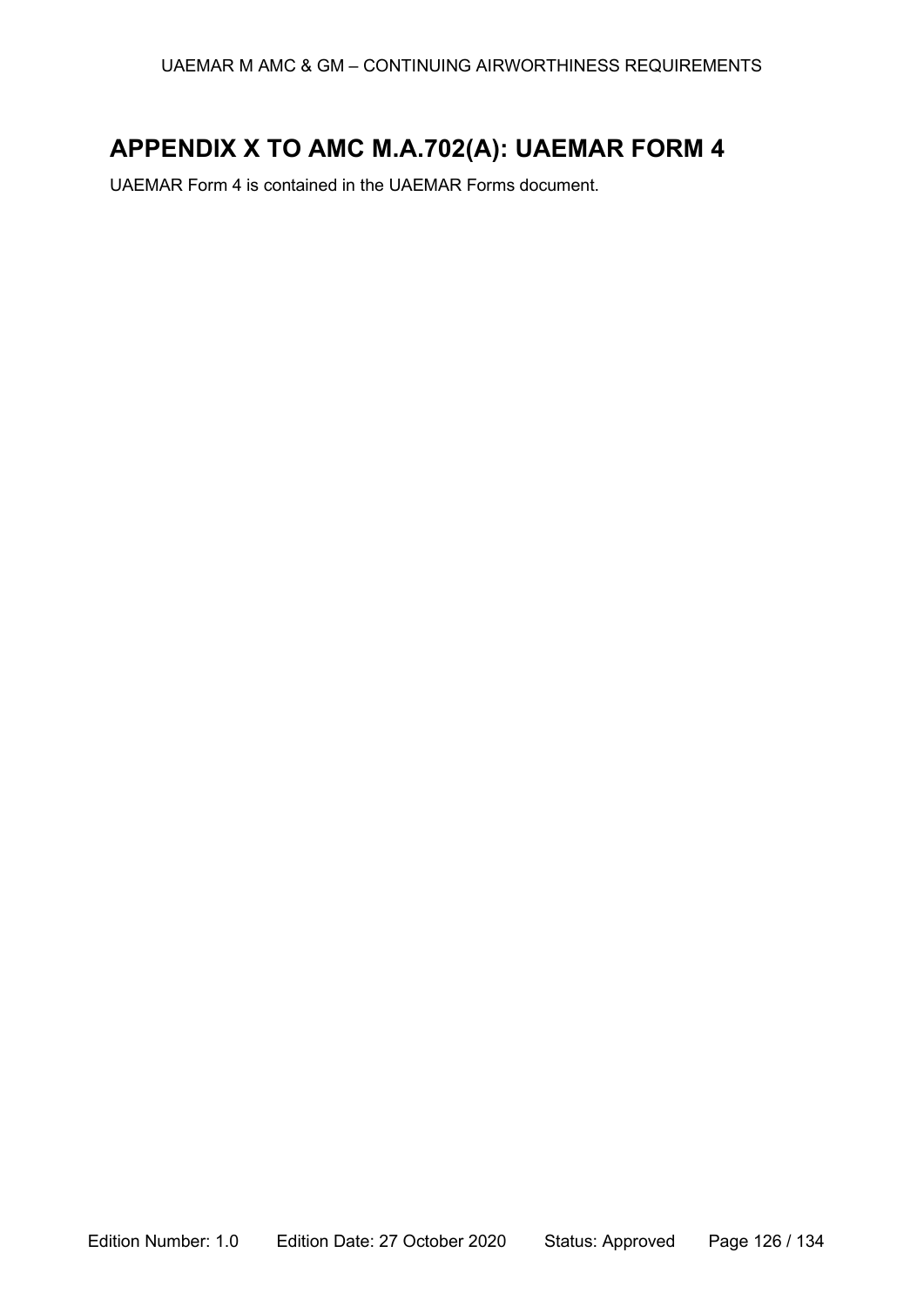### **APPENDIX XI TO AMC TO UAEMAR M.A.708(C): CONTRACTED/TASKED MAINTENANCE**

#### **1. Maintenance contracts/tasking**

The following paragraphs are not intended to provide a standard maintenance contract/tasking document but to provide a list of the main points that should be addressed, when applicable, in a maintenance contract/tasking between an Operating Organisation/CAMO and an UAEMAR 145 AMO. The following paragraphs only address technical matters and exclude matters such as costs, delay, warranty, etc.

When maintenance is contracted/tasked to more than one UAEMAR 145 AMO (for example aircraft base maintenance to X and engine maintenance to Y), attention should be paid to the consistency of the different maintenance contracts/taskings.

A maintenance contract/tasking is not normally intended to provide appropriate detailed work instruction to the personnel (and is not normally distributed as such). Accordingly, there should be established organisational responsibility, procedures and routines in the CAMO & UAEMAR 145 AMOs to take care of these functions in a satisfactory way such that any person involved is informed about his/her responsibility and the procedures which apply. These procedures and routines can be included/appended to the CAME and the UAEMAR 145 AMO's MOE or be located in separate procedures. Procedures and routines should always reflect the conditions of the contract/tasking.

Note: In the case where an Operating Organisation contracts/tasks an UAEMAR 145 AMO through a CAMO (in accordance with UAEMAR  $M.A.201(h)2$  and UAEMAR  $M.A.201(k)$ ), it is important that all organisations fully understand their responsibilities for the continuing airworthiness of the aircraft operated. The text in this Appendix should be modified accordingly to ensure that the allocation of responsibilities is clearly detailed.

#### **2. Aircraft/Engine maintenance**

The following subparagraphs may be adapted to a maintenance contract/tasking that applies to aircraft base maintenance, aircraft line maintenance and engine maintenance.

Aircraft maintenance also includes the maintenance of the engines and APU while they are installed on the aircraft.

#### **2.1. Scope of work**

The type of maintenance to be performed by the UAEMAR 145 AMO should be specified unambiguously. In case of line and/or base maintenance, the contract/tasking should specify the aircraft type and include the aircrafts' registrations.

In case of engine maintenance, the contract/tasking should specify the engine type.

#### **2.2. Locations identified for the performance of maintenance/ Certificates held**

The place(s) where base, line or engine maintenance, as applicable, will be performed should be specified. The approval certificate held by the UAEMAR 145 AMO at the place(s) where the maintenance will be performed should be referred to in the contract/tasking. If necessary, the contract/tasking may address the possibility of performing maintenance at any location subject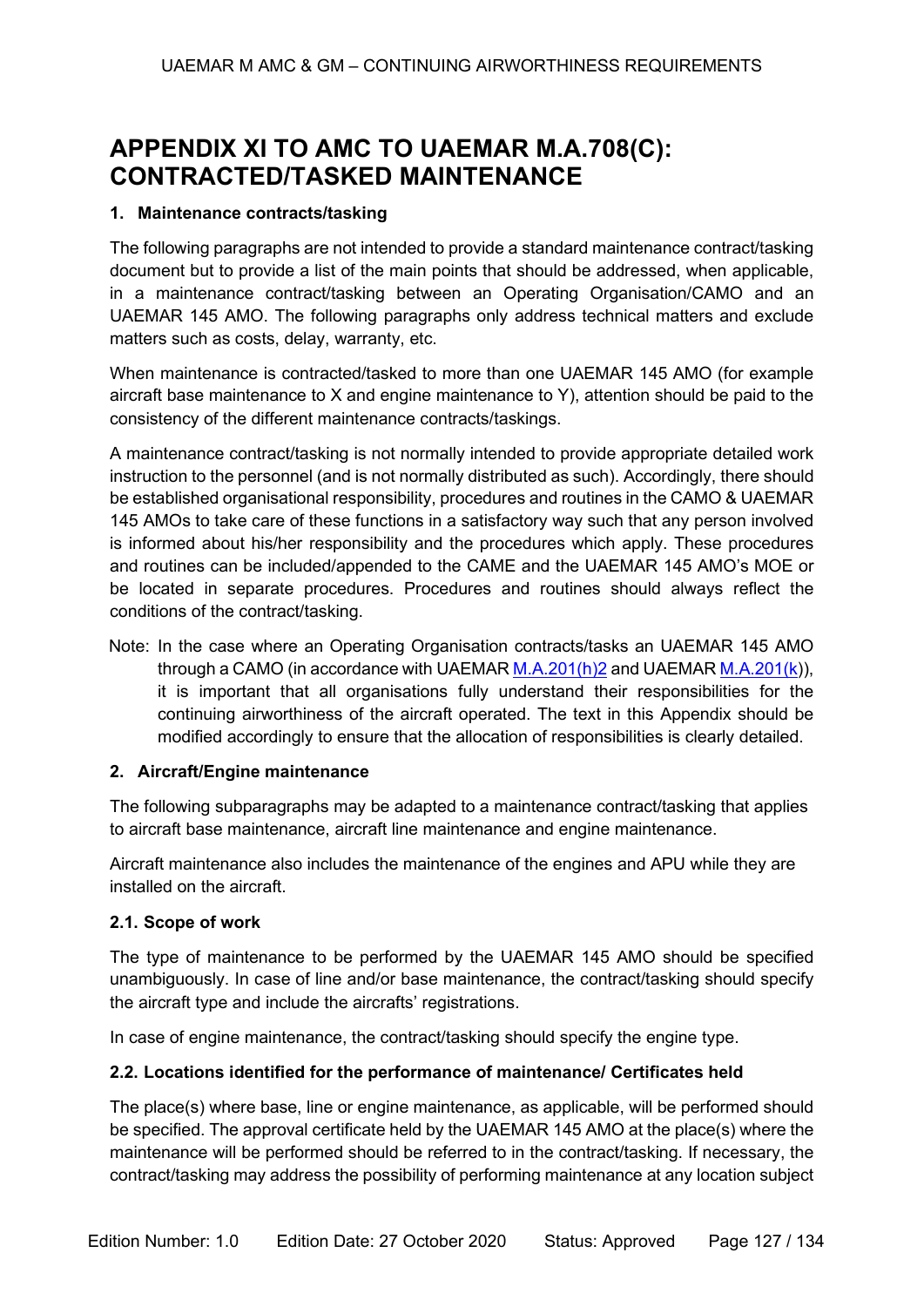to the need for such maintenance arising either from the unserviceability of the aircraft or from the necessity of supporting occasional line maintenance.

#### **2.3. UAEMAR 145 AMO contracting/tasking with approved/non-approved organisations**

The maintenance contract/tasking should specify under which conditions the UAEMAR 145 AMO may contract tasks to a third party (whether this third party is UAEMAR 145 approved or not). At least the contract/tasking should make reference to UAEMAR 145.A.75. Additional guidance is provided by AMC UAEMAR 145.A.75. In addition, the CAMO may require the UAEMAR 145 AMO to obtain the Operating Organisation's agreement before contracting to a third party. Access should be given to the Operating Organisation/CAMO to any information (especially the quality monitoring information) about the UAEMAR 145 AMO's contractors involved in the contract/tasking.

#### **2.4. Aircraft Maintenance Programme**

The AMP under which the maintenance has to be performed should be specified.

#### **2.5. Quality monitoring**

The terms of the contract/tasking should include a provision allowing the CAMO to perform a quality surveillance (including audits) upon the UAEMAR 145 AMO. The maintenance contract/tasking should specify how the results of the quality surveillance are taken into account by the UAEMAR 145 AMO (see also paragraph 2.22. 'Meetings').

#### **2.6. MAA involvement**

TO BE ADDED LATER IF REQUIRED.

#### **2.7. Airworthiness data**

The airworthiness data used for the purpose of this contract/tasking should be specified. This may include, but not be limited to:

- AMP,
- Airworthiness Directives,
- operational directives with a continuing airworthiness impact,
- Service Bulletins (or national equivalent),
- major repairs/modification data,
- Aircraft Maintenance Manual,
- aircraft Illustrated Parts Catalogue,
- wiring diagrams,
- trouble shooting manual,
- Minimum Equipment List (if applicable),
- Configuration Deviation List (if applicable)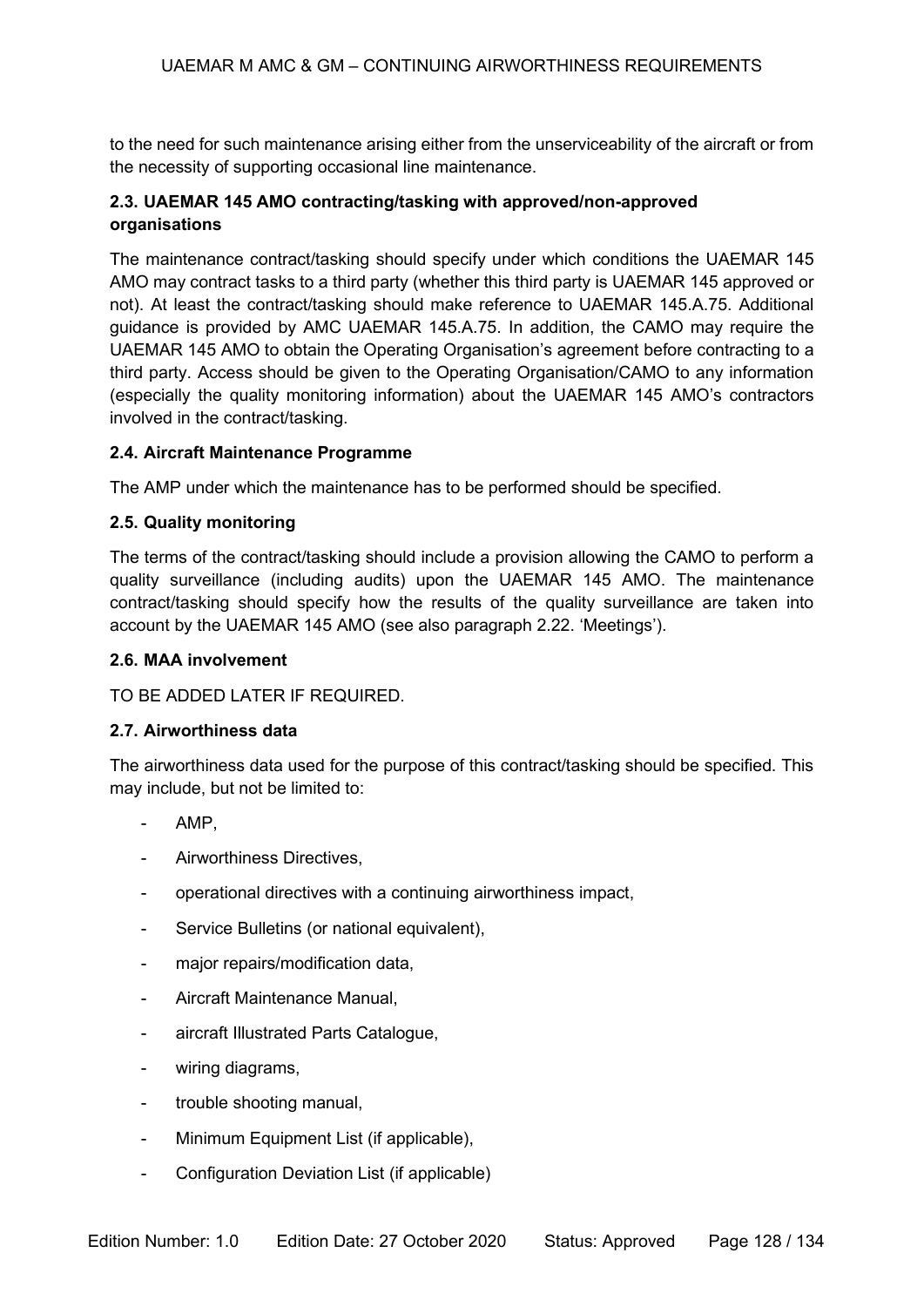- operators manual,
- Aircraft Flight Manual,
- engine maintenance manual,
- engine overhaul manual.

#### **2.8. Incoming Conditions**

The contract/tasking should specify in which condition the Operating Organisation should send the aircraft to the UAEMAR 145 AMO. For larger maintenance activities, it may be beneficial that a work scope planning meeting be organised so that the tasks to be performed may be commonly agreed (see also paragraph 2.23: 'Meetings').

#### **2.9. Airworthiness Directives and Service Bulletin/Modifications**

The contract/tasking should specify what information the CAMO is responsible to provide to the UAEMAR 145 AMO, such as the due date of the Airworthiness Directives (ADs), the selected means of compliance, the decision to embody Service Bulletins (SBs) or modifications, etc. In addition, the type of information the CAMO will need in return to complete the control of ADs and modification status should be specified.

#### **2.10. Hours & Cycles control**

Hours and cycles control is the responsibility of the CAMO, but there may be cases where the UAEMAR 145 AMO should receive the current flight hours and cycles on a regular basis so that it may update the records for its own planning functions (see also paragraph 2.22: 'Exchange of information').

#### **2.11. Service life-limited components**

Service life-limited components control is the responsibility of the CAMO.

The UAEMAR 145 AMO will have to provide the CAMO with all the necessary information about the service life-limited components removal/installation so that the CAMO may update its records (see also paragraph 2.22 'Exchange of information').

#### **2.12. Supply of parts**

The contract/tasking should specify whether a particular type of material or component is supplied by the Operating Organisation/CAMO or by the contracted/tasked UAEMAR 145 AMO, which type of component is pooled, etc. The contract/tasking document should clearly state that it is the UAEMAR 145 AMO's responsibility to be satisfied that the component in question meets the approved data/standard and to ensure that the aircraft component is in a satisfactory condition for installation. The UAEMAR 145 AMO should not 'blindly' accept whatever is supplied by the Operating Organisation/CAMO. Additional AMC and GM is detailed for UAEMAR 145.A.42 'Acceptance of components'.

#### **2.13. NOT APPLICABLE.**

#### **2.14. Scheduled maintenance**

When planning scheduled maintenance, the support documentation to be given to the UAEMAR 145 AMO should be specified. This may include, but not be limited to: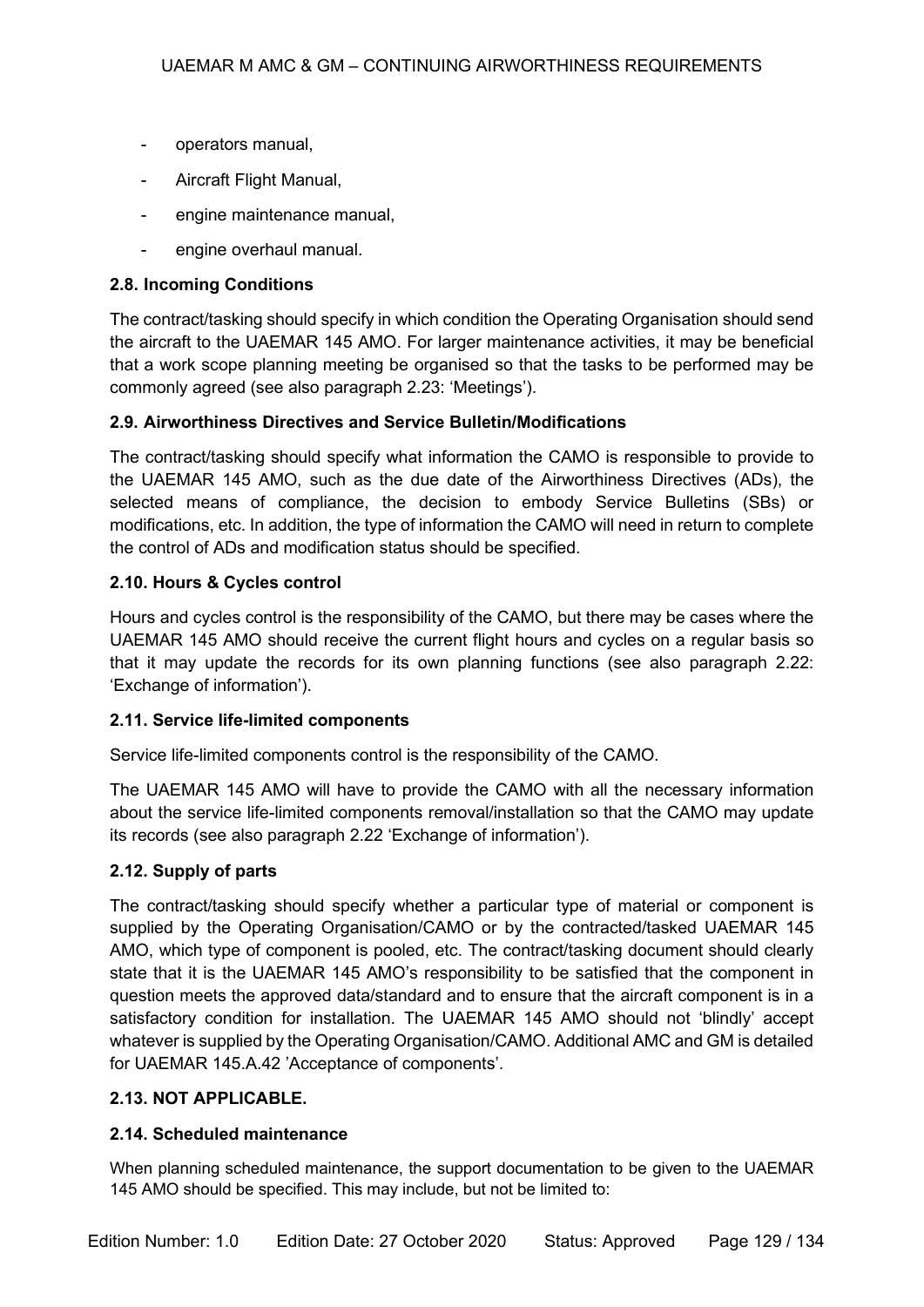- applicable work package, including job cards;
- scheduled component removal list;
- modifications to be incorporated.

When the UAEMAR 145 AMO determines, for any reason, to defer a maintenance task, it has to be formally agreed with the CAMO. If the deferment goes beyond an approved limit, refer to paragraph 2.17: 'Deviation from the maintenance schedule'. This should be addressed, where applicable, in the maintenance contract/tasking document.

#### **2.15. Unscheduled maintenance/Defect rectification**

The contract/tasking should specify to which level the UAEMAR 145 AMO may rectify a defect without reference to the Operating Organisation/CAMO. As a minimum, the acceptance and incorporation of major repairs should be addressed. The deferment of any defect rectification should be submitted to the CAMO and, if applicable, to the MAA.

#### **2.16. Deferred maintenance**

See paragraphs 2.14 and 2.15 above and AMC UAEMAR 145.A.50(e). In addition, for aircraft line and base maintenance the use of the MEL and CDL (if applicable) should be addressed.

#### **2.17. Deviation from the maintenance schedule**

Deviations have to be granted by the CAMO in accordance with a procedure approved by the MAA. The contract/tasking should specify the support the UAEMAR 145 AMO may provide to the CAMO in order to substantiate a request for deviation from the maintenance schedule.

#### **2.18. Maintenance check flight**

If a maintenance check flight is required after aircraft maintenance, it should be performed in accordance with the procedures established in the CAME.

#### **2.19 Engine Test**

The contract/tasking should specify the acceptability criterion and whether a representative of the Operating Organisation/CAMO should witness an engine undergoing test.

#### **2.20 Release to service documentation**

The release to service has to be performed by the UAEMAR 145 AMO in accordance with its MOE procedures. The contract/tasking should, however, specify which aircraft documentation should be used (e.g. Aircraft technical log,) and the documentation the UAEMAR 145 AMO should provide to the CAMO upon delivery of the aircraft. This may include, but not limited to:

- Certificate of Release to Service mandatory,
- maintenance check flight report,
- list of modifications embodied,
- list of repairs,
- list of ADs incorporated,
- engine test report.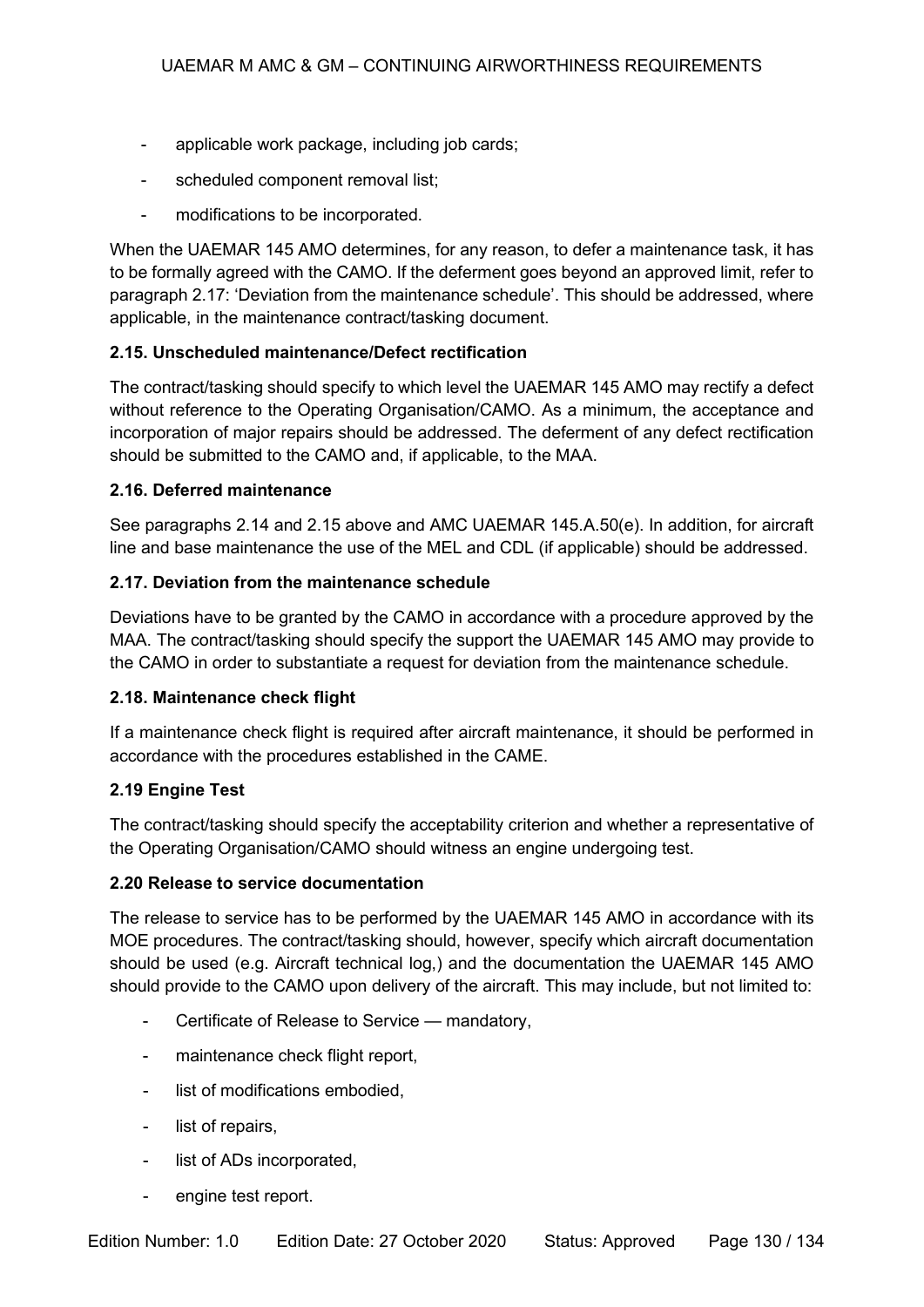#### **2.21. Maintenance recording**

The Operating Organisation/CAMO may contract/task the UAEMAR 145 AMO to retain some of the maintenance records required by UAEMAR M.A. Subpart C. It should be ensured that every requirement of UAEMAR M.A. Subpart C is fulfilled by either the Operating Organisation/CAMO or the UAEMAR 145 AMO. In such a case, free and quick access to the above-mentioned records should be given by the UAEMAR 145 AMO to the Operating Organisation/CAMO.

#### **2.22. Exchange of information**

Each time exchange of information between the Operating Organisation/CAMO and the UAEMAR 145 AMO is necessary, the contract/tasking should specify what information should be provided and when (i.e. on what occasion or at what frequency), how, by whom and to whom it has to be transmitted.

#### **2.23. Meetings**

To ensure that a good communication system exists between the Operating Organisation/CAMO and the UAEMAR 145 AMO, the terms of the maintenance contract/tasking should include the provision for a certain number of meetings to be held between all parties.

#### **2.23.1. Contract/tasking review**

Before the contract/tasking is applicable, it is very important for the technical personnel of all parties that are involved in the application of the contract/tasking to meet, in order to be sure that every point leads to a common understanding of the duties of all parties.

#### **2.23.2. Work scope planning meeting**

Work scope planning meetings may be organised so that the tasks to be performed may be commonly agreed.

#### **2.23.3. Technical meeting**

Scheduled meetings may be organised in order to review on a regular basis technical matters such as ADs, SBs (or national equivalent), future modifications, major defects found during maintenance check, reliability, etc.

#### **2.23.4. Quality meeting**

Quality meetings may be organised in order to examine matters raised by the CAMO's UAEMAR M.A.712 quality surveillance and to agree upon necessary corrective actions.

#### **2.23.5. Reliability meeting**

When a reliability programme exists (UAEMAR M.A.302(f) refers), the contract/tasking should specify the CAMO's and the UAEMAR 145 AMO's respective involvement in that programme, including the participation in reliability meetings.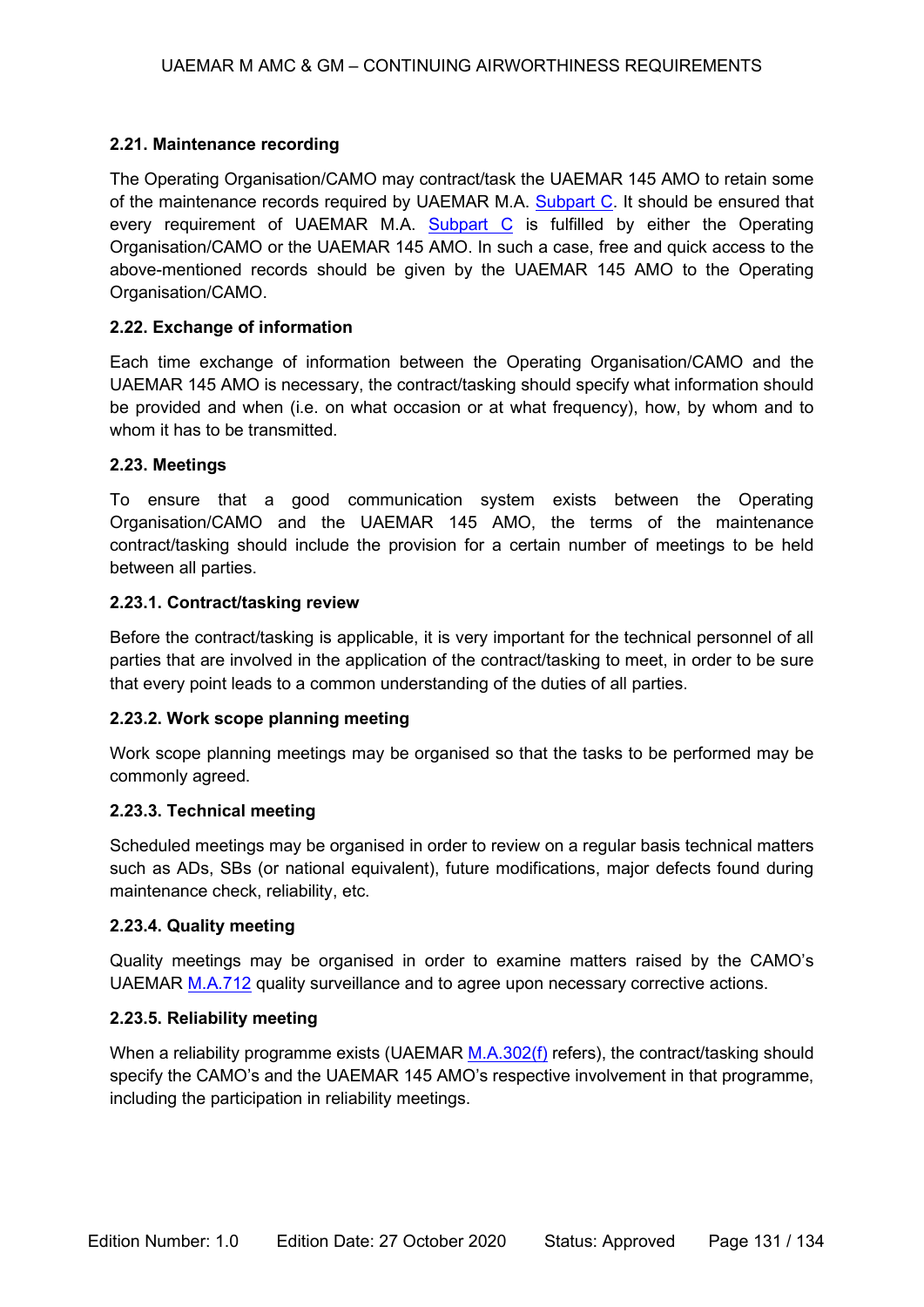### **APPENDIX XII TO AMC TO M.A.706(F) AND M.B.102(C): FUEL TANK SAFETY TRAINING**

This Appendix is contained within Appendix IV to UAEMAR AMC 145.A.30(e) and UAEMAR AMC 145.B.10(c).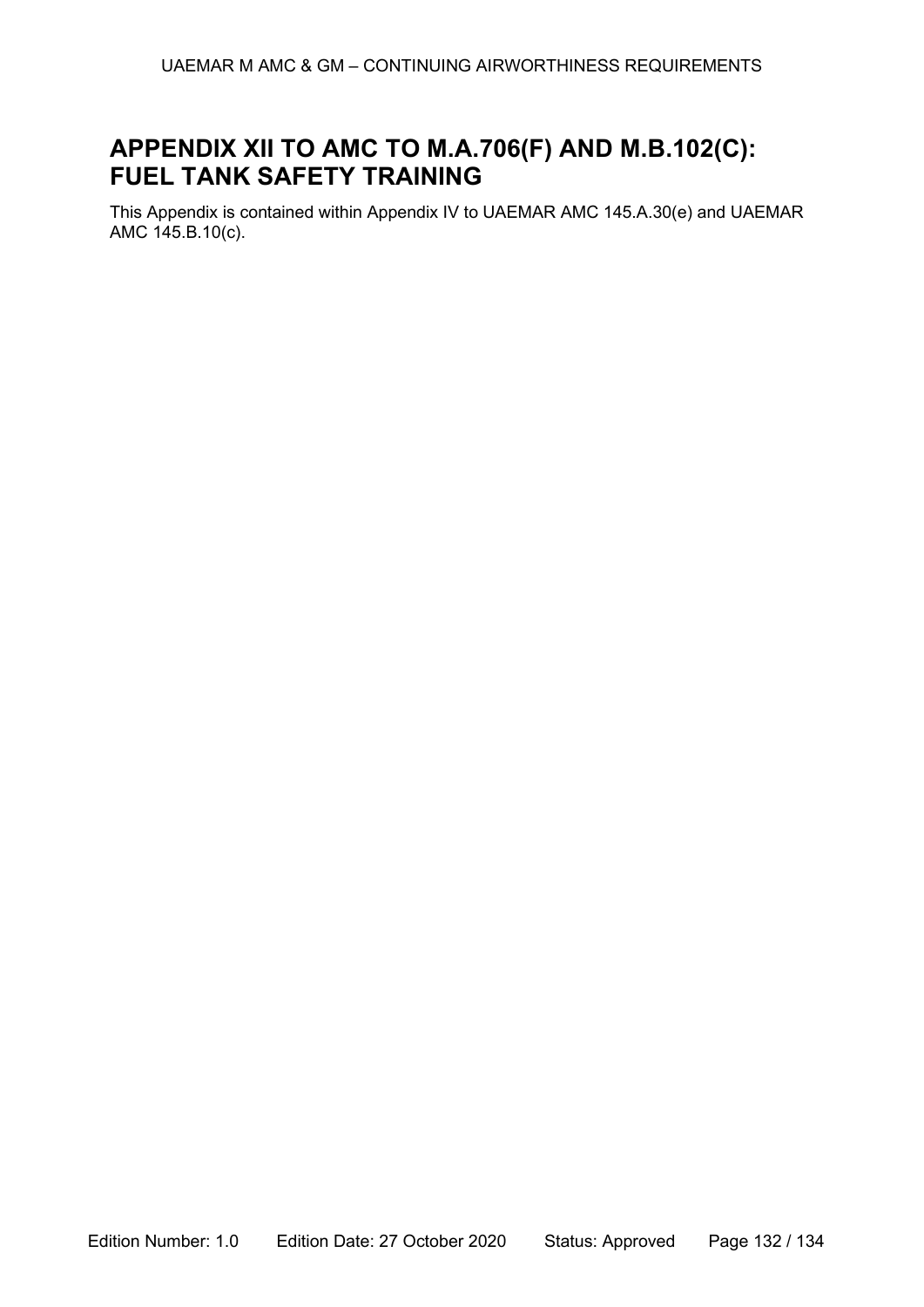## **APPENDIX XIII TO AMC M.A.712(F)**

NOT APPLICABLE